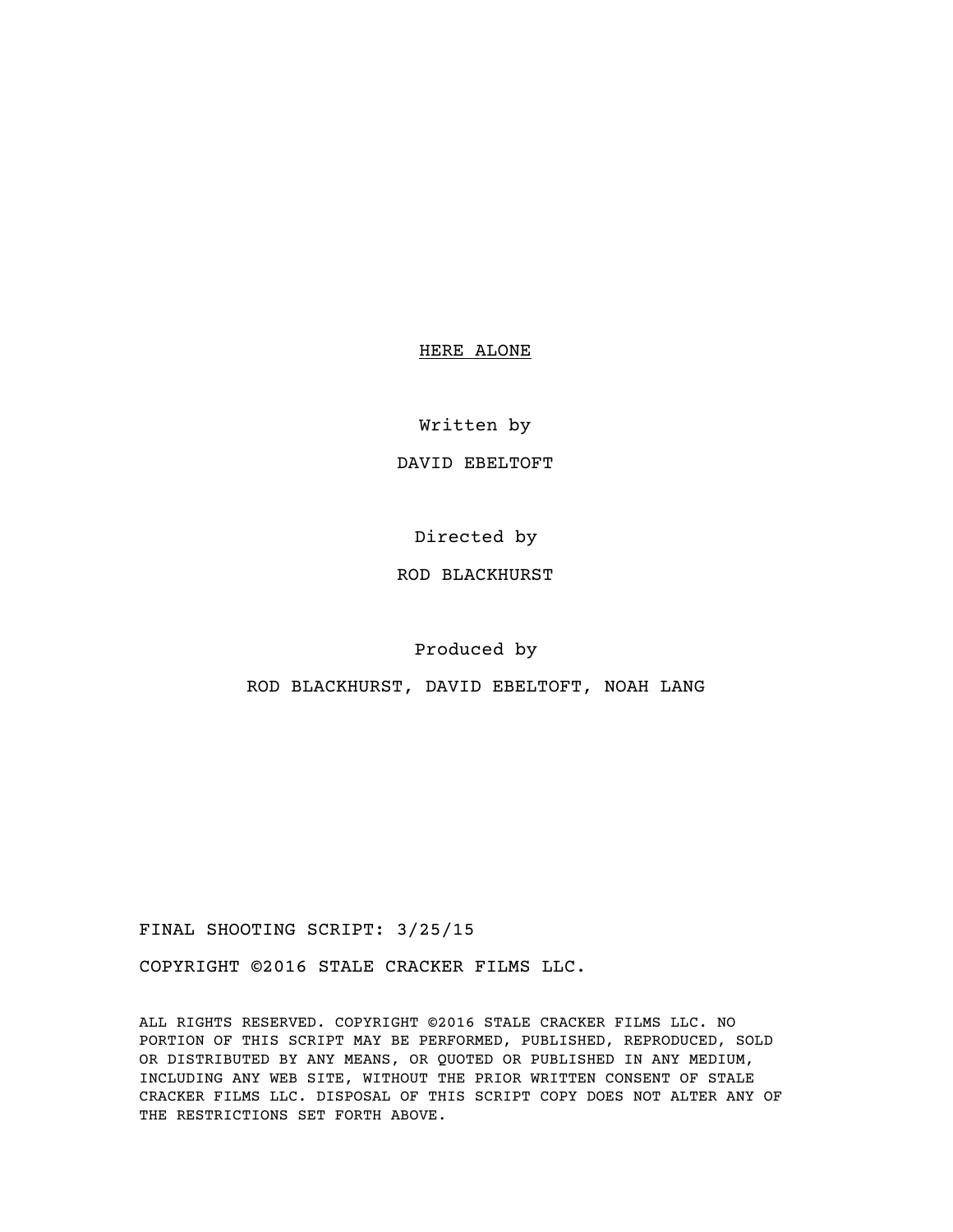FADE IN:

An ashen SKY.

Sunless.

Drained of blue.

CUT TO:

Tree-infested HILLS. Tops of firs picket the horizon. Dark green splintering into the charcoal sky.

CUT TO:

Gnarled tree trunks lead up to an emerald CANOPY. Leaves sway in the breeze exposing dots of the overcast sky.

The SOUND of LABORED BREATHING takes us to--

EXT. CAR CAMPSITE - LATE DAY

A YOUNG WOMAN caked with mud LOOKS DOWN AT THE CAMERA.

Blue eyes peek through thick scales of earth. Long hair, heavy with muddy coils, spill onto her shoulders.

This is ANN, late 20's.

She breathes heavily, as if she just ran a marathon, causing the metal barrel of a .22 rifle, slung over her shoulder, to rise and fall.

She LOOKS INTO--

An OPEN CAR TRUNK

She places a tattered and filthy backpack down. Unzips it and removes--

A dented box of crackers. A can of beets. A bag of cereal. A packet of fried Chinese noodles. And a--

CUT TO:

The ENTIRE SCENE.

A dirt-covered sedan is parked in the woods. Late 90's 4-door model. Wheels sunk into the earth.

Ann, unloads the boxes and cans into the sedan's trunk. She takes a moment, before closing the trunk with a--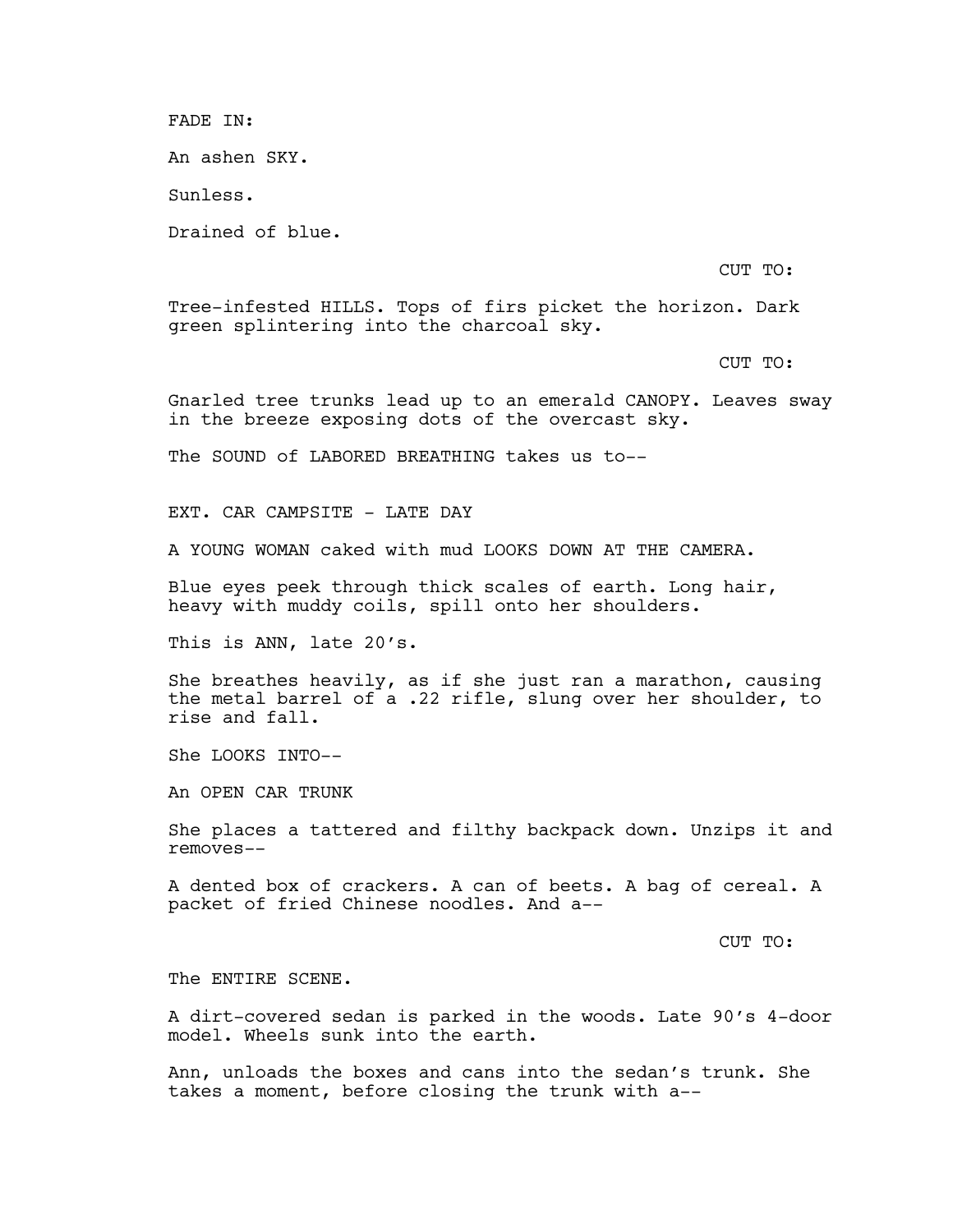EXT. LAKE - LATE DAY

ST, AM!

The .22 rifle is propped against a log.

Nearby, at the edge of the lake, Ann strips.

CUT TO:

Ann peeling off a filthy bandage from her upper arm. Underneath, a fresh wound. A slice of crimson gouged into her pale flesh.

CUT TO:

Naked, Ann wades into the water. After a few steps, she dives in.

CUT TO:

She floats. Dark water lapping against her milky-white skin. Nipples red and hard from the cold.

Without the mud and filth we see an attractive woman with hair the color of damp rope.

She stares up at the sky. Piercing blue eyes being dulled by the dingy gray abyss above, adding to the feeling that everything about Ann is--

Dismal.

EXT. VALLEY OVERLOOK - LATE DAY

Clean and clothed, hair still wet, Ann cranks a worn and beaten emergency radio. Searches through stations. Getting STATIC after each turn of the dial.

Another turn and a FAINT PRE-RECORDED BROADCAST struggles to be heard against the radio's CRACKLING.

> EMERGENCY BROADCAST (V.O.) (on radio) ...été informé qu'en ce moment il ya un danger immédiat pour le public.. (static) ...mesure de précaution , fermer toutes les fenêtres, des portes et des évents...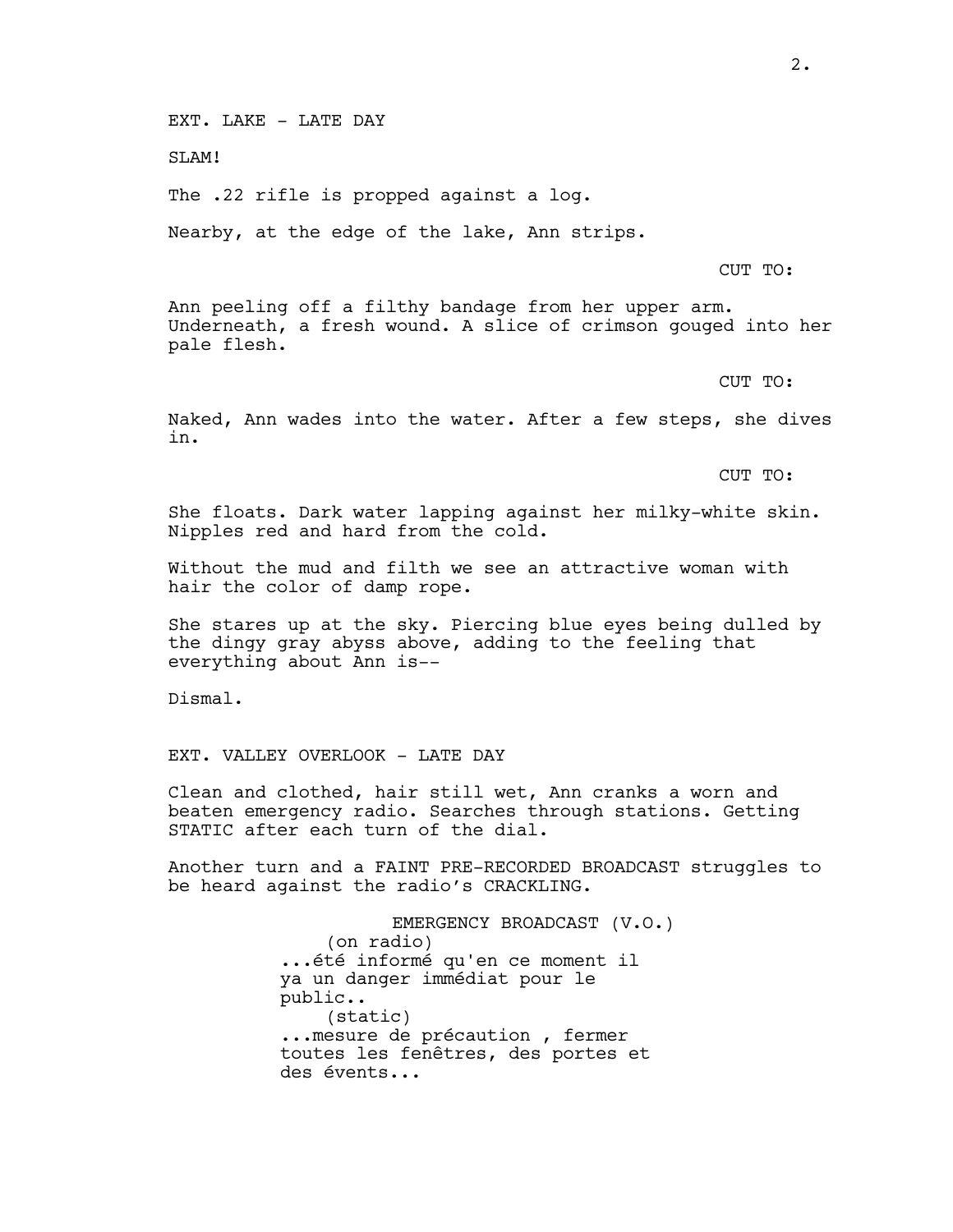FLASHBACK - INT. HOUSE - BEDROOM - NIGHT

Sterile white light from an open closet spills into the bedroom, combining with the yellowish glow of lit lamps.

Ann, clad in nurse scrubs, holds a baby girl, HAILEY, 1, close as she frantically pulls clothes from a dresser and shoves them into open luggage on top of the unmade bed.

Digging around in the closet is JASON, 30's, her husband. He carelessly rips towels, spare sheets, and boxes from the closets top shelf, desperately searching for--

> ANN Should I pack everything? I mean how long--

Jason finds what he's looking for, a .22 rifle wrapped in a towel. Gun barrel sticking out of the towel's folds.

## JASON

(barks) I don't know how fucking, long! Just pack everything and do it quickly as--

## SUDDENLY

The SOUND of POWER DRAINING is quickly followed by--

The LIGHT from the closet and lamps is EXTINGUISHED

We're in DARKNESS

A moment as our eyes adjust revealing -- the dim silhouettes of Ann and Jason frozen in their tasks, trying to process the power outage.

ANN

Jason?

JASON Just pack. Everything. Right now. (beat) It'll be okay. Everything will be okay.

### MONTAGE: LAKE CAMPSITE

-- Shafts of sunlight break through the tree's canopy onto--

-- A fire pit. Blackened stones encircle a patch of gray ash.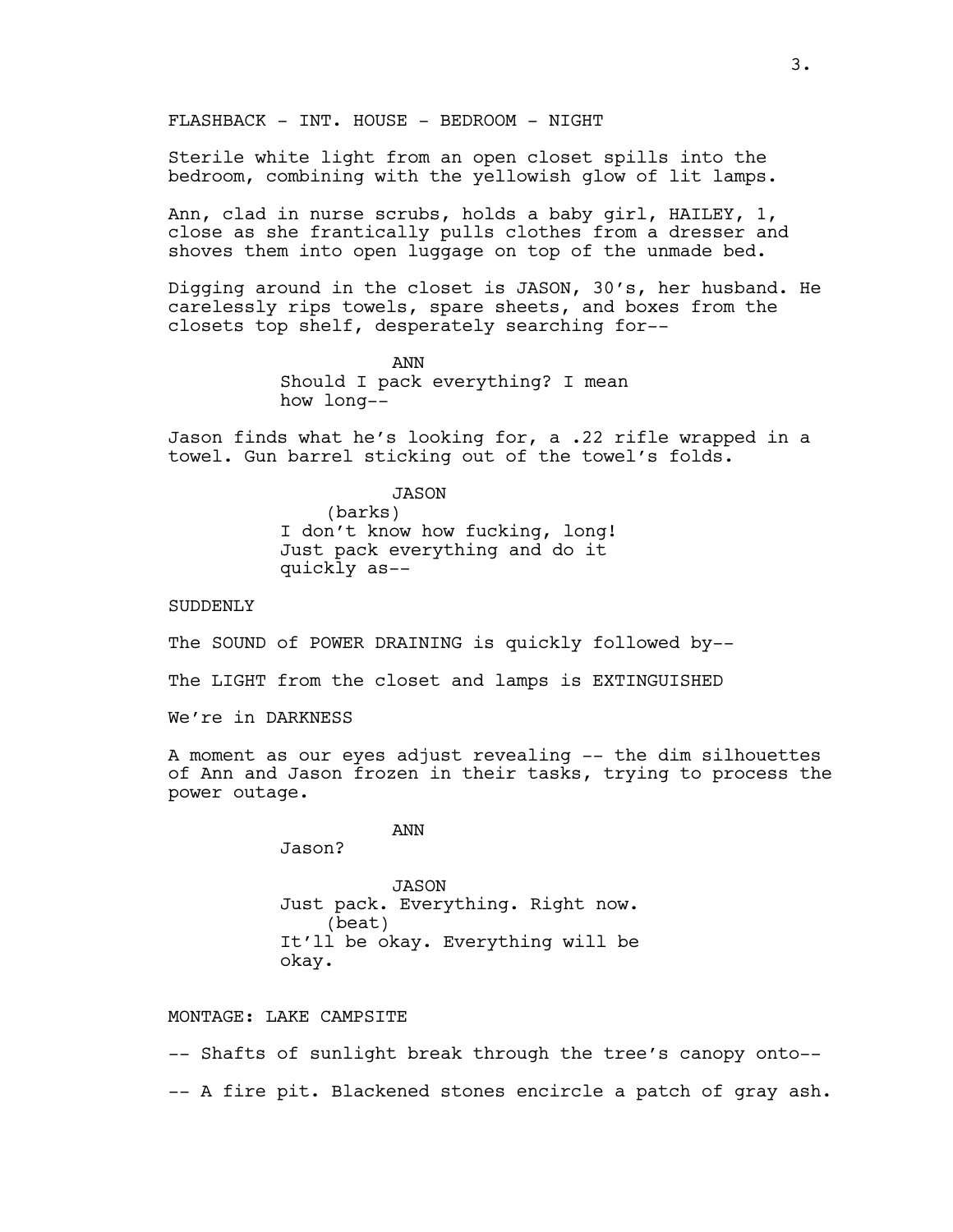-- A large fallen log, near the fire. On top, empty metal cans, labels stripped, stacked neatly. -- Above the log, dingy clothes on a makeshift clothesline, dry in the breeze. EXT. WOODS - DAY Ann collects firewood with the .22 slung over her shoulder. NOTE: From here on out, the rifle is always with Ann. If not slung over her shoulder, or being carried, it's nearby, always in reach. EXT. WOODS - DAY In the middle of a dense forest, Ann kneels over a fallen log. She repeatedly PLUNGES a kitchen knife into the rotting wood, creating a fissure. CUT TO: Her fingers grasp onto the side of the crevice she created. She pulls. Muscles strain. It's moldy, but still strong. She GRUNTS as the wood's fibers splinter. Continues to pull until the wood BREAKS APART. Sending her backward to the ground. CUT TO: Ann picks out bloodless GRUBS from the log's innards. Places them, squirming, in a metal can. EXT. WOODS - LATER Ann, a look of slight disgust on her face, looks down at-- DEER DROPPINGS. A mass of pebble-like feces. Blackish brown. Sitting on top of a swirl of green vegetation. ANN Picks up the shit. Places it in a worn plastic shopping bag.

CLOSE ON: The plastic bag. Shit being dropped into it. Mixing with other animal droppings.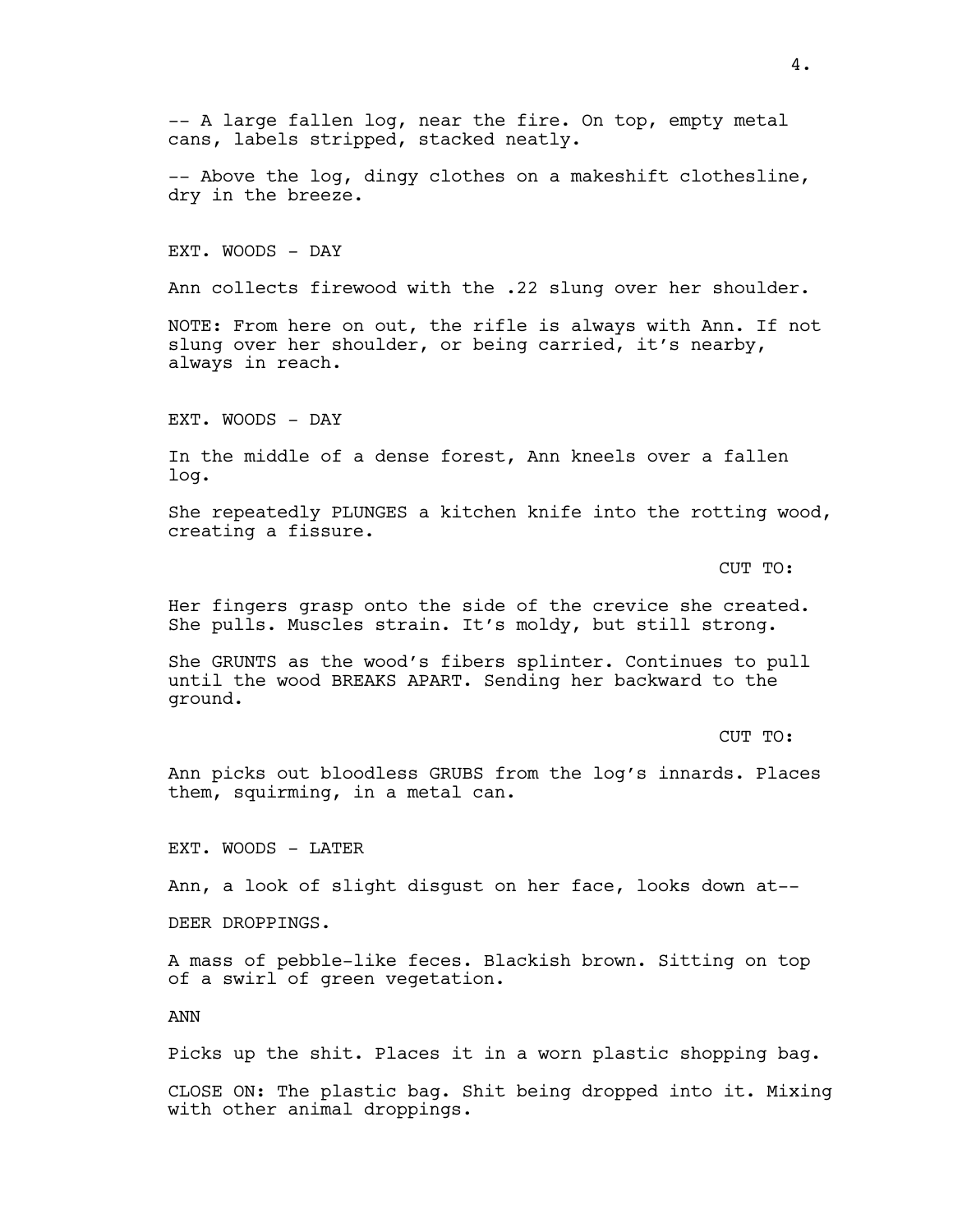EXT. WOODS - DAY

White berries with pale red stems dot a dark green bush. Ann, in front of the bush, flips through the pages of a CAR MANUAL.

CLOSE ON MANUAL: In the pages margins we see handwritten notes and drawings.

> ANN  $(0.S.)$ White berry, red stem. White berry, red...

Depicting different berry colors and leaf shapes. What's edible and what's not.

ANN

Continues to flip the pages. Looking. Until--

ANN (CONT'D)

Fuck.

She looks at the berries for a moment. Considers. Then, begins to pick them.

EXT. WOODS - DEADFALL TRAP - DAY

A makeshift deadfall trap sits at the base of a tree. Three sticks balanced on a flat rock make the shape of the number '4'. The top of the '4' props up a large blue bucket.

Ann, keeling, carefully applies easy cheese from a cannister to the bait stick, the bottom horizontal line of the '4' that extends into the bucket.

She carefully backs her hand out but knocks one of the sticks. The bucket falls and the sticks scatter.

She lets out a frustrated HUFF.

#### CUT TO:

Ann sets the fulcrum stick on the rock. Tries to then balance the angle stick on top of the fulcrum while simultaneously connecting them to the bait stick. Can't. The sticks fall. With patience, she picks them up and--

CUT TO:

With one hand supporting the sticks she tries to place the bucket on top. Its delicate. And topples.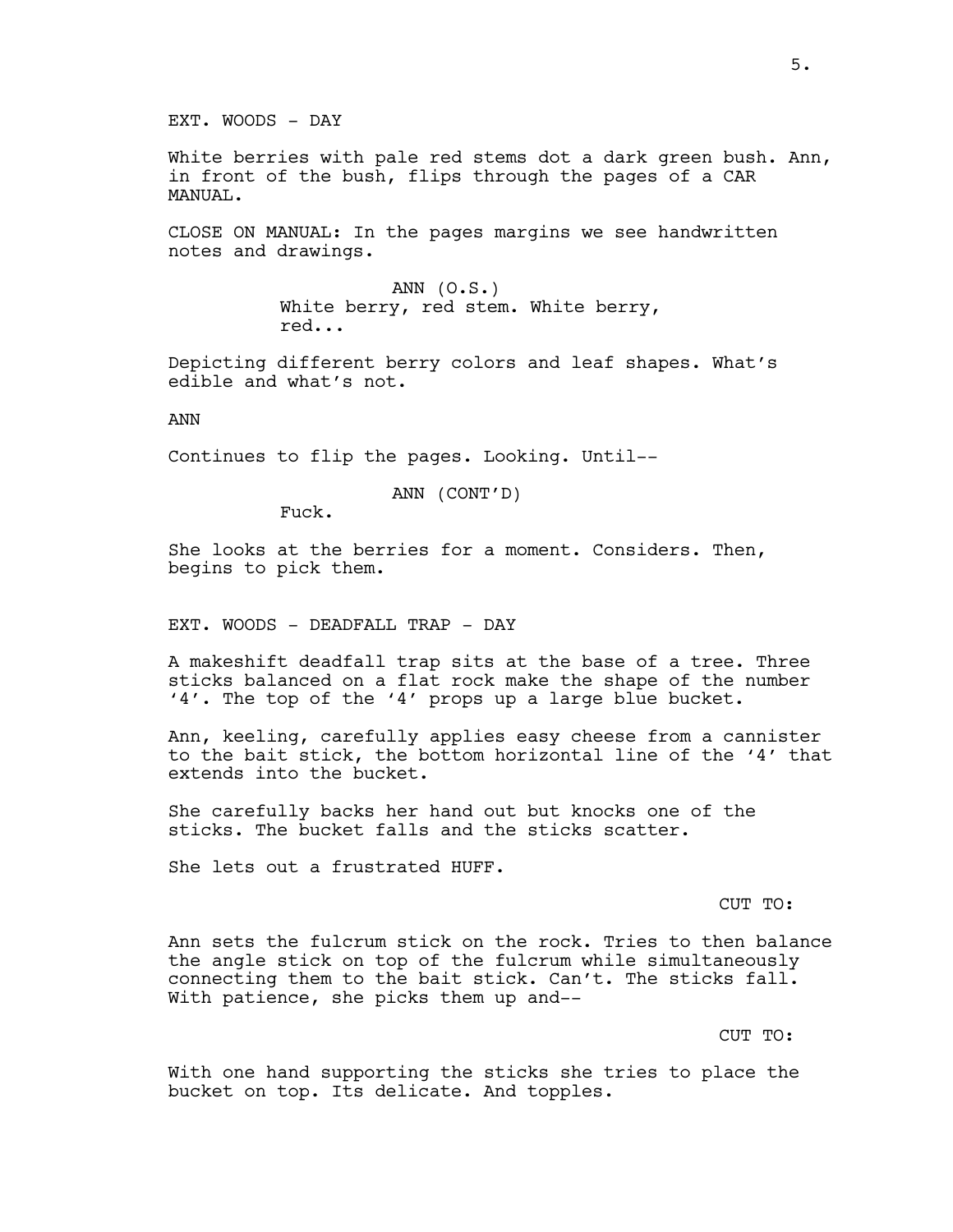Ann expels a FRUSTRATED SIGH. Hangs her head. Collects herself for a moment. Before picking up the sticks to try again.

The SOUND of PAPER TEARING takes us to--

EXT. LAKE CAMPSITE - DAY

Ann tears a paper label -- "FRESH CUT SLICED BEETS" -- from a can.

CUT TO:

Wood is stacked in a teepee shape in the fire pit. Dried grass and leaves fill the teepee.

Ann sticks the recently torn label into the grass and leaves.

Takes out a box of matches. Takes one out. Strikes it. Tries to light the label. It doesn't take.

ANN

No. No. No!

The match goes out. Burnt end of the label is all that remains.

She slides out the match box again.

INSIDE: A few dozen matches remain.

EXT. LAKE - LATER

Water laps around Ann's ankles as she fills plastic bottles up with water.

EXT. LAKE CAMPSITE - LATER

Water boils in a battered saucepan over a roaring fire. Ann tends it with care.

CUT TO:

Ann carefully pours the water, now cool, back into the bottles.

CUT TO:

Ann looks at her dinner. Positioned on a bucket lid is: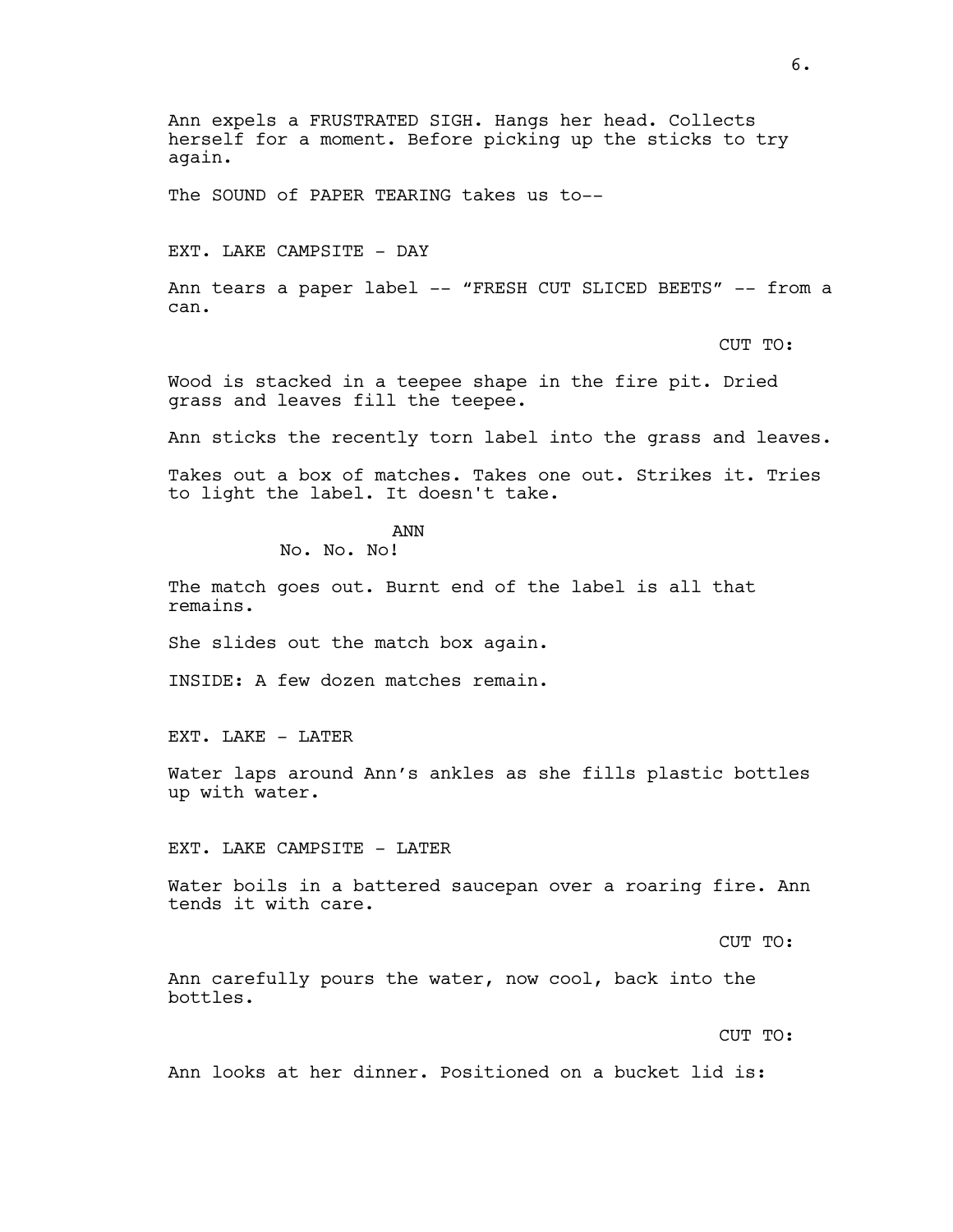A dozen fried Chinese noodles, a handful of the WHITE BERRIES from before and two slimy grubs, slowly inching themselves along the plastic. ANN Reaches down, tentatively grabs a berry and bites into it. The GRUBS Continue to squirm, gyrating their milky-white bodies towards the lid's edge. EXT. WOODS - LATER A few yards from the campsite Ann RETCHES up her dinner. She's on all fours. Holds her hair back with one hand, props herself up with the other. The VOMITING is VIOLENT. DISGUSTING. Causing Ann's back to arch with each purge. CUT TO: Ann lays down. Exhausted. Wipes vomit away from her mouth. Stares up at-- Swaying trees. RUSTLING leaves. In the distance, a BIRD CAWS. ANN Face unreadable, continues to stare when we-- FLASHBACK - EXT. DESOLATE BACK ROAD - DAY It's WINTER. The trees are bare. The landscape desolate. The sedan follows the curves of the road. FLASHBACK - INT. CAR - DAY Jason drives. Ann rides shotgun. Looks back at Hailey, slumped in her car seat, sleeping. Pudgy fingers clasping onto a TOY CELL PHONE. The car is packed with food, equipment, blankets, etc. What's

7.

left of their life, all contained within the sedan.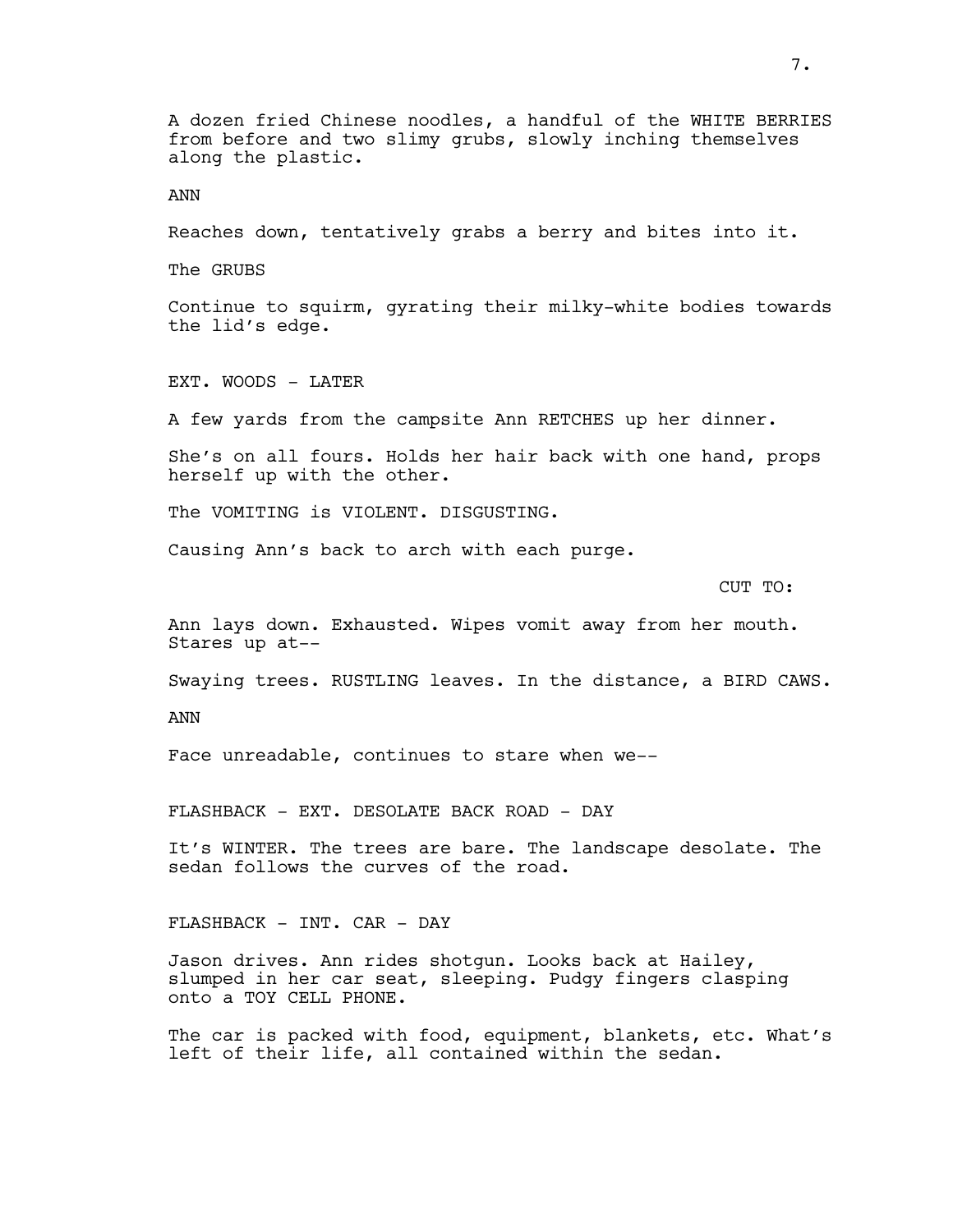FLASHBACK - EXT. DESOLATE BACK ROAD - DAY

The leafless, lifeless, trees roll by.

FLASHBACK - INT. CAR - DAY

Ann head against the window, watches the landscape pass. She suddenly SNAPS TO ATTENTION as she sees--

FLASHBACK - EXT. DESOLATE BACK ROAD - DAY

A FAMILY walking down the road.

MAN. WOMAN. CHILD. Huddled together for warmth. Belongings strapped to their backs. The Man leans heavily on the Woman, clasping a bloody bandage to his neck.

FLASHBACK - INT. CAR - DAY

Ann looks at the struggling family and--

ANN Stop. Stop the car.

Jason doesn't.

ANN (CONT'D) Jason, stop the car!

She looks over at--

Jason. Eyes fixed straight, shakes his head 'no'.

ANN (CONT'D) Christ, Jason. Stop the fucking car! They have a child!

JASON

So do we.

ANN They need help.

Jason keeps his eyes trained forward. No response.

Ann stares at her husband. Shakes her head in disgust. But part of her knows it's nothing new.

She turns around, catching a final glimpse of--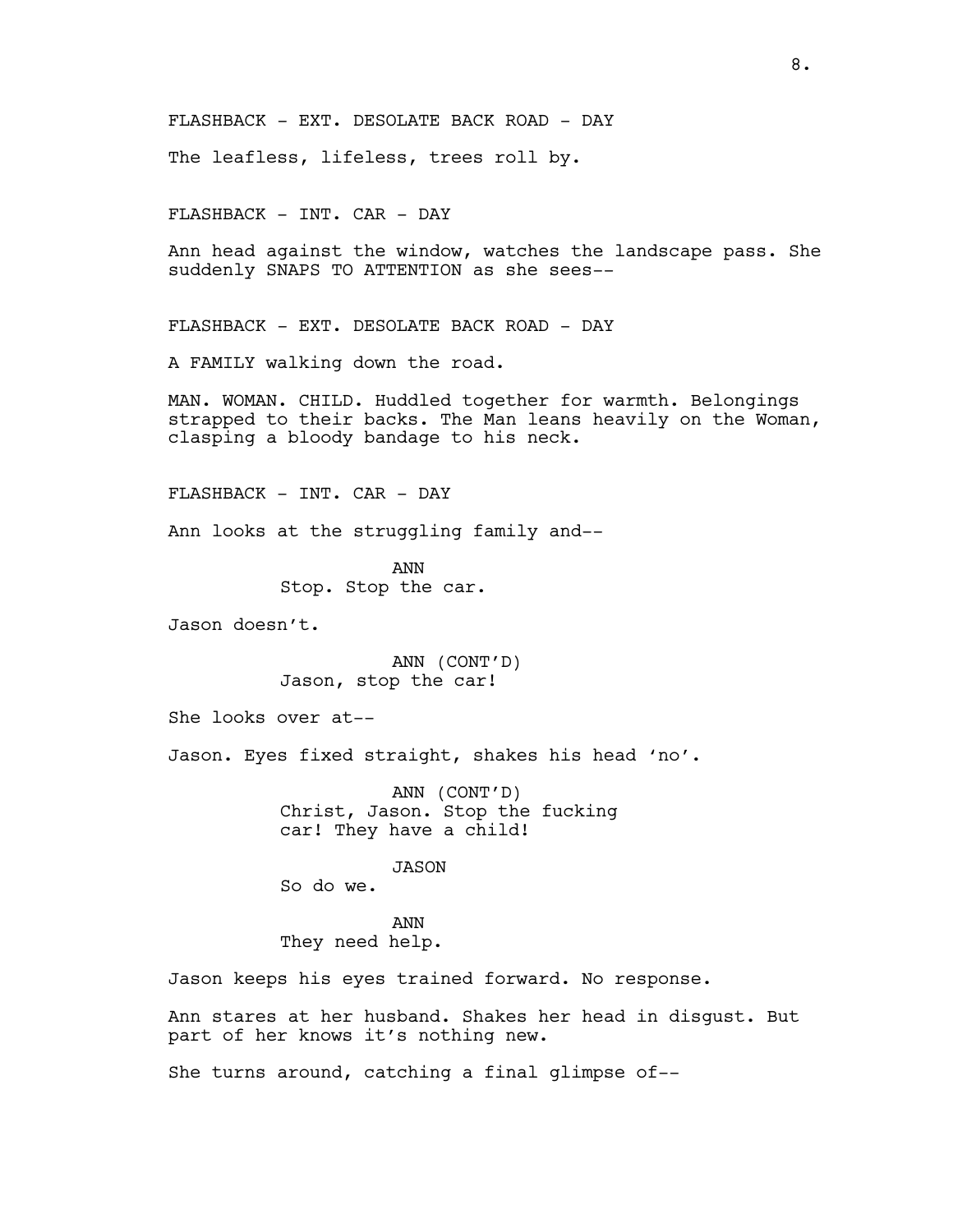FLASHBACK - EXT. DESOLATE BACK ROAD - DAY The struggling Family, continuing their hopeless march. EXT. WOODS - DAY Ann, backpack on, carries a water bucket. Weaves through the towering trees. Following a path known only to her. EXT. CAR CAMPSITE - DUSK She approaches the dirt-covered sedan. CUT TO: On her tip-toes, Ann reaches into the crook of a tree. Pulls out-- Keys. Attached to a decorative key fob: a pair of sparkling miniature sunglasses. CUT TO: Ann pops open the trunk. Places her gear inside. We notice that her food supply is DWINDLING. At least half, if not more, of her stores are gone. CUT TO: Ann rubs mud onto the car's windows. CUT TO: She drags several large branches over the hood, adding to the camouflage. CUT TO: Shorts around her ankles, Ann squats over a bucket. Relieves herself. The SOUND of URINE hitting WATER TAKES US TO-- INT. CAR - DUSK Light from the dying day breaks through the gaps in the mud-

covered windows.

9.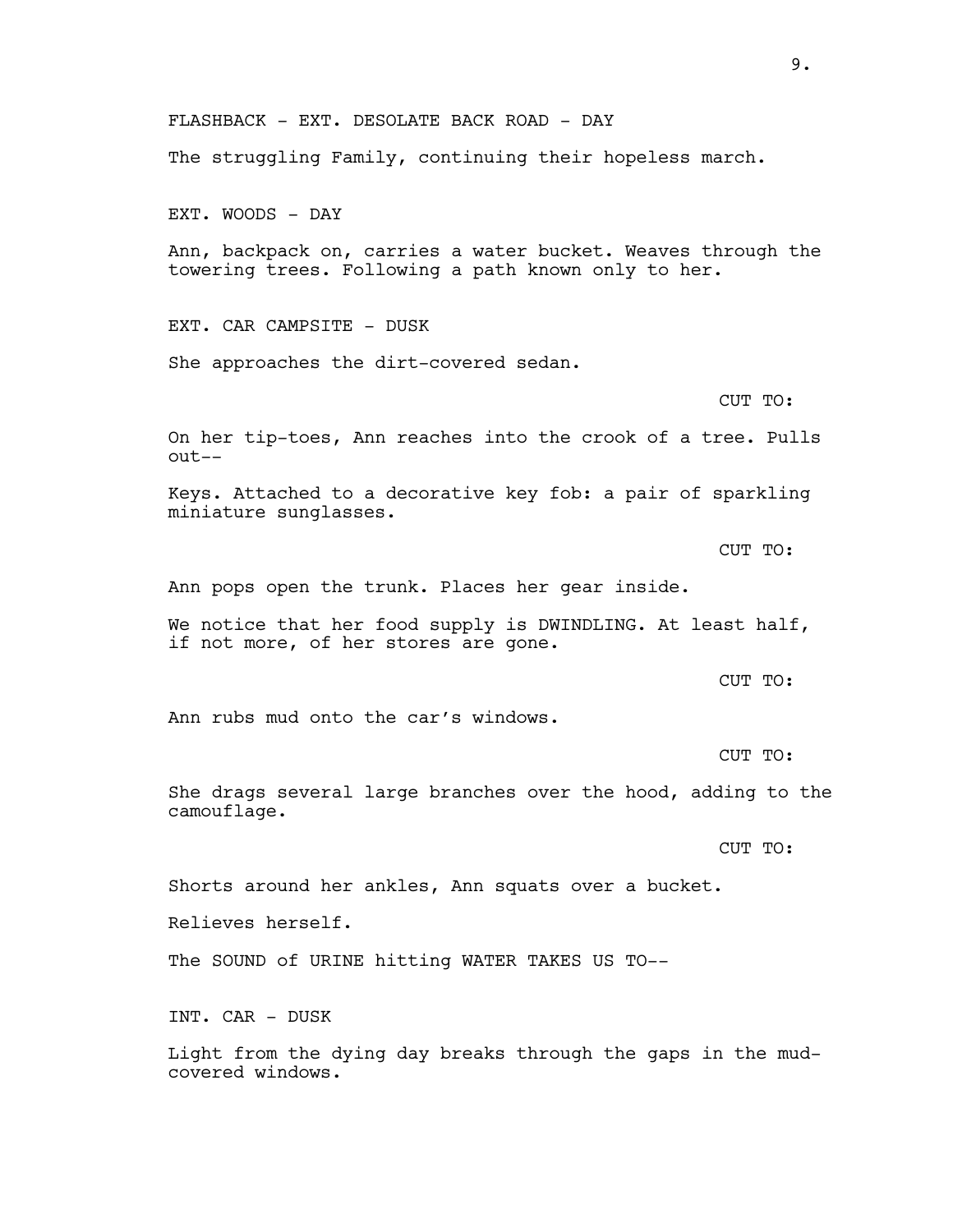The front seat is covered in plastic bags, bits of torn baby clothing, a suitcase, and Hailey's overturned car seat. The backseat is less crowded, a few blankets and a soiled pillow.

The BACK-DOOR OPENS. Ann gets in.

CUT TO:

Ann pulls the .22's bolt back, kicking out a shell, landing next to her on the seat. She picks it up.

CUT TO:

The rifle is propped up against the drivers seat, close to Ann, stretched out in the backseat. Frayed blanket pulled up, head on the soiled pillow. She looks up at--

The TOY CELL PHONE along with 4 GOLDEN SHELLED .22 BULLETS.

Perfectly placed on the rear dash in between the back seat and rear window. She grabs the Phone. Presses a colorful button, causing a HIGH PITCHED and PLEASANT GIRLISH VOICE TO--

> TOY CELL PHONE (V.O.) A, B, C, D, E, F--

She presses another button.

TOY CELL PHONE (V.O.) Hello? Who's calling please?

She presses again and--

EXT. CAR CAMPSITE - DUSK

The sedan, engulfed by branches, looks like it's being devoured by the woods.

> TOY CELL PHONE (V.O.) Tee-hee-hee! Tee-hee-hee!

### MONTAGE: NATURE

-- Water laps up onto the mud and rock covered shore.

-- Wind shakes the trees.

-- On the ground, the edges of dead leaves, stuck together in death and decay, quiver in the breeze.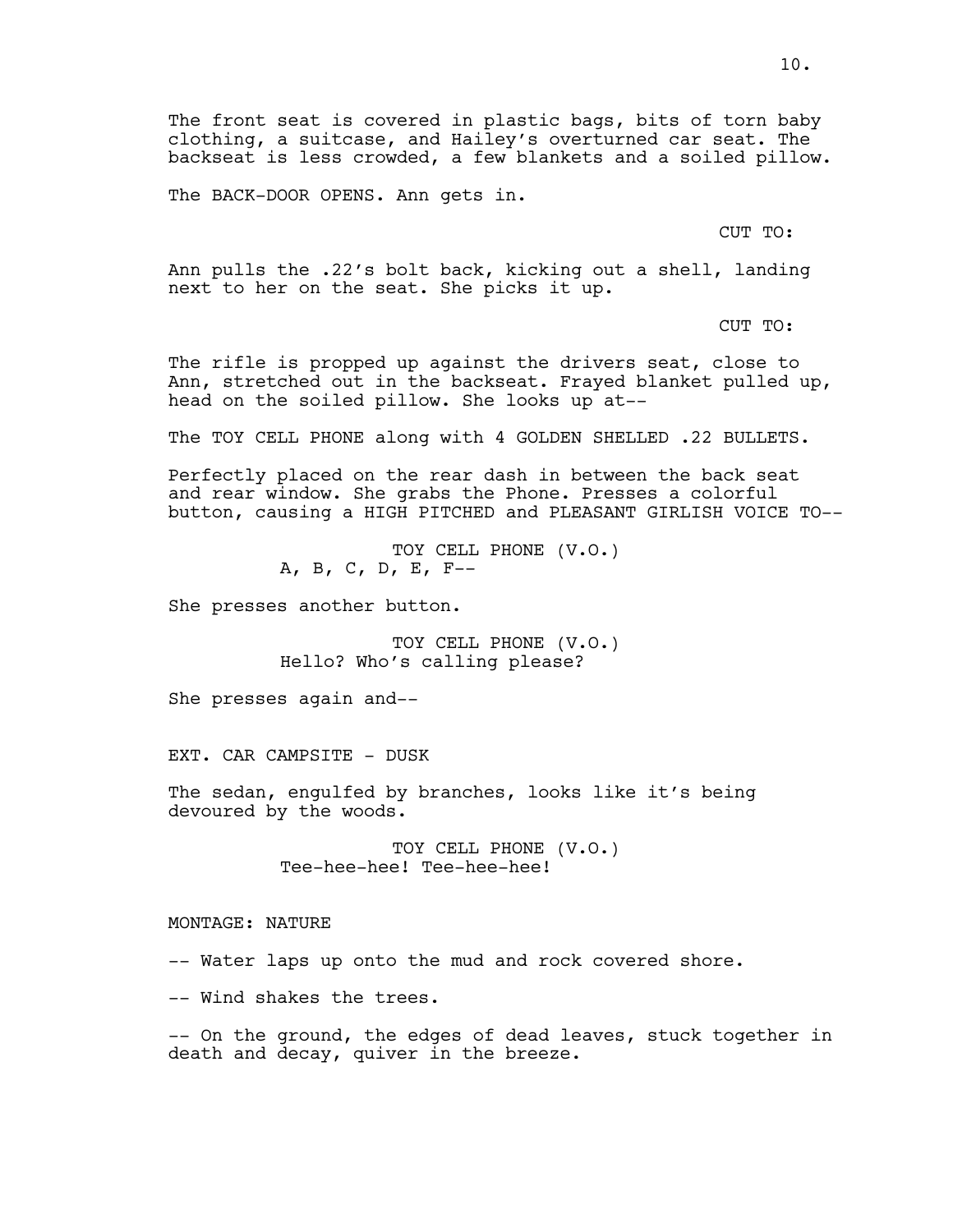Ann plucks a .22 shell from the rear dash and places it in the .22's chamber. She pockets the other bullets.

EXT. CAR CAMPSITE - DAY

Ann opens the trunk of the car. ONE BOX OF CRACKERS remain. She grabs it.

EXT. WOODS - DAY

Ann removes her wedding ring. Sets it on a rock nearby. Then digs around in the muddy earth. Finding a--

Wriggling worm. She plucks it from the ground.

```
ANN (V.O.)
```
One. Two.

EXT. LAKE - DAY

Ann holds a makeshift fishing rod. SKEWERS the worm onto a paperclip fashioned into a hook. Casts the line into the water.

> ANN (V.O.) Three. Four.

> > CUT TO:

Ann's seated. Waiting. Pole still in hand. Finally, she brings in her line, inspects the hook. The worm is gone, only a small clump of guts remain.

EXT. WOODS - DAY

Ann consults her CAR MANUAL in front of a bush full of red berries. Flips a few pages. Finds the appropriate page. Moves on, berries untouched.

> ANN (V.O.) One. Two.

> > CUT TO:

In front of a clump of mushrooms, Ann shakes her head as she continues to flip the pages of the car manual.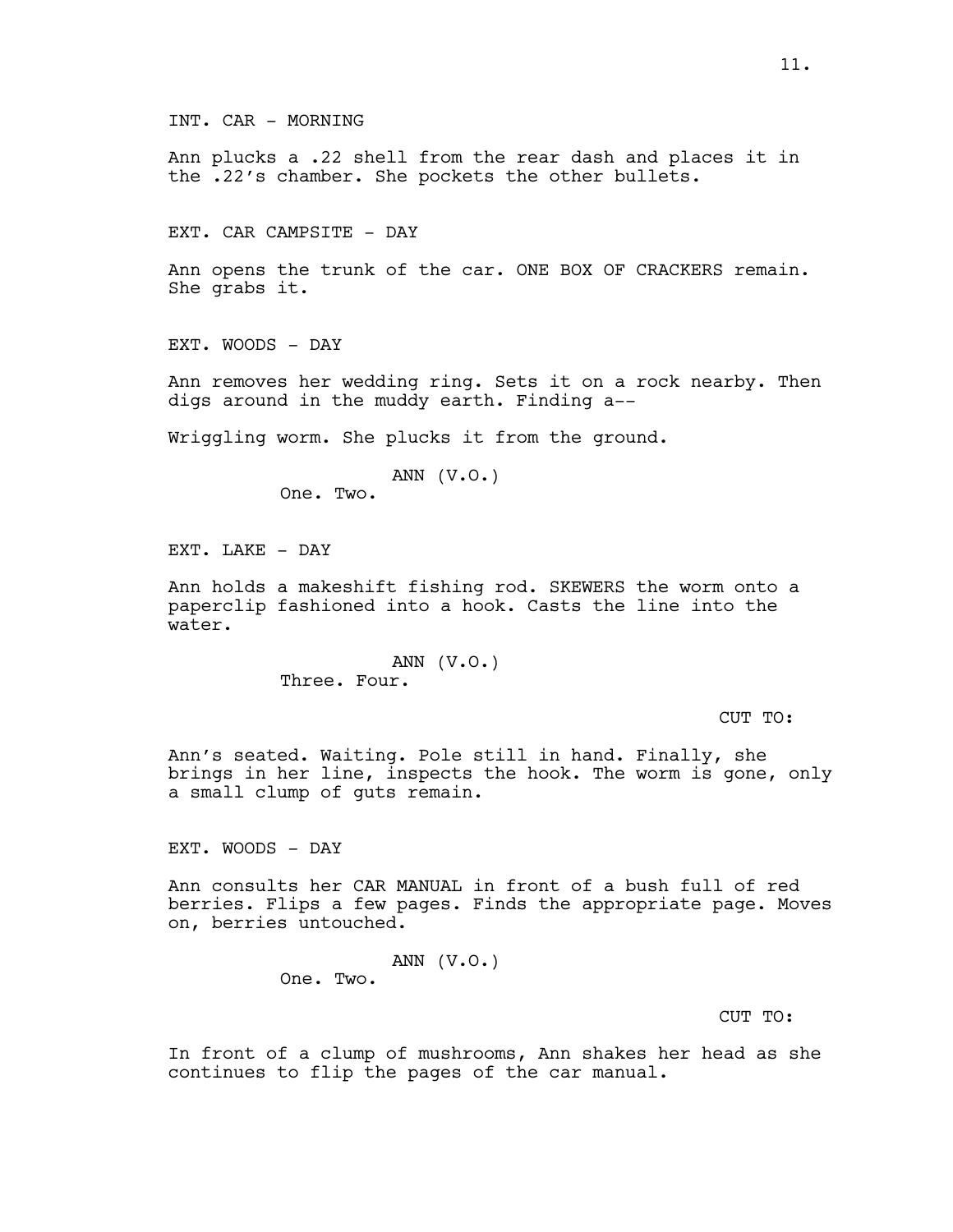ANN (V.O.) Three. Four.

EXT. LAKE CAMPSITE - DAY

Three cracker stacks are setup on the log. Two consisting of four crackers. The remaining pile is being built by Ann while she counts--

> ANN One. Two. Three.

She runs out of crackers. Stops. Looks at the three stacks. Her remaining meals.

EXT. WOODS - DEADFALL TRAP - DAY

Ann approaches the deadfall trap, sees that its--

Been sprung. The blue bucket's rim on the ground. She rushes over, hopeful.

Grabs a nearby rock with one hand, ready to bring it down on whatever runs out. Lifts the bucket and--

Nothing. Except the fallen sticks of the deadfall trap. The end of the bait-stick still contains the dollop of orange easy cheese.

Suddenly she--

THROWS the BUCKET.

And with RAGE, SCREAMS--

ANN

Fuck!

The trees sway, as if they didn't hear Ann's burst of anger.

Ann breathes heavily.

Takes a moment before she calms down.

She walks over to the bucket, grabs it, and heads back to the base of the tree to set it up.

INT. CAR - LATER

Rain gently strikes the dirty windshield as Ann, in the drivers seat, watches the muddy covering break down.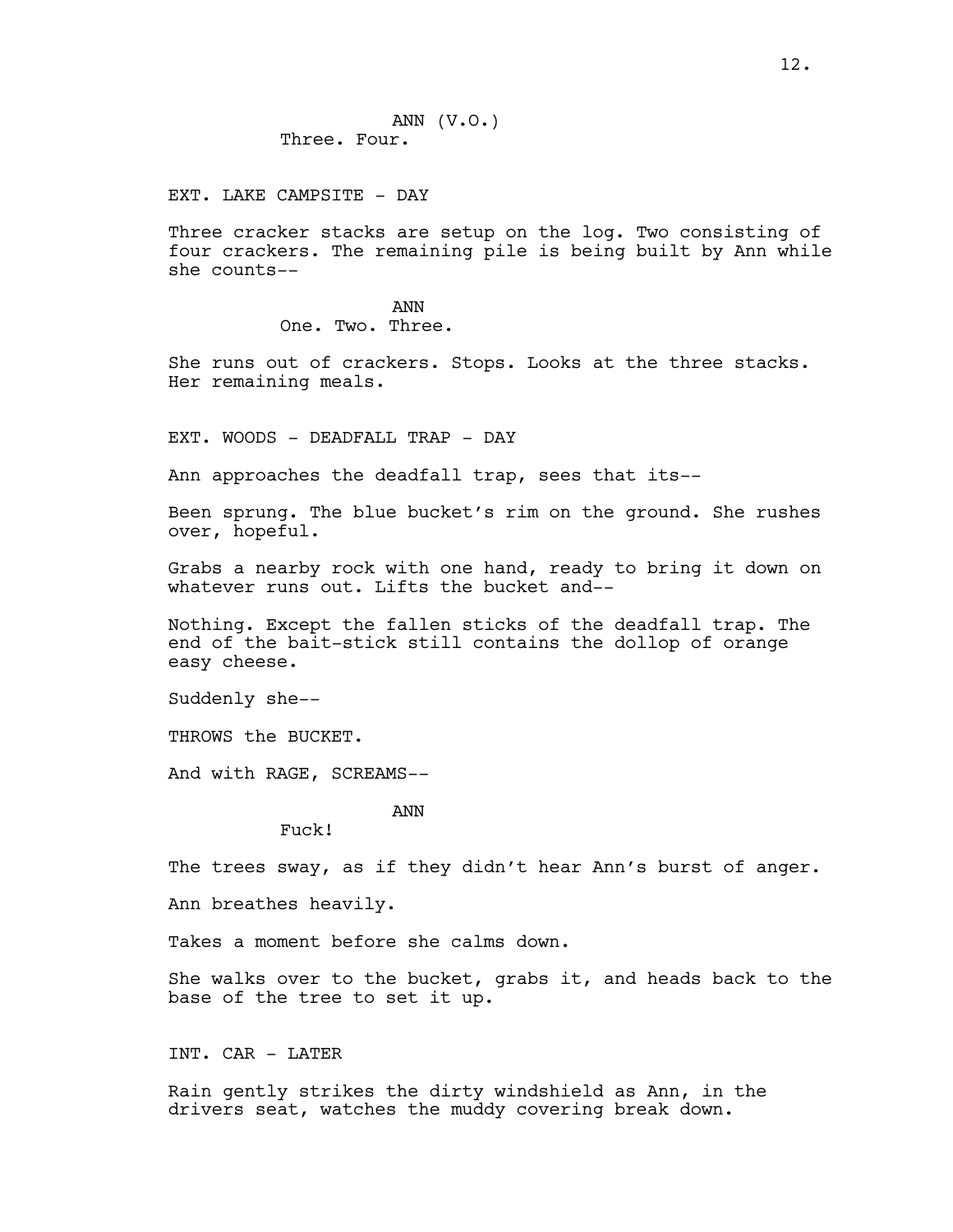She takes a moment before putting the keys in the ignition. Starts the car. Immediately the SEAT BELT WARNING rings out with  $a$   $-$ 

DING DING DING!

Ann, hands still on the keys, moves her eyes to the dashboard, noticing--

The fuel gauge needle rise to around half a tank.

She sits there, fighting an eternal battle, hands still on the keys as the SEAT BELT WARNING continues to--

DING DING--

EXT. CAR CAMPSITE - LATER

DING!

Ann re-applies mud to the sedan, washed almost clean from the recent rain.

FLASHBACK - EXT. WOODS - DAY

Jason, breath visible in the cold air, explains to Ann the intricacies of the deadfall trap. Hailey is strapped to Ann's back, papoose style.

> JASON (brandishing sticks) Support stick, weight stick, and bait stick. Okay? Set them up, notches matching, and balance the--

FLASHBACK - EXT. WOODS - DAY

Jason and Ann are at a dead berry bush, several dead and yellowed leaves cling to its branches.

Hailey is again strapped to Ann's back while Jason plucks a dried and curled leaf from the bush, next to a small bunch of withered red berries as Ann furiously makes notes in the blank margins of the Car Manual.

> JASON (unfurling the leaf) The important thing here is the sawtoothed leaf. It'll be red in the spring. (MORE)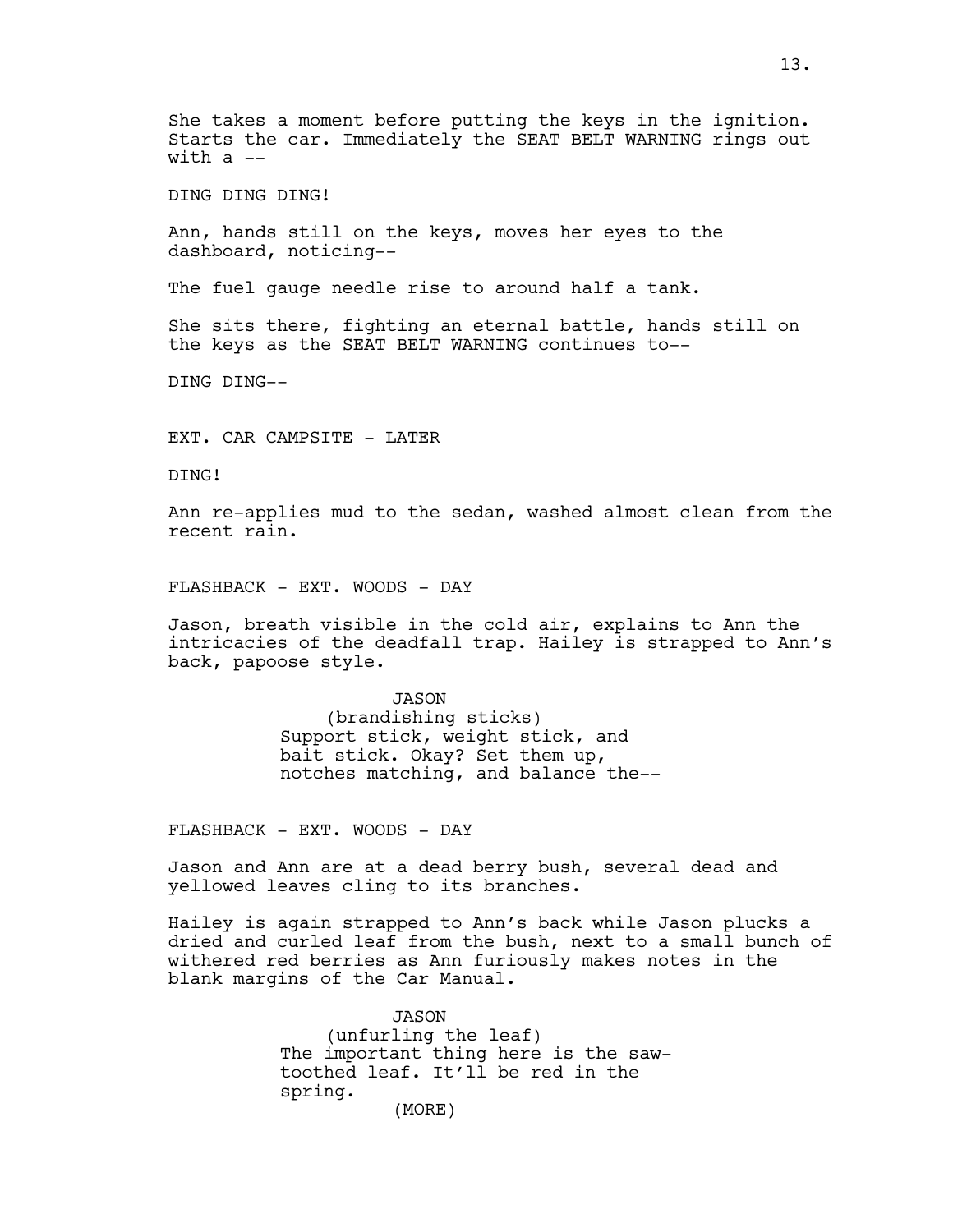(brandishing the leaf) You see that? Jason looks over at Ann, whose writing. JASON (CONT'D) Ann. Are you listening? This is important. Ann continues to write. JASON (CONT'D) Ann! ANN Yes! God. I'm fucking listening. I can't write as fast as you talk. (finishes writing) Okay. Jason stares at her for a beat. JASON Don't curse in front of her. Ann shakes her head. ANN Fine. Point taken, Jason-- JASON Red berries, red leaves are a bad sign, especially in spring time-- FLASHBACK - EXT. WOODS - DAY A cracker box sits on top of a log. Several bullet holes are in a close pattern in the center of the box. A GUNSHOT RINGS OUT -- BANG! The box shakes as a BULLET WHIZZES through the CENTER. We hold on the box as-- JASON (O.S.) You're jerking the trigger. ANN (O.S.) And I hit it. JASON (CONT'D)

JASON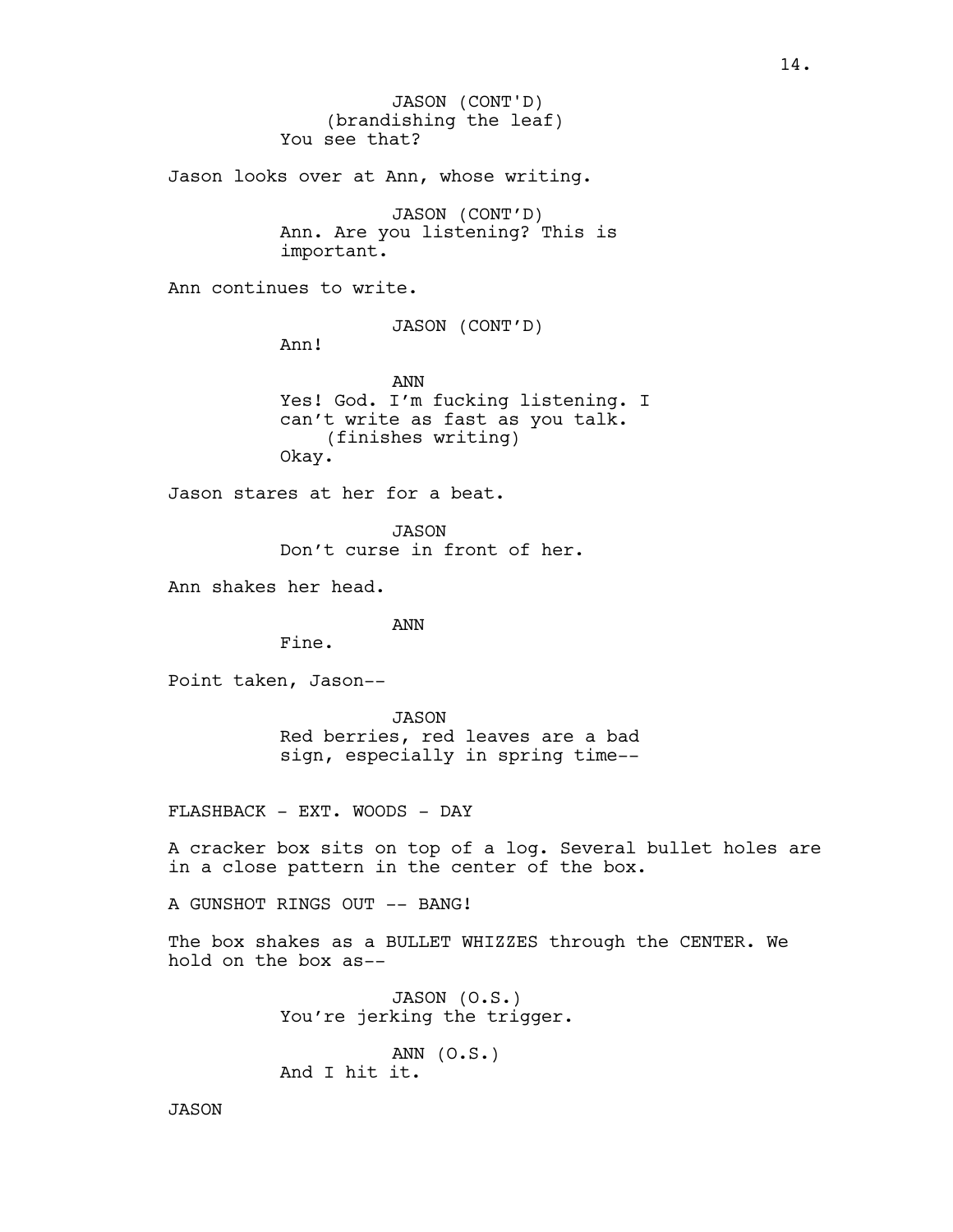About twenty yards away, looks over Ann's shoulder, who kneels, the butt of the .22 rifle against her shoulder.

JASON

That's 'cause it's not moving. It's a rabbit gun, you have to hit head or heart to kill so you have to control your breathing and lightly--

ANN Squeeze. Not pull. I know. (beat) We should save our bullets.

JASON They're of no use if you don't know how to shoot.

ANN How many do we have?

A beat. Long enough to know that Jason is going to--

JASON

Enough.

Lie.

FLASHBACK - EXT. FIRST CAMPSITE - NIGHT

At a trail-head, Jason and Ann, sit in front of a roaring fire, wrapped in blankets, backs against the sedan. Next to them is Hailey's car seat, tented with a heavy blanket. Ann Looks down at her meal. Berries.

> ANN You and I can't last on this.

Jason nods.

JASON

I know.

INT. CAR - DAY

Ann grabs the Toy Cell Phone from the rear dash.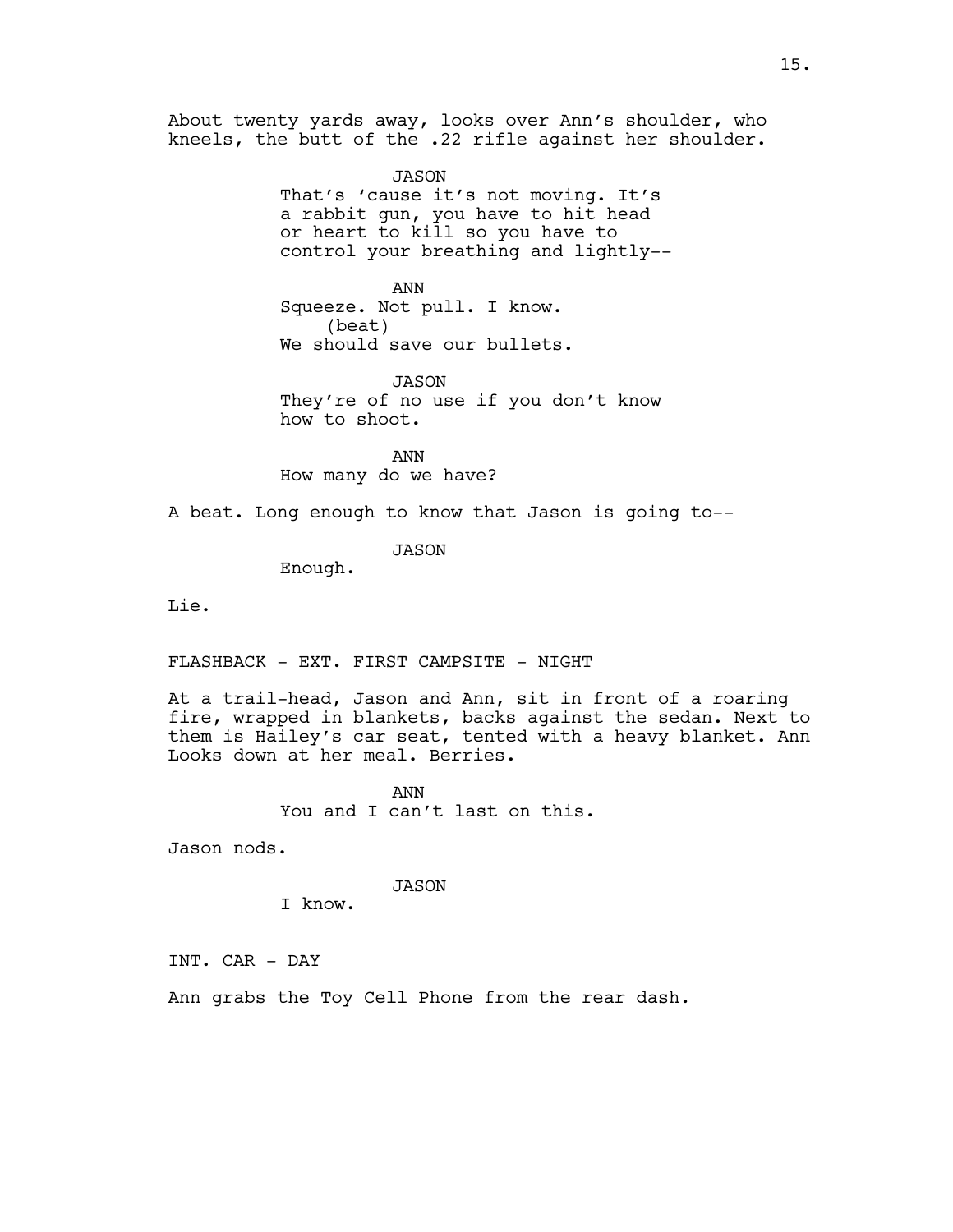EXT. CAR CAMPSITE - DAY

She opens up the trunk, now empty. Grabs her backpack.

CUT TO:

Ann looks down at the urine bucket. It's disgusting, a gross film covers the top. She grabs the handle and--

EXT. WOODS - DAY

Hikes. Backpack on, .22 over her shoulder, and carrying the urine bucket.

EXT. LAKE CAMPSITE - DAY

Ann sits near the fire pit, tinkers with the Toy Cell Phone. Tries to wedge a spent wooden match underneath one of the phone's buttons.

CUT TO:

The match wedges underneath the button causing the phone to--

TOY CELL PHONE (V.O.) Hello? Who--

CUT TO:

The match, at a different angle, is wedged underneath the button and--

> TOY CELL PHONE (V.O.) Hello? Who's calling--

> > CUT TO:

And again until--

TOY CELL PHONE (V.O.) Hello? Who's calling please? Hello? Who's calling please? Hello? Who's--

EXT. LAKE CAMPSITE - DAY

Ann holds a pale-pink infant onsie in her hands. Fingers feeling the fabric until she GRASPS it tightly and--

RIPS it in two.

She grasps one of the halves and RIPS it again.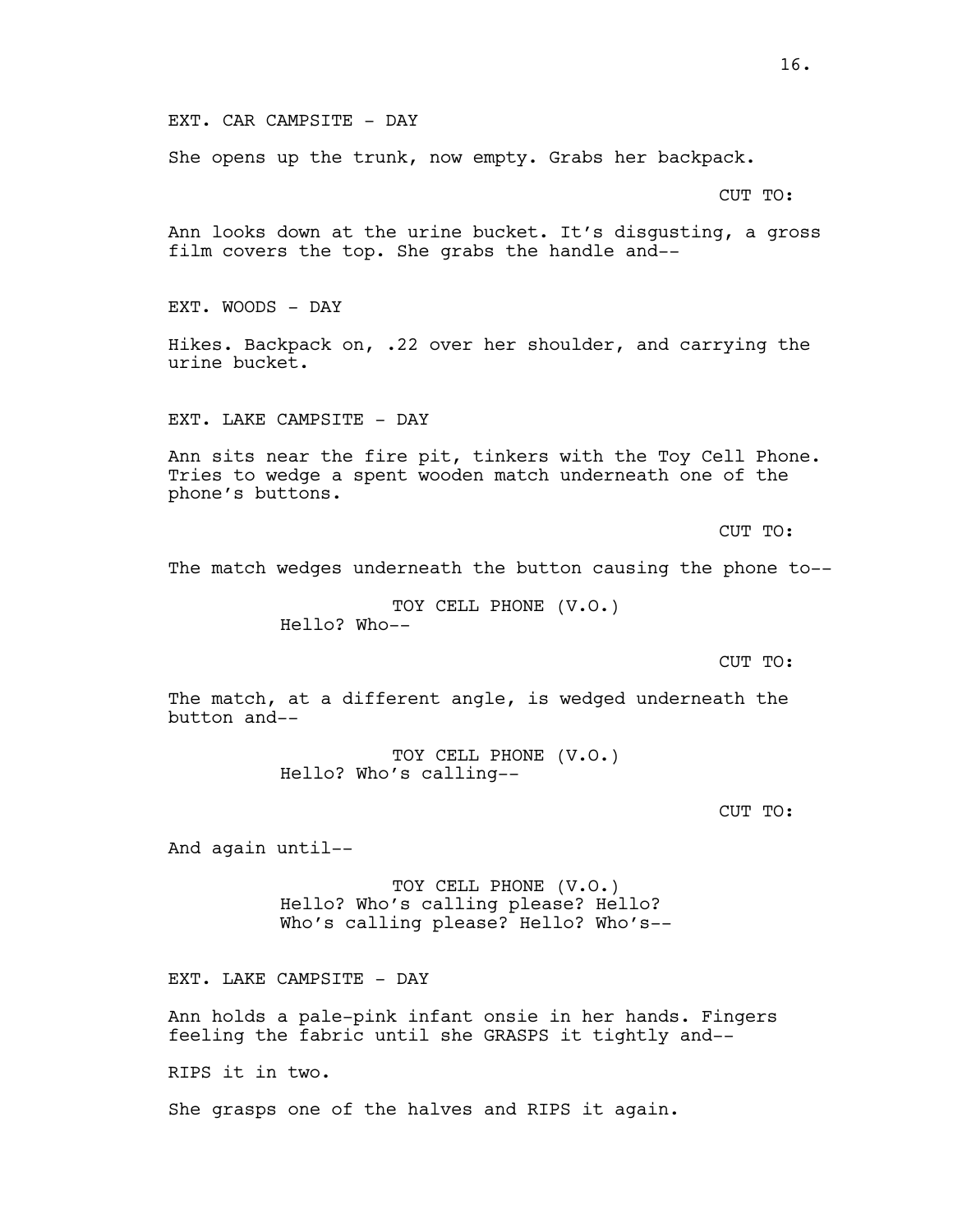EXT. LAKE - DAY Squatting in a shallow part of the lake, Ann vigorously scrubs a label-less glass jar and lid with a soiled towel. EXT. LAKE CAMPSITE - DAY Ann sits, shirt removed, in front of a roaring fire. She grabs a kitchen knife, holds it over the fire. Lets the flames lick the blade. She takes a DEEP BREATH. And ANOTHER. And-- IN A FLASH Brings the KNIFE TO HER UPPER ARM DRAGS IT ACROSS HER SKIN She winces and looks down, sees-- BLOOD following in the blade's wake. She grabs the label-less glass jar from before, lid removed. Places it underneath her elbow. SQUEEZES the WOUND BLOOD OOZES Trickles down her arm, over her elbow and into the jar. She continues to squeeze as-- BLOOD collects in the glass jar. EXT. LAKE CAMPSITE - DAY Ann washes her wound. Bandages it with the torn strips of

CUT TO:

Still shirtless, Ann runs her fingers over her body, inspecting it, looking for wounds. She finds--

amount of blood pooled at the bottom.

pink fabric. The jar, next to her, lid on tight, has a small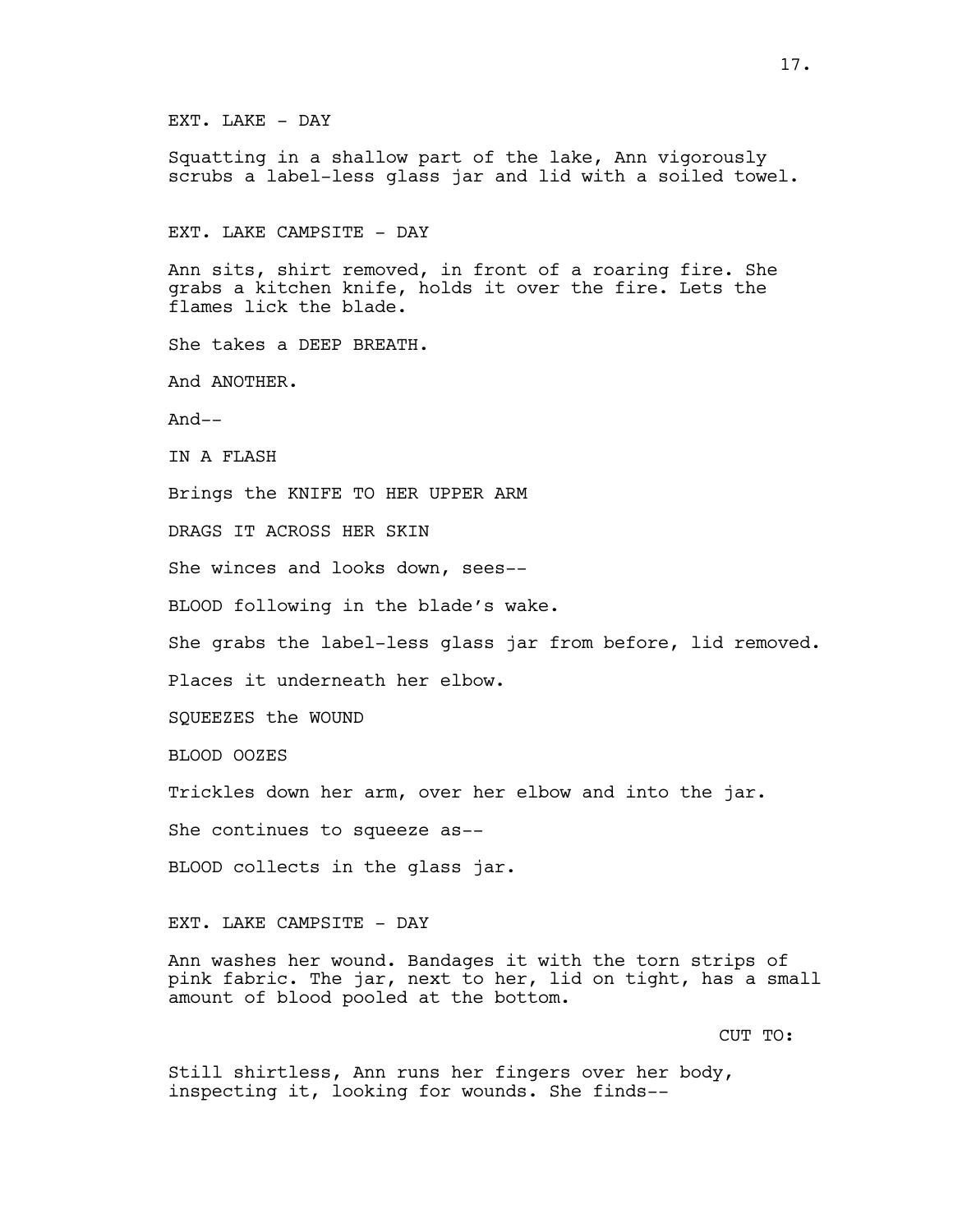EXT. LAKE - DAY

At the edge of the lake, Ann strips.

Removes her underwear and bra. Exposing herself to the vast expanse of water. Only the pale pink bandage and the one bandaid remain. She begins to wash.

CUT TO:

Ann, nude and wet, opens up the plastic bag from before, revealing--

A putrid MASS of different types of ANIMAL SHIT.

She digs her delicate fingers into the bag. Grabs a wad and mixes it with a handful of mud from the lake.

She begins to RUB THE MIX OVER HER BODY. Through her hair. Over the bandages. Covering herself from head to toe in fecal matter and earth.

EXT. LAKE CAMPSITE - LATER

Ann's caked in mud. Pale skin barely visible through the fetid mix.

She pulls on a tank top, covering her filth-covered breasts and buttons up a dirty and ragged flannel shirt.

She then slips a SOILED and PATCHED PAPER RESPIRATOR MASK over her head, lets it rest on her neck.

EXT. LAKE CAMPSITE - LATER

Ann looks at--

THREE .22 Bullets in her palm.

She puts them in her pocket. She checks the .22's chamber, makes sure it's loaded with the fourth and final bullet, then slings the .22 over her shoulder.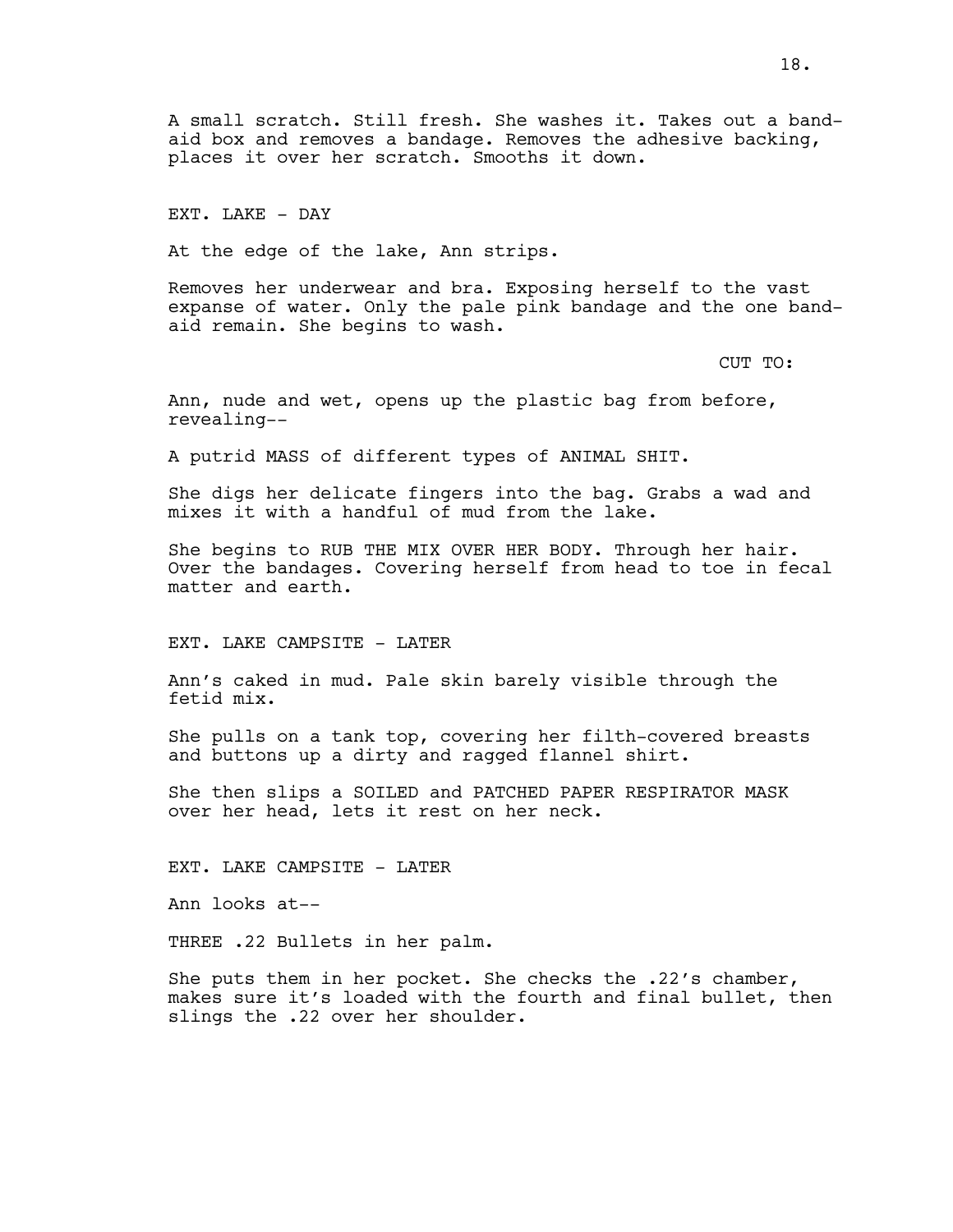EXT. WOODS - DAY

Ann, carrying the urine bucket, makes her way through the dense forest.

EXT. FOREST ROAD - DAY

She crouches at the side of a two lane road. Cracked pavement. Faded lane lines.

Sets her urine bucket down at the edge. Positions it deliberately. Carefully looks down the road. Both ways. Nothing. Then--

SPRINTS across.

She moves swiftly, going from one dense wooded side to the other, disappearing into the thicket.

We HOLD ON the empty road a moment, as if her passing never happened.

EXT. CLEARING - DAY

Ann emerges from the woods and into a stretch of thigh-high brush and weeds.

She stoops, moving slowly, allowing the brush to cover her advance.

CUT TO:

At the opposite edge of the clearing, Ann kneels. Surveys--

A small TRAILER PARK, pressed into a wooded area about 50 yards away.

It consists of battered double-wides in faded hues of blue, yellow, and brown. A service road leads up to the trailers and the park is encircled by a chain link fence. 8ft high.

She raises the mask up, secures it around her nose and mouth and--

EXT. TRAILER PARK - FENCE - MOMENTS LATER

Ann quickly and quietly runs up to the edge of the fence. Tries to maintain a low profile while she unslings her .22.

Her actions are controlled but frantic because--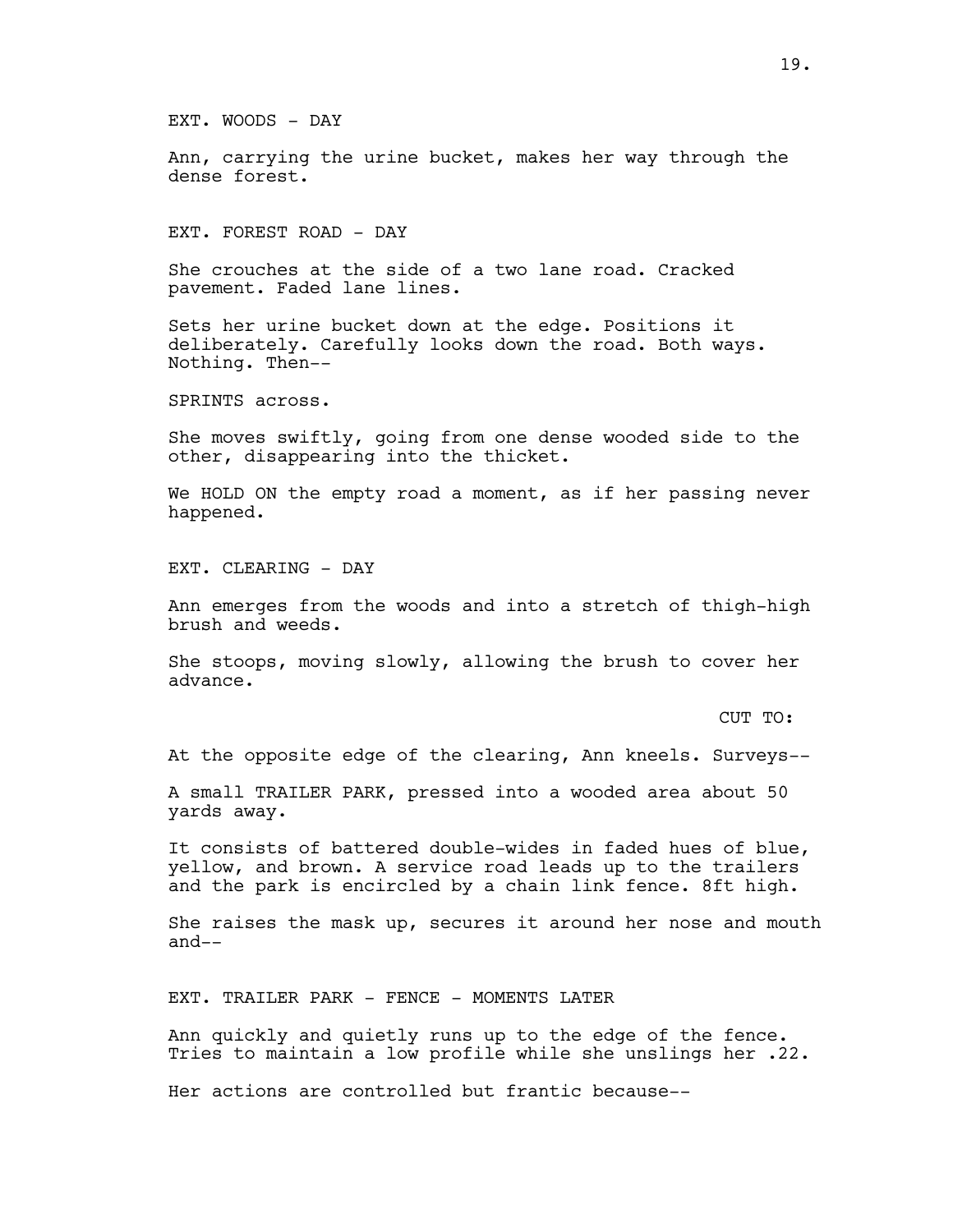Ann's SCARED. She's constantly looking in different directions. Afraid that she won't see what's coming.

She quickly removes the TOY CELL PHONE and a SHOESTRING from her backpack.

She takes a spent matchstick and shoves it underneath one of the phone's buttons, causing it to--

> TOY CELL PHONE (V.O.) Hello? Who's calling please? Hello?

She MUFFLES the toy's speaker by shoving it against her chest and quickly climbs the fence, links CLINKING and RATTLING while the phone continues to--

> TOY CELL PHONE (V.O.) (faint) Who's calling please? Hello? Who's--

She reaches the top, where we see remnants of other baby toys and a dated Iphone, dried blood caked on it's cracked screen, lashed to the fence's rail.

Balancing herself, Ann ties the phone to the fence with the shoestring.

> TOY CELL PHONE (V.O.) (regular volume) Hello? Who's calling please? Hello?

Removes the JAR OF BLOOD from her backpack. Unscrews the lid. And--

DUMPS THE BLOOD OVER THE TOY.

She immediately JUMPS BACK DOWN, still on the outside of the fence's perimeter. Scrambles to the .22, reaches it right when, in the distance, we hear--

An UNGODLY SCREAM.

EAR PIERCING.

Like the TINES of a METAL RAKE being DRAGGED across an endless CHALKBOARD.

But it's LIVING.

The AGONIZING SHRIEK of a STARVED CARNIVORE.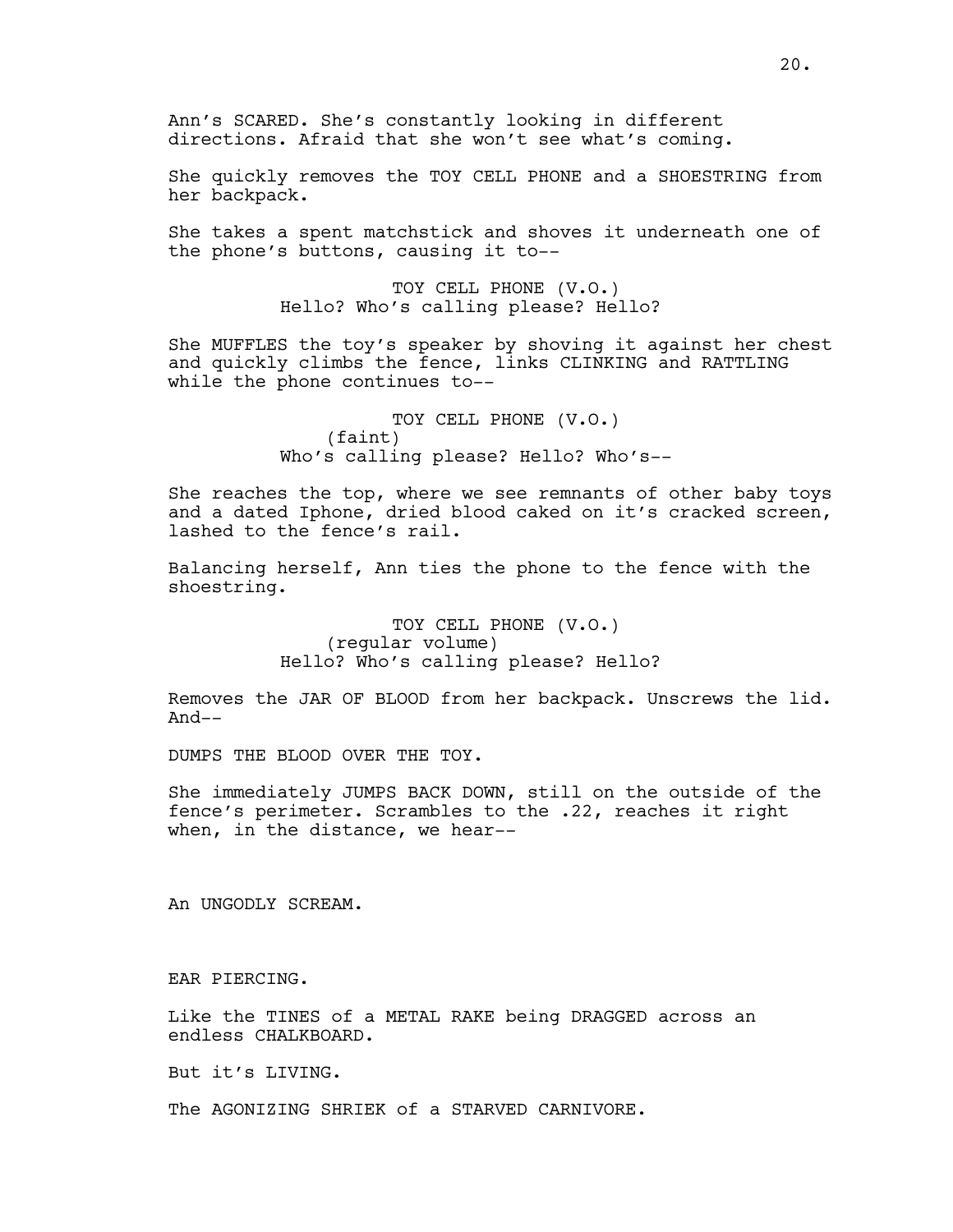ANN'S

Eyes go wide. Her fear just tripled.

She GRABS the .22 And RUNS madly along the fence's boundary, away from the SCREAMS and the--

> TOY CELL PHONE (V.O.) Who's calling please?

EXT. TRAILER PARK - FENCE HOLE - CONTINUOUS

Ann hurries towards a section of the fence where the ground has been worn away underneath, creating a gap between the jagged prongs of the links and the ground.

She wriggles underneath, barely fitting, and picks herself up on the other side right as--

Another UNGODLY SCREAM sounds in the distance.

EXT. TRAILER PARK - SERVICE ROAD - CONTINUOUS

Ann darts across the service road, and--

EXT. TRAILER PARK - BLUE TRAILER FRONT - CONTINUOUS

Bounds up the rickety steps to the trailer's front door.

Tries the handle. Locked.

Puts her SHOULDER into it. Tries to make the dented door budge. Doesn't.

Looks through the little window embedded in the door. Sees--

INSIDE

Through the interior darkness. Notices A fluttering floral patterned curtain, blowing in the breeze. An open window at the back of the trailer.

Another distant but DREADFUL SCREAM rips through the air.

It's followed by OTHER TERRIBLE SCREAMS. Creating a chorus of fright.

ANN

Spins around and jumps off of the steps. Runs towards--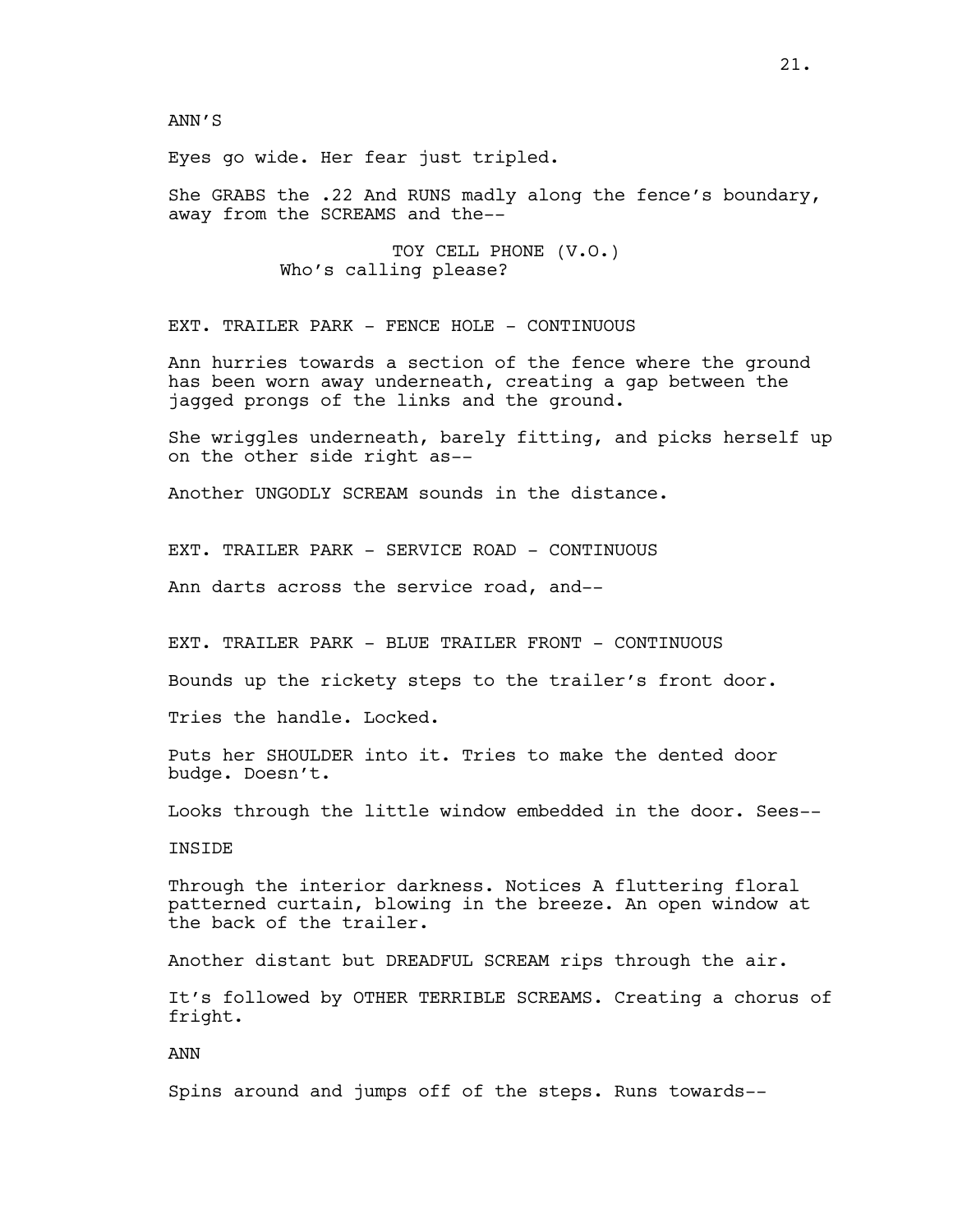EXT. TRAILER PARK - BLUE TRAILER BACK - CONTINUOUS

Floral patterned curtains blow in and out of an open window as Ann positions a metal garbage can underneath.

She climbs on top. Tosses her gun inside and pulls herself up and in. Taking us to--

INT. BLUE TRAILER - LIVING ROOM - CONTINUOUS

Ann awkwardly maneuvers herself inside. Picks herself up.

She's in the squalid conditions of a small living room. Clothes strewn everywhere. Ashtrays overflow with cigarettes. A baby bouncer hangs limply in a doorway. She turns to retrieve her gun to see--

A DEAD MAN AND WOMAN on the couch. An apparent DOUBLE SUICIDE.

The MAN, slumped over. Brains blown out. Blood spatter climbs up faux wood paneling behind him. A shotgun rests in between his legs right near--

A WOMAN tenderly positioned on his thigh. Slippers still on her feet. A gaping chest wound can be seen through her bloodstained robe.

Ann springs into action. Grabs the shotgun. Cracks the barrel. Pulls out two spent cartridges and--

Fuck.

Nothing else.

She rifles through the couch, looking for remaining shells.

The CHORUS of UNGODLY SCREAMS in the distance ring through the air. Causing Ann to abandon her search and run into the--

KITCHEN

Garbage covers the floor. A CHEST FREEZER stands against one wall. Ann opens it and is met with a HORRIFIC SMELL.

She GAGS and PULLS BACK in disgust. Slams the freezer shut.

She begins throwing open cupboards. One after the other. Almost all empty until--

One is brimming with food. Boxes, cans, etc.

Ann lets out a SIGH of RELIEF.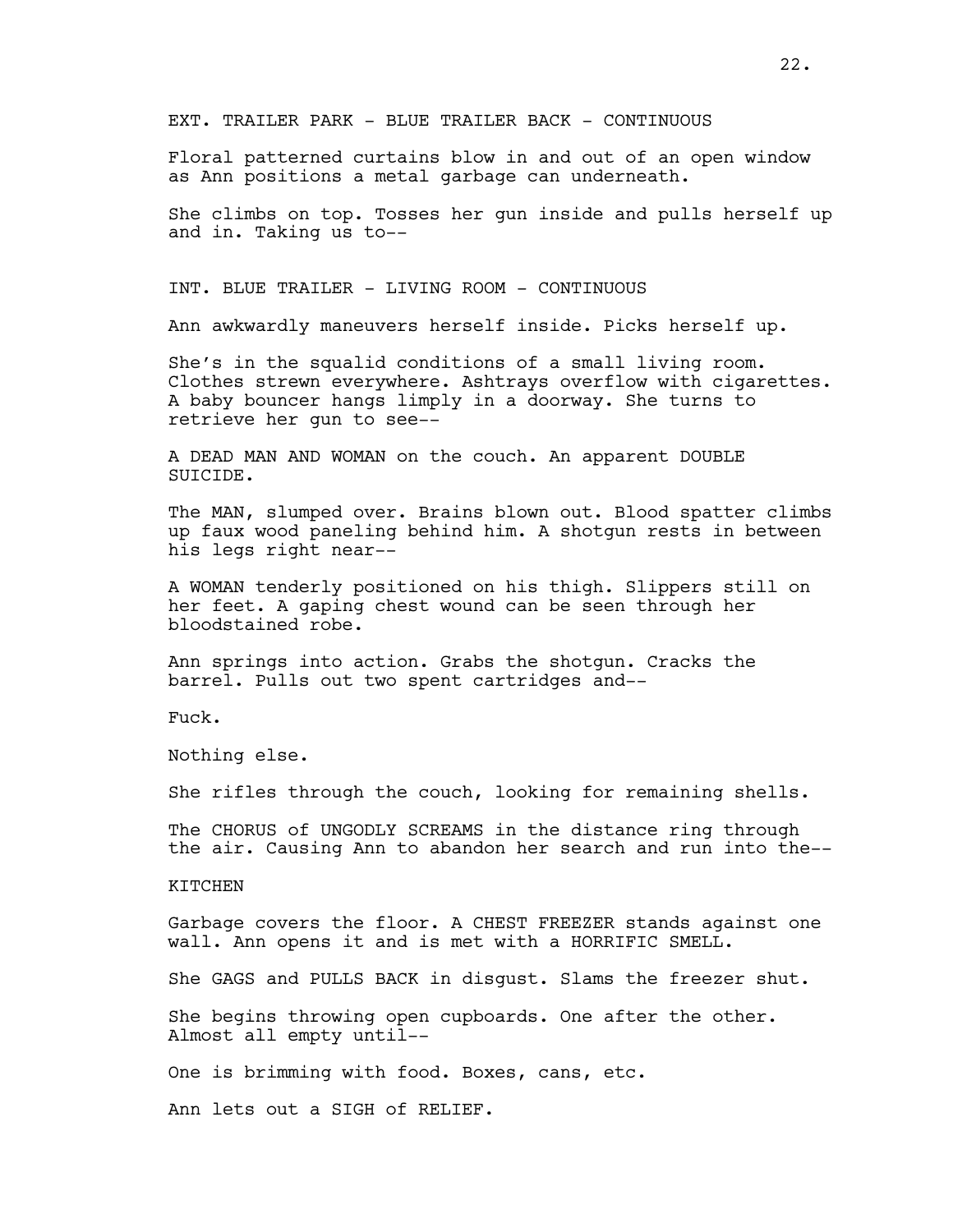Begins JAMMING the items into her backpack. Cans. Boxes. Bags. Anything that will fit.

EXT. TRAILER PARK - BLUE TRAILER BACK - CONTINUOUS

Ann's legs dangle as she tries to find the footing of the garbage can. Her backpack bursting at the seams with food.

She struggles to get a foothold and in the process--

KNOCKS OVER THE GARBAGE CAN

It SCRAPES along the trailer's cheap siding and hits the concrete foundations. CRASH! The lid flies off and continues to RATTLE until it settles into--

Silence.

Ann's frozen. Waits for a second. The stillness is deathly.

She EXPELS a SIGH OF RELIEF.

Jumps down. Feet hit the ground right as--

A SCREAM.

CLOSE.

And ANOTHER.

ANOTHER.

GETTING CLOSER AND CLOSER.

Ann's eyes go wide. She unslings the .22 from her back. Puts her finger on the trigger and bolts to--

EXT. TRAILER PARK - BLUE TRAILER FRONT - CONTINUOUS

She peaks around the corner. Looks down the street. Doesn't see anything but continues to hear--

The UNGODLY SCREAMS growing closer and closer. Mixing with ANIMALISTIC SNARLS.

She waits. Probably shouldn't. But does.

Closes her eyes. With her pointer finger, lightly rubs the .22's trigger and--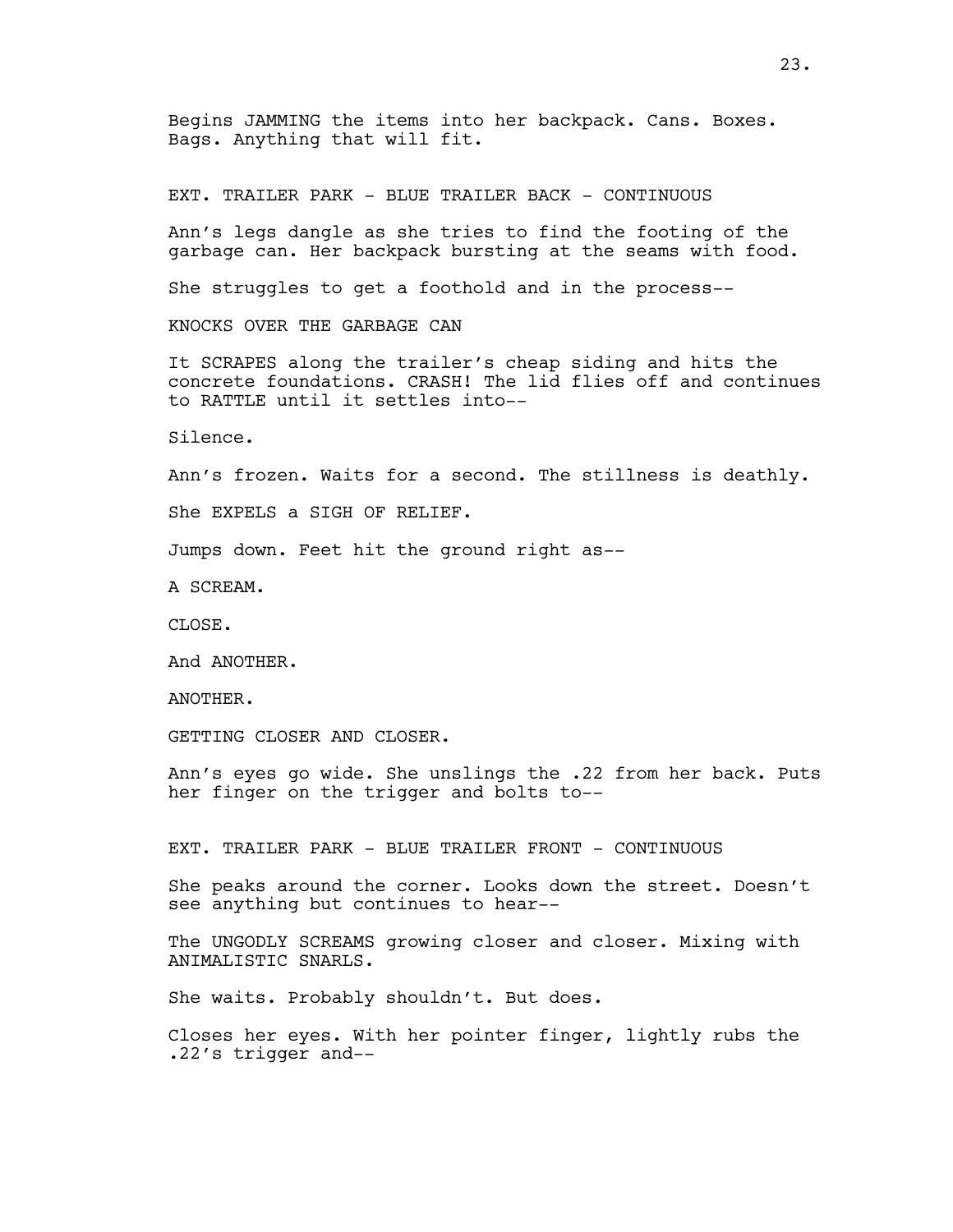# ANN (under her breath) Run. Run. Run. Run. Run.

She BOLTS out from around the trailer. Into--

EXT. TRAILER PARK - SERVICE ROAD - CONTINUOUS

Ann darts across the street, looks to the side and sees--

A PACK OF HUMAN SILHOUETTES RUNNING TOWARDS HER.

Maybe a dozen. Can't be sure.

They're features indistinguishable but their movements are-- FAST.

FERAL.

RAGE FILLED.

And accompanied by -- SCREAMS and SNARLS.

ANN

Continues to run. Until--

EXT. TRAILER PARK - FENCE HOLE - CONTINUOUS

She dives down to the ground, wriggles underneath on her belly but--

Gets STUCK.

Her backpack, too full, catches on the fence.

She quickly pulls herself back, throws off the backpack. Tosses it over the fence.

She SLAMS down to the ground again right as a--

**SCREAM** 

Causes her to turn her body to look back halfway through the opening.

A JAGGED LINK catches her SIDE.

Pierces the flannel. DRAWS BLOOD.

She winces right as--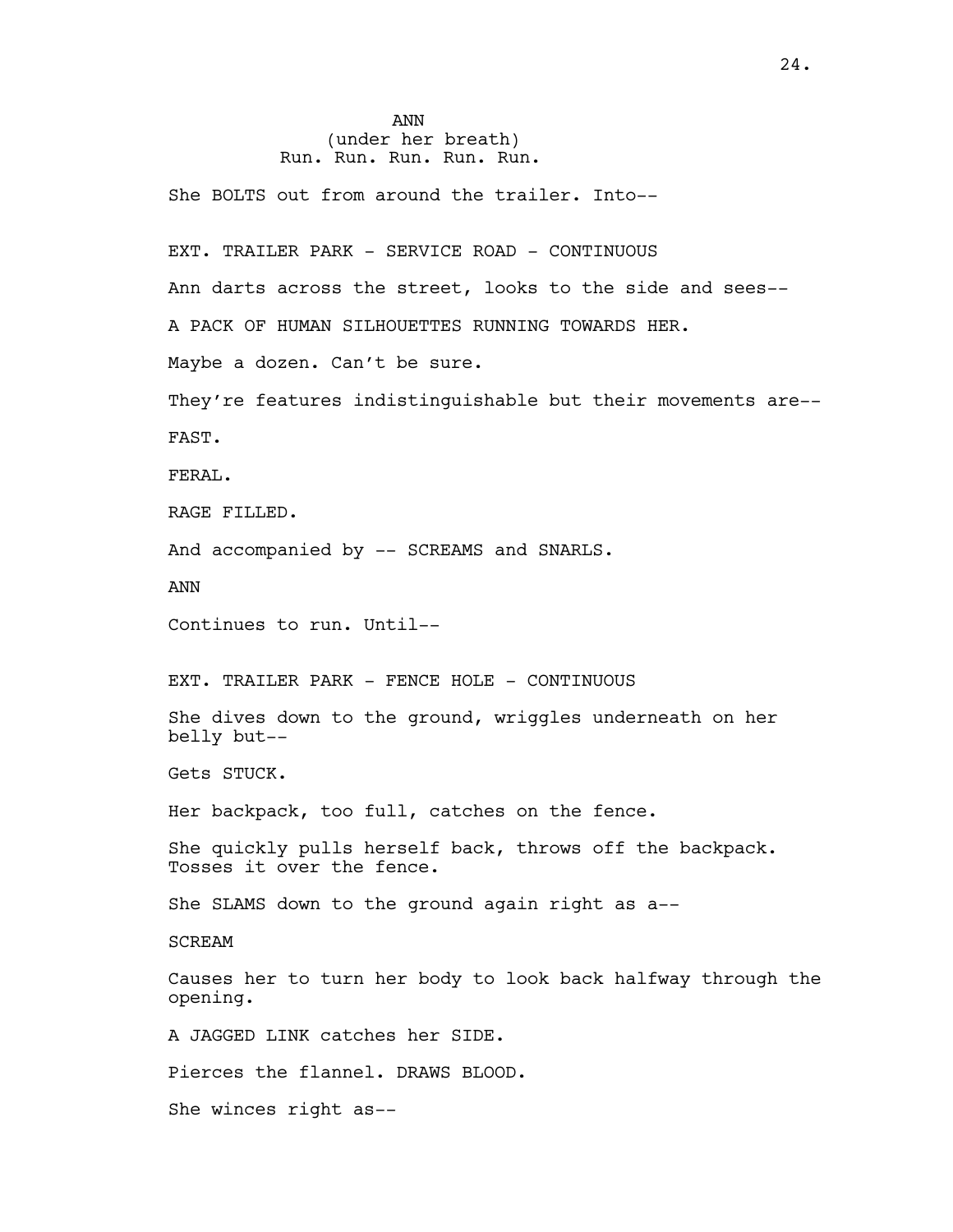The SCREAMS INTENSIFY. GROW CLOSER.

The SMELL OF BLOOD INCREASING THEIR FURY.

She scrambles underneath and darts towards--

EXT. CLEARING - CONTINUOUS

She dashes through the clearing.

The SCREAMS BUILD as if they're right behind her.

She's halfway through the clearing, almost to the road as she unslings her backpack and .22, and while running and juggling the two, RIPS off her flannel and SOPS up the blood on her side.

In the process, SEVERAL FOOD ITEMS SLIP FROM THE BACKPACK. FALL TO THE GROUND.

Ann notices, hesitates for just a second, but keeps running as she tosses her now BLOODY FLANNEL behind her.

EXT. FOREST ROAD - DAY

Ann runs across the service road.

Stops at the other edge.

Takes the bucket of urine and POURS IT OVER HER WOUND.

The filthy fluid washes off the caked mud, mixing with the blood. She frantically rubs the wound. Trying to remove the scent.

Done, she keeps moving, as the SCREAMS begin to FADE into the distance.

EXT. LAKE - LATER

Ann, nude, soaks in the lake. Her pale skin emerges as mud dissolves.

CUT TO:

Ann stands in a shallow part of the lake, rubs her hands over her body, washing away the rest of the mud.

She GRIMACES in PAIN as she washes the fresh wound on her stomach. Looks at it.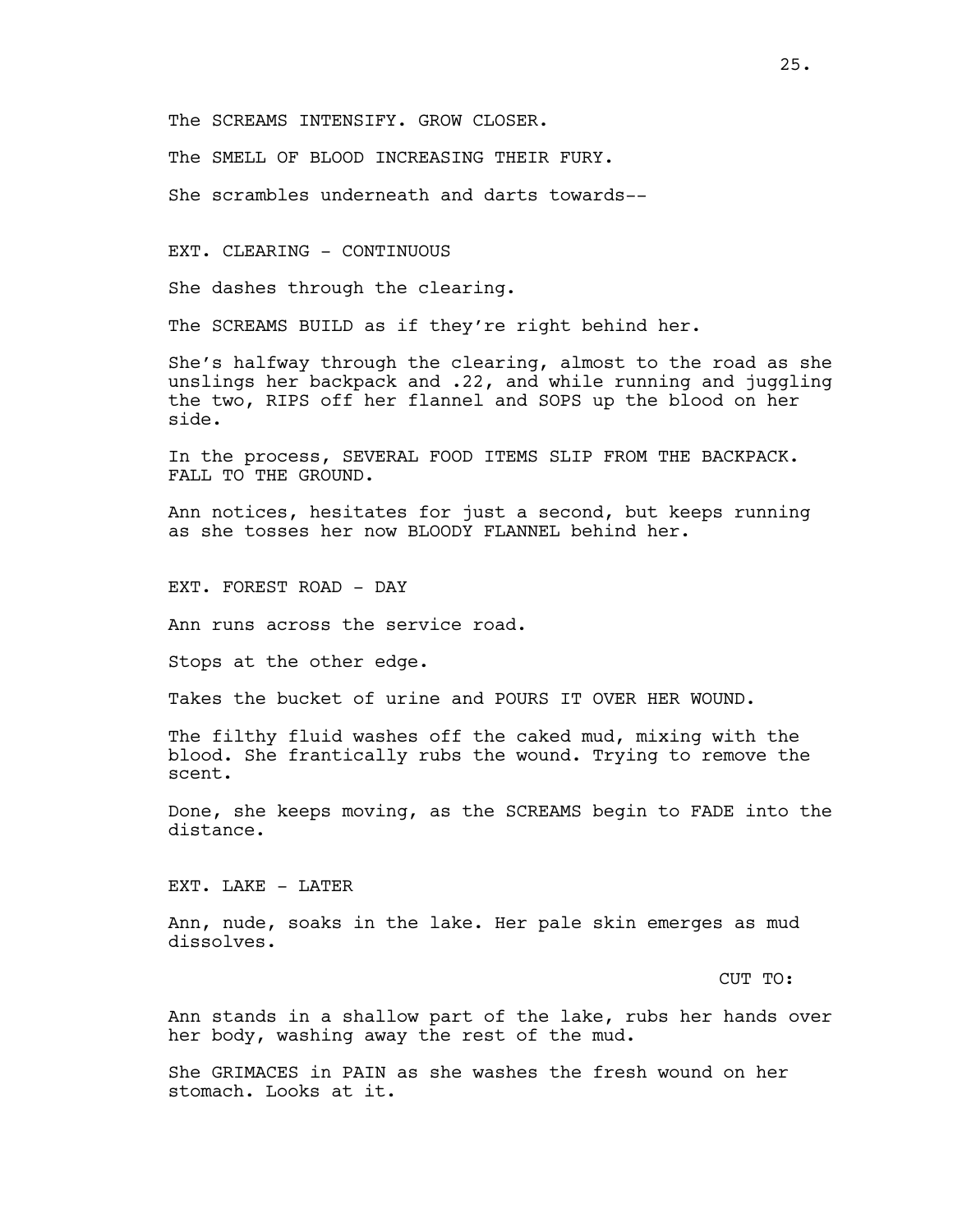EXT. LAKE CAMPSITE - LATER

Ann takes a spool of thread from a small travel sewing kit. Unravels a foot or so.

Takes a bottle of rubbing alcohol, barely any left. Pours a few drops into a can. Puts the thread in, fibers soaking up the liquid.

CUT TO:

```
Ann sterilizes a sewing needle over a fire.
```
Threads the needle. Brings it to her injury and--

PIERCES HER SKIN with the needle.

Begins to sew up her wound.

It's PAINFUL. Her breathing heavy.

The NEEDLE PIERCES HER SKIN again and she CRIES OUT IN PAIN.

She pulls the thread through.

Pierces her skin again.

Her CRIES build into SCREAMS and begin to merge with the CRACKLING of--

> EMERGENCY BROADCAST (V.O.) (on radio) Ce message est pour les résidents de la... (static) ...Haut Saint Laurent régional...

EXT. VALLEY OVERLOOK - DUSK

Ann looks out across the valley. Crank radio in hand.

EMERGENCY BROADCAST (V.O.) (on radio) ...régional de la gestion des urgences a été avisé qu'une virus aéroporté is...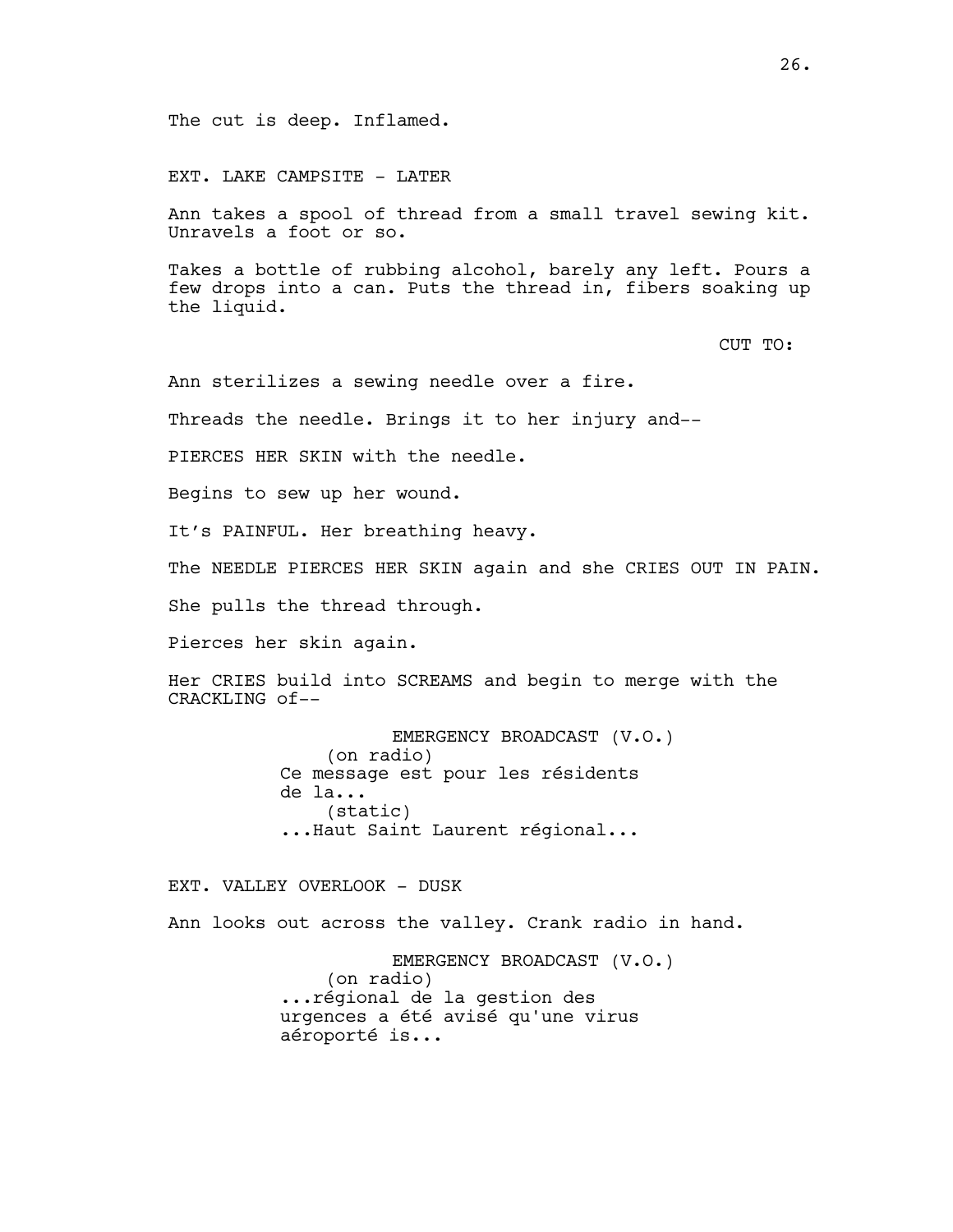FLASHBACK - EXT. FIRST CAMPSITE - NIGHT

The sedan, parked at an angle, is surrounded by towering, leafless trees. A fire casts an eerie glow onto the barren surroundings.

Ann, in front of the fire, carefully rips a label - "FRUIT COCKTAIL IN HEAVY SYRUP" from a can.

Her breath is visible in the cold air, a blanket around her shoulders. Her task is controlled, methodical, trying to calm her frantic mind.

The SOUND of BRANCHES BREAKING causes Ann to quickly stand.

She reaches for a L-shaped tire iron, leaning against the car. Scans the dark woods.

#### SUDDENLY

Jason bursts through the darkness, leg injured, limping. Blood flows from a wound on his forehead.

Ann instinctively goes towards him.

ANN Oh my god, Jason? What happened? You're--

She reaches for his forehead. Jason swats her hand away.

JASON Don't touch me!

He hastily grabs items from around the campsite.

JASON (CONT'D) Get in the car.

ANN What? Wh--

JASON Get in the fucking car, now!

FLASHBACK - INT. CAR - NIGHT

Jason, blood dripping onto his clothes, drives further into the forest. Ann in the back, sits next to Hailey, asleep in her car seat.

> ANN What happened?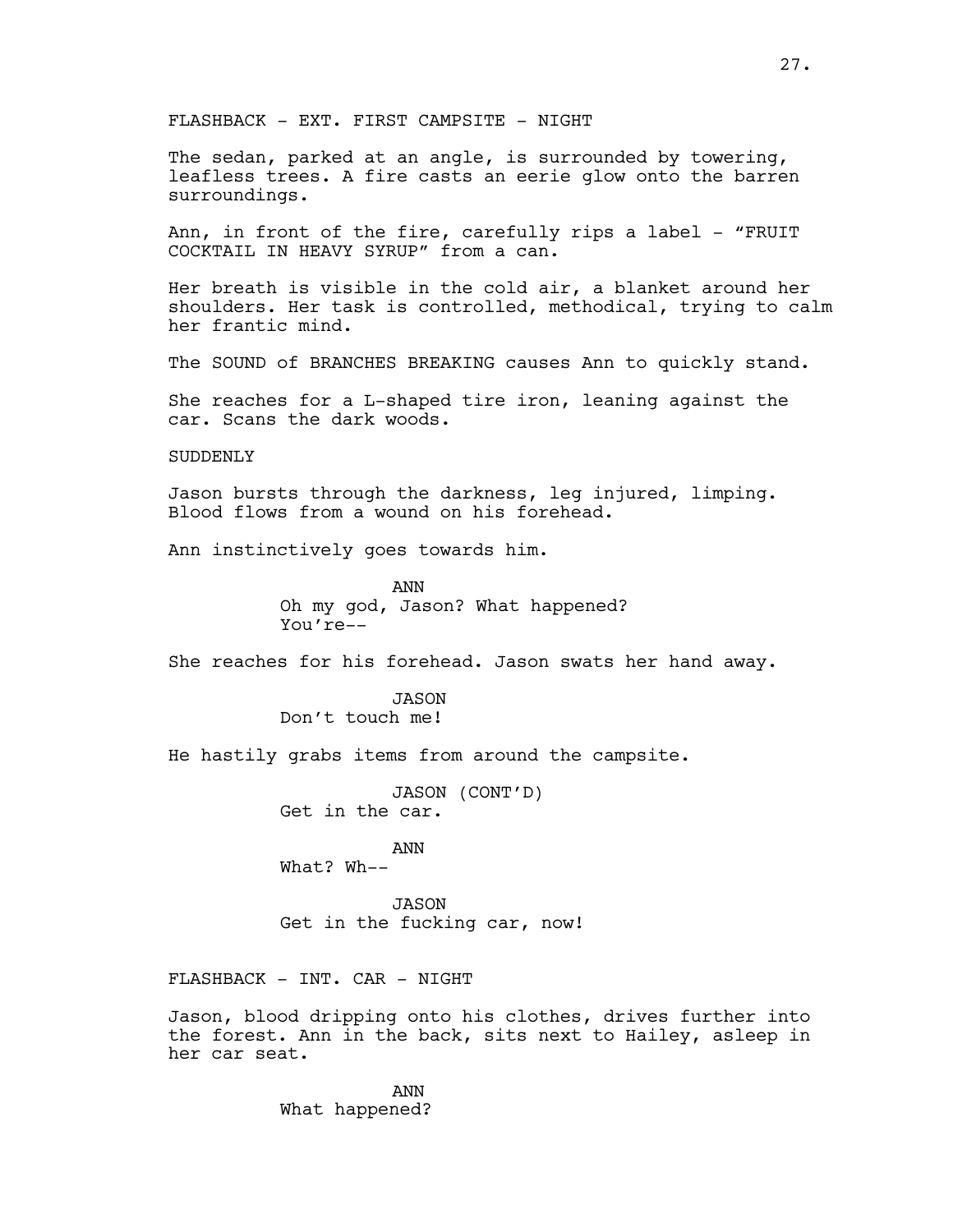Jason reaches over, grabs the .22, carefully hands it back to Ann.

JASON

Unload it.

Ann does, kicking out the shell. Places it on the rear dash.

JASON (CONT'D) I don't ever want it loaded in the car. Okay?

ANN

Okay.

JASON Her fever break?

ANN

No. (beat) What happened?

Jason digs around in the backpack next to him. Pulls out a bottle of Aspirin. Pills rattling. Hands it to Ann.

> JASON There was a few boxes of food. A neighborhood at the south end of town. Past where Dan Wilks used to live. Seems to be untouched.

ANN But they were there.

Jason, eyes fixed on the road.

JASON Yes. They were.

FLASHBACK - INT. CAR - NIGHT

In the backseat, Hailey sleeps. Ann, in the front, applies ointment to Jason's wound on his forehead.

> ANN Why did they attack you? You've avoided them before.

Ann dabs a piece of cloth with alcohol.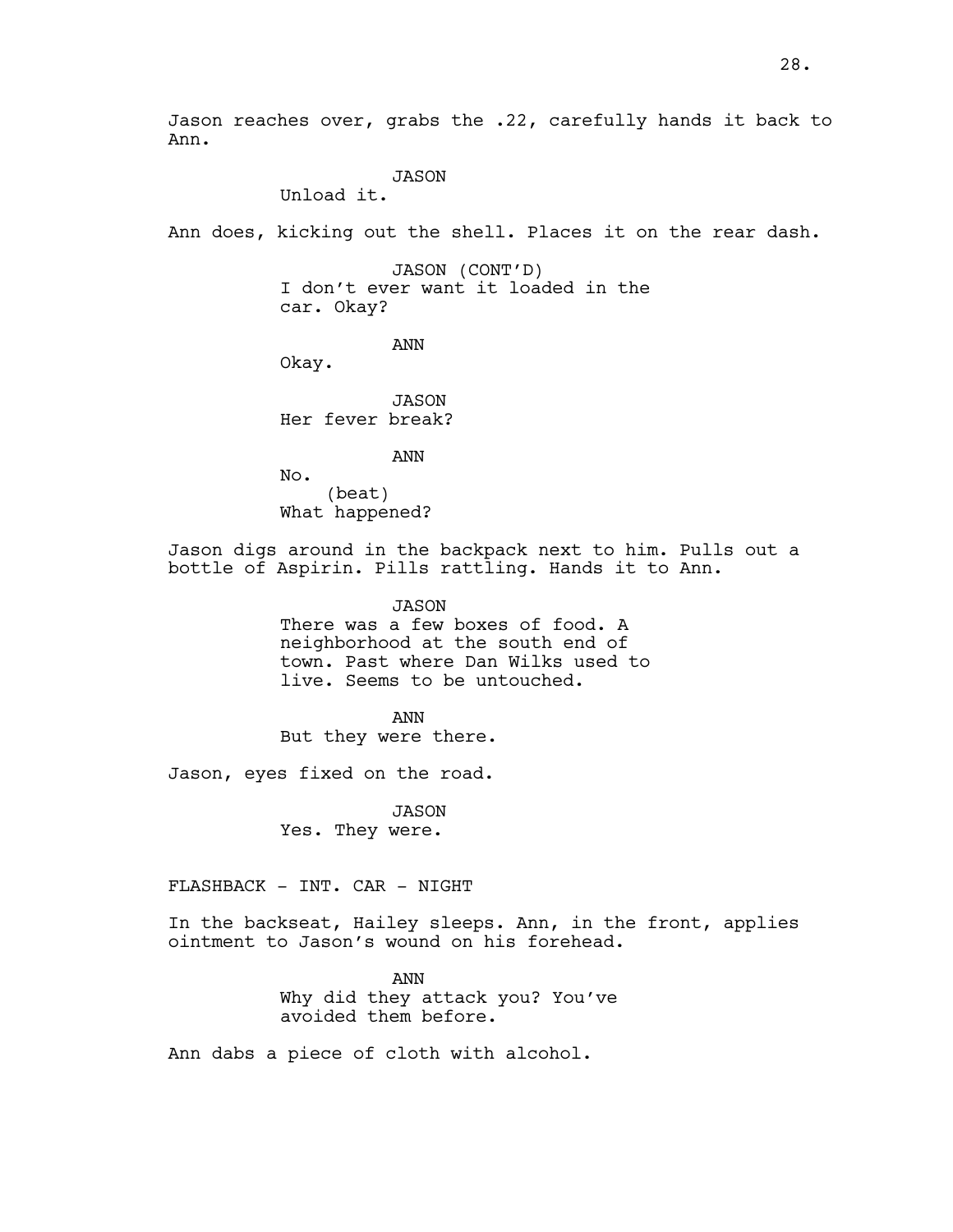JASON

I don't know. There's enough for them to eat there, enough bodies. I thought they'd move on but it's like they're territorial, hanging on to what used to be theirs.

Applies it to Jason's wound. He WINCES.

JASON (CONT'D) Everything was fine until I cut myself breaking into the house. It was small really, just a scratch, but once the blood started flowing the screams grew and they swarmed. They just knew it. Knew that I was bleeding. Sensed it.

ANN What are they?

JASON I don't know. But some part of them is human.

ANN Why's that?

JASON Cause they can die.

INT. CAR - CONTINUOUS

Ann lies awake in the backseat.

EXT. CAR CAMPSITE - MORNING

Morning mist hugs the campsite. Ann, at the open trunk, looks down at her meager spoils--

A FEW FOOD ITEMS. Nearly half of what she shoved in from the Trailer's kitchen.

She SIGHS. Disappointed. Knows what she has to do.

EXT. CLEARING - DAY

Ann, crouched low, allowing the undergrowth to hid her movements, cautiously and quickly picks the FOOD ITEMS that fell from her backpack the day before.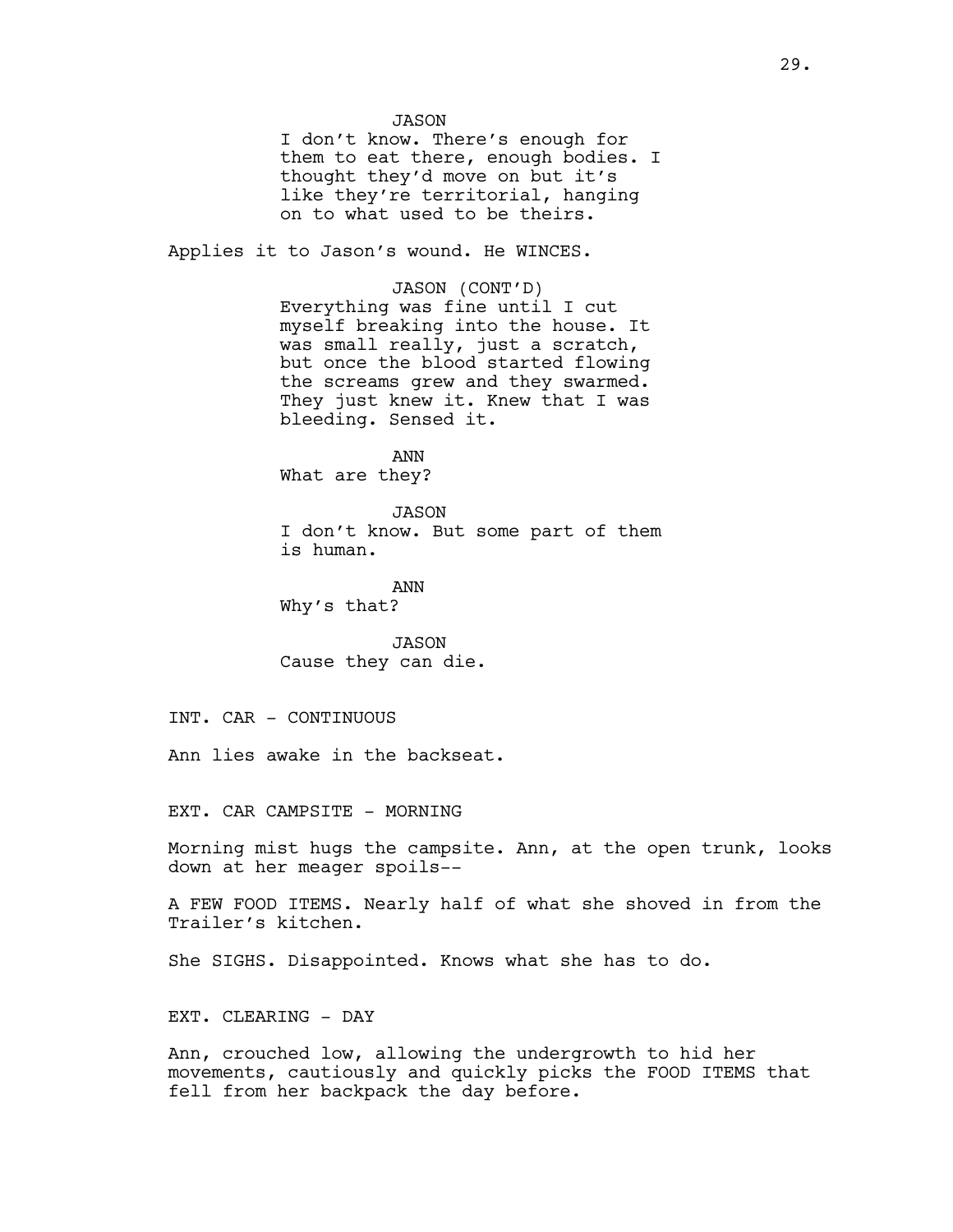She's tense, alert, ready to bolt at any sign of danger.

EXT. FOREST ROAD - DAY

Ann, about to sprint across the wooded road FREEZES IN TERROR as she hears--

The HEAVY SCRAPE of footsteps on concrete.

Ann ducks back into the thicket, back against a tree, unsure of where the threat is coming from. The SCRAPE is accompanied  $by --$ 

> TEENAGE GIRL (O.S.) C'mon! You have to! You have--

Ann swings the .22 around, butt to her shoulder. Alert, she points the barrel in the direction of--

> TEENAGE GIRL (O.S.) (CONT'D) C'mon! Please!

Ann emerges from the thicket where she sees-

The BACK of a TEENAGE GIRL supporting the impossible weight of an INJURED MAN. They shuffle through down the road, one labored step at a time.

ANN

A short distance away watches this slow march until--

THE TEENAGE GIRL

Crumples under the Man's weight. They fall. Hitting the pavement hard. The Teenage girl lifts herself up, kneels next to the Man, on his side, and begins to CRY.

ANN

Approaches, raising the mask, covering her nose and mouth. She gets a better look at the Girl. Short gym shorts and a tank top grip her lithe body, like she was plucked from the beach when the epidemic broke.

This is OLIVIA, 17.

OLIVIA (between sobs) Please. Please. Please.

ANN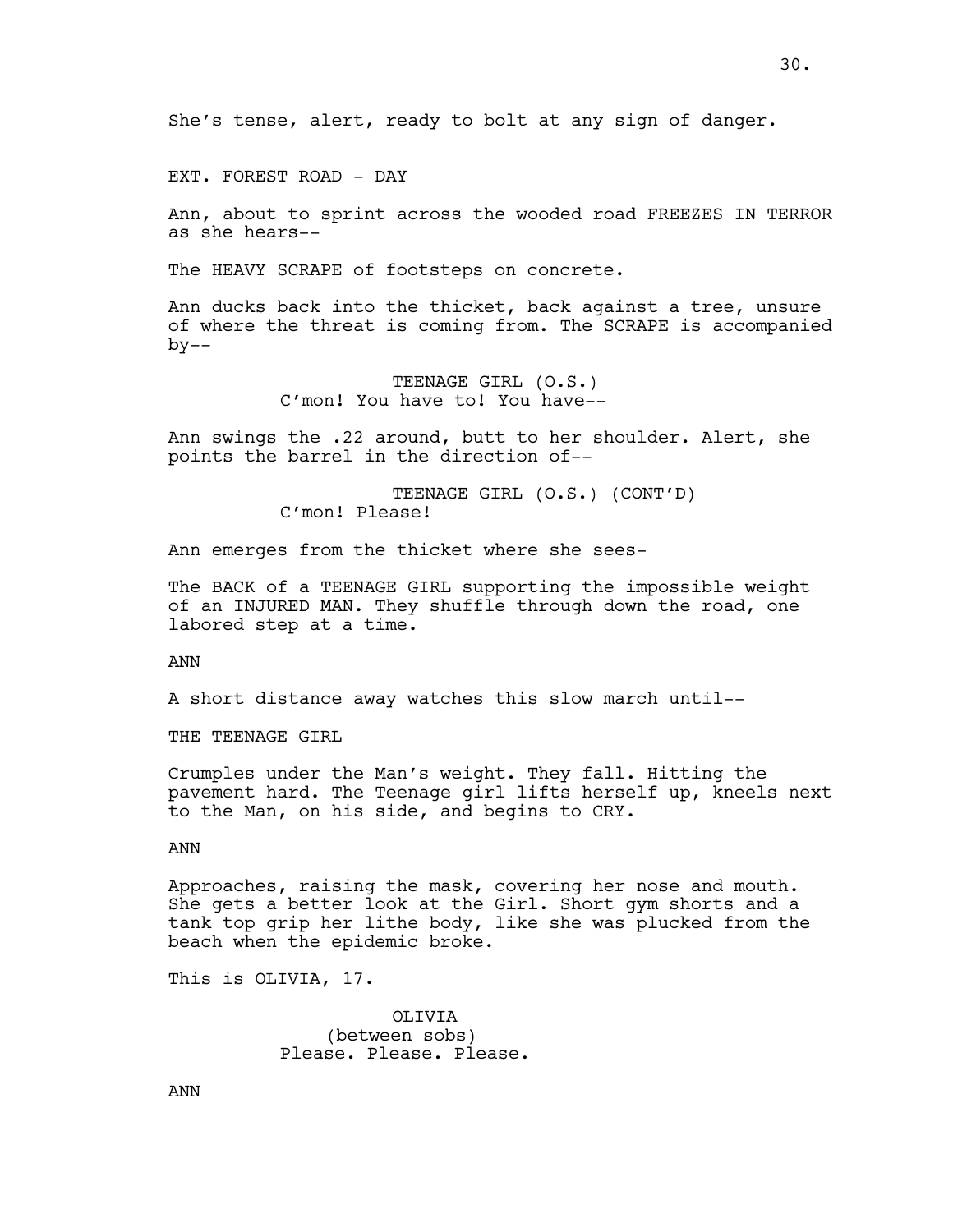Continues to approach. Gun trained on Olivia's back. When--

OLIVIA

HEARS Ann approach

SPINS AROUND

Eyes go wide at the sight of the rifle.

Scrambles to raise a torn t-shirt wrapped around her neck to her mouth.

> ANN Stay there. Stay right there--

Olivia's stunned silent. Her face soiled but still youthful and angelic. Tears run down her cheeks, cutting through dirt and blood. She fearfully nods.

Ann advances, and gets a full view of--

The man, CHRIS. Mid to late 30's. Bearded face caked in blood. A white T-shirt stained red clings to his shoulders. It's unsure how many wounds he's sustained.

> ANN (CONT'D) Is he infected?

> > OLIVIA (meekly)

No.

ANN

Show me.

Olivia hesitates.

ANN (CONT'D)

Show me!

Olivia drops her hand holding the t-shirt mask. Reaches for Chris's shirt. Lifts it up, exposing his belly. It's dirty but otherwise normal.

Ann lowers the gun. Heads to his side. Checks his vitals. Nurses training kicking in.

ANN (CONT'D)

Your name.

Olivia doesn't respond quick enough--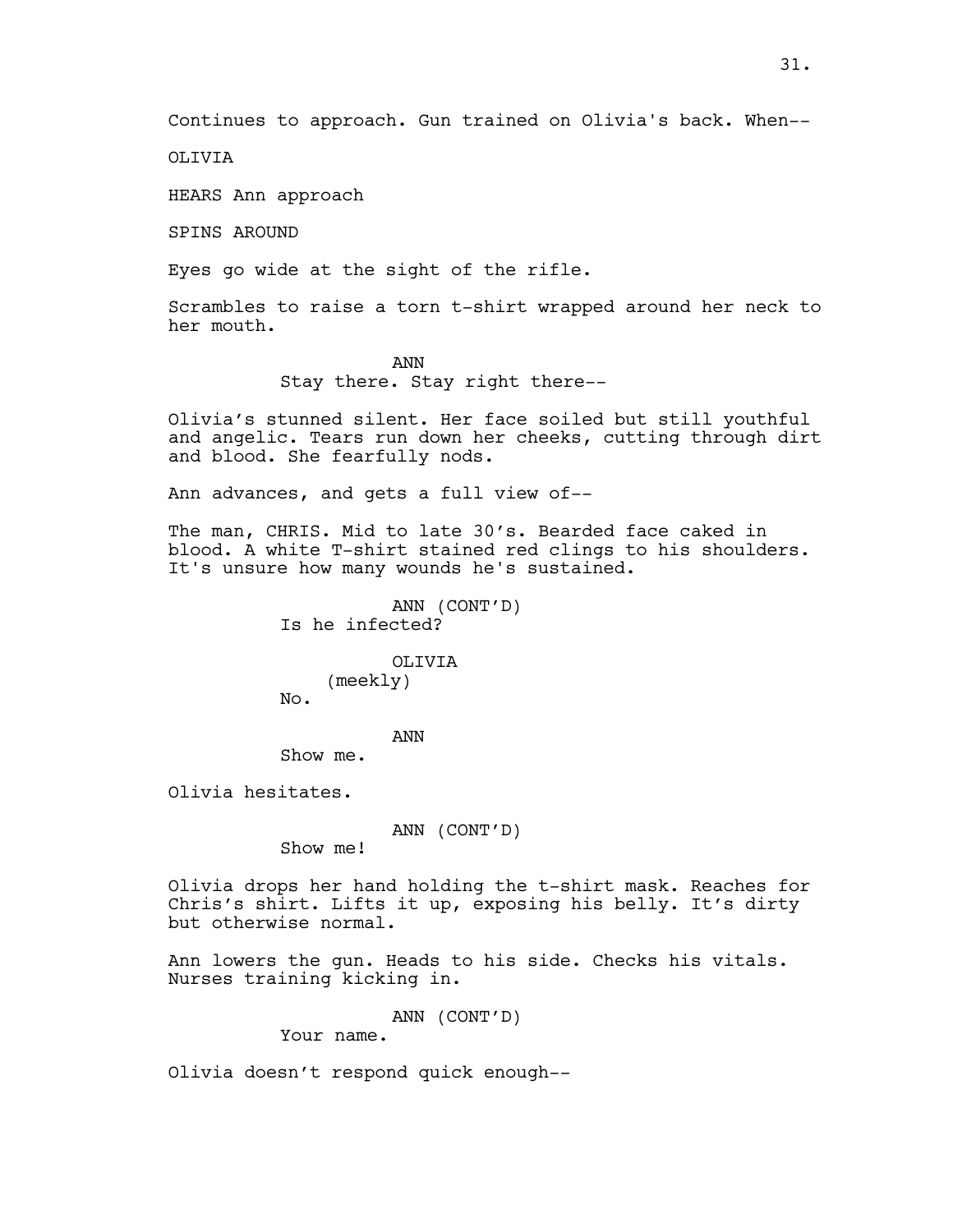Tell me your name. OLIVIA Olivia. ANN Olivia. Okay. My name's Ann and in order to help, you need to tell me what's happened.

ANN (CONT'D)

OLIVIA (bewildered) You don't... You'll help? You'll help him?

ANN Answer me. Was it them? Did they do this to him.

OLIVIA No. No. We were attacked by some men... He was trying to... (breaks down) He's all I have. Please. He's all I have.

CUT TO:

Ann splashes water over Chris's face. Mops up the blood as best she can. A large scrape on his head is revealed.

Olivia, now composed, kneels next to Ann, watching her tend to Chris. She takes a moment before--

> OLIVIA (CONT'D) (re: the wiping) I can do it.

Ann hands Olivia the blood-soaked cloth who tenderly runs it along Chris's forehead and--

> OLIVIA (CONT'D) Is he going to be okay?

ANN He'll be fine.

Ann stands. Crosses Chris's legs.

ANN (CONT'D)

Grab an arm.

Ann grabs one of the Chris's arms.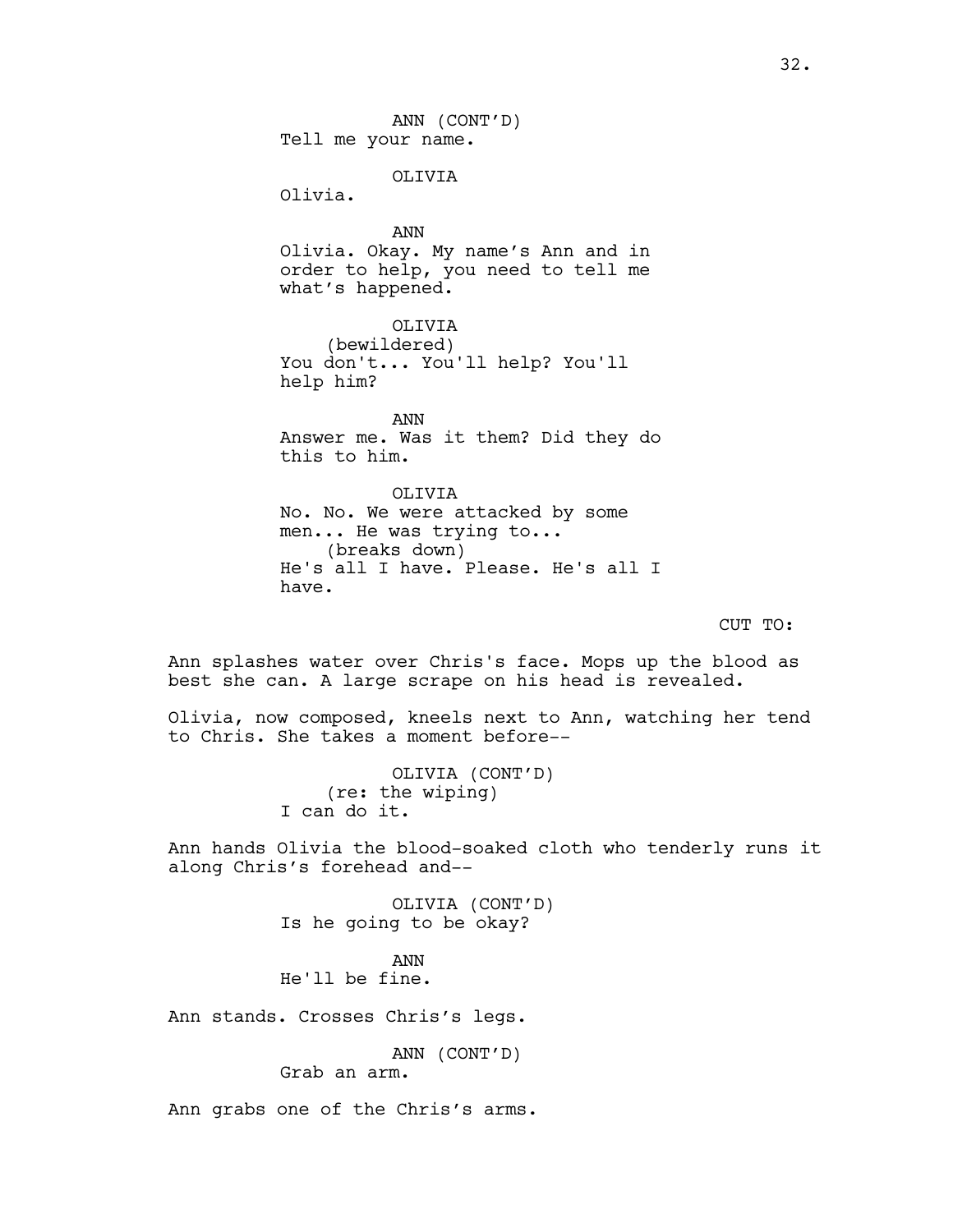OLIVIA (confused) What?

Ann motions towards Chris's other arm.

ANN C'mon, grab it.

EXT. WOODS - LATER

Ann and Olivia struggle as they DRAG Chris through the forest.

EXT. CAR CAMPSITE - LATER

Chris, head and other cuts bandaged, lays near a roaring fire.

A few feet away, Ann spreads out the nylon fabric of a tent. She hands a tent stake to Olivia. Ann begins to pound in a stake with a large rock. Olivia looks at the stake before--

OLIVIA

Why are you helping us?

Ann finishes pounding in the stake. Moves to another.

ANN Because you need it.

Olivia considers this for a moment before grabbing a nearby rock and begins pounding in the stake.

CUT TO:

Ann and Olivia position Chris inside the newly erected tent.

CUT TO:

Olivia nibbles on a cracker while across the fire, Ann eats her own meager meal almost unsure of how to have someone eat next to her.

> ANN (CONT'D) It's been awhile. Since someone has been here, I mean.

Olivia lets the sentence hang in the air.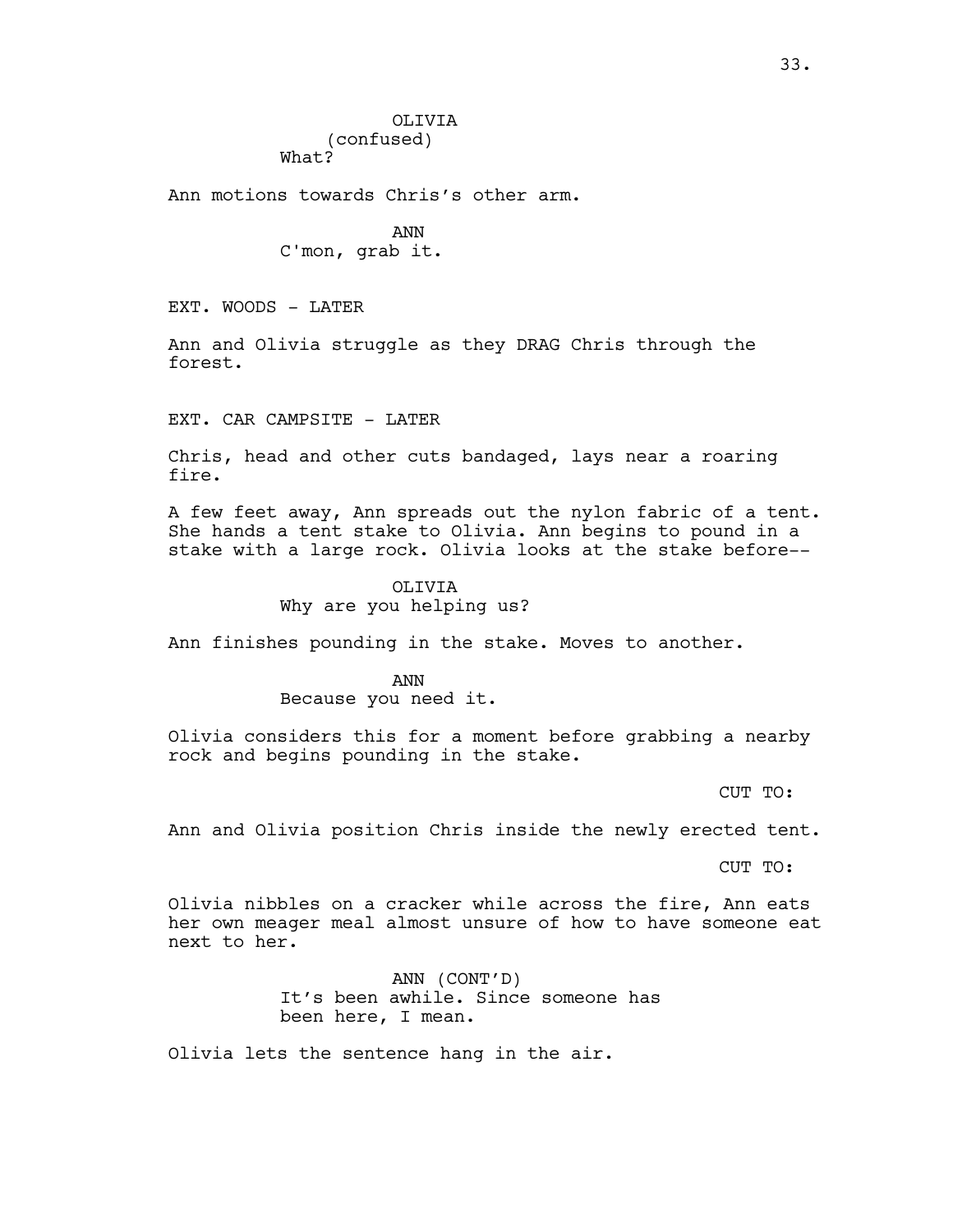ANN (CONT'D) Did you come from the south? Your father--

OLIVIA (quickly) Step-dad. (beat) Well, sort of, Chris and my mom were you know, like together, but they didn't marry. They planned it for September but...

She trails off. Ann looks up. Sees Olivia clasping her knees tight to her chest.

CUT TO:

Ann brings a blanket out of the front seat of the car. Shakes it out a few times.

> ANN You can sleep in the front if you want. There's not much room in the tent.

> OLIVIA No. No. It's fine. I want to sleep near him. I mean, I'm used to it.

Ann hands the blankets over to Olivia.

OLIVIA (CONT'D) We'll leave. When he's better, I mean. We'll leave you alone.

ANN (nods, understanding) Sure.

INT. CAR - NIGHT

Ann sits up in the backseat of the car. She catches the metallic glimpse of--

The FOUR .22 BULLETS resting on the rear dash.

EXT. CAR CAMPSITE - MORNING

Ann unzips the tent, revealing--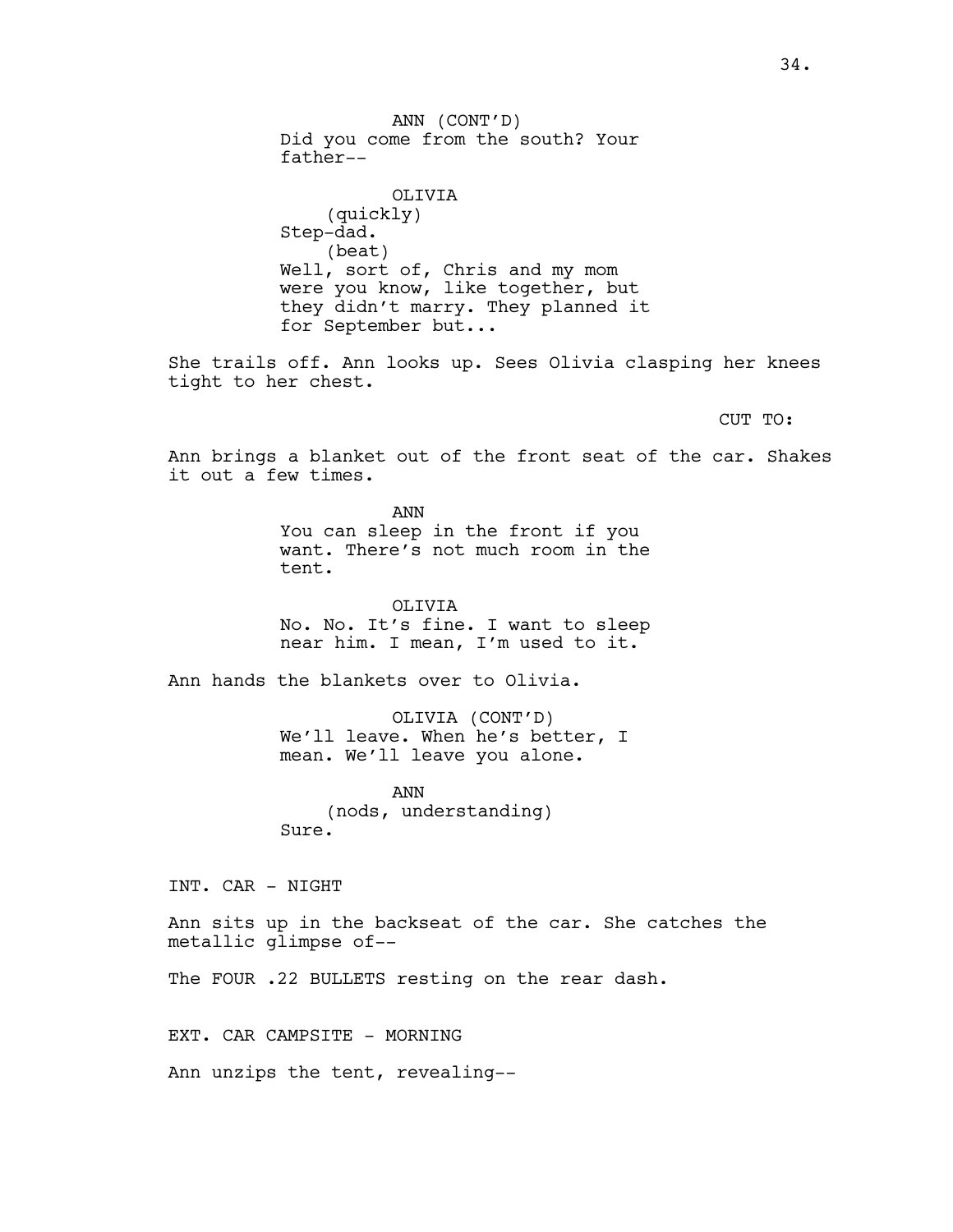INT. TENT - CONTINUOUS

Chris, on his side, covered in blankets, asleep.

Olivia with one thin blanket on, is huddled against Chris, face buried in his back.

# EXT. LAKE CAMPSITE - LATER

Ann starts a fire as Olivia reaches the campsite with buckets of water.

> OLIVIA Why do you have two campsites?

> ANN In case I lose one, I have the other.

### OLIVIA

Oh.

EXT. WOODS - DEADFALL TRAP - LATER

Olivia holds the blue bucket up while Ann reassembles the three sticks into the number '4', making the task much easier.

EXT. WOODS - DAY

Olivia, a plastic bag in hand, leans over, looking at--

A CLUMP of deer shit.

Nearby, Ann picks up similar pieces of feces without a thought, sees Olivia's hesitation--

> ANN It helps hide your scent. Throws them off.

Olivia, disgusted, shields her hand with the bag, and begins to--

EXT. LAKE - LATER

Ann and Olivia wash their hands in the lake. Olivia looks over, notices--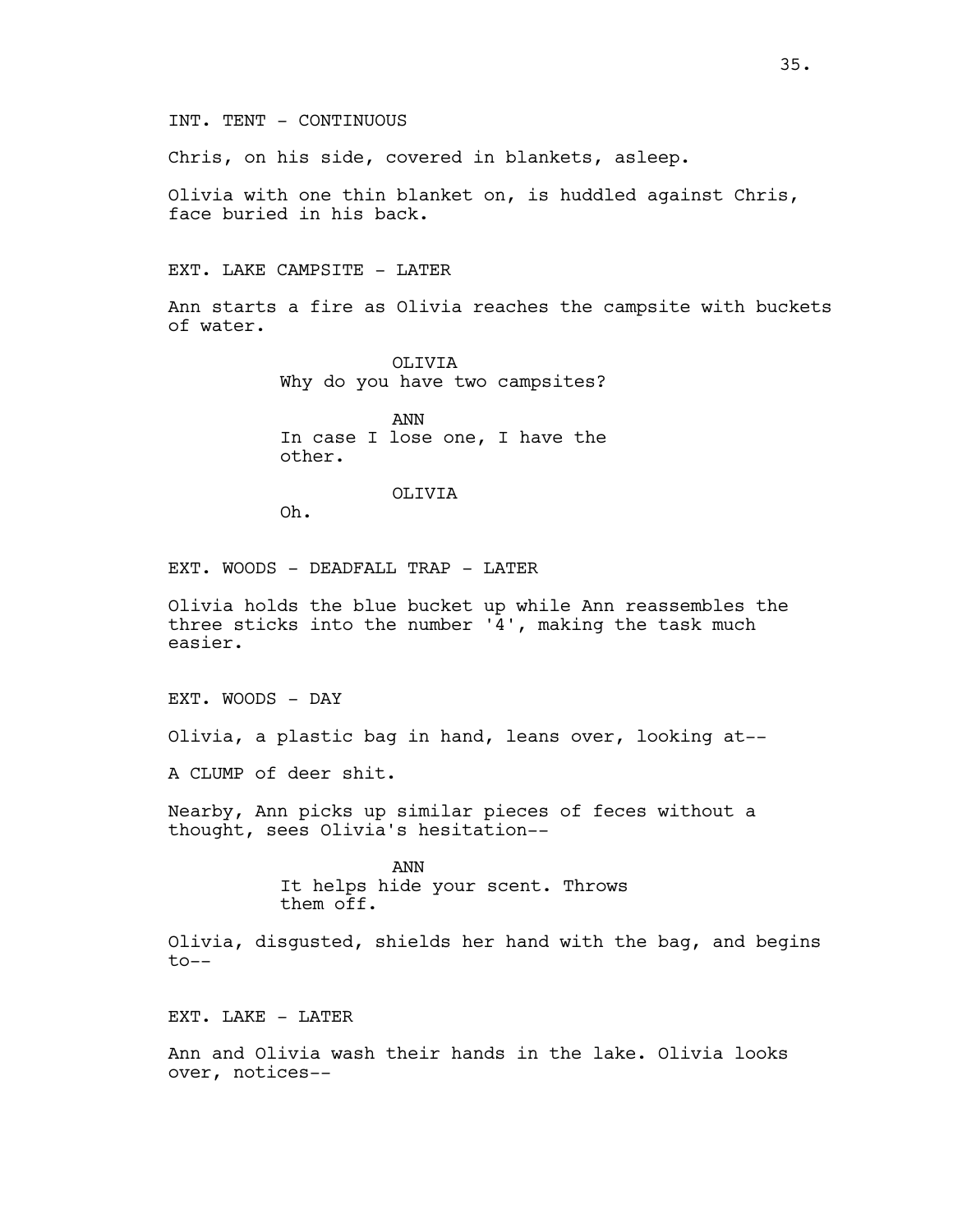Ann take out her wedding ring from her pocket. Slips it back on her ring finger.

EXT. LAKE CAMPSITE - LATER

Ann collects firewood. Stacks it in a neat pile. She stops. Wipes her sweaty brow, looks over at--

**OLIVIA** 

A good twenty yards away. She's by the edge of the lake, carrying a bundle of twigs in her arms. She sets the bundle down and looks around, like she's about to cross a street. But then--

Pulls her shorts down and squats, underneath the shade of a tree. She urinates. And after a short moment, stands up, shaking her hips back and forth to get her shorts back up. She goes to wash her hands in the lake.

ANN

Watches her do each act. Watching this everyday occurrence, completed with the innocence of a young girl.

EXT. CAR CAMPSITE - NIGHT

A fire roars. Ann and Olivia lean up against the car. Olivia cranks the emergency radio. Tunes to--

STATIC.

Olivia continues to turn the dial. STATIC cuts IN and OUT with each turn.

> ANN Are you heading north?

> > OLIVIA

Yes.

ANN Do you want to hear it?

Olivia nods.

EXT. WOODS - NIGHT

Ann guides. Olivia, radio in hand, follows.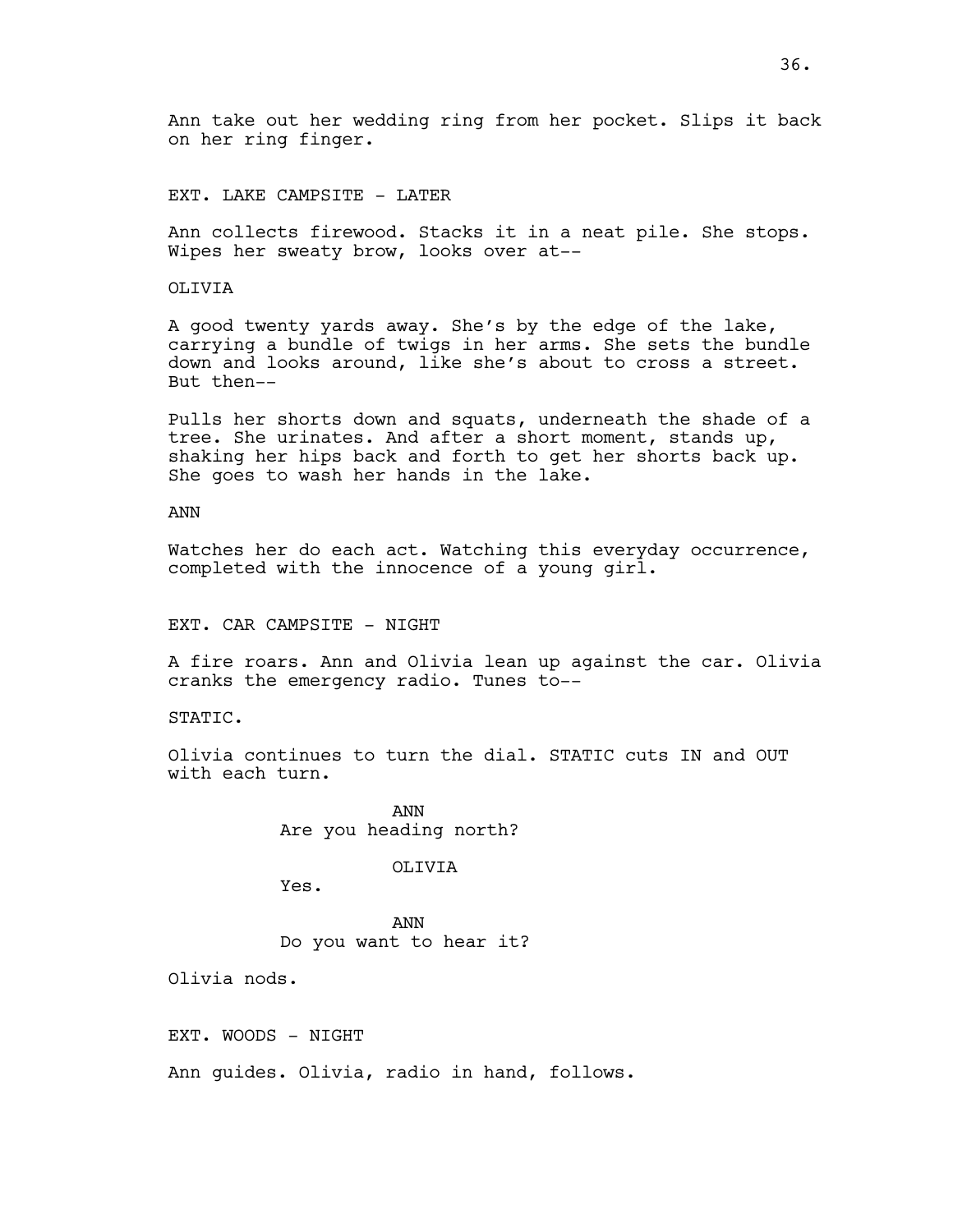The valley is shrouded in darkness, lit only by the light of the moon.

Ann cranks the radio. Tunes it to the FAINT PRE-RECORDED VOICE from before, still struggling to be heard against the radio's CRACKLING.

> EMERGENCY BROADCAST (V.O.) (on radio) .. fermer toutes les fenêtres , des portes et des évents . Éteignez toutes les conditions... (static) ...personnel d'urgence clés , y compris les équipes de surveillance ont été envoyés...

Olivia looks at the radio. Hoping that it would emit something else.

> OLIVIA That's what's north?

> > ANN

Mmm hmmm.

OLIVIA Do you know what they're saying?

### ANN

No.

OLIVIA So that's it?

ANN That's all there is.

EXT. WOODS - NIGHT

Ann and Olivia trudge through the blackened forest, coming upon--

EXT. CAR CAMPSITE - CONTINUOUS

Chris, a blanket around his shoulder, standing outside of the tent.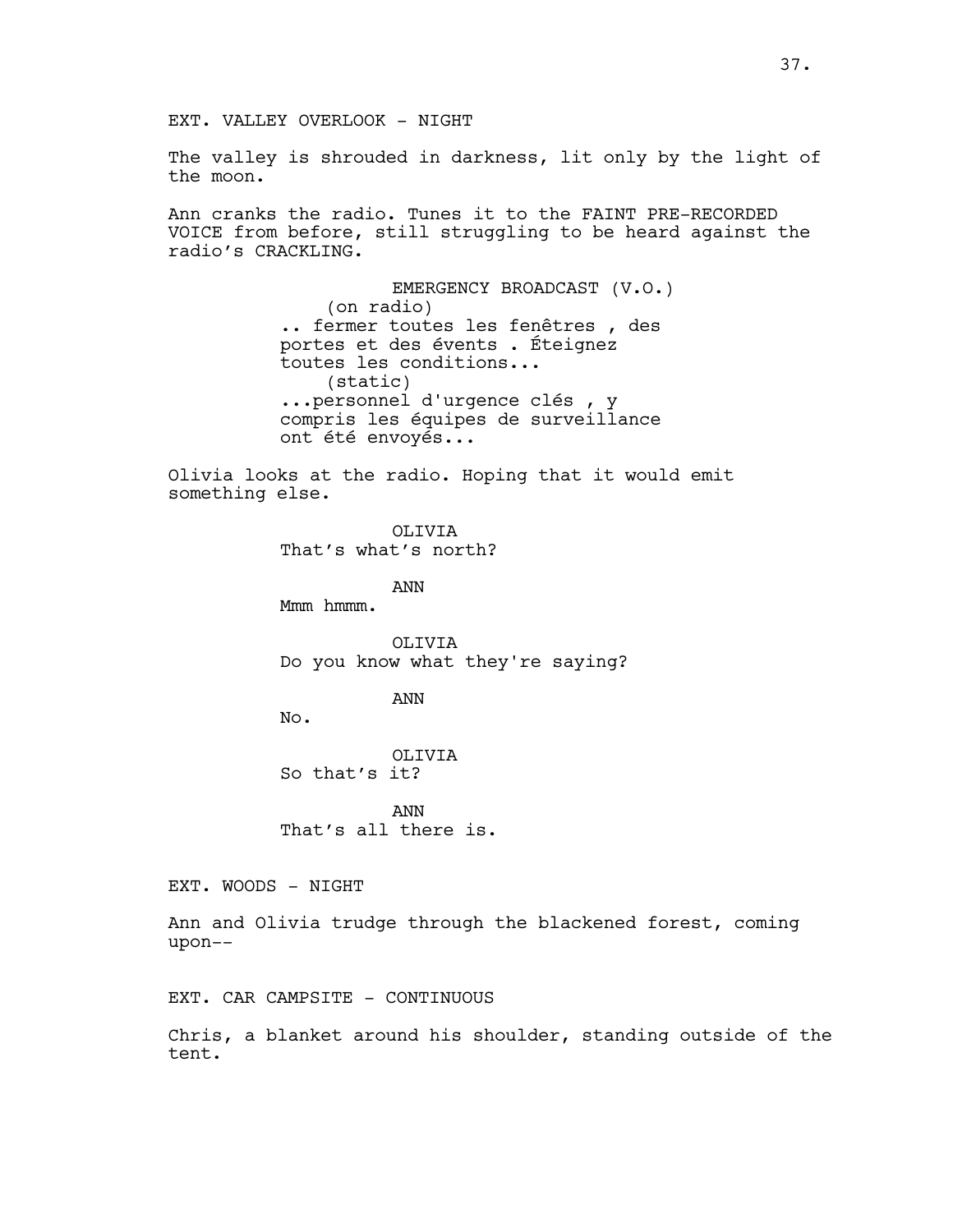EXT. WOODS - CONTINUOUS

Olivia's face LIGHTS UP. Joy and relief wash over her as she RUNS--

EXT. CAR CAMPSITE - CONTINUOUS

Up to Chris.

Throws her skinny arms around his thick neck. Hugs him. Begins to cry.

**CHRIS** 

Embraces her. Strokes her hair. Kisses her forehead.

CHRIS It's okay, Liv. It's all okay.

#### ANN

Watching this unfold, approaches.

**CHRIS** 

Sees Ann approach. Nods his appreciation.

EXT. CAR CAMPSITE - LATER

Chris sits in front of the roaring fire, tinkering with a twig. Breaking it. Peeling it, Etc. Olivia sleeps peacefully next to him, head resting on a bundled-up blanket.

Across the fire is Ann, regarding him cautiously. She's seated, back against a fallen log. The .22, barrel leaning against the log, is close. Only inches away.

> CHRIS How long was I out?

ANN Little over a day.

Chris breaks part of the twig. Tosses it into the flames.

ANN (CONT'D) She said you're going north.

CHRIS Trying to at least. We heard that it was in check. (MORE)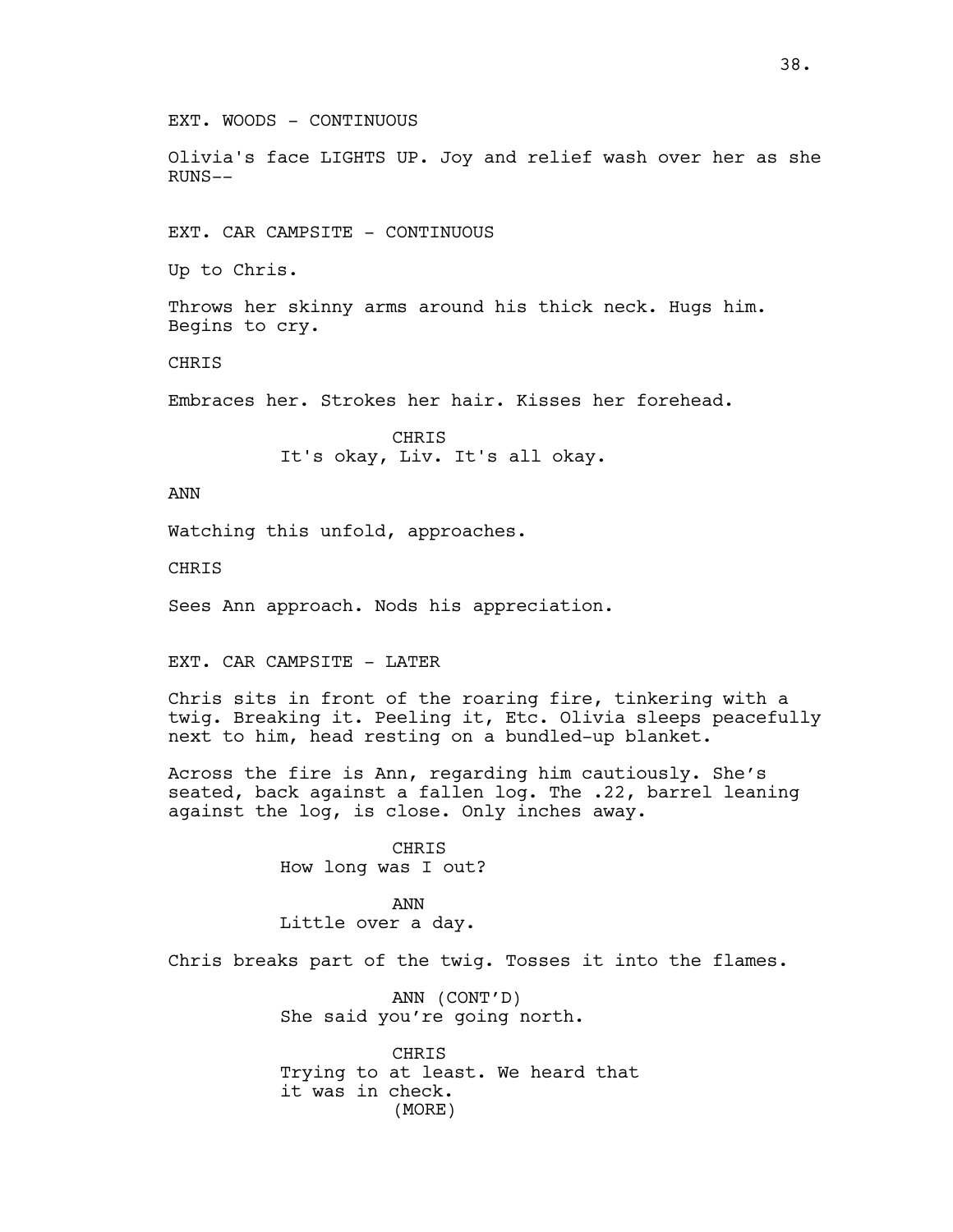But fuck, we don't know. I guess we're just walking towards a hope. CHRIS (CONT'D)

ANN Or towards rumors.

Chris regards Ann for a moment before picking up another twig. Looks around.

> **CHRTS** It looks like you're well setup here. Most folks would kill for this stuff. Tent. Food, from what I can tell. A car.

There's a beat. Both Ann and Chris know the importance of the car.

> CHRIS (CONT'D) Full tank?

ANN (too quickly) No. (trying to play it off) It's just a... place to stay out of the rain.

Chris stares at Ann. Snaps the twig in his hand with a -- CRACK!

Ann tries not to fidget under his gaze. Her worry about his interest in the car causes her to--

Slowly, and without Chris noticing, move her hand closer to the .22 when--

Chris stands. Looms, almost menacingly, over the fire right as--

Ann's hand reaches the .22. She's about to grasp it when--

Chris turns, picks up the slumbering Olivia. SMILES and--

CHRIS Thank you. For what you did. For both of us. Not many do that nowadays. We'll be gone in the morning.

Ann releases her grasp on the .22. Nods. Chris walks towards the tent, Olivia in his arms.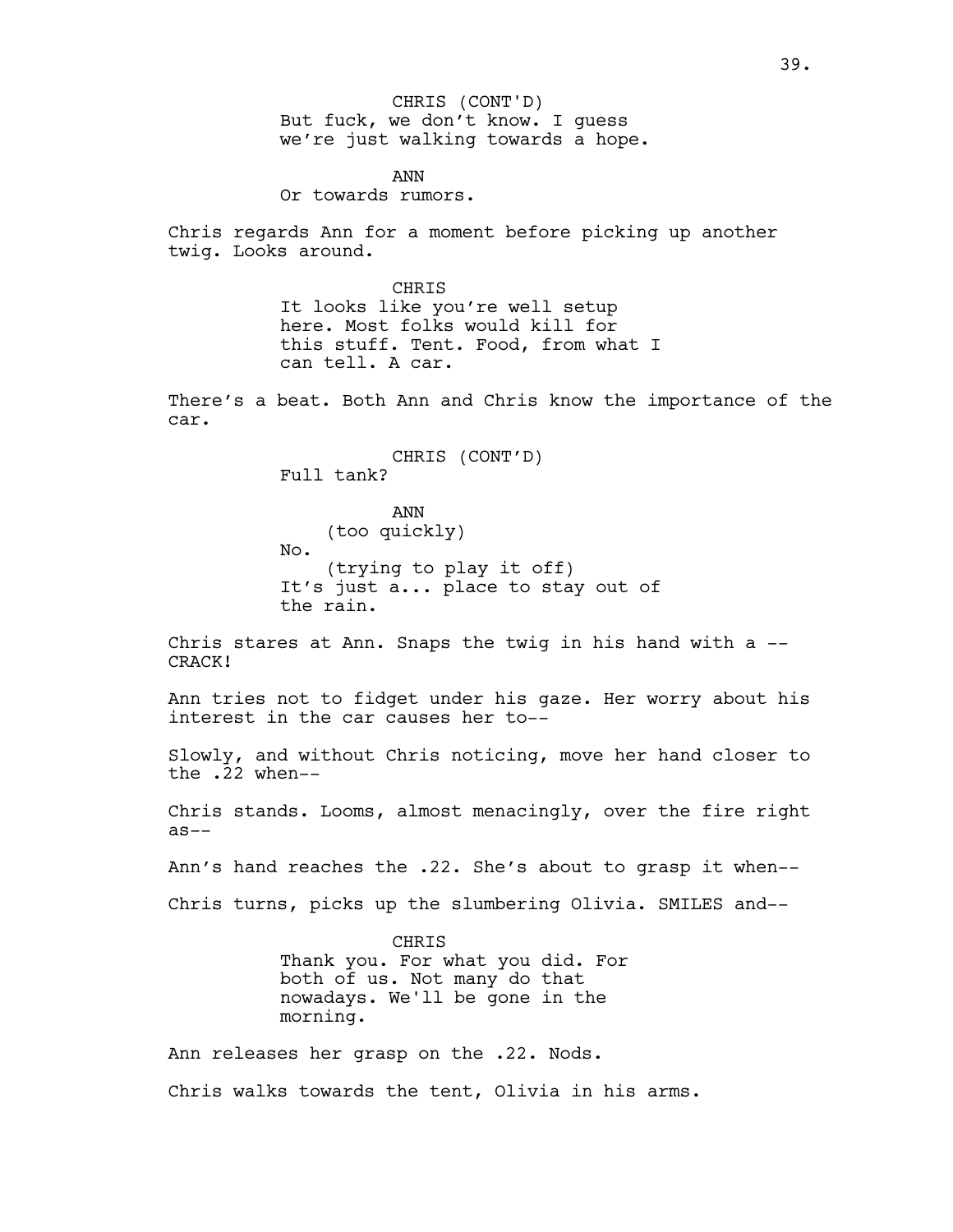INT. CAR - MORNING

Ann wakes to the SOUND OF RAIN pounding the car. Mud seeps from the windows, showing--

EXT. CAR CAMPSITE - CONTINUOUS

Chris dismantling the tent as Olivia huddles under a tree, soaking wet and miserable.

INT. CAR - CONTINUOUS

Ann takes this in, then opens the door.

EXT. CAR CAMPSITE - CONTINUOUS

The SOUND of the DOOR opening causes Chris and Olivia to turn towards--

ANN

Beckoning them into the car.

INT. CAR - LATER

Chris and Olivia, dripping wet, climb into the front seat. Ann moves around the clutter, making room.

CUT TO:

Morning is beginning to fade. Rain continues to pour.

Chris, Olivia, and Ann sit in the car in awkward silence until--

> CHRIS How long have you been here?

ANN Since it started.

CHRIS Why in the middle of... Nowhere?

ANN My husband grew up in these woods. He lived in a town a mile or two west. He brought us here. Its where he felt the safest.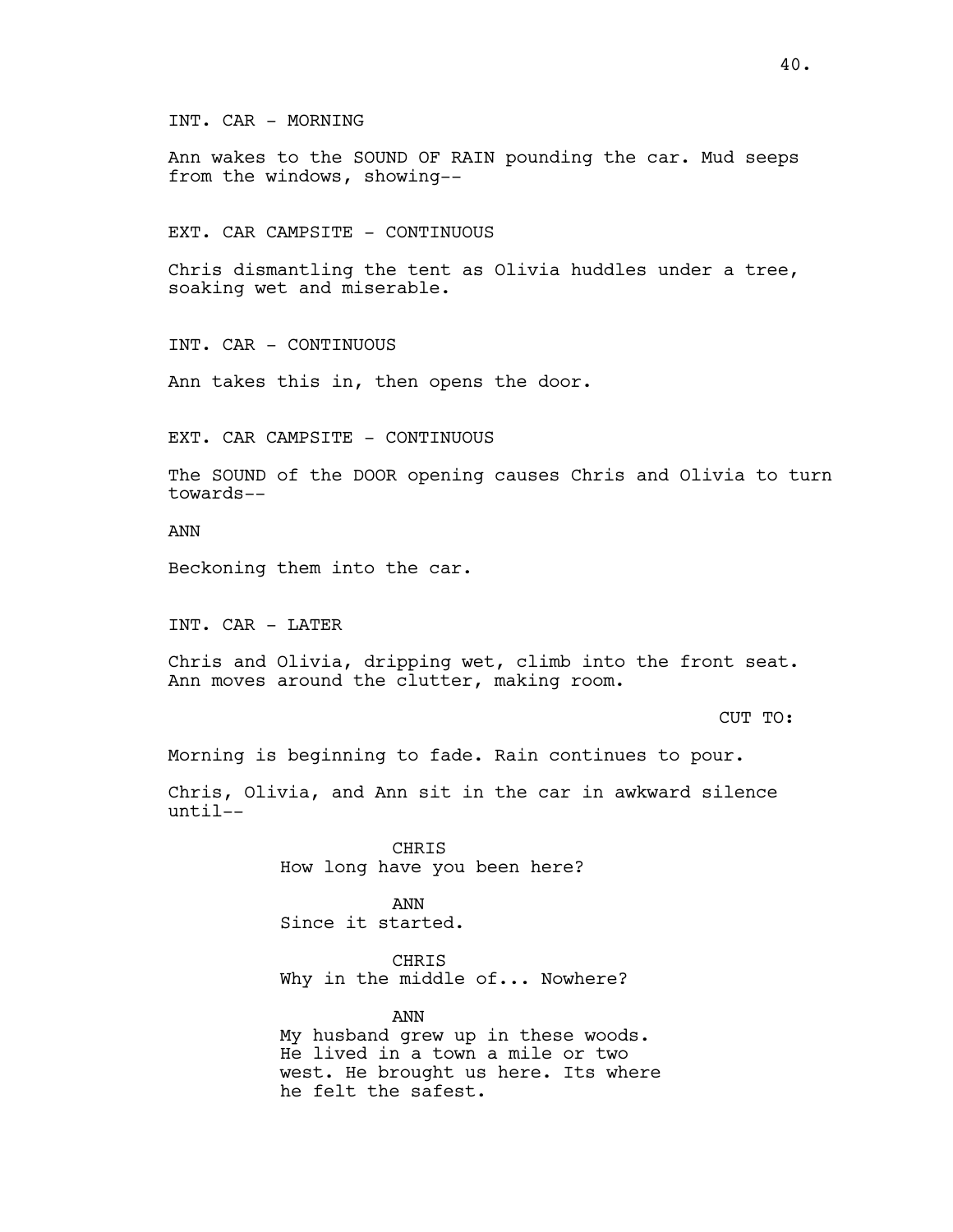Olivia looks out the window, water streaming down with rain, at Ann's expertly crafted campsite.

> OLIVIA So that's who taught you to be all... woods-womany.

A beat.

ANN (quietly) He taught me what he could.

She ABRUPTLY gets up, opens the car door and exits.

Chris looks over at Olivia--

CHRIS (reprimand) C'mon, Liv.

OLIVIA

What?

EXT. CAR CAMPSITE - MOMENTS LATER

Ann, getting pelted by rain, SLAMS the trunk shut. With a box of cereal in her hands, she scrambles to the back-door, opens it and--

INT. CAR - CONTINUOUS

Jumps in, closes the door.

She hands the box to Chris, wipes herself off. Chris opens it, offers a handful to Olivia. Takes one for himself, hands it back to Ann.

She takes a handful for herself, folds the box up.

Both Chris and Olivia watch her do this. Get the message - one handful each.

CUT TO:

Olivia plays with the button on the glove compartment, depressing it, having it open an inch, then closing it, repeating this over and over until she slips, lets the compartment slam open! The contents inside rattle and Olivia sees--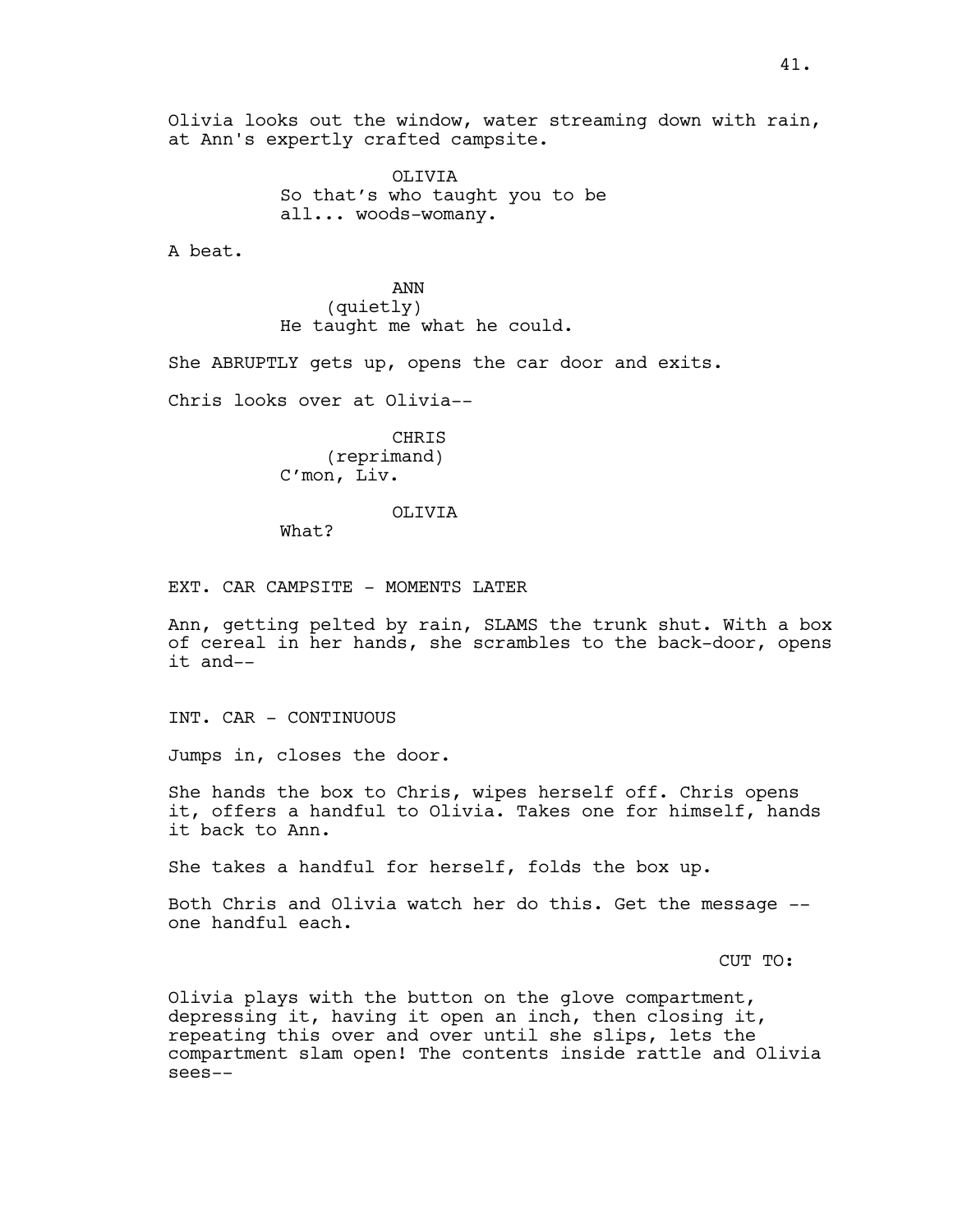CUT TO:

Rain still pounds the sedan as Chris consults his cards and relishes in saying--

#### CHRIS

Go fish.

Ann does, picking from the cards on the armrest. Olivia, not really enjoying the game SIGHS with indifference and--

# OLIVIA Ann, do you have any Three's?

CUT TO:

Later. Olivia sleeps in the front seat, head against a wadded amount of blankets propped against the window.

Chris, at the wheel, has his back against the door, looks to the backseat where Ann shuffles the playing cards.

## **CHRIS**

We started hearing things. How Philly went down in a day but some backwater berg like Bethel didn't get hit until a month later. So Suzanne, Liv's mom, said wait. Let's just fucking wait. She kept on saying someone was going to get us. The army or the guv. She even believed that the Red Cross was handing out the cure in a bottle over in Trout Run. Turned out they were giving hot chocolate and cheese sandwiches. Can you believe that? A fucking plague, unchecked, spreading like wildfire, causing people to go ape shit and attack anything with a pulse and all they were doing was giving us Swiss Miss in Styrofoam cups.

Ann continues to shuffle, listening.

CHRIS (CONT'D) Then Suz got the sores on her stomach. Those little red circles. It looked like fucking flea bites at first, but then got nasty. Started bleeding. Discharging some weird white puss. (MORE)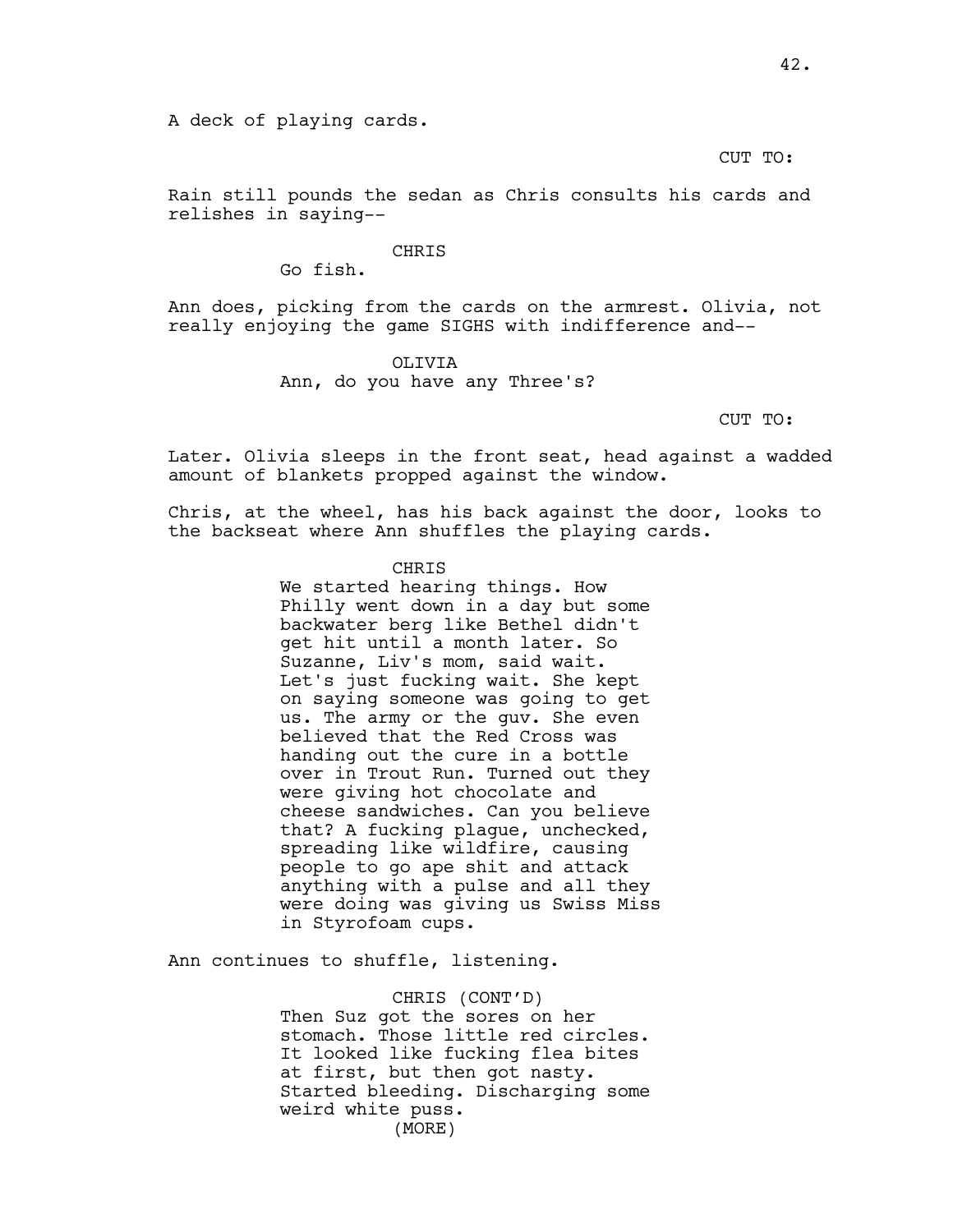#### CHRIS (CONT'D)

A day later, Suz got her wish, someone showed up. Soldiers in hazmat suits with guns the size of guitars barged in. They didn't say a goddamn word that was something other than 'calm down sir'. They shoved a needle in Suz's arm and then had the balls to make me sign some document and left. It was only after I signed was when they told me that she might get better in two days.

(beat)

Two days later she attacked Liv. Tried to rip her apart with her bare hands. So I tied Suz to the bed where all she'd do was scream. Kept her there for days, listening to her screams while Liv and I ran out of food to the point where we were soaking rice in the toilet tank. The rest of the town turned quickly after that and it got nasty. So, I grabbed Liv, and we left.

Ann quits shuffling. Begins to deal.

ANN

So they still don't know what it is?

#### CHRIS

Fuck, if they do, there's no way to tell us. Everything's down. Except the radio signals in the north and the rumormill. When we run across folks that don't want to rape Liv or kill me for my fucking boots, it's all the same talk. It's probably viral, spread through the air and the blood and spit of the infected. But no one knows. One thing they all agree on is that somehow, up north, its better. Better how or better then what, I don't know, but people always claim its better then where they are, or were.

Done dealing, both Ann and Chris pick up their cards. Study them for a moment.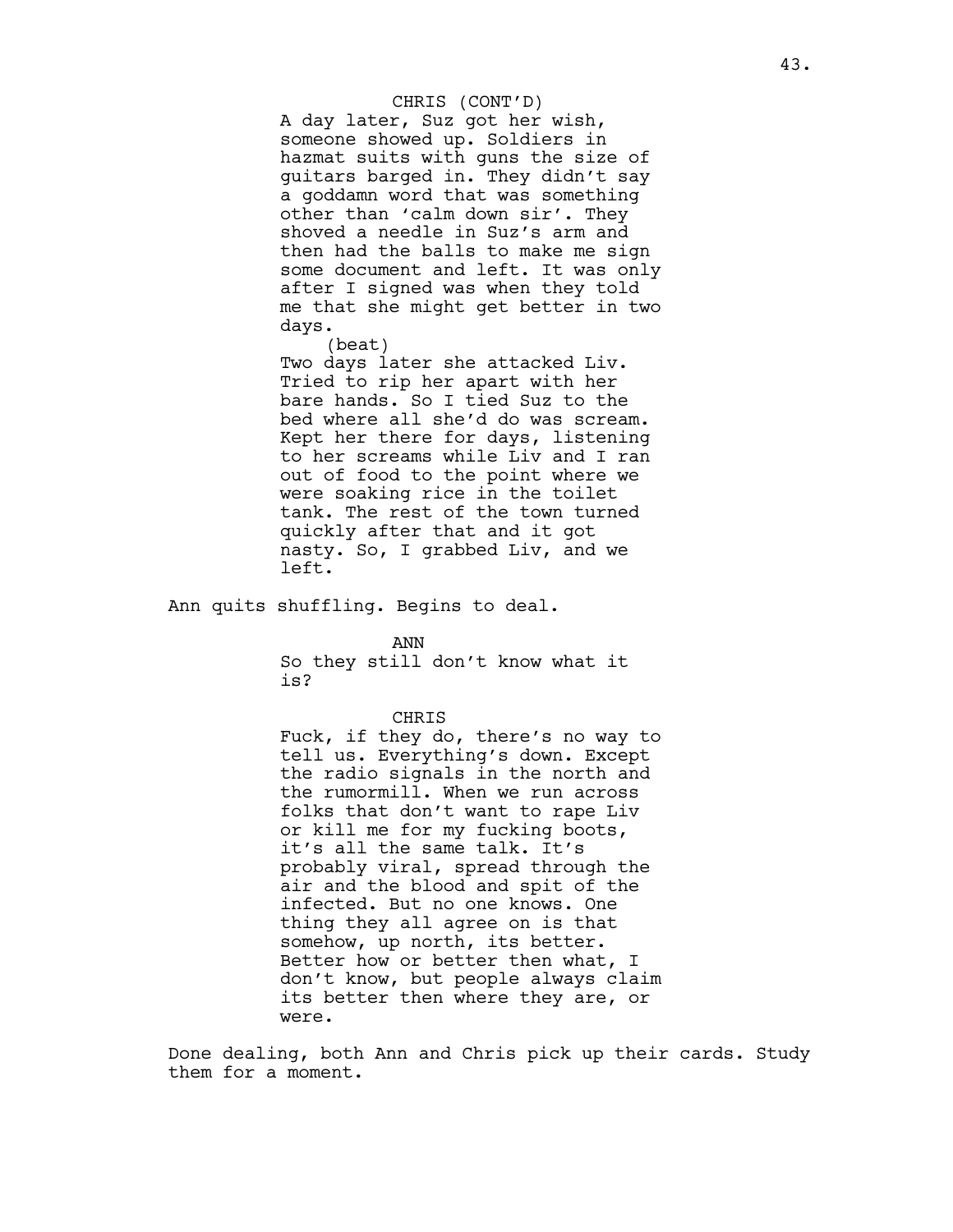ANN Your wife. Did you leave her? Tied to the bed? Chris puts down a card. Picks another up from the deck. CHRIS In a way, yes. (beat) I put a kitchen knife into her ear. Kept pressing it in until the screams stopped. (beat) I'd like to think that she forgave me, you know, whatever part of her was still there. That she could hear me say I'm sorry and believe it. Ann takes a moment before she picks up the card Chris laid down. Studies her cards before laying one down. ANN Saying sorry wouldn't have mattered. Chris picks a card from the deck and-- CHRIS It would've mattered to me. Ann looks up from her cards, not expecting his answer. EXT. CAR CAMPSITE - NIGHT The rain has ceased but leaves and trees continue to drip in its absence. Chris and Ann set the tent back up. Ann begins pounding in tent stakes with a rock. **CHRTS** You have it good here. What we came from, what we've been through, this is paradise. ANN It's not. CHRIS Then why don't you leave?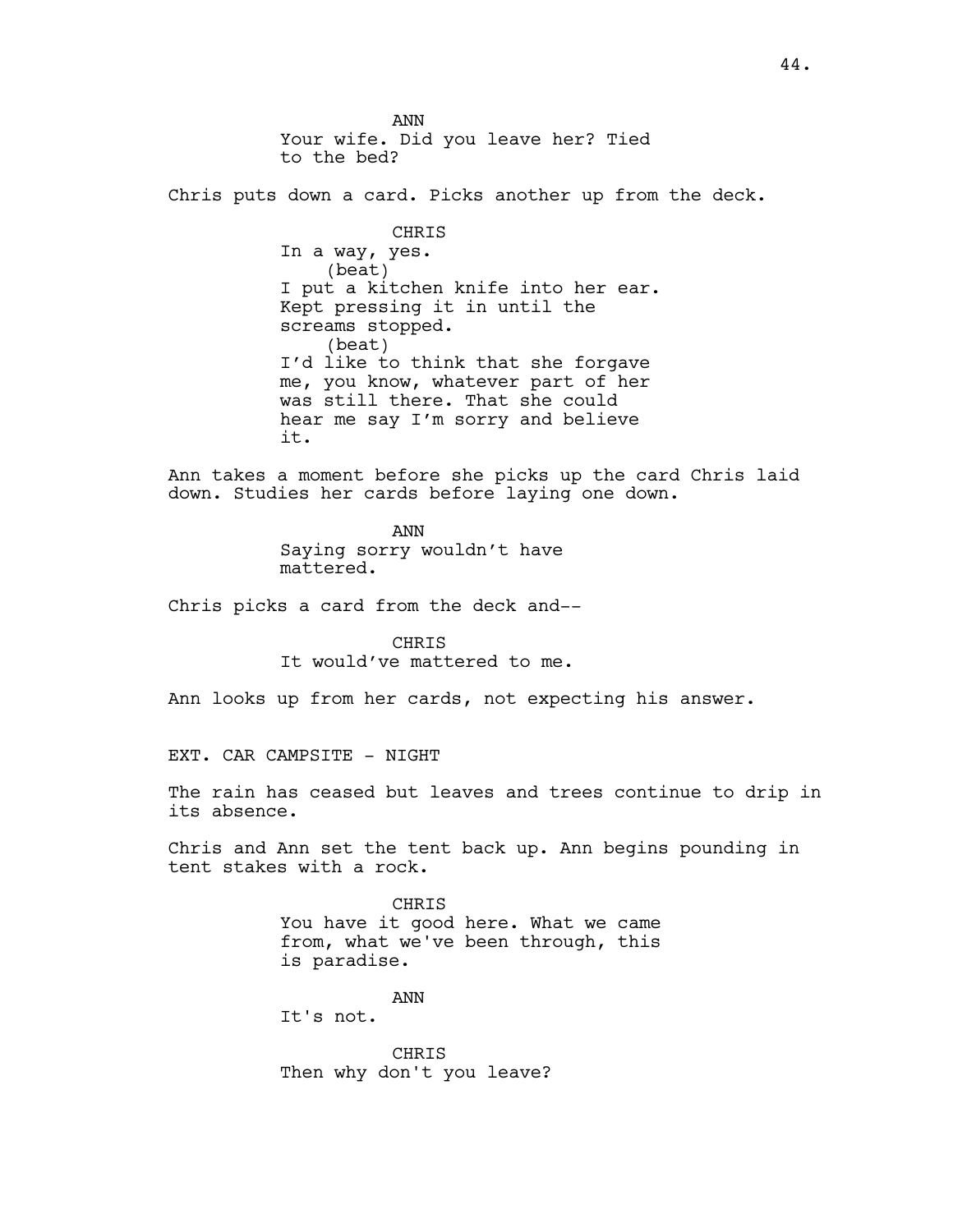ANN Cause I can survive here.

A beat.

CHRIS Can we do it with you?

Ann stops her pounding. Looks at Chris.

ANN You want to stay?

**CHRTS** Just for a bit. Until we can get enough to go north.

ANN Is Olivia okay with that?

**CHRTS** She's a teen. Doesn't excuse her behavior but...

Chris points to the car.

CHRIS (CONT'D) That's the first time she's slept without me by her side in months. She feels safe here.

ANN She feels safe because of you, not because of this, not because of me.

CHRIS Fuck, you saw what happened, if it wasn't for you... You could've turned Liv away from the start, but you didn't. We'll work, do whatever needs to be done. Please.

MONTAGE: MORNING SUN

-- Bright, early morning light breaks through the clouds.

-- The lake, mist hanging close to the water's surface, begins to glisten with the emerging sunlight.

-- Beads of dew, clinging to a large maple leaf, sparkle with the light of the coming sun.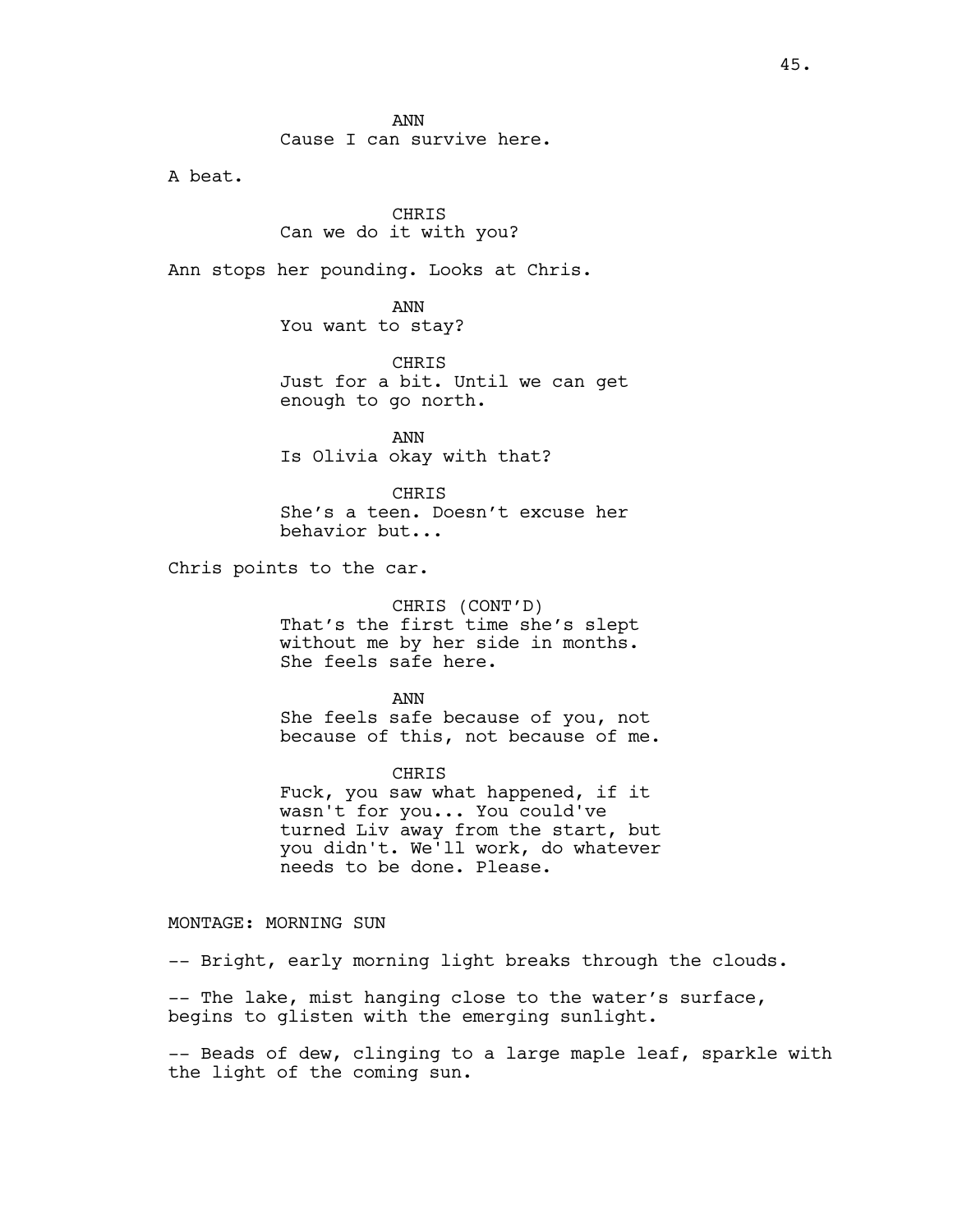EXT. LAKE CAMPSITE - MORNING

Flames lick the bottom of a saucepan. Boiling water. Ann sits near the fire as Olivia walks up arms crossed.

There's an awkward silence for a moment until--

OLIVIA Chris is getting firewood. He'll be here soon.

ANN

Sure.

Ann points to the cereal box. Olivia grabs it, takes a handful, begins to eat.

EXT. LAKE - LATER

Ann, at the lake's shore, scrubs out the saucepan.

OLIVIA (O.S.) Chris! Stop! Stop!

Ann turns, looks further down the shore to see--

EXT. LAKE - CONTINUOUS

Olivia, caught up in Chris's arms, her back against his chest. He edges closer to the lake, swings her, like he's going to toss her in, while she kicks and gleefully--

> OLIVIA No! No! Don't you dare! Don't you--

CHRIS You need a bath young lady!

OLIVIA Ahhh! I don't! C'mon, Chris! C'mon! Its cold! I hate lakes! I hate--

Chris puts her down. Her squirming too much.

Olivia turns and punches him in the arm. Playfully but as hard as she can.

> OLIVIA (CONT'D) You jerk!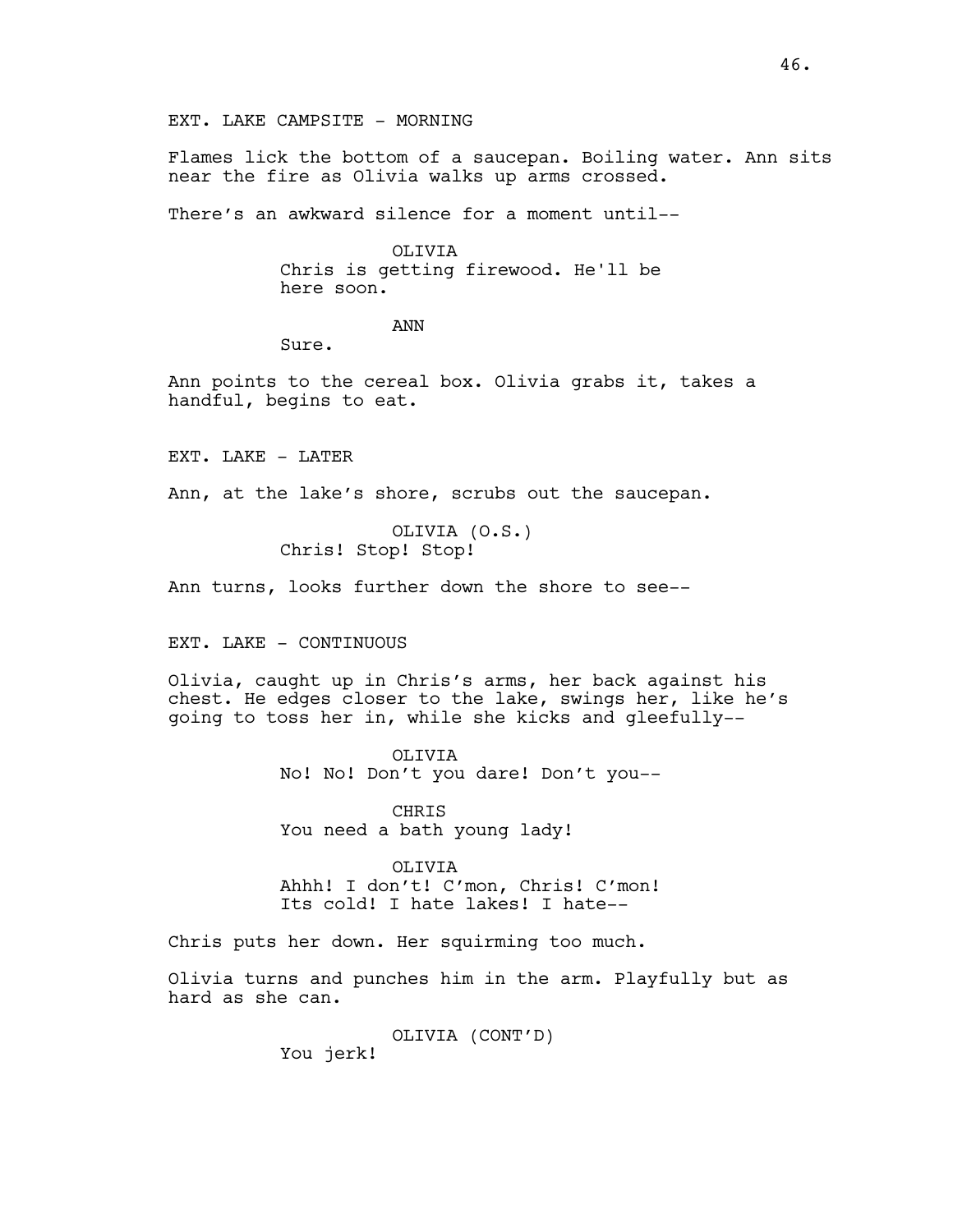**CHRTS** What? If I threw you in I'd be a jerk.

OLIVIA You made me drop my worms!

Chris stoops down, picks up Olivia's worm can. Hands it to her. He comes up smiling, but catches--

EXT. LAKE - CONTINUOUS

Ann's gaze.

Their eyes lock for a moment. Chris' joviality fades under Ann's stare.

EXT. RIVER - DAY

A river winds its way through the forest. Coursing over polished stones and moss-covered logs.

Spread out, makeshift fishing rods in hand, are Ann, Chris, and Olivia.

> OLIVIA (bored) God, are there like, even fish here?

Chris, trying a 'fly fisherman' approach seems to be enjoying himself.

> **CHRTS** Where there are fisherman, there aren't fish, Liv. Law of the lake.

OLIVIA But we're on a river.

CHRIS Rules still apply. (beat) I was on this fishing trip once with Matt Thiel. You remember Matt, Liv?

OLIVIA

Yup.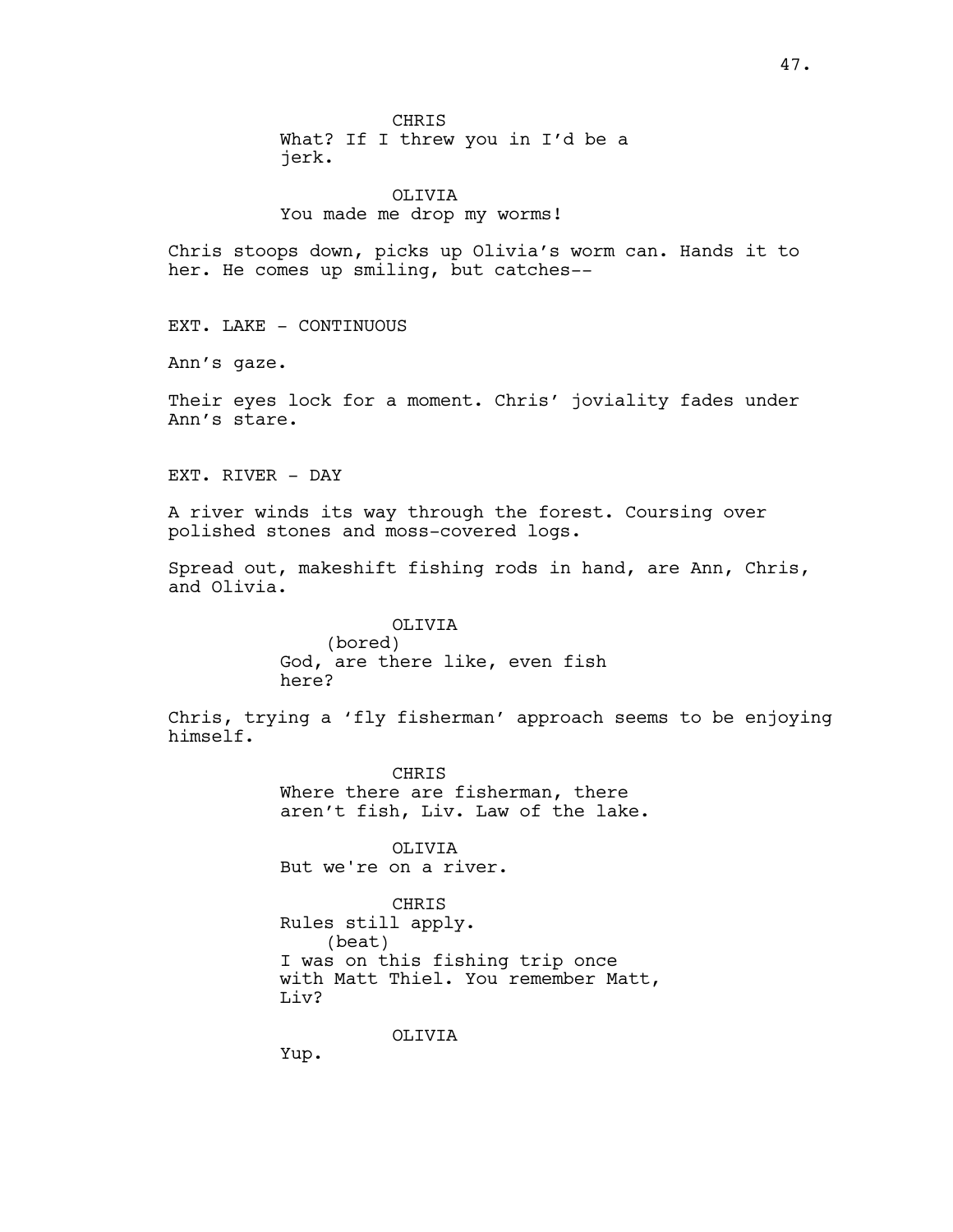Dude was a tank. Opened beers with his fucking teeth and played Call of Duty 24-7. Anyway, Matt rented this boat right, little fucking skiff, could barely hold a case of natty light, but--

ANN

Stop.

Chris does.

**CHRTS** 

What?

## ANN

Just stop.

Chris looks at Ann, whose eyes are trained on the river. Trained on the task.

## **CHRTS**

Okay.

Olivia looks between the two of them continuing to fish. Rods in their hands, simple lines arcing in a gentle breeze.

EXT. WOODS - LATER

Chris and Olivia walk down the small trail leading back towards the campsite. Ann a few steps behind notices that--

Olivia THREADS HER ARM through Chris's who doesn't seem to mind. Hangs onto him, as they walk down the trail.

INT. CAR - NIGHT

Ann stares at the ceiling of the car, unable to sleep.

She brushes off the blankets, grabs a hoodie, exits and--

EXT. CAR CAMPSITE - CONTINUOUS

Steps out of the car. Slips her arms into the hoodie. Sits across from Chris, who pokes at the fire with a stick.

> CHRIS Couldn't sleep?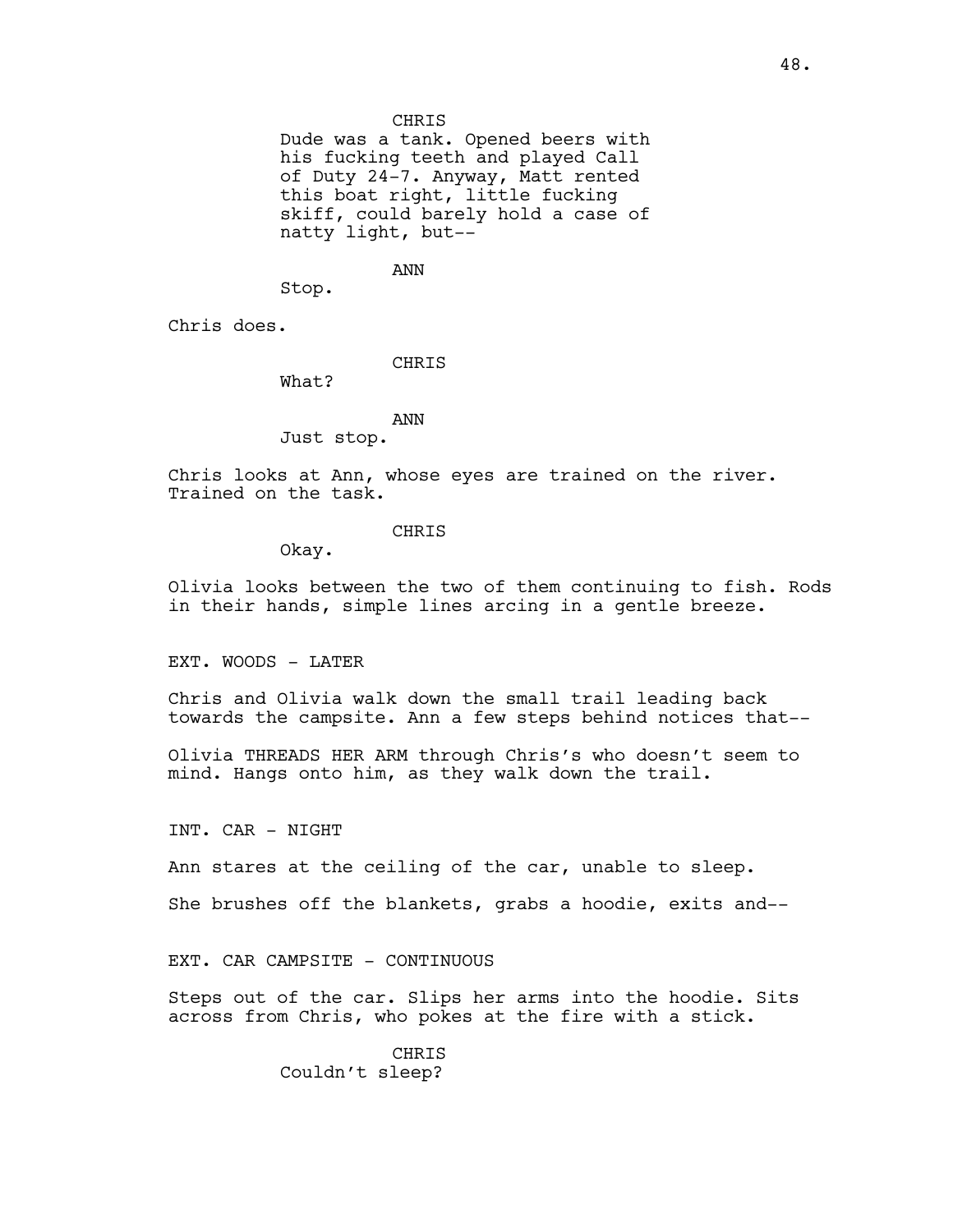ANN

No.

CHRIS All we need are a few solo cups, right?

His joke falls flat as Ann doesn't answer.

CHRIS (CONT'D) Why did you stop me? Earlier, at the river.

ANN

(softly) Because sometimes it seems like you forget what's out there. One moment you're telling me about how you killed your wife and the next you're acting like this is a weekend camping trip and we'll all return to normality on Monday.

CHRIS I didn't forget. I just choose what to remember and when to remember it.

A moment.

ANN

The day we left our home I saw two of them rip apart a mother and her three children in seconds. One moment they were our neighbors, a family, and the next, just a puddle of blood. No skin. No flesh. The red rings your wife had? We saw them before anyone knew what was going on. We'd get patients in the ER oozing puss and blood, the rings just ate up the skin around it, feeding on it like it knew what it was about to become. The only thing keeping them in the town down there- -

(motions) --is they haven't eaten all the bodies yet, all the people like your wife, who were left tied to a bed. I can't choose to forget that.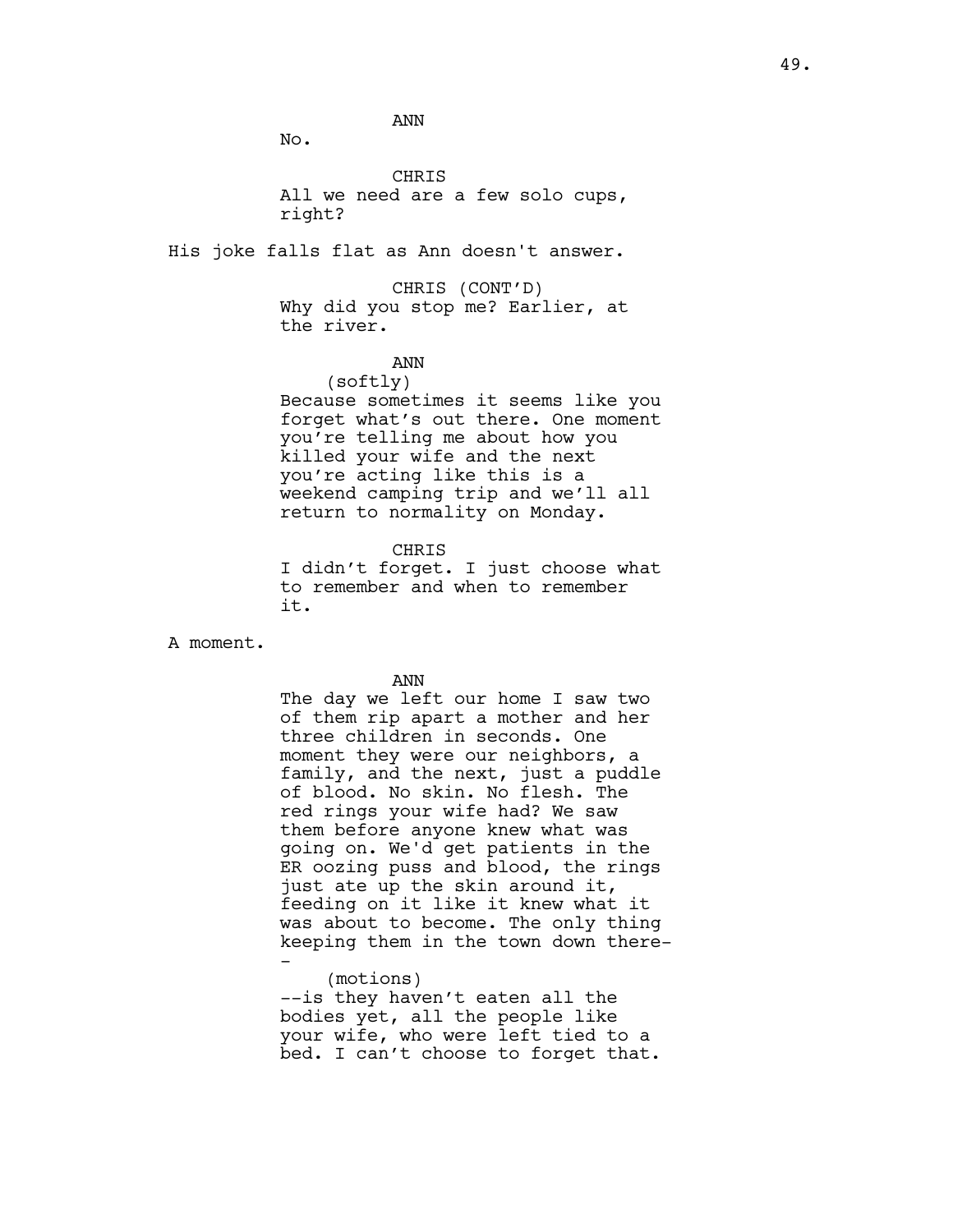**CHRTS** 

Then choose to at least get over it. Just because all of this has happened doesn't mean you have to turn your humanity off. If you do, you might as well become one of them.

Ann doesn't respond, stares into the fire. Chris rises, heads towards the tent.

FLASHBACK - EXT. LAKE CAMPSITE - NIGHT

Jason and Ann, seated on the ground, backs against a log, eyes fixed on the roaring fire in front of them. Next to Ann is Hailey's car seat, tented with a thick blanket.

> JASON It took two houses before I found the last amount.

> > ANN

Hailey needs medicine. We need more food. You can't just quit. You brought us here for a reason. This was your choice and we've survived, we've gotten by.

JASON Getting by isn't life.

ANN Getting by is all we have left. (beat) You need to go.

Ann looks at Jason. He takes a moment before he nods.

FLASHBACK - EXT. LAKE - NIGHT

Jason, nude, is being rubbed down with mud by Ann. Steam rises from his body into the cold night. Ann applies the mud methodically.

> JASON Will this work?

ANN I don't know. It should hide your scent from them.

She stops. Notices--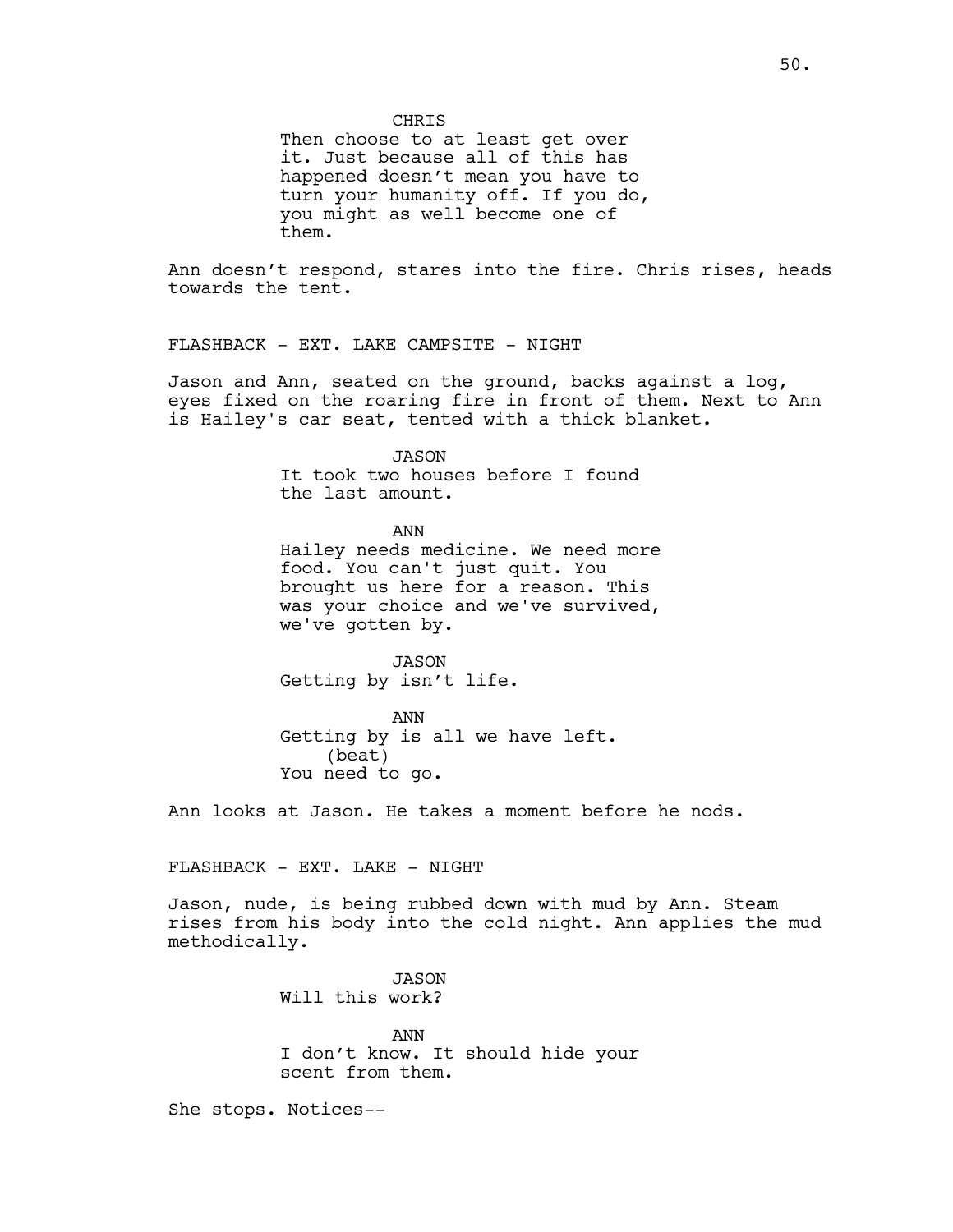Jason's HAND SHAKING with fear.

She stops rubbing mud. Jason notices as well, looks down at his own hand like it has a mind of its own.

Ann grabs it. Tries to quell its shaking.

CUT TO:

Ann watches, .22 in her hand, as Jason, covered in mud, pulls up his pants. Begins to button his flannel shirt.

Ann hands the gun over to Jason. He takes it. Slings it over his shoulder. Looks at her.

> JASON We're not just getting by. We have more left than you think.

He kisses her forehead, turns, and walk away.

EXT. CAR CAMPSITE - MORNING

Ann, walks away from the Car campsite, disappearing into the early morning mist.

INT. TENT - MORNING

Chris, still asleep on his back is unaware that--

Olivia, lying next to him, watches him sleep.

She reaches out and GENTLY RUNS HER FINGER up his ARM, then back down. It's tender, but at the same time full of desire.

EXT. LAKE CAMPSITE - LATER

Chris and Olivia eat a meager breakfast.

CHRIS Have you seen her?

OLIVIA

Nuh-uh.

A beat as Olivia sits. Pulls her knees up to her chest.

OLIVIA (CONT'D) When are we leaving?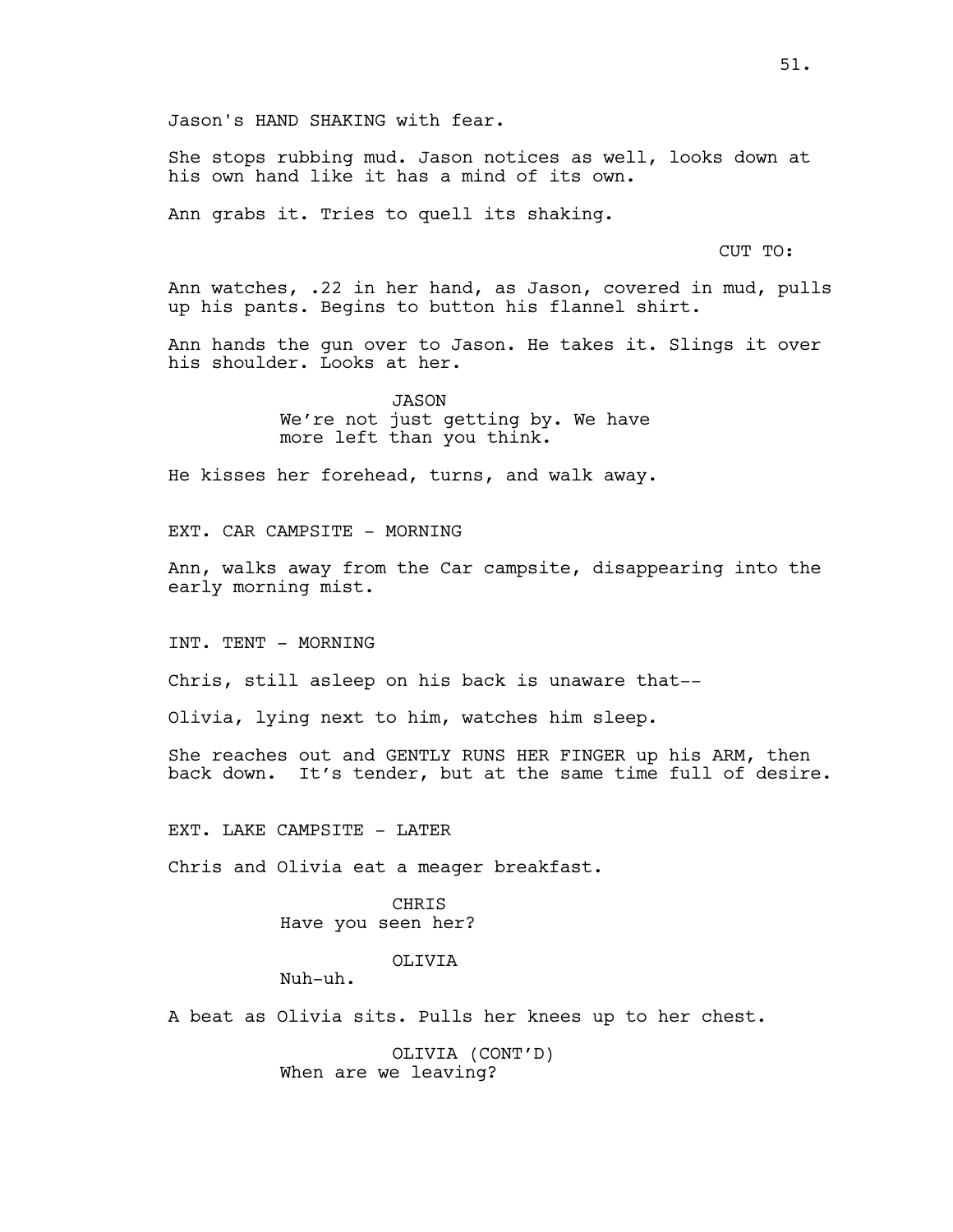Soon.

OLIVIA You always say that we need to move. Those that stay, die.

CHRIS We'll move, just not yet.

OLIVIA

So what, we're staying because she's here?

CHRIS We're staying because she has access to food, water, things that we've fought for on the road. (beat) We should be thankful.

OLIVIA If we're leaving, then who cares.

**CHRTS** I do. She deserves it. God knows what she's been through.

OLIVIA Yeah but we've been through--

**CHRTS** The whole world's been through shit but at least you and I had each other. She went through it by herself. She doesn't have anyone, Liv, and she still helped us out. Least we can do is show her that we care.

EXT. WOODS - LATER

Chris, plastic shit bag in hand, scours the forest for animal droppings. Stops as he sees--

Ann approaching. She holds the bottom of her shirt up and out with one hand, creating a makeshift basket.

CHRIS

Hey.

ANN

Hey.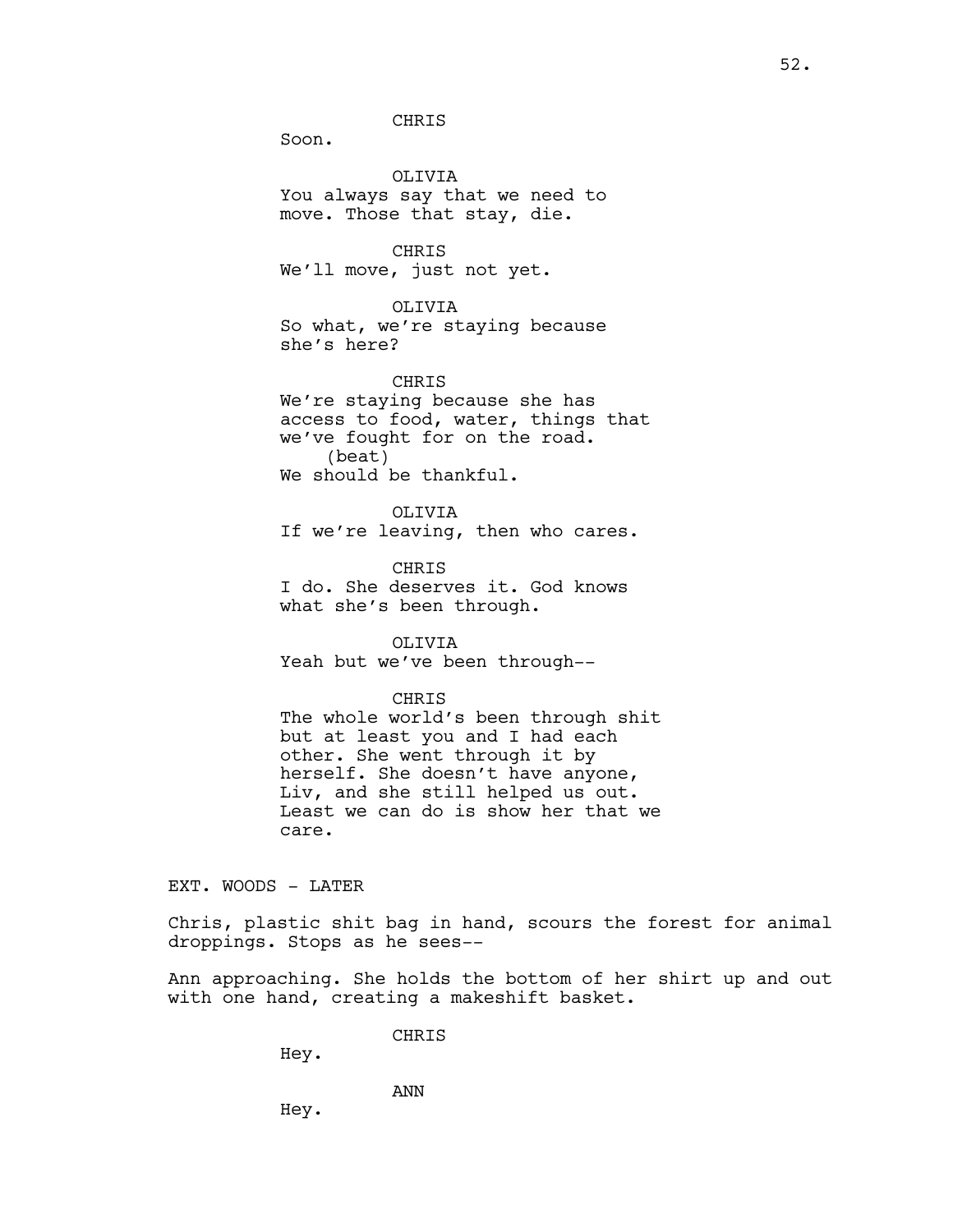Chris looks into the shirt-basket and sees--

A handful of berries, maybe 8, in the shirt's folds. Juice staining the already dirty fabric.

> CHRIS (smart-aleck) Wow, quite a haul.

Ann SMILES.

It's pleasing. The first one we've seen.

Chris reaches for one but Ann folds the berries closer to her stomach, blocking his reach. She sidesteps him and continues on her way.

CHRIS (CONT'D)

C'mon!

Over her shoulder she--

ANN Not with hands like that.

Chris looks down at his shit-covered hands.

EXT. WOODS - DAY

Ann and Olivia try to pull apart a fallen log.

The WOOD SPLINTERS. CRACKS apart. And the sound of a --RIIPPPPP -- follows with both of them stumbling backward with the top half of the log.

### OLIVIA

Oww! Shit!

Olivia CLASPS her HAND to her chest. Holds it in pain.

Ann kneels down, reaches for her hand. Olivia pulls it back.

OLIVIA (CONT'D) No! I'm fine.

ANN (patiently) Let me see.

Olivia reluctantly opens her palm showing--

A large cut, blood beginning to drip, spread across several fingers.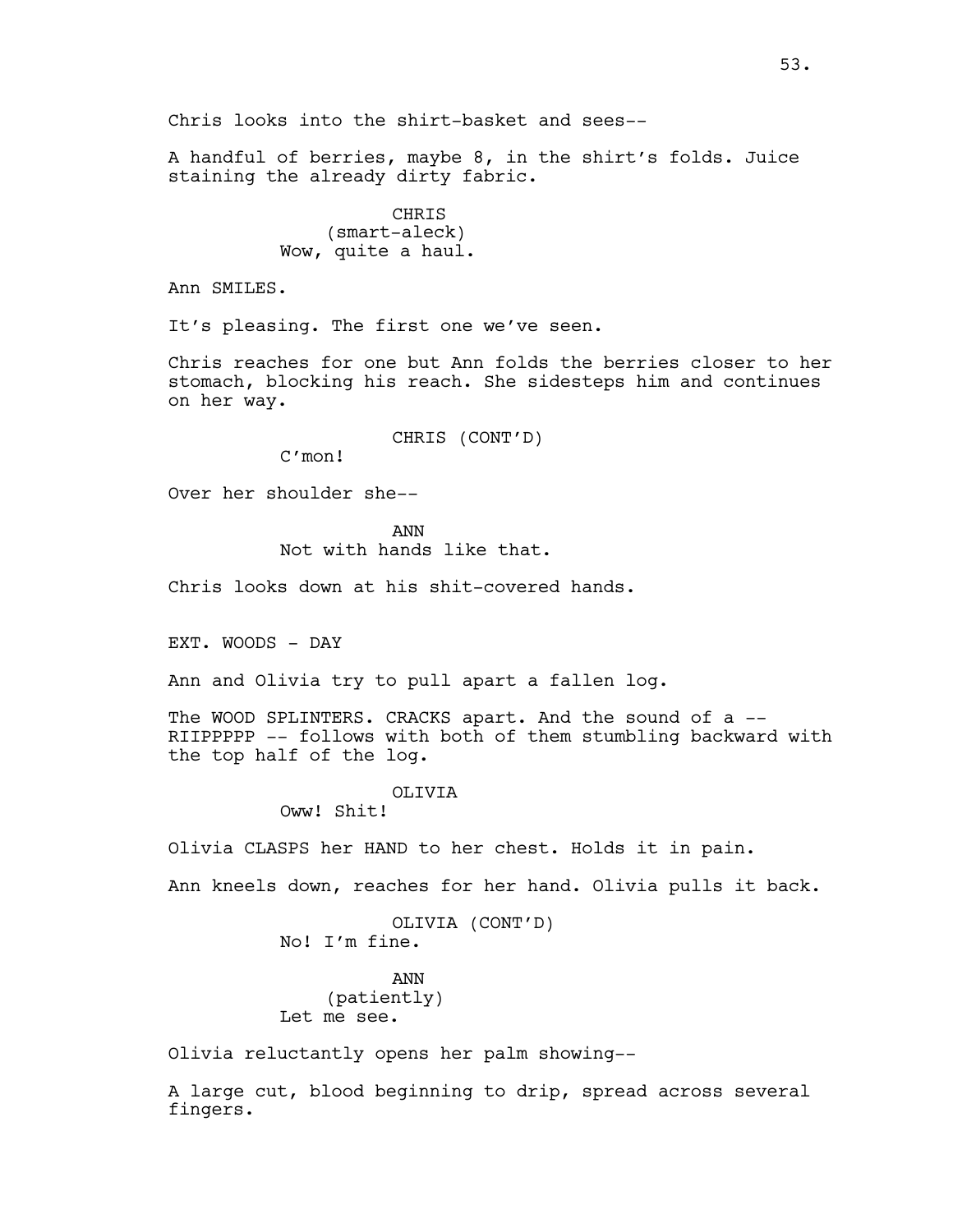EXT. LAKE - MOMENTS LATER

Ann and Olivia crouch down at the lake.

Olivia notices Ann remove her wedding ring, stashes it in her pocket before carefully washing Olivia's wound.

### EXT. LAKE CAMPSITE - MOMENTS LATER

Ann takes out a battered, sparse medical kit from her bag. Removes a flattened bottle of ointment. Squeezes out a small dab and tenderly spread the ointment on Olivia's fingers.

#### OLIVIA

Why do you take it off? Your ring.

Ann takes a bandage and wraps it around one of Olivia's fingers. She repeats this, a bandage for each digit.

> ANN Habit, I guess.

Ann wraps Olivia's last finger with a band-aid different from the rest. This one is--

A colorful depiction of SPONGEBOB SQUARE PANTS.

OLIVIA I used to love this show.

Olivia looks at the band-aid, turns her hand to get a 360 view. Ann notices and--

> ANN My daughter loved the colorful ones. (begins packing the kit) But if they were in the box, she'd take them out, if they were out of the box, she'd put them in. She was only happy when they were moving back and forth. Going from one place to the other.

Olivia regards Ann, who subconsciously slips her wedding ring back on.

> OLIVIA What happened to them? Your family, I mean.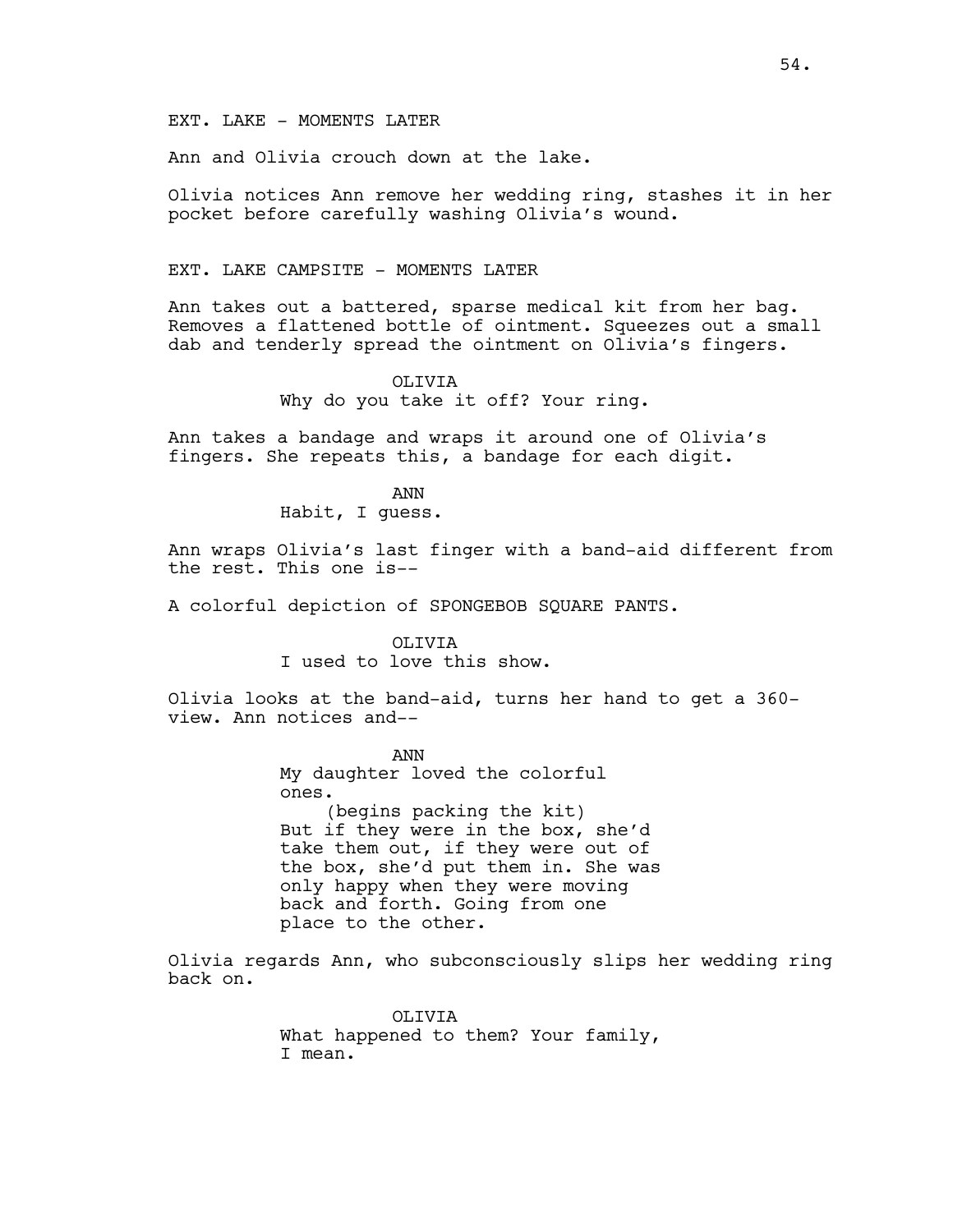EXT. LAKE CAMPSITE - DAY

Ann, Chris, and Olivia sit around the campfire. They eat a small meal, consisting of a few crackers and berries.

Ann's notices--

Chris not eating his crackers. He places them on a small strip of cloth, wraps them up.

EXT. LAKE - DAY

Chris fills several water bottles as Ann approaches, empty bottles in hand. Begins filling them as well.

> ANN You're rationing.

**CHRIS** Can't always find food on the road.

ANN So you're leaving then.

CHRIS

Soon. Yes.

ANN You can have more if--

CHRIS No. That's yours. The more we take

from you, the more you have to go down there and get it.

Ann nods. Knows he's right.

CHRIS (CONT'D) Come with us.

Ann shakes her head 'no'.

CHRIS (CONT'D)

Why?

ANN Because you don't know if what's there is better then here.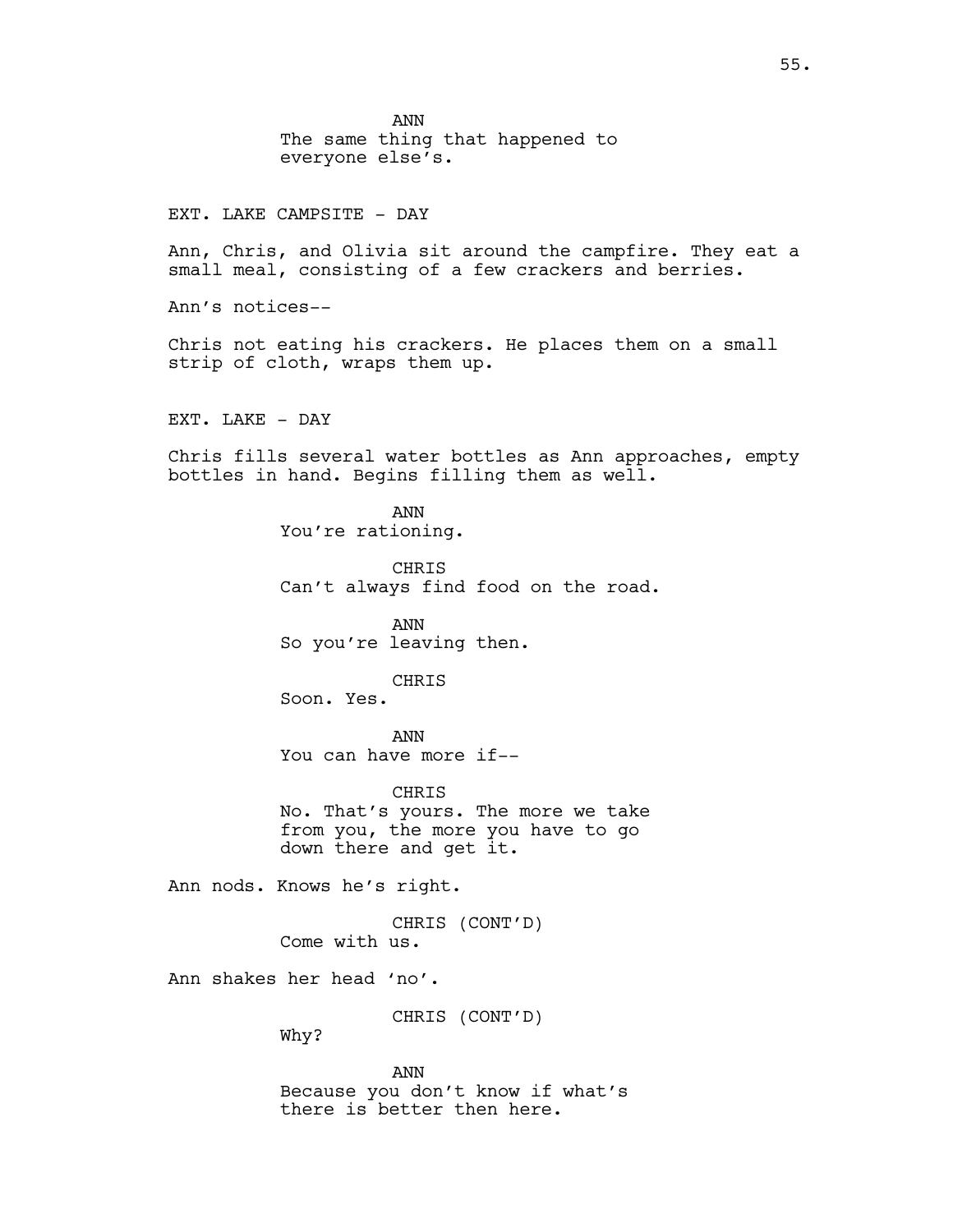**CHRIS** You're right, I don't. But this place can only be a paradise for so long.

ANN It's not a paradise. I hate this place. Every inch, every branch, every stone, it makes me sick. But everything I hate, helps me to survive. (beat) You have Liv and have to find a place to survive. For you, it's north. For me, it's right here.

EXT. WATERFALL - DAY

Light pierces through the trees, casting rays of sunshine into the misty air of the waterfall's spray.

Ann, Chris, and Olivia scour the rocks of shallow water, looking for minnows. Placing their slimy bodies in plastic bags.

Chris stops, looks over at Ann and Olivia, diligently working. He picks up a rock, tosses it towards a log, maybe 30 feet away. Close, but misses.

CHRIS

Hey!

Ann and Olivia lift their heads up from their task.

CHRIS (CONT'D) What will you guys give me if I hit that log?

He brandishes a stone, hoping it will impress them. It doesn't.

> OLIVIA What are you, ten?

CHRIS Thirty-four. C'mon, what will you give me?

Ann and Olivia look at each other: *really?*

ANN Fine. I'll cook you dinner.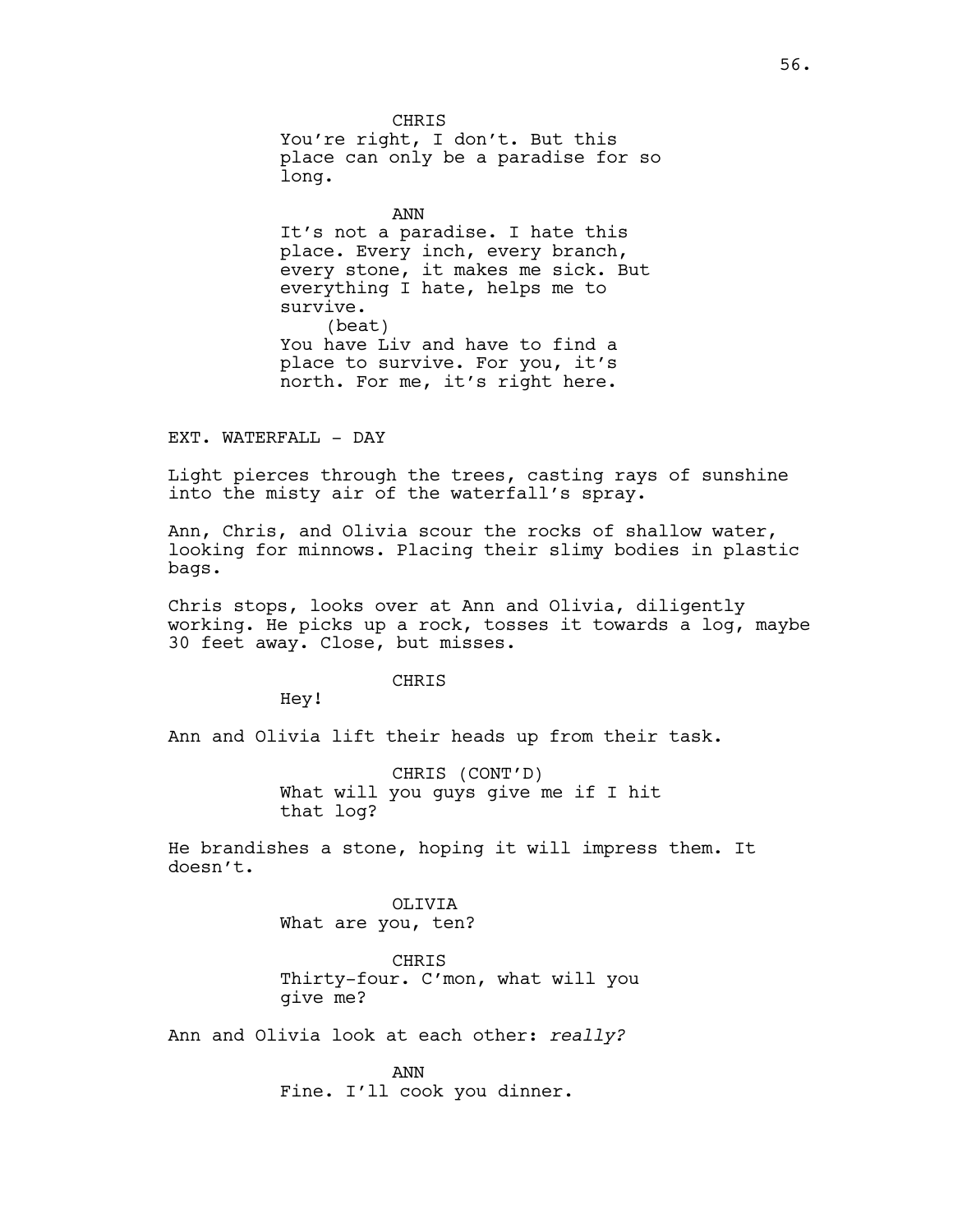CHRIS That's it? You've been cooking us dinner for days. And besides, that log is like... (calculating) Fifty feet away.

Ann and Olivia head over towards Chris.

ANN It's thirty, tops.

CHRIS (holding out his arms) Give a man a chance.

ANN Fine, fine. We won't ration.

That grabs Olivia's attention.

OLIVIA Oh my god, Chris, you like totally have to do this!

ANN But the stone has to hit the top, not the side.

CHRIS Deal. What you got, Liv?

OLIVIA The dinner thing!

CHRIS That's Ann's, what will you give me.

OLIVIA Who cares! We can eat more than four fucking crackers!

CHRIS Don't leave me hanging, Liv.

OLIVIA

Okay. (beat) We'll swim.

CHRIS (surprised) Really? You hate swimming.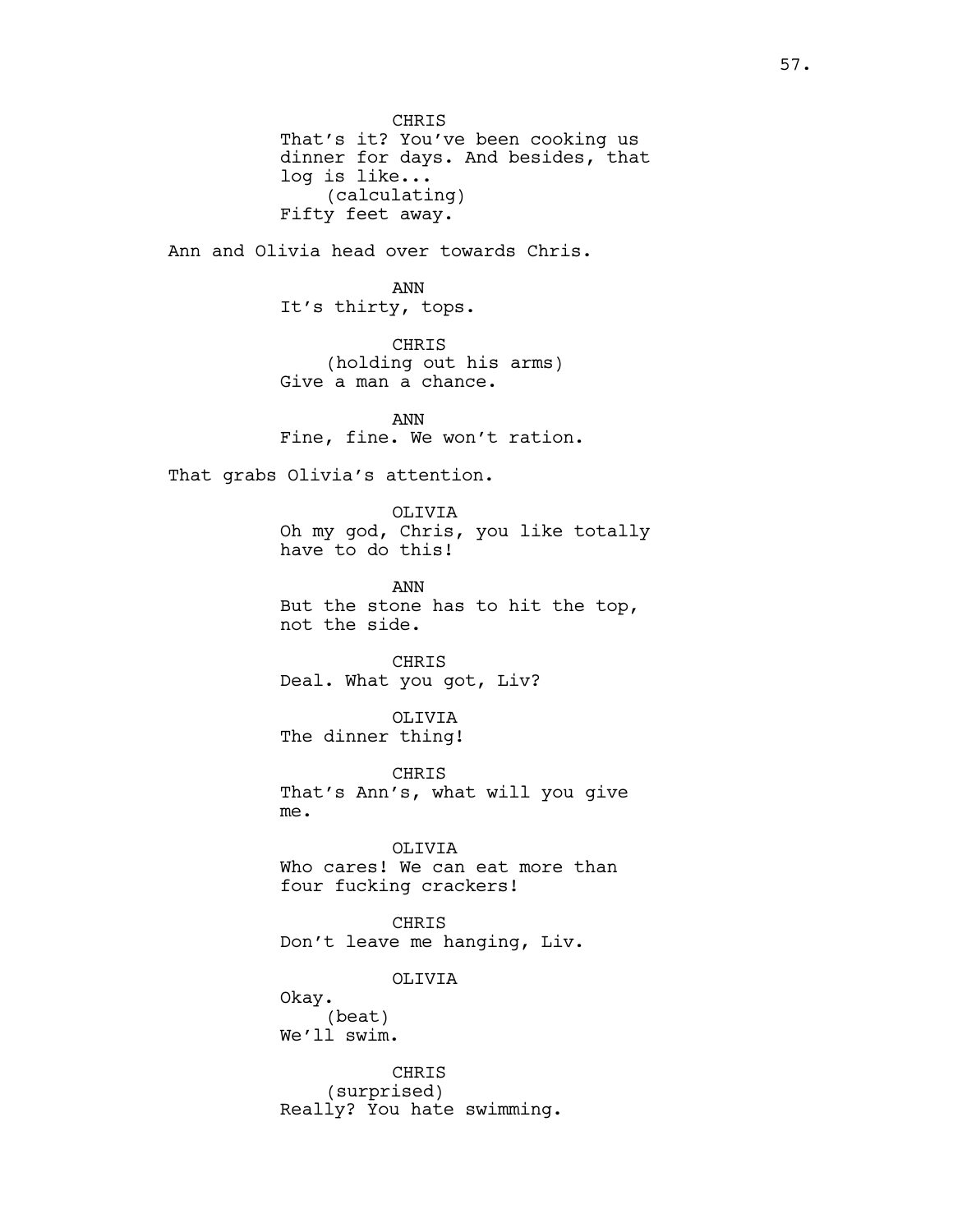ANN You hate swimming?

OLIVIA (defensive) Just in lakes.

Olivia squirms self-consciously under the amused gaze of Chris and Ann.

> OLIVIA (CONT'D) I hate not seeing the bottom.

**CHRIS** A dinner and a swim. Can't pass that up.

Chris gauges the stone's weight.

Aims.

Tosses.

Misses the log by inches.

ALL

Ohhhhh!

Chris doesn't wait, picks up another stone and tosses.

EXT. LAKE - LATER

Ann and Chris float in the lake. Olivia treads water nearby, not as relaxed.

OLIVIA

I think something brushed my foot. Guys! Ahh! Fuck! There it is again!

Ann stares into the deep abyss of the sky until a small WAVE of water laps against Ann. She looks over at--

Chris, smiling. Who gently sends another wave in her direction.

ANN

What?

OLIVIA (O.S.) Gross. This is cold and gross!

CHRIS

Nothing.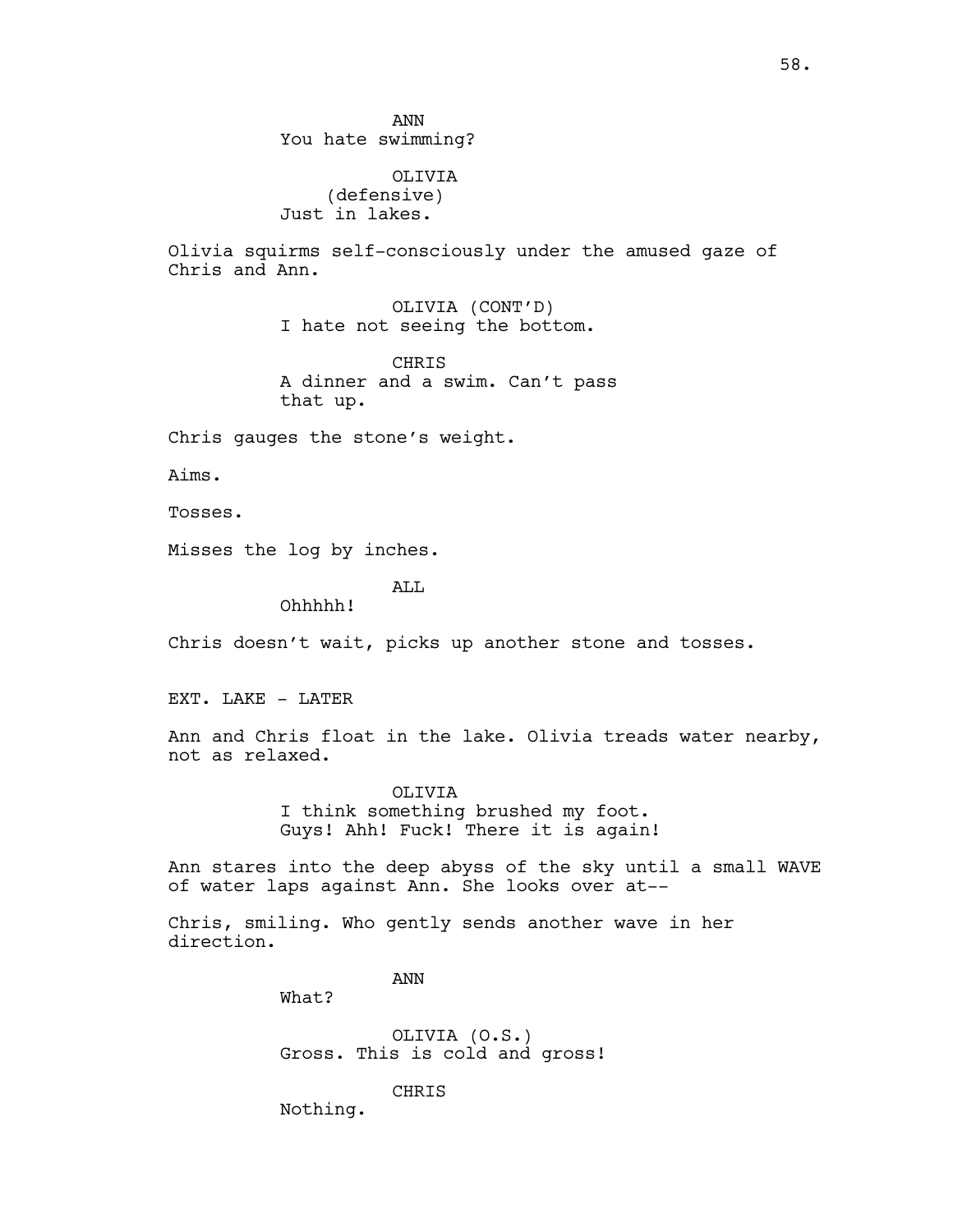# His smile holds.

ANN It's not nothing. CHRIS

It's nothing.

Olivia, starts to swim over to Ann and Chris but stops as she sees--

Chris, grinning, send another wave over in Ann's direction. Ann, smiles back.

Olivia treads water as she witnesses this simple flirtation. But her FACE CAVES. Folds in on itself with the realization that--

Chris is starting to like Ann.

FLASHBACK - EXT. CAR CAMPSITE - NIGHT

Ann's hands shake as she strips a label from a metal can.

A DISTANT SCREAM stops her.

DREADFUL.

One of THEM.

Her head snaps up. Points in the direction of the noise.

All she sees is a dark forest.

Another DISTANT SCREAM rips through the air.

And ANOTHER.

And ANOTHER.

They layer, become a CHORUS of SCREAMS until--

A GUNSHOT -- BANG!

Ann JUMPS at the sound. Terrified.

A second SHOT follows -- BANG!

And another -- BANG!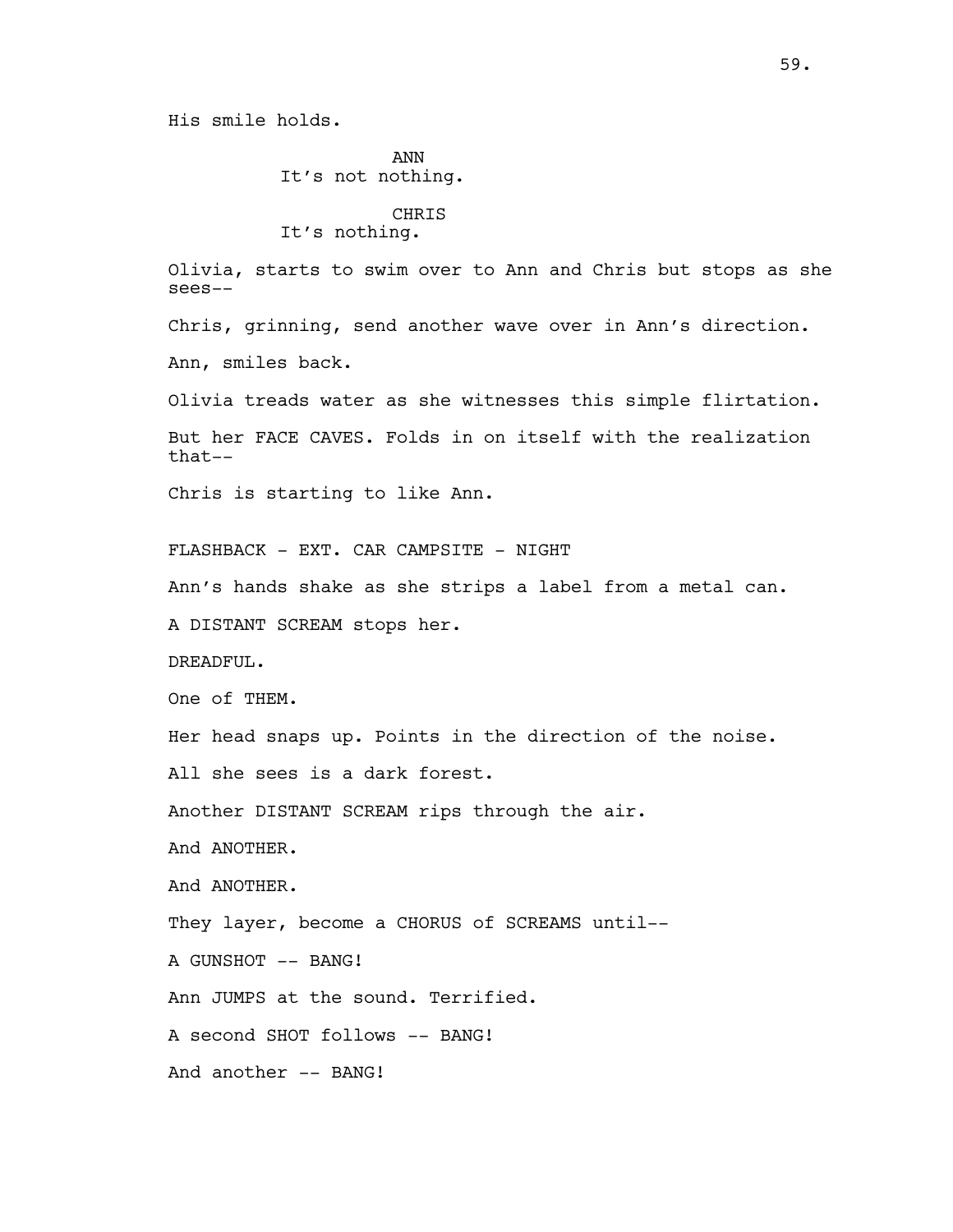Ann stands grabs the tire iron, steps forward but is only confronted with--

SILENCE.

A long beat. Too long almost. When--

Inside the car, Hailey STARTS TO CRY, her WAILS MUFFLED by the shut doors of the sedan.

EXT. LAKE CAMPSITE - NIGHT

Ann, Chris, and Olivia eat. A feast compared to what they've been eating. Crackers, cereal, a jar of olives, and the easy cheese canister Ann has been using to bait the trap. It's enjoyable to everyone--

Except Olivia. She nibbles on a cracker, trying to hide her heavy heart.

Ann smiles as Chris chews with delight and--

CHRIS

Mmmmm. Mmmmmmmun!

Ann reaches for the Easy Cheese, Chris tenderly grabs her hand. Olivia notices.

> CHRIS (CONT'D) Holdup, it's all coming back to me now.

Chris takes the cannister and presses it's tip to the cracker. Orange cheese flows out in a floral pattern.

Cracker in hand, Chris searches amongst the food and finds--

A plump GRUB. Plops it in the center of the cheese. Hands the cracker to Ann.

> CHRIS (CONT'D) Hakuna matata.

Ann looks at it, then at Chris and starts--

LAUGHING.

It's melodic. Beautiful. A laugh of one that was so used to it but now knows its a privilege.

Chris quickly begins to LAUGH with Ann.

They LAUGH together as Olivia--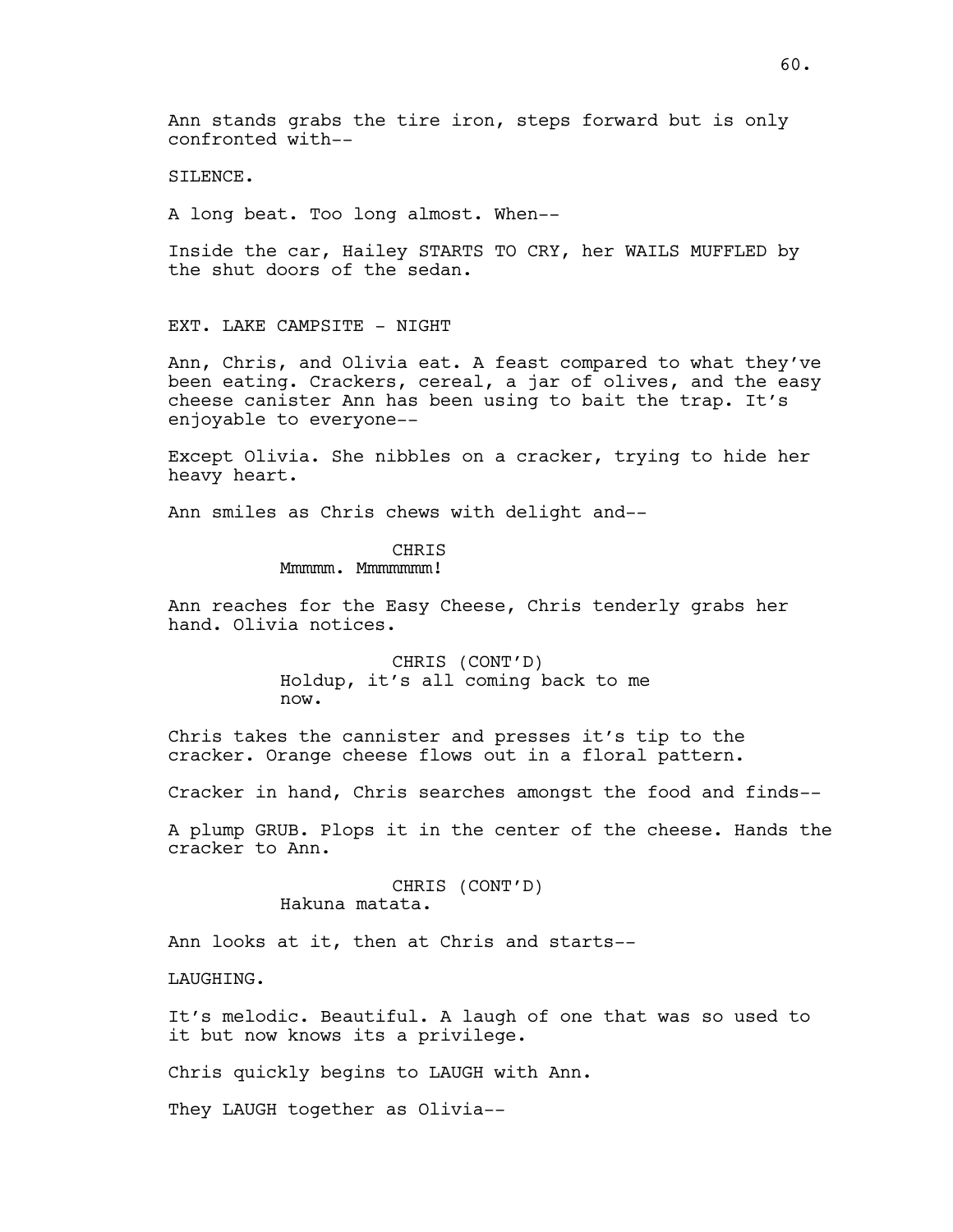Puts on a forced smile. She tries to share in the laughter, but can't.

EXT. WOODS - NIGHT

LAUGHTER echoes throughout the forest.

EXT. LAKE - DAY

Chris and Olivia dig for worms. Placing their wriggling bodies into a dirt filled jar. Olivia notices Chris looking off screen.

Olivia follows Chris' gaze, sees--

ANN

A little distance away, washing clothes in a shallow part of the lake.

Her hair is backlit by the sun. Sweat trickles down her neck, between her breasts, before falling below the line of her tank top. Her shorts, wet, cling to her hips.

OLIVIA

Knows her beauty. Is threatened by it.

#### OLIVIA She looks like Mom.

Chris averts his gaze, focuses on the ground and the worms within.

> OLIVIA (CONT'D) Not the hair, but... She's good at all of this. If it was me, I'd be just like-- (mock overwhelmed) Ahhh!

Chris SMILES, keeps on digging in the ground.

OLIVIA (CONT'D) Is that why you want her to come with us? I mean, like, cause she's good at you know, this type of stuff?

Chris stops, looks at Olivia.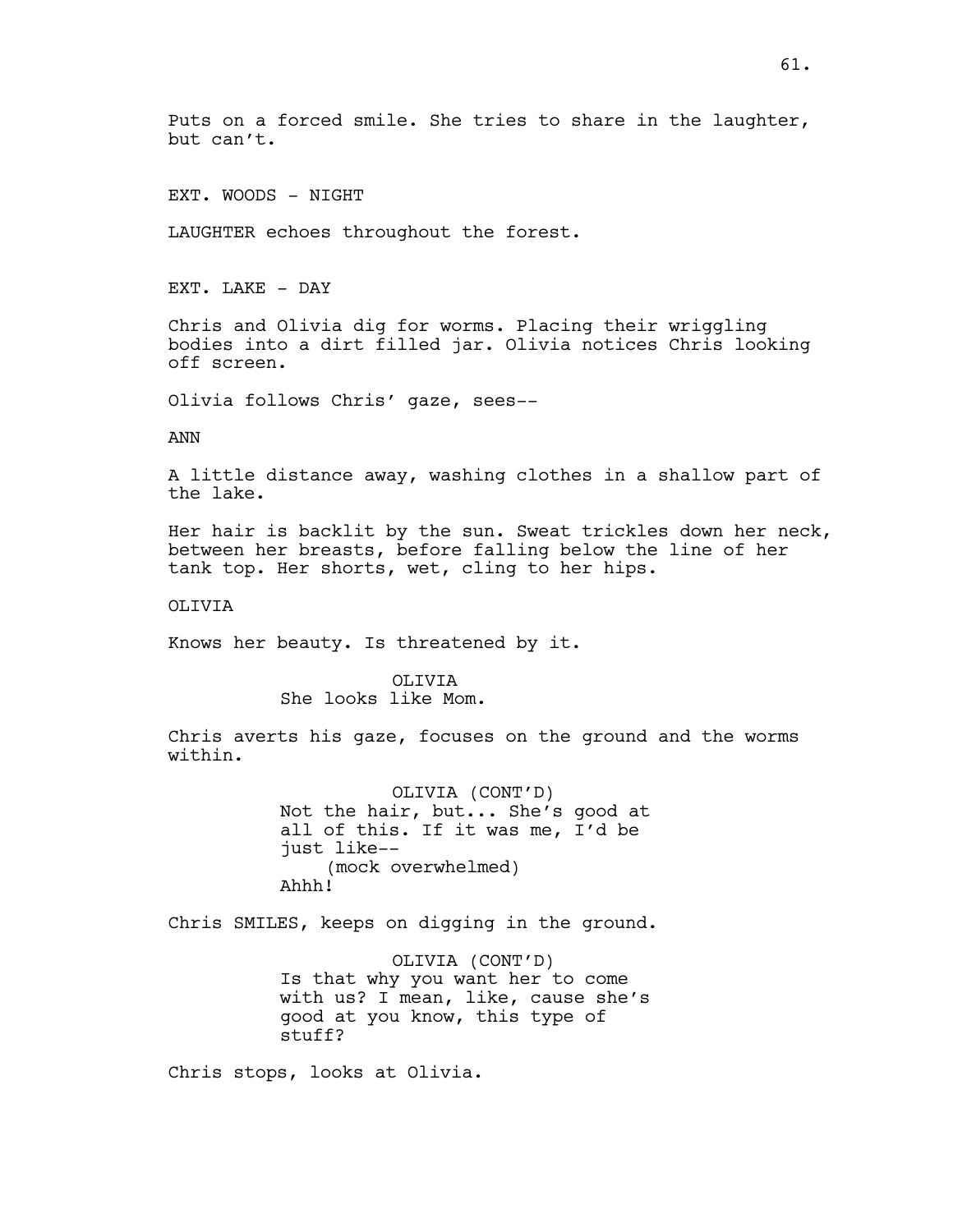**CHRIS** 

What would've happened, Liv, if she didn't came by that day? I'd be dead and you'd be alone. Nobody deserves that. Not you, not her. I want her to come because of you, because she looked out for us, and because I want to look out for her.

Olivia's bites her lip. Looks back to the woman that has Chris's compassion.

ANN

A beautiful woman, despite the hardship, despite the dirt.

EXT. LAKE - DAY

Ann and Olivia approach the lake, a few glass jars and cooking pot in hand. They sit down on a large rock, embedded in the sand and surf.

Olivia begins to wash the glass jars but stops, noticing--

Ann removing her wedding ring. Sets it on the rock, then begins scrubbing the pot.

Olivia picks the ring up. Holds it up to the light, diamond sparkling.

Olivia tries the ring on. Fits. Models it on her finger.

OLIVIA

How did he do it? I mean, ask you.

Ann stops scrubbing the pot, looks at Olivia.

ANN

I found out I was pregnant on a Friday. It was late and I told him. He didn't say a word. Just looked at me. Then left. At midnight he came back. Smelled like liquor but sat down on the edge of the bed and showed me the ring. He didn't ask but I said yes and we went to bed.

She returns her attention back to the pot, starts scrubbing again.

> ANN (CONT'D) I think he got it at a pawn shop. But part of me didn't care. (MORE)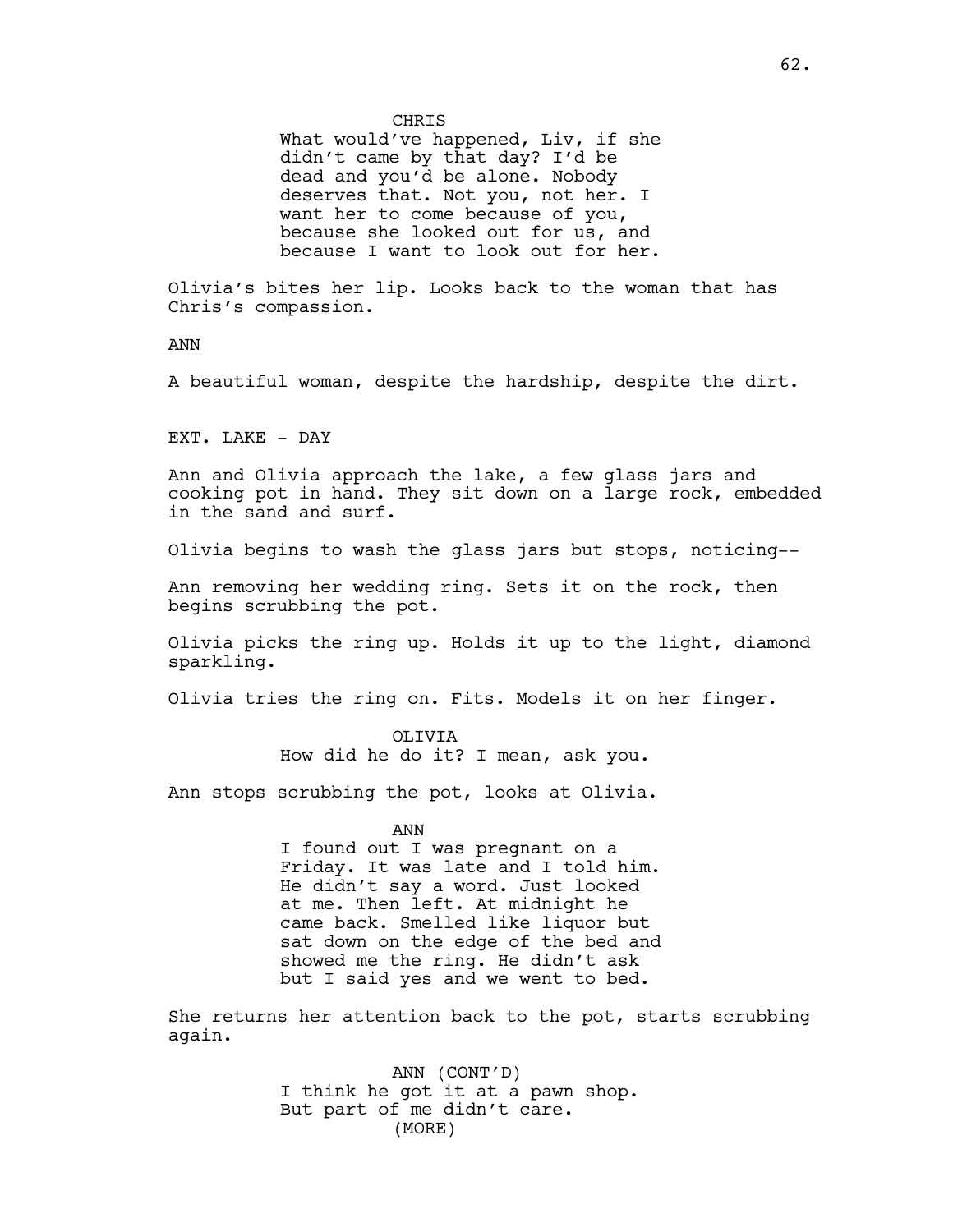Somehow I knew that this was the only way it would happen. ANN (CONT'D)

Olivia keeps the ring on. Eyes fixed on its beauty.

OLIVIA Chris took my mom to Maui. Asked her on the beach. During a sunset. She said it was the best moment of

Ann's stung. Shocked at Olivia's callousness. She wipes her hands off on her pants. Holds one out to Olivia.

Olivia stands, faces Ann.

her life.

OLIVIA (CONT'D) It's nice.

ANN

It is.

Olivia removes the ring, getting caught slightly on her knuckle before it slips off. Doesn't hand it over yet.

> OLIVIA Weird to think it was someone else's. Before it was yours, I mean.

Ann doesn't respond, keeps her hand extended. Olivia presses the ring into Ann's palm, then walks away.

FLASHBACK - EXT. WOODS - DAY

Ann has Hailey strapped to her back who happily COOS and GURGLES, betraying the severity of--

ANN

Overwhelmed by SHOCK and ABSOLUTE HORROR as we QUICK CUT THROUGH--

-- Spent .22 cartridges in the grass lay near a portion of HUMAN SCALP.

- -- A blood spattered tree trunk.
- -- A bloody hand. Fingers missing.
- -- Jason's mangled, barely recognizable face.

ANN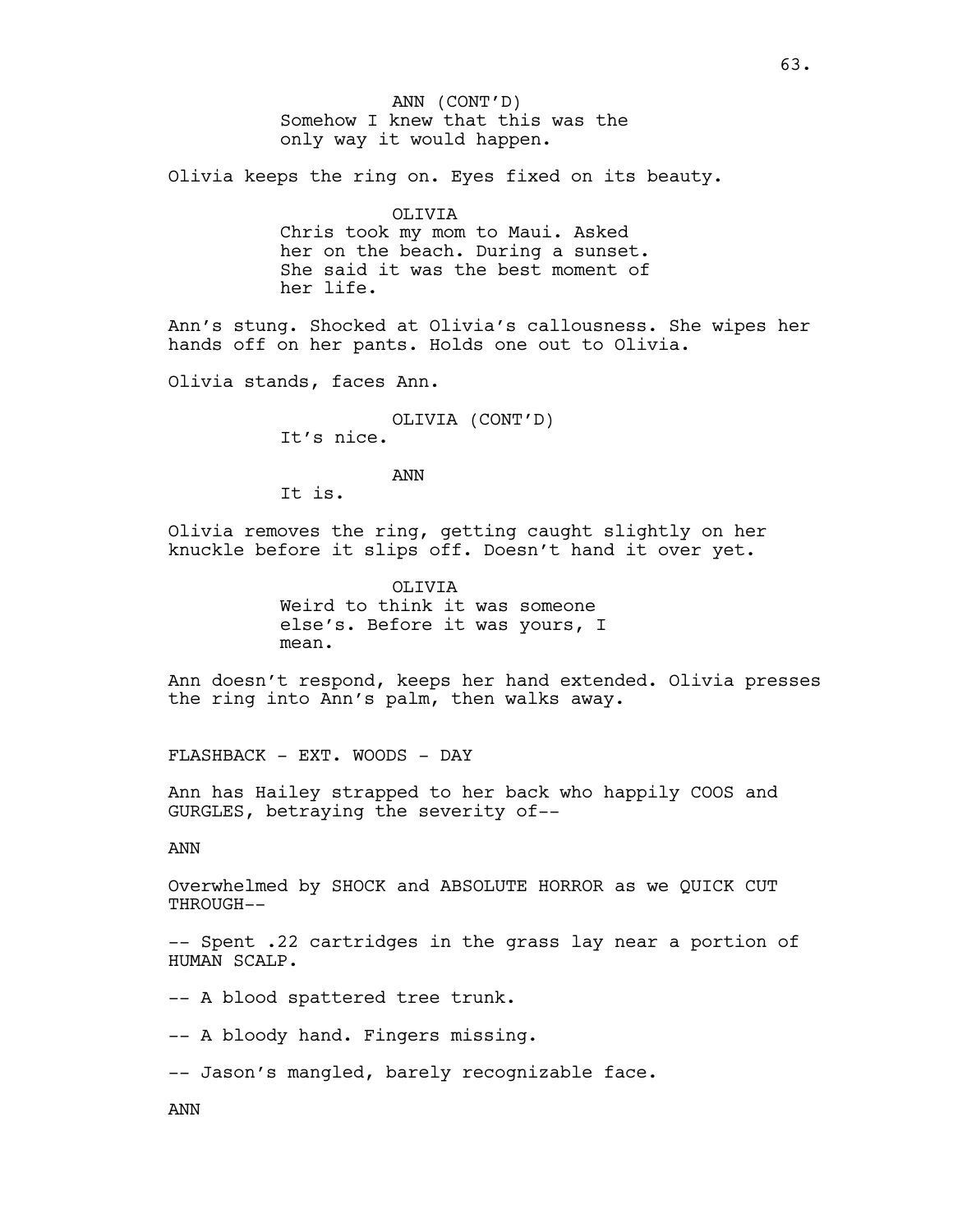Picks up the rifle, metallic barrel smeared with blood. She pulls the bolt back, kicking out a spent shell.

She then CHECKS THE BACKPACK where--

Only one CAN OF FOOD - MIXED VEGETABLES - remains.

She puts the food in the backpack. Then kneels by Jason's remains. Pries his remaining fingers open to reveal--

A BLOODIED BOTTLE OF ASPIRIN.

FLASHBACK - INT. CAR - NIGHT

Rain pounds the car as Ann sits in the drivers seat. She scrapes the sides of the can of mixed vegetables, spoons out what remains.

She eats while staring out the window, water coursing down.

FLASHBACK - EXT. CAR - MORNING

Ann looks into the trunk and pulls out the backpack along with the .22.

FLASHBACK - INT. CAR - MORNING

Ann is covered in mud as she gently buckles Hailey in to her car seat. She's about to exit but hesitates. Looks at her daughter for a moment before we--

FLASHBACK - EXT. CAR CAMPSITE - MORNING

Hailey, wriggling in her car seat, is a few feet away from Ann, who mixes bucketed water with the soil around the car, making mud. She takes a handful and smears it over the rear window.

CUT TO:

Windows covered in mud, Ann drags over branches, stacks them against the car, camouflaging it.

FLASHBACK - INT. CAR - DAY

Ann snaps the car seat, Hailey strapped in, into it's base. She gently runs her fingers over Hailey's forehead, down her cheek, and to her chin.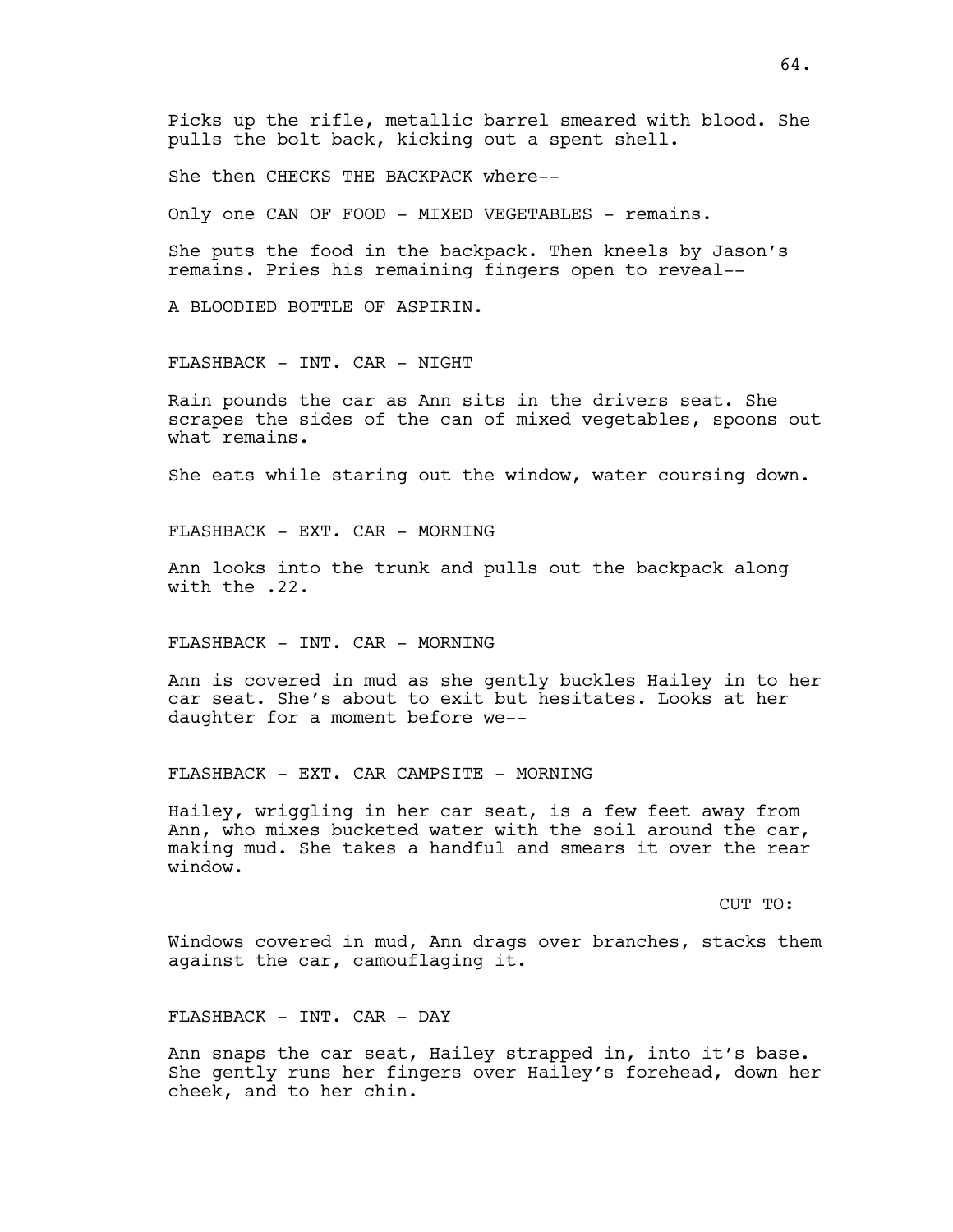FLASHBACK - EXT. WOODS - LATER

Ann, backpack on, walks away from the car, camouflaged with branches and mud. She raises her mask, covering her mouth.

FLASHBACK - EXT. RURAL FARM HOUSE - LATER

Ann cautiously approaches a small dwelling surrounded by neglected machinery and various barn-like structures.

FLASHBACK - INT. RURAL FARM HOUSE - MOMENTS LATER

Ann enters. Makes her way through a hallway filled with country-themed wall decor. Hanging askew.

She STOPS as she hears--

A PACKAGE TEARING. Followed by--

The SALIVA FILLED CHOMPS OF AN ANIMAL TEARING INTO FLESH.

She shakily raises the .22 and follows the entry hall to--

FLASHBACK - INT. RURAL FARM HOUSE - KITCHEN - MOMENTS LATER

Ann rounds a corner into the dated kitchen and sees--

ONE OF THEM

A FEMALE

Kneeling in front of an open refrigerator, surrounded by rotting food and packages. WE NEVER FULLY SEE THE FEMALE'S FACE, AS HER BACK IS TO ANN, BUT NOTICE--

A torn-open package of BROWNING and SPOILED BEEF in her HANDS. She brings it up to her mouth and from behind, we can tell that she rips off a hefty bite.

ANN

Is FROZEN. Deer in headlights. She watches in horror as the--

FEMALE

Tilts the back of her head up, soiled hair still hiding her features. SNIFFS THE AIR.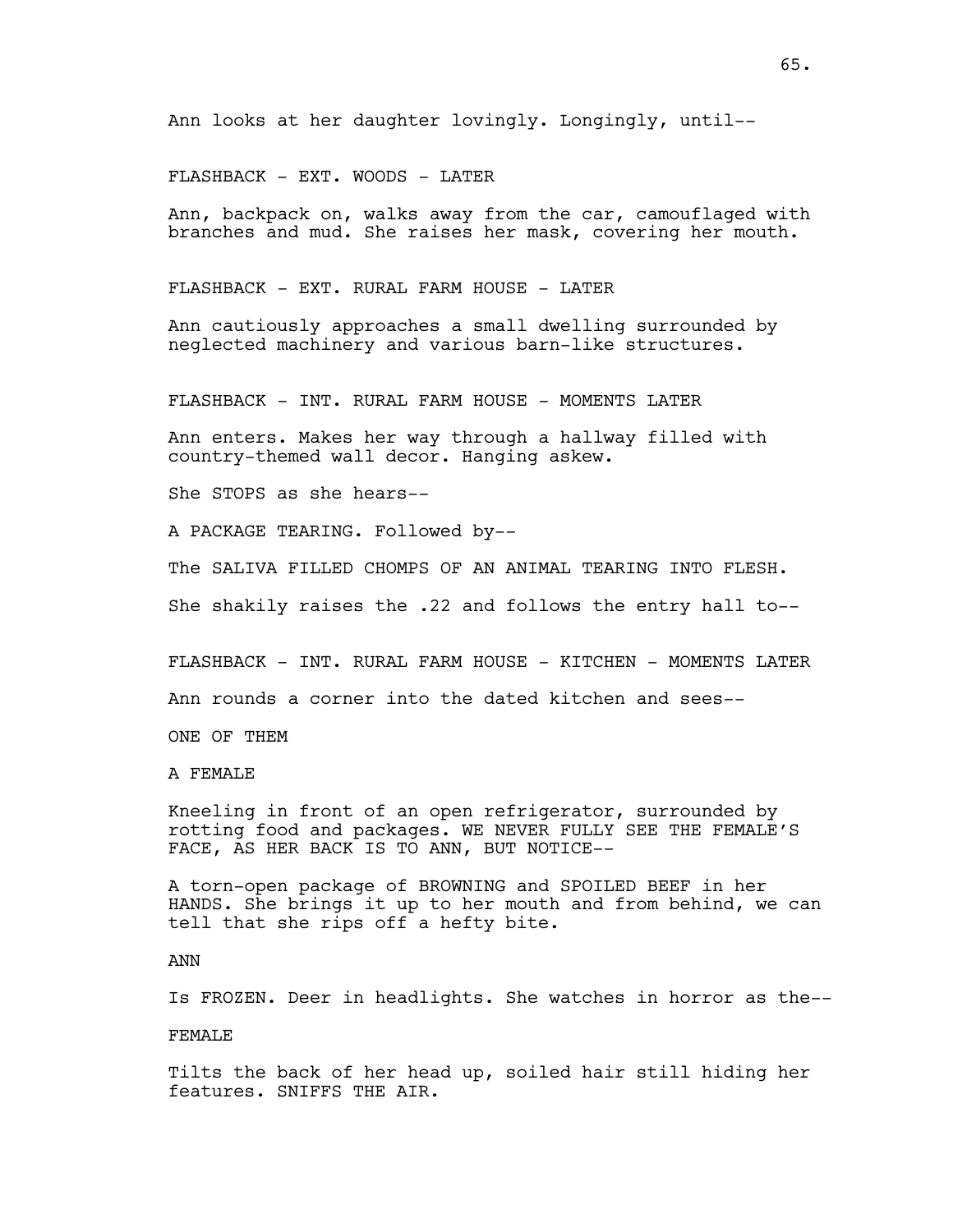ANN Is ready to shoot. Rifle trained at the Female's head-- THE FEMALE Stops sniffing. Returns to her task of eating the spoiled meat. ANN Considers this for a second. Then-- Steps forward. Places the .22 barrel inches away from the Female's head. WE HOLD ON ANN. SHOULDERS ON UP. As she-- BANG! Pulls the trigger. She doesn't flinch as-- SEVERAL DROPLETS OF BLOOD BLOW BACK Spattering Ann's FACE, MASK, and CLOTHING. Ann waits for a second before stepping over the dead Female, face embedded into the heap of garbage. Ann tears off a paper towel from a wooden holder installed underneath the cabinets. Wipes the blood spatters from her face as-- The SOUND of a CRYING BABY takes us to-- FLASHBACK - EXT. CAR CAMPSITE - LATER Ann jogs up to the car as HAILEY'S CRIES continue to build. FLASHBACK - INT. CAR - MOMENTS LATER Ann, in the backseat, holds Hailey close to her chest, rubbing her back. Calming her down. Hailey BURIES her FACE into ANN'S CHEST as Ann-- ANN Shhhh. It's okay, sweetie. It's okay. It's--

66.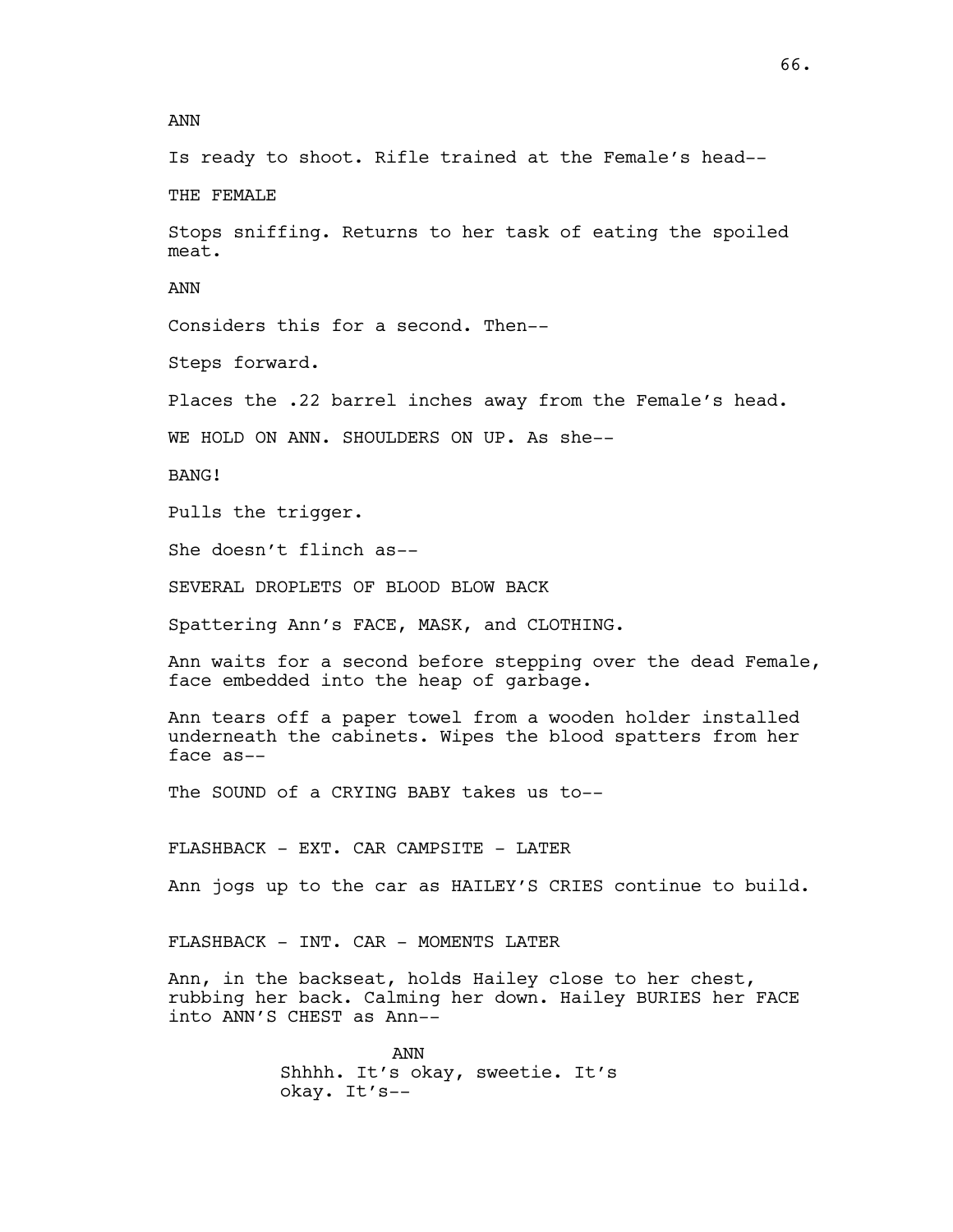Ann gently pulls her daughter away from her chest and--

Stops. Looks on in horror at--

A FAINT SMUDGE OF RED on Hailey's cheek, close to her mouth.

Ann looks down at her clothing and--

Rubs her finger along her SHIRT BUTTON. Looks at her finger and sees -- BLOOD. Blow back the Female that transferred, ever so slightly, to her daughter's skin.

EXT. WOODS - DUSK

Chris and Ann walk through the forest. Ann stoops to pick up fallen branches, bends them, testing their brittle-ness.

> CHRIS She's warm, then cold. The way it goes at her age. If it makes you feel any better, she treats you just like she did her mother.

ANN No, that doesn't really make me feel any better.

CHRIS Yup, didn't think it would.

They share a smile.

INT. CAR - DUSK

In the passenger seat, Olivia looks at herself in the visor mirror. She lets her hair down. Shakes it out. Studies her reflection again.

#### CUT TO:

She rummages through the car's bags, containers, glove box etc. Finds--

A small travel bottle of BABY LOTION. Olivia cracks it open, smells it.

EXT. WOODS - DUSK

A branch -- SNAPS! -- in Ann's hands. She passes the branch over to Chris, who adds it to the small bundle swaddled in his arms.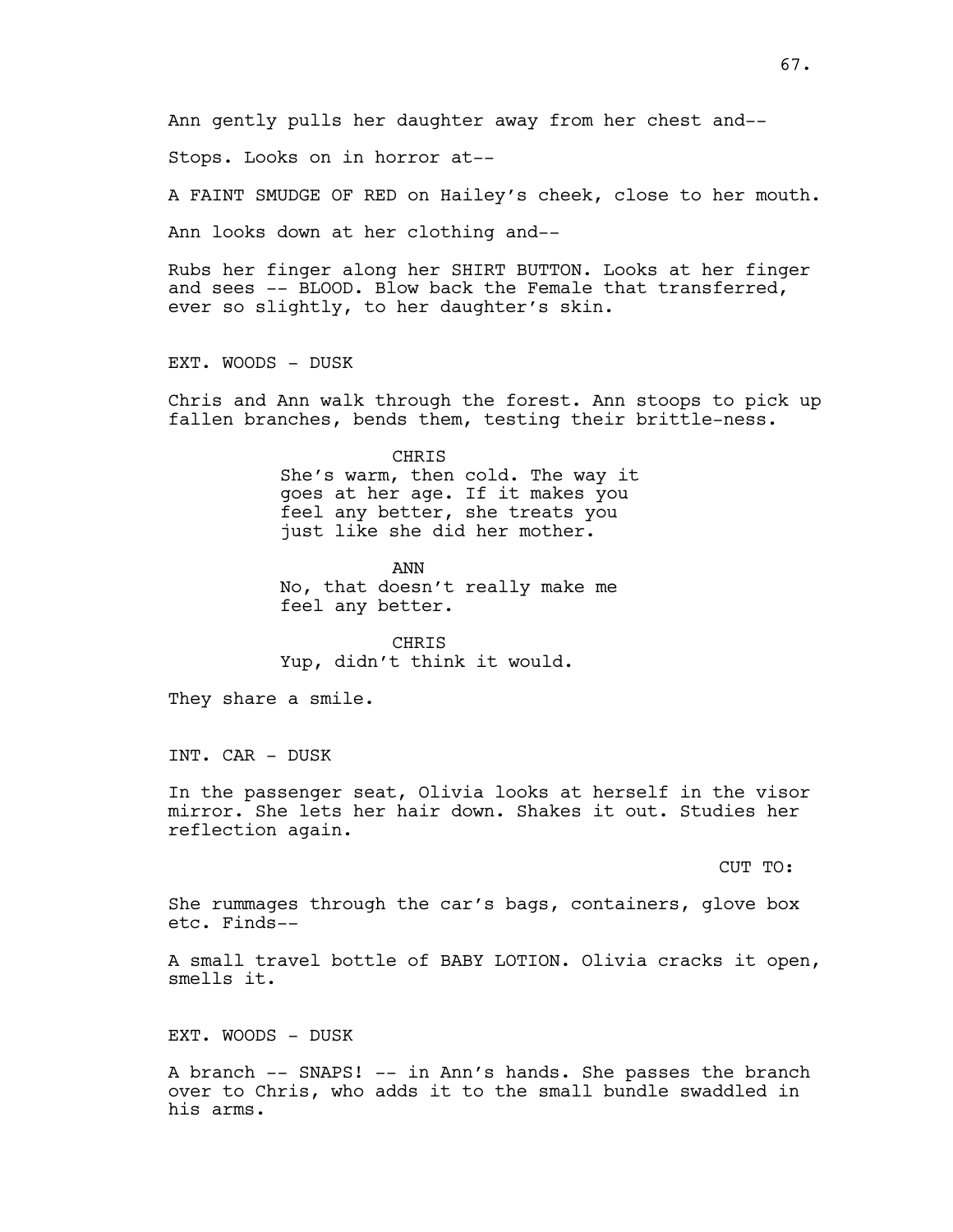CHRIS You know that I don't know anything about you. (beat) Except that you're stubborn.

ANN (surprised) Excuse me? I am not.

CHRIS Only stubborn people instantly deny being stubborn.

ANN (smiling) That's called entrapment.

#### CHRIS

True but it's now confirmed, without a reasonable doubt, that you, Ann... whatever your last name is, are stubborn.

ANN You're good at that.

CHRIS What, exactly?

ANN Making me forget why I'm here.

INT. TENT - DUSK

Olivia wriggles out of her clothes, keeps her underwear on.

Takes a tattered cloth, soaks it with liquid from a water bottle, and begins to wash herself. Running the wetted rag over her youthful skin.

CUT TO:

She taps the Baby Lotion bottle. Getting out as much as she can. Lotions herself.

CUT TO:

She crawls under the covers. Removes her underwear. Bra. Then panties. Folds them up. Sets them aside.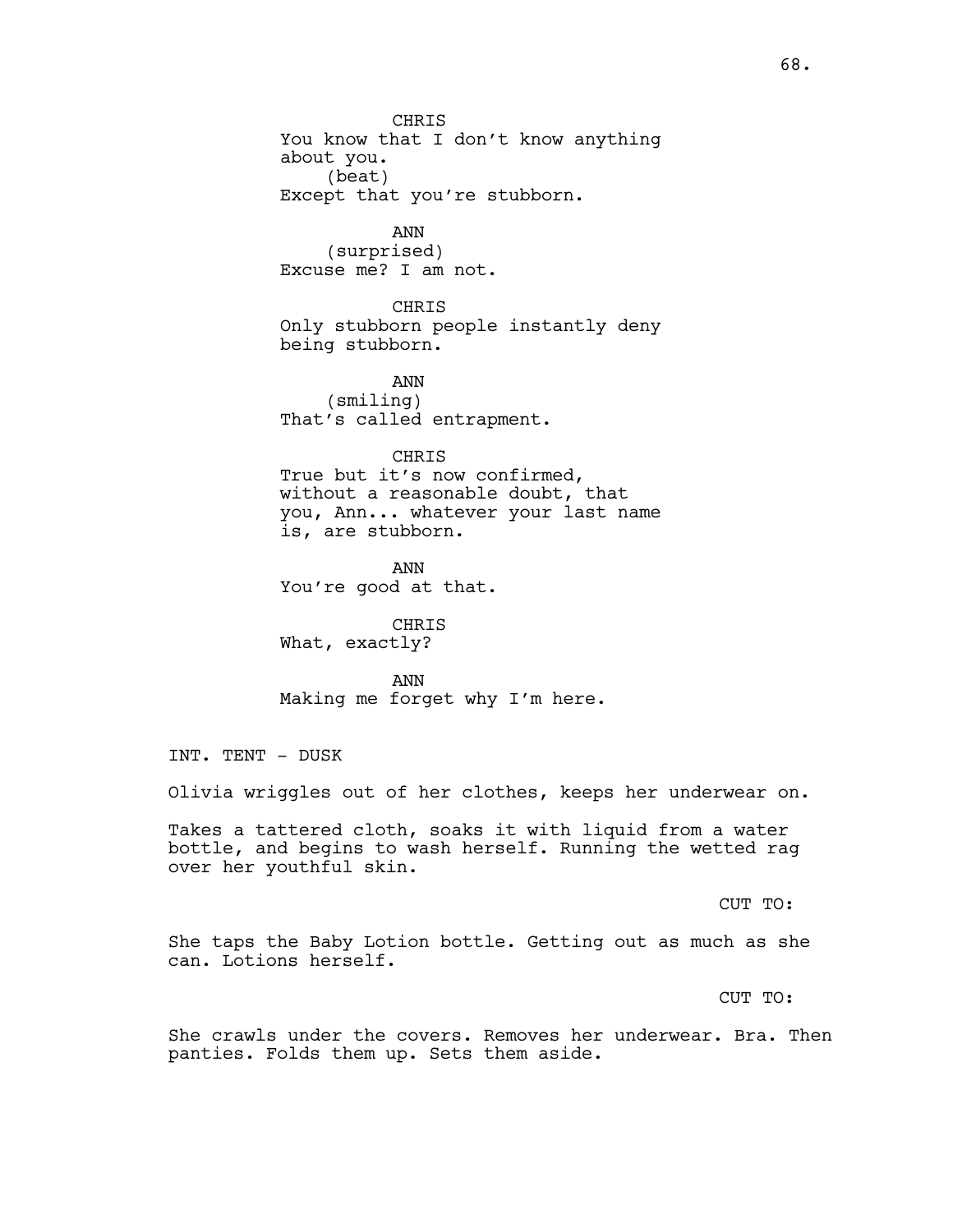## EXT. LAKE CAMPSITE - DUSK

Ann and Chris stack the wood they just collected. Shut down the camp for the rest of the night.

INT. TENT - DUSK

Olivia waits, covers still hiding her nude body.

Her breathing begins to quicken. She tries to control it.

She's nervous but resolved.

EXT. WOODS - NIGHT

Chris and Ann walk through the woods.

They're close.

Close enough to hold hands but those few inches could be a mile.

EXT. CAR CAMPSITE - CONTINUOUS

Ann and Chris walk into camp. They stop. Share a look that might lead to something else before--

> ANN Good night, Chris.

Chris smiles, nods with understanding.

INT. TENT - NIGHT

Olivia props herself as she hears--

CHRIS (O.S.) Good night.

Her breathing deepens. She kicks her lithe legs out from underneath the covers. Strikes a pose that she thinks is desirable, and waits for him to enter, eyes fixed on the tent entrance.

INT. CAR - NIGHT

Ann pulls back the .22's bolt, releasing the golden shell within. She places it on the rear dash, along with the other 3 Bullets. She begins to settle in, but stops when--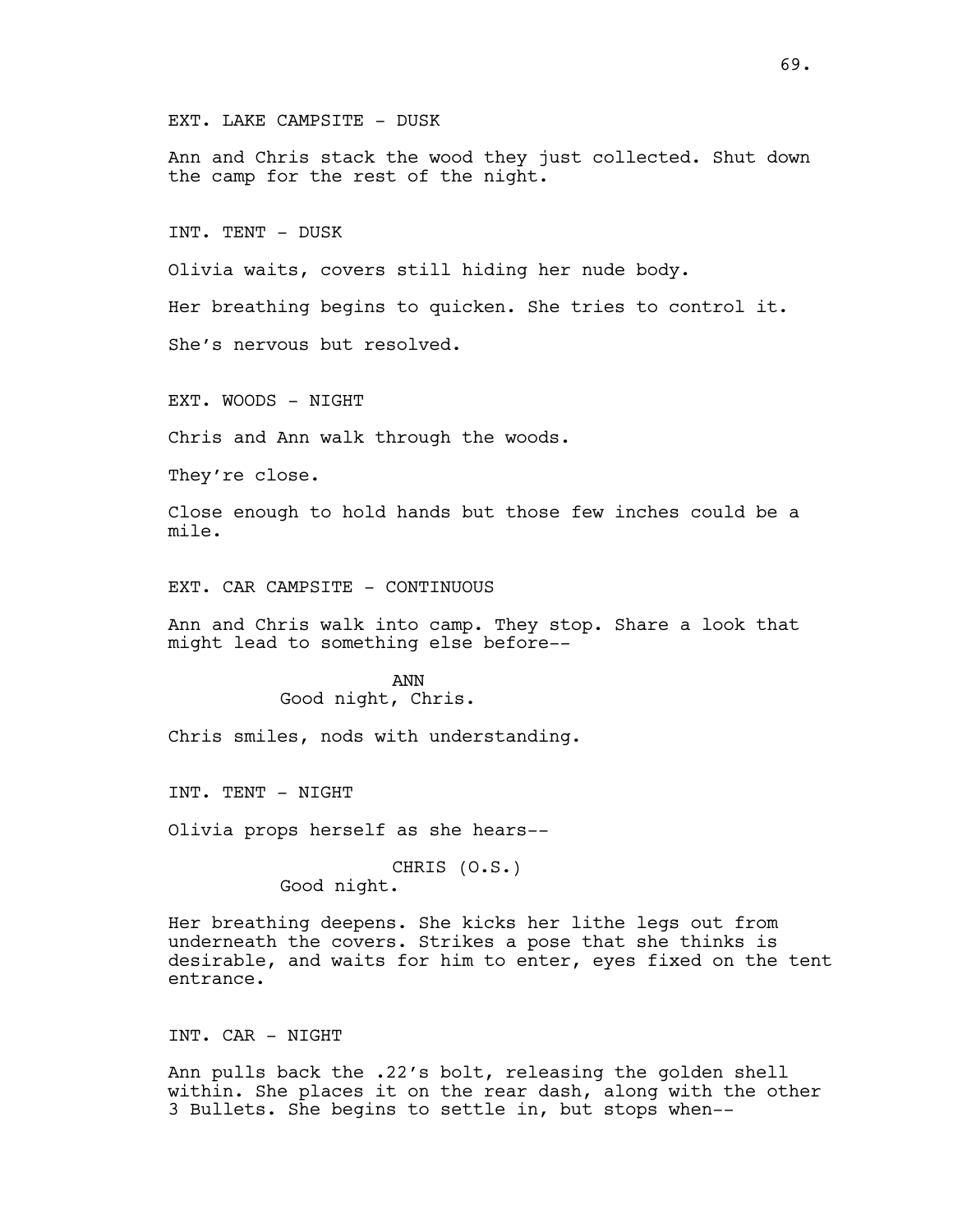GENTLE KNOCKING.

She leans over, opens the door, revealing--

Chris.

ANN Hey. Everything okay?

Chris quickly climbs in, leans forward and--

PASSIONATELY KISSES Ann.

He releases and they look at each other for a moment until Ann GRABS THE BACK OF HIS NECK, kissing him in return.

Chris reaches out behind him, and shuts the door with a--

INT. TENT - MOMENTS BEFORE

Olivia waits, eyes still burning a hole in the entrance, when she hears--

The CAR DOOR, O.S., CLOSE.

Olivia's face drains of all blood. The sound of the door closing cuts through her, pierces her heart.

INT. CAR - NIGHT

Chris rips his shirt off. Helps Ann out of hers.

In between kisses--

**CHRTS** Come with us.

ANN We've talked about this.

**CHRTS** Things can change.

ANN Not everything.

INT. TENT - CONTINUOUS

Olivia, tears building, sits in the tent, blankets clasped to her heaving chest with one hand. She looks over at--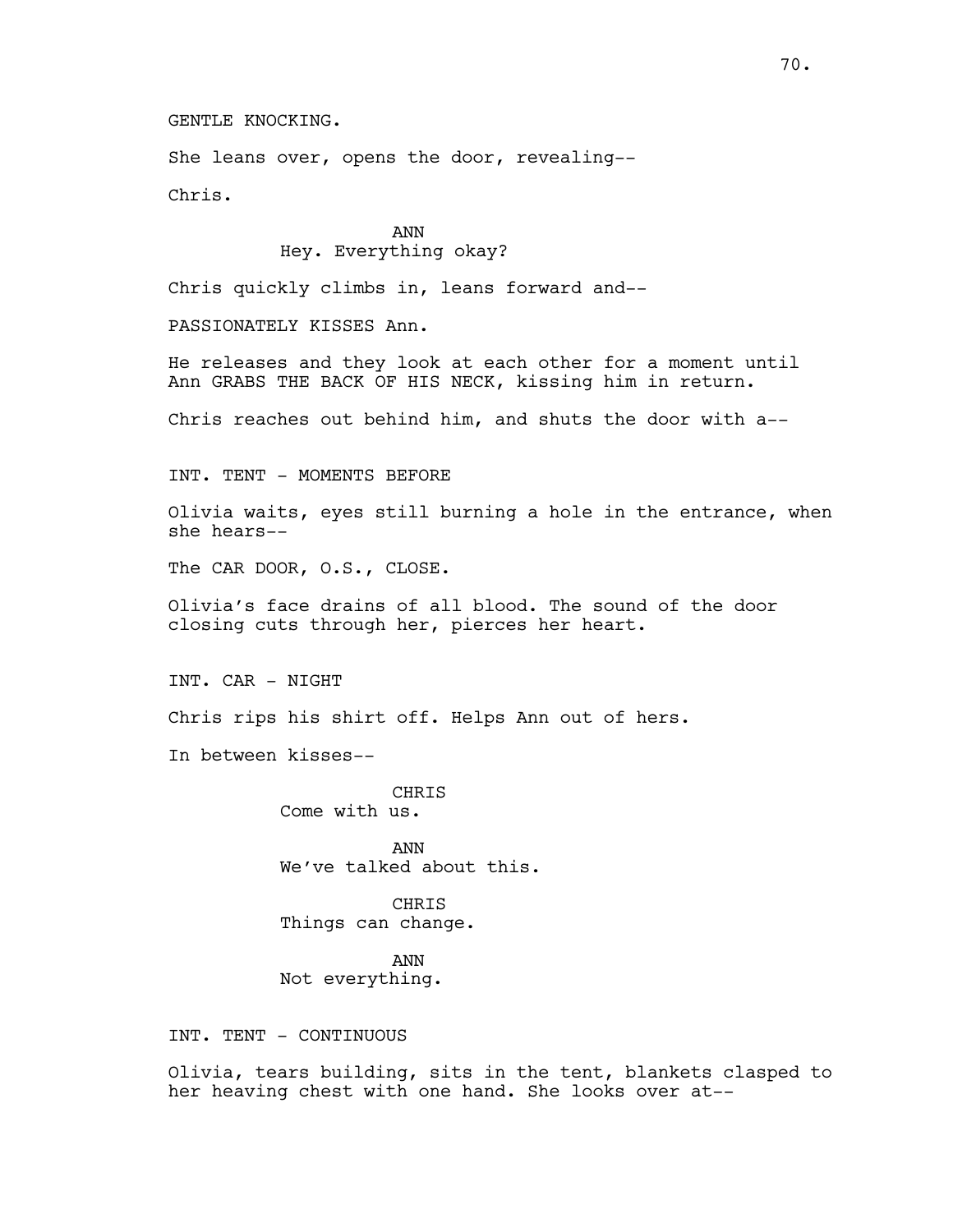Her underwear. Folded neatly at the corner of the tent.

MONTAGE: NIGHT

-- Trees sway in the darkness.

-- Stars twinkle. White pinpricks in the night's black abyss.

INT. TENT - LATER

Olivia, dressed, blanket wrapped around her shoulders, sits in the tent. Emotionless.

After a moment, she gets up and--

EXT. CAR - CONTINUOUS

Olivia takes the car keys from their tree perch. Silently opens the trunk. Tries to minimize the noise as much as possible. She grabs a box of crackers, leaving only one can of food behind.

EXT. WOODS - MOMENTS LATER

Olivia, blanket still wrapped around her, walks through the woods. She carries the food and the emergency radio.

EXT. VALLEY OVERLOOK - MOMENTS LATER

Olivia sits at the edge of the precipice. Opens the box of crackers and grabs a handful.

Shoves it in her mouth.

Grotesquely chews. Crumbs going everywhere. Heavily swallows.

She cranks the emergency radio, begins searching through static until--

> EMERGENCY BROADCAST (V.O.) (on radio) ...il ya un danger immédiat pour le public..

INT. CAR - EARLY MORNING

Light breaks in through the mud-covered windows. Casting pale light on the four .22 Bullets on the rear dash.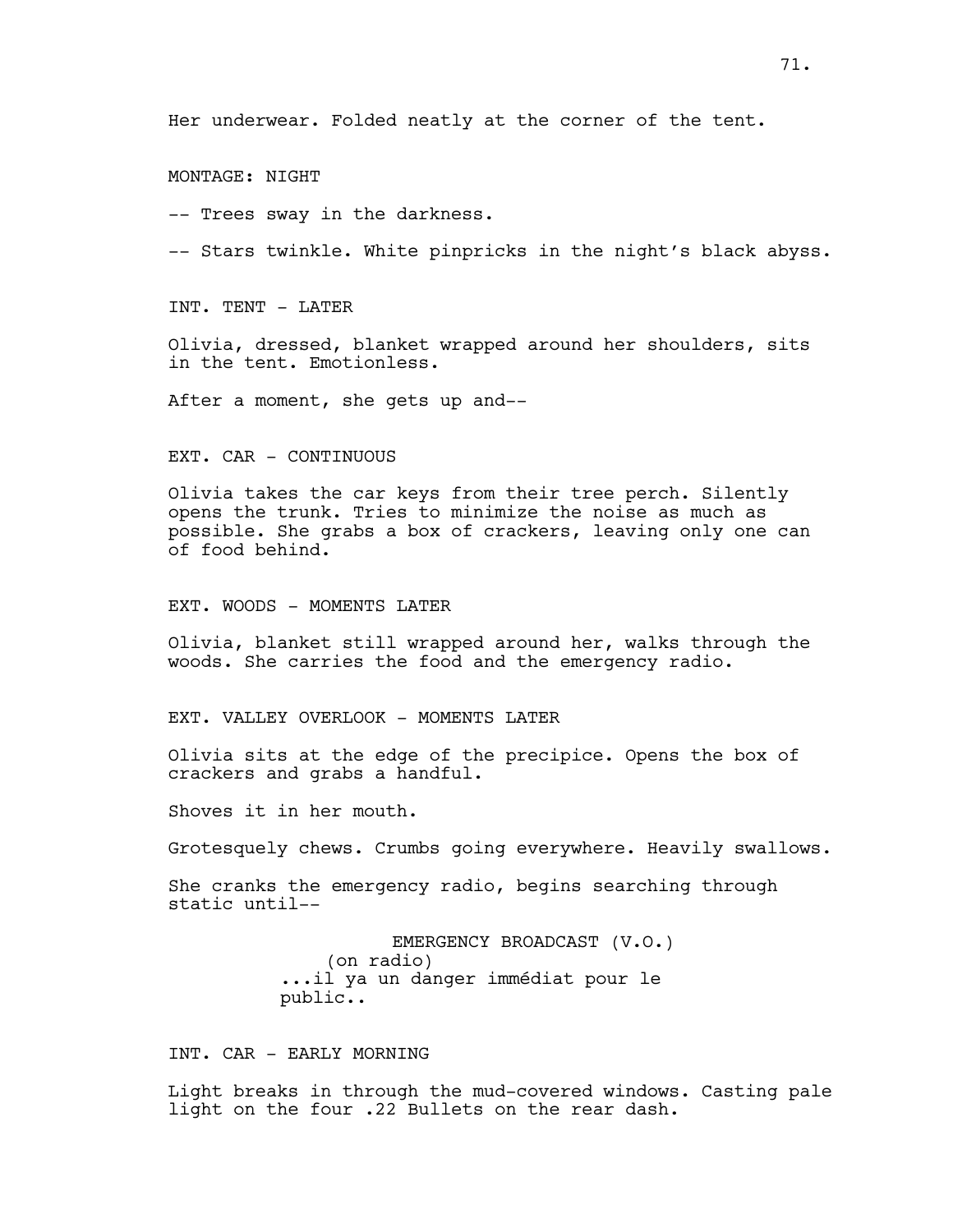In the backseat, Ann's head rests on Chris' chest. She traces an imaginary 'figure 8' on his upper arm with her finger.

A ladies wallet is spread out on Ann's back. A few cards are stacked to the side. Chris looks at Ann's ID.

> CHRIS Annabelle Rose Marshall.

ANN (content) Mmmm.

Chris flips it over.

CHRIS

Organ donor.

Ann smiles, continues her tracing.

ANN Stay. Instead of going north, stay.

CHRIS (softly) No. We can't. Those that stay put die.

ANN I'm alive.

CHRIS (without thinking) But your family's dead.

Ann, nerve hit, ABRUPTLY gets up.

CHRIS (CONT'D) Ann, wait, I--

She exits the car.

CHRIS (CONT'D)

Shit.

EXT. VALLEY OVERLOOK - SAME TIME

Olivia, wrapped in the blanket, is curled up at the bottom of a tree, struggles awake.

Takes in her surroundings. Begins collecting the food and radio.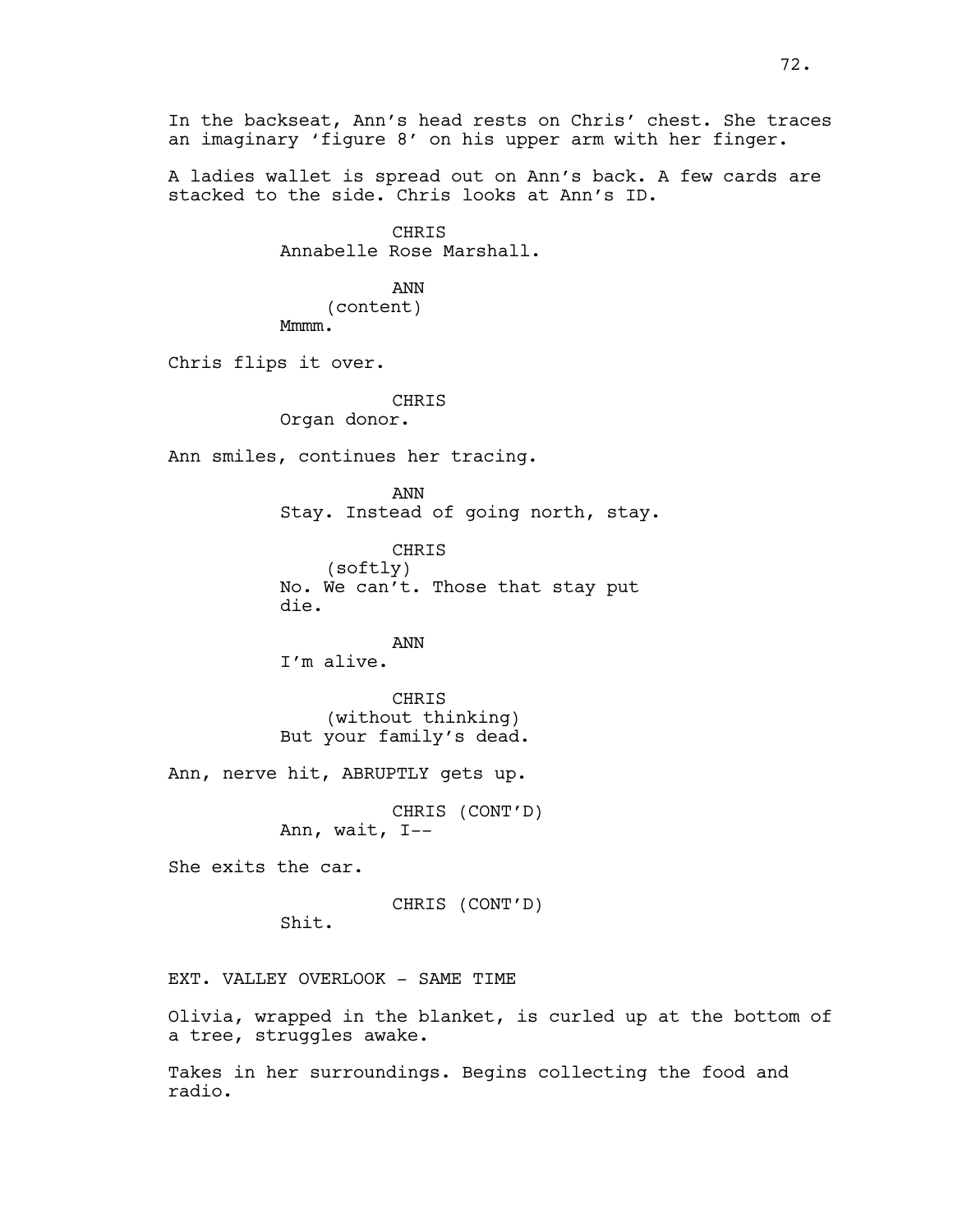EXT. CAR CAMPSITE - MOMENTS LATER

ANN LOOKS INTO--

The OPEN CAR TRUNK where--

Only ONE CAN OF FOOD remains.

EXT. LAKE CAMPSITE - CONTINUOUS

Olivia rubs the sleep out of her eyes, making her way towards the campsite. She sees--

ANN

Backlit. Her silhouette. Standing in the middle of the camp. But something is off--

OLIVIA

Approaches. Sees something in Ann's hand. Can't make out what it is. She continues to approach but is perplexed by--

ANN

Swaying. Back and forth. Like a wheat-stalk in the breeze.

OLIVIA

Shields her eyes from the rising sun and--

OLIVIA Hey. Sorry, I had to, um--

ANN

Turns and--

It's not Ann at all.

It's one of THEM. Holding a bloody and half-devoured RABBIT CARCASS.

OLIVIA

Stops in her tracks. Sees for the first time--

A FEMALE

Bloodshot eyes. Baring it's teeth. Mouth, neck, and tattered clothing all stained red with blood.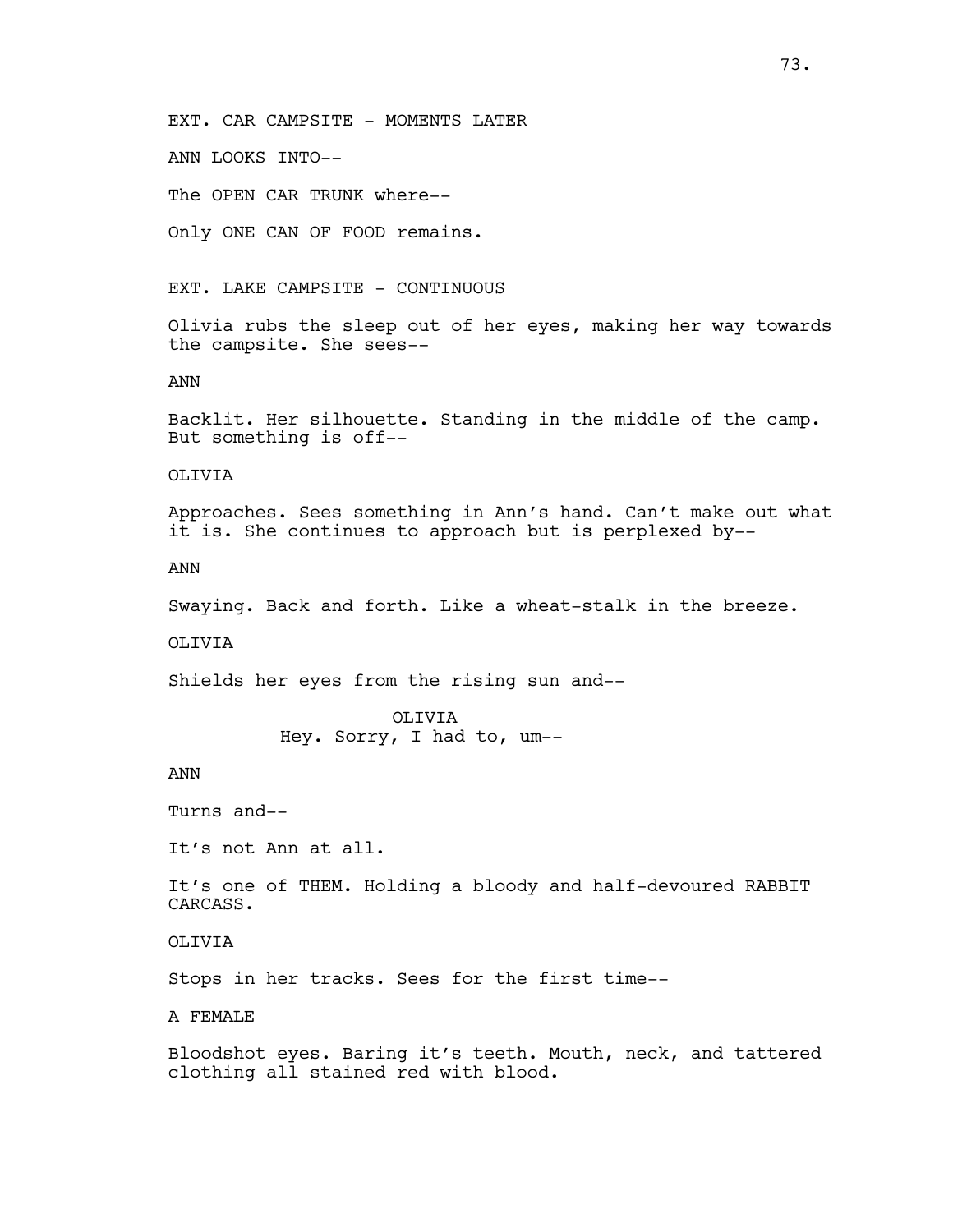Her flesh is riddled with sores, oozing with milky-white puss and blood. She's not the undead. She's human. But one broken down to it's purist instincts -- to eat. She SNARLS. Drops the Rabbit carcass and-- DARTS towards OLIVIA Quickly closing the gap. OLIVIA Eyes wide, turns and RUNS. EXT. CAR CAMPSITE - MOMENTS LATER Ann heads to the tent, can of food in her hand. Chris exits the car. She passes by him. **CHRTS** Ann, I'm sorry. I didn't mean-- ANN (cutting him off) She must've taken some. There was at least-- Ann unzips the tent only to that it is EMPTY. Before either of them can respond-- A DISTANT SCREAM. Olivia's. It's far off but filled with terror. Chris, on instinct, runs towards the SCREAM. Hauls ass. ANN (CONT'D) Chris, wait! Ann ducks into the car, grabs the .22. Exits. Slams the door shut, causing the-- The 4 BULLETS on the rear dash to quiver. EXT. WOODS - CONTINUOUS Olivia runs wildly through the forest. Tries to keep her eyes trained forward, not wanting to see what's behind her.

BUT SHE HEARS IT.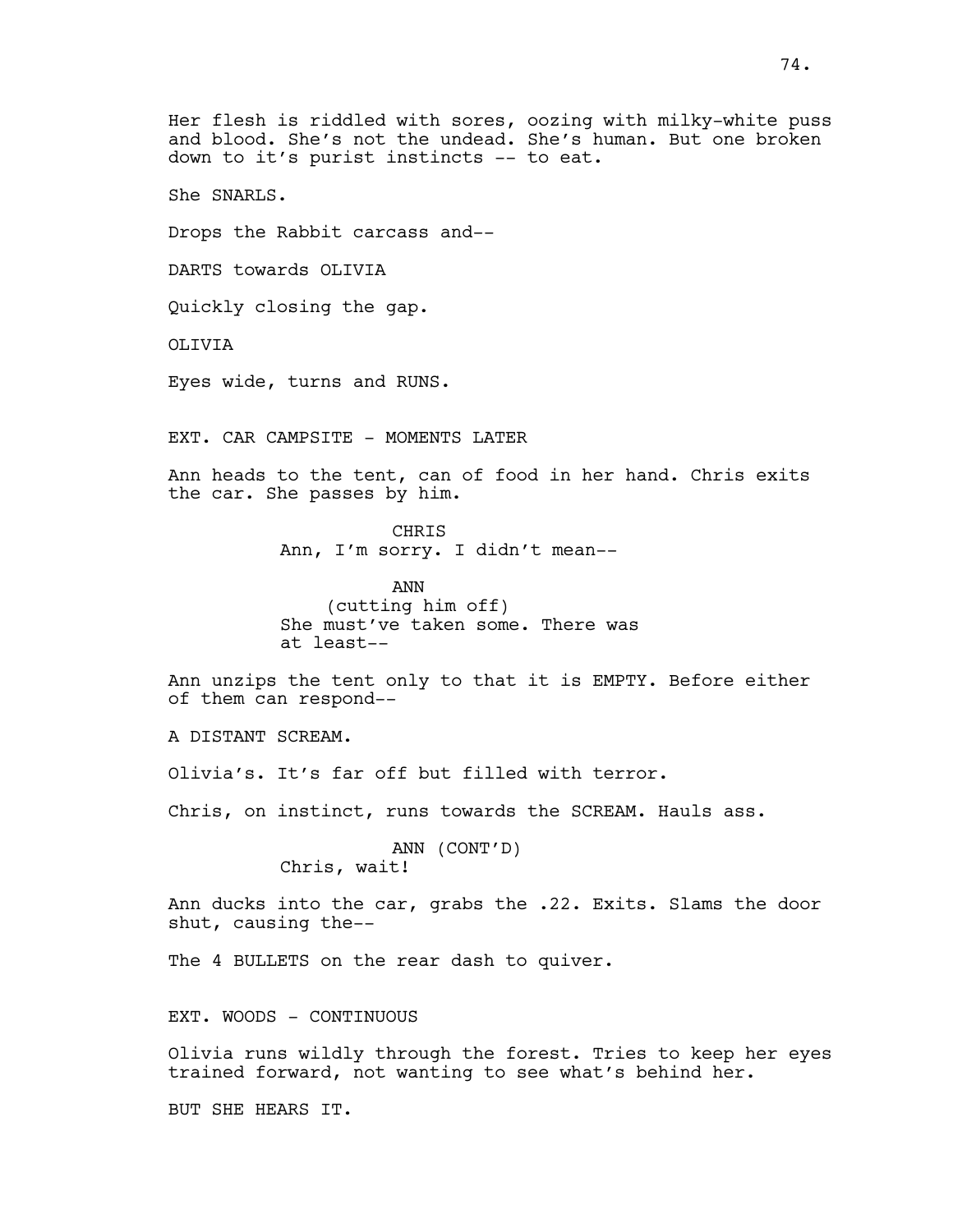EXT. WOODS - CONTINUOUS

Chris runs. Jumps over any obstacle. His bare feet are a blur and are beginning to bleed, leaving tracks of blood after each step.

Chris doesn't notice. He's focused as he YELLS--

CHRIS (yells) Liv! Liv!

OLIVIA

SALIVA.

Still running, hears--

CHRIS (O.S.) (CONT'D) (yells) Liv!

OLIVIA Chris! Chri--

SUDDENLY

She's TAKEN DOWN FROM BEHIND BY THE FEMALE.

Olivia SCREAMS right as--

EXT. WOODS - CONTINUOUS

ANN

Keeps her eyes trained on Chris, darting through the woods in front of her. She keeps up as best as she can.

EXT. WOODS - CONTINUOUS

Chris DOUBLES HIS PACE as he sees--

OLIVIA

Struggling with the FEMALE.

She's kicking, SCREAMING, doing all she can to fight her off.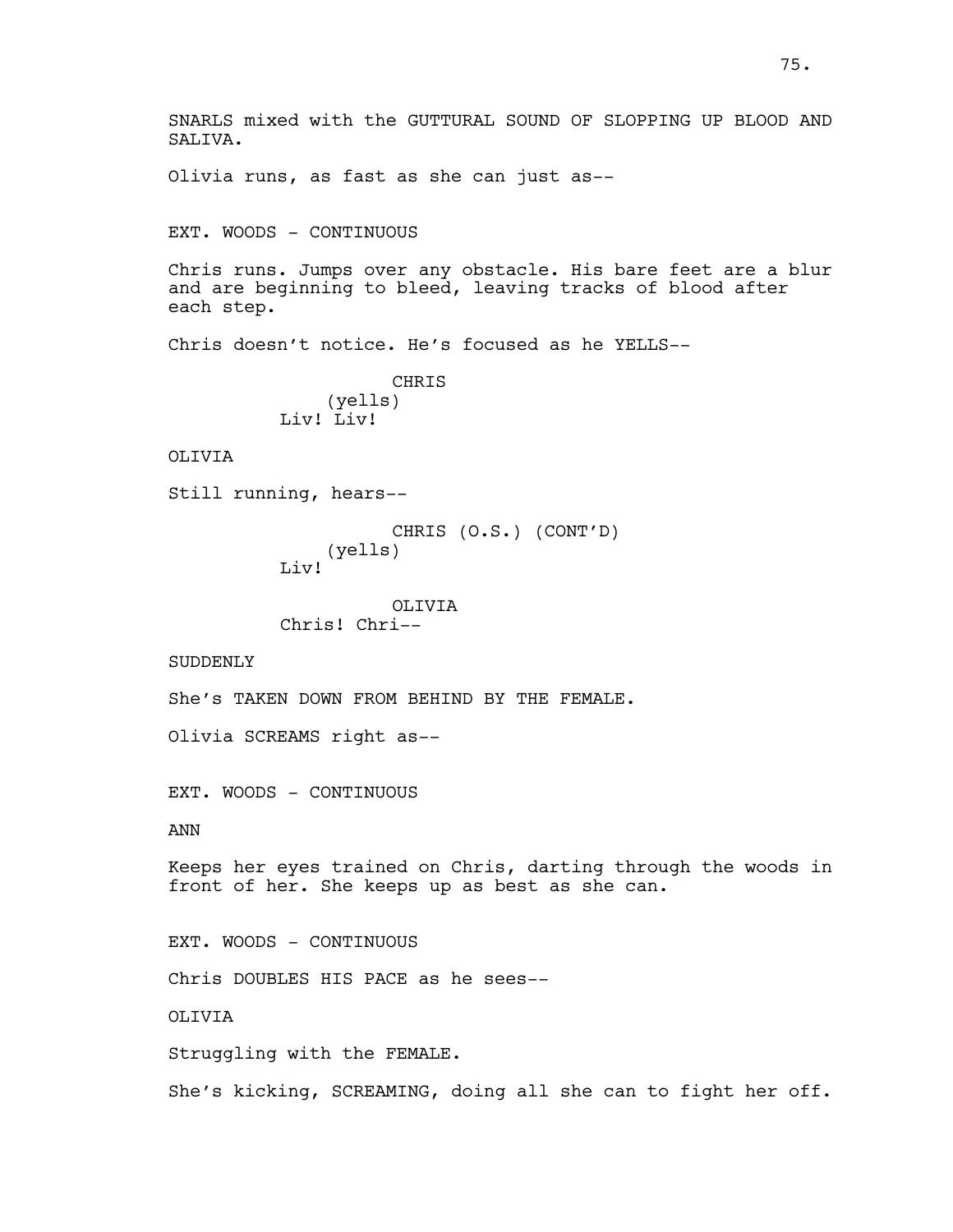#### CHRIS

With a MENACING SHOUT Runs up and TACKLES THE FEMALE Knocks her off of Olivia who begins to scramble back. With PURE RAGE Chris begins to PUMMEL the FEMALE with his fists. BLOOD SPRAYS. But the Female continues to writhe, SNARL, and-- THROWS CHRIS OFF. He's HURLED BACK right when-- ANN Comes onto the scene. She quickly KNEELS and trains the gun on the Female. SIGHTS it. Finger on the trigger. Squeezes-- CLICK. Fuck. No bullet. **CHRTS** Tries to recover but is SLAMMED back by the Female. Her TEETH bear down on his NECK right when-- SMACK! The butt of the .22 CRACKS the Female's SKULL. Her JAW is PULVERIZED and Sends her FLYING BACK. ANN Holds onto the metal barrel, breathing heavily, looking down at the-- FEMALE Disoriented. In pain. Jaw hanging by tendons. Claws its way towards--

**CHRTS**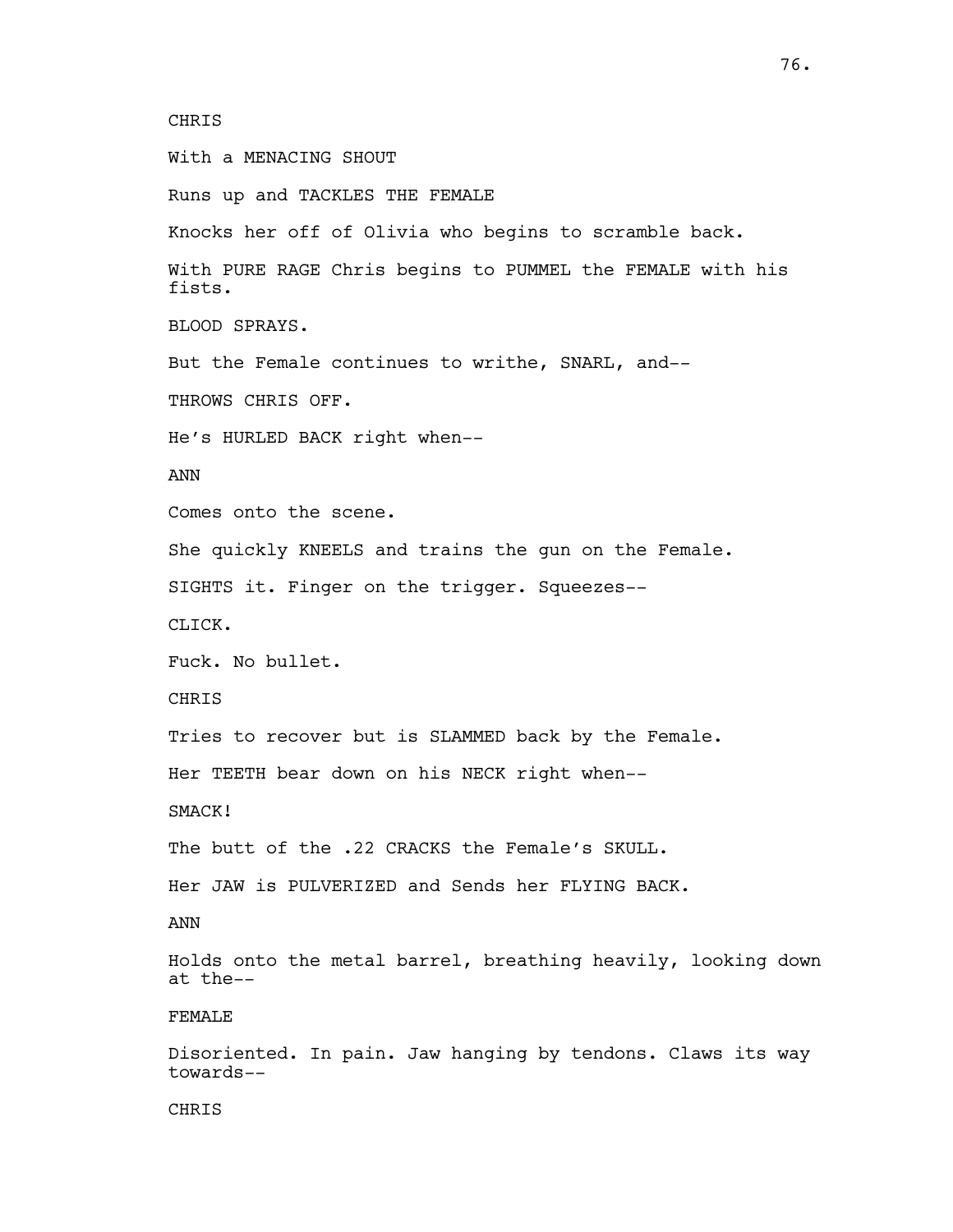BRINGS THE BUTT

Down on the Female's head.

Again.

And Again.

Each time tissue and blood flies.

ANN

Watches in disbelief as the PULPY SOUND of the Female's skull being PULVERIZED is accompanied by--

OLIVIA

Who WHIMPERS.

Tears streaming down her face.

EXT. LAKE CAMPSITE - LATER

As water boils, Ann rips apart another baby onsie, creating strips of cloth.

> ANN Liv, did you get any in your mouth?

Olivia, in shock, doesn't hear.

ANN (CONT'D)

 $Li<sub>v</sub>$ ?

Olivia snaps out of it.

OLIVIA

No.

You?

ANN

Chris inspects himself as well, dabs his knuckles with hot water.

> **CHRTS** No. At least I don't think so.

ANN You would've tasted it.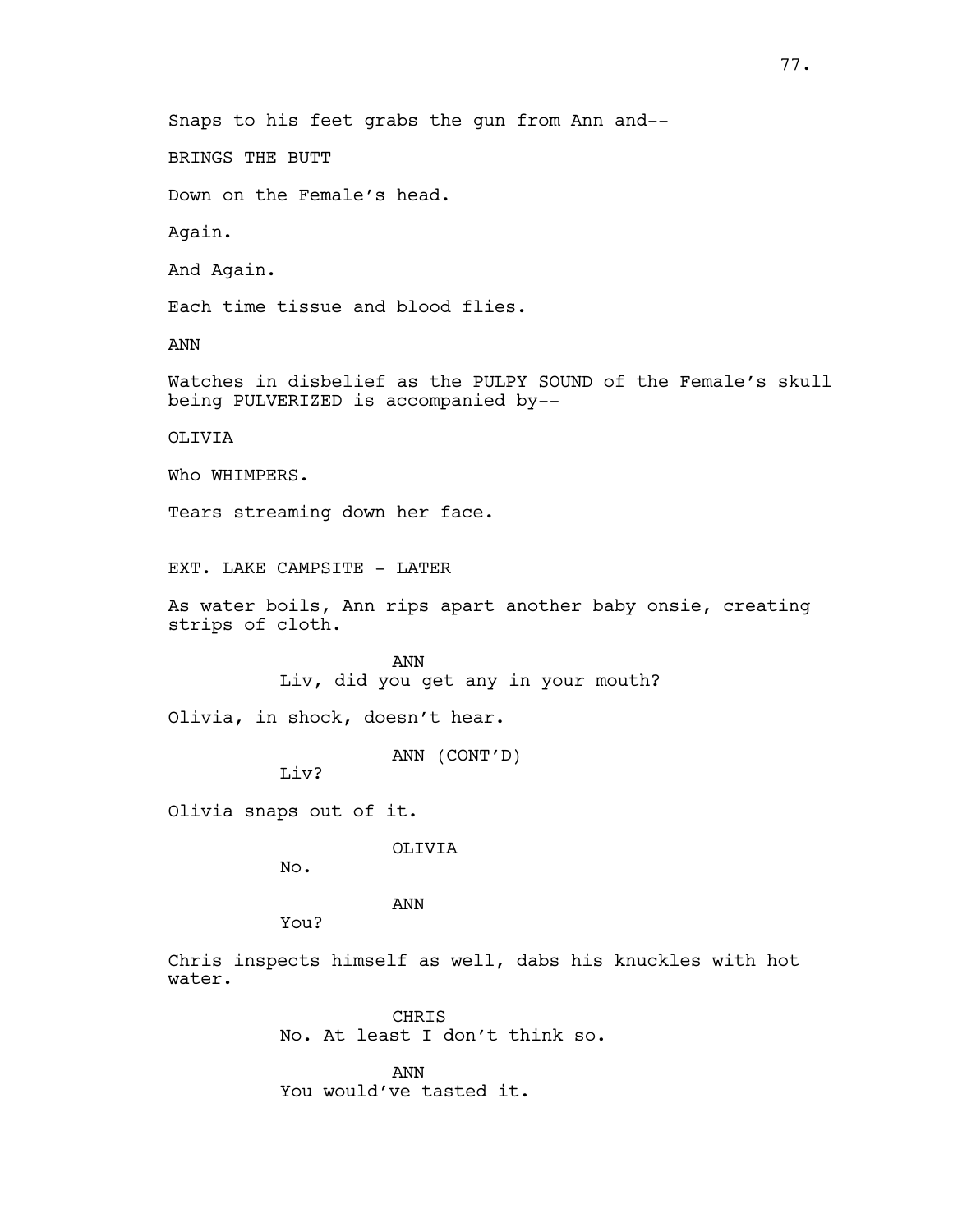Ann starts to clean Olivia's face with a cloth. Olivia, regaining herself, grabs the cloth out of Ann's hands and begins to do it herself.

> CHRIS I thought they didn't come up here.

Ann SIGHS, maybe at the question, maybe at Olivia. She looks down at the rabbit carcass left behind by the Female.

> ANN They didn't. (beat) Food must be scarce.

CHRIS (to Ann) You still want to stay?

Ann doesn't respond.

CHRIS (CONT'D) We'll leave tomorrow.

Chris gets up. Walks off into the woods.

FLASHBACK - INT. CAR - DAY

Ann changes Hailey in the backseat of the car. Hailey COOS in contentment.

Ann unbuttons Hailey's pink onesie. Lifts it exposing her midriff and stops. HORRIFIED. Sees--

A MENACING RED SORE Hailey's Stomach.

The TELL TALE RED SORE.

Circular. A small bead of milky-white PUSS seeps out of the sore, LACED WITH BLOOD.

Ann PANICS.

Tries to rub it off with her fingers.

Hailey GIGGLES in return.

Ann picks Hailey up and--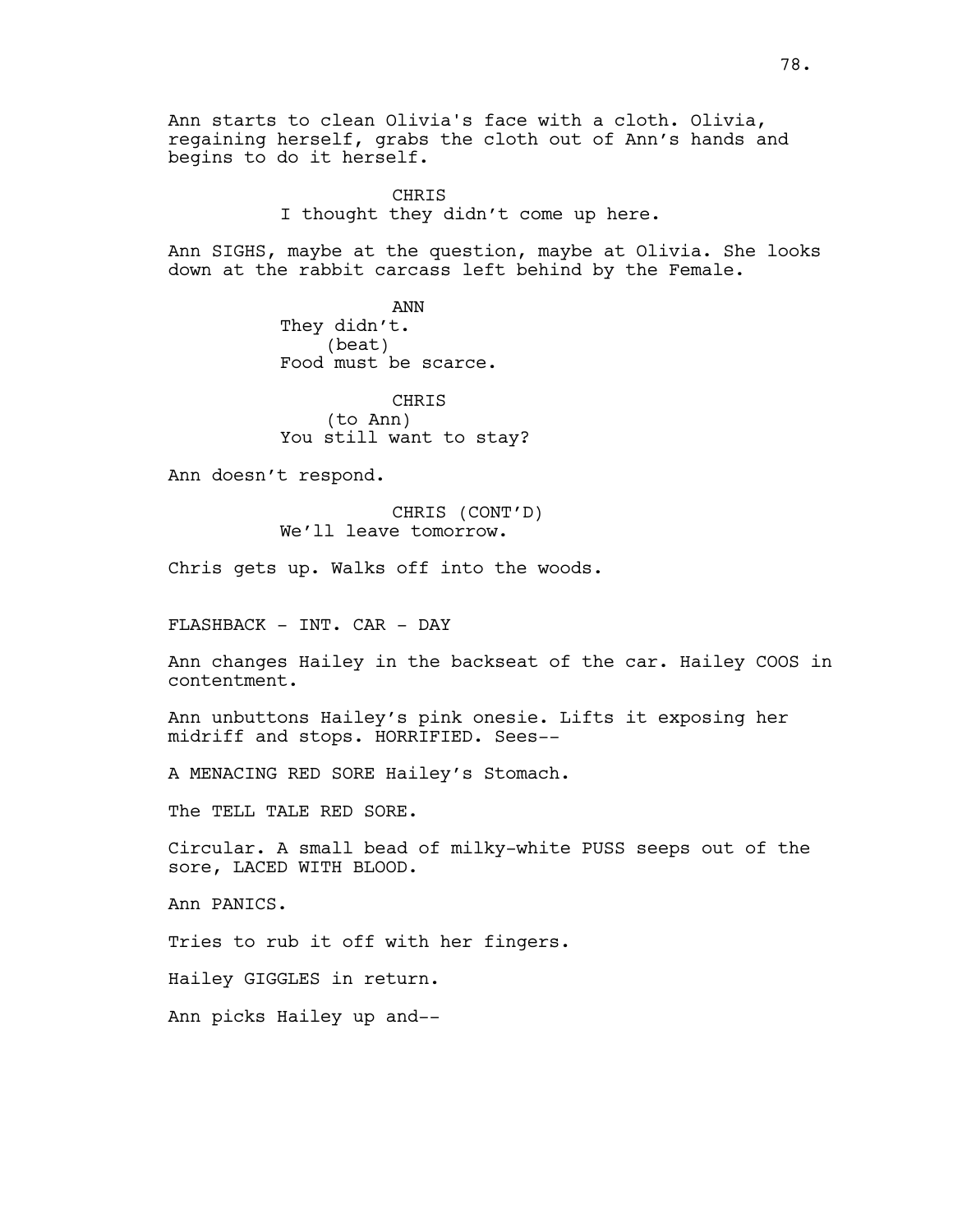FLASHBACK - EXT. CAR CAMPSITE - CONTINUOUS

Rushes Hailey over to the fire. Ann sticks a cloth in the pot, water boiling.

BURNS HER HAND in the process. Doesn't notice.

SLAPS THE HOT CLOTH on Hailey's stomach.

Hailey SCREAMS in PAIN.

Through HEAVY BREATHS ANN--

ANN Sorry, sweetie. Sorry, sweetie.

Hailey continues to WAIL as ANN tries to SCOUR the WOUND AWAY all the while--

> ANN (CONT'D) Sorry. Sorry. Sorry. Sor--

EXT. WOODS - DAY

Chris walks through the woods, Ann follows.

ANN Chris. (no response) Chris, stop!

Ann catches up to him. Chris spins, faces her--

CHRIS Why won't you come with us?

ANN I wanted you to stay and you said no, why is that any different then me saying no to you.

CHRIS (screams) Because you'll fucking die here!

ANN (erupts in return) Maybe I fucking deserve to!

CHRIS So that's what this place is, punishment? A fucking prison where you can just lock yourself up? (MORE)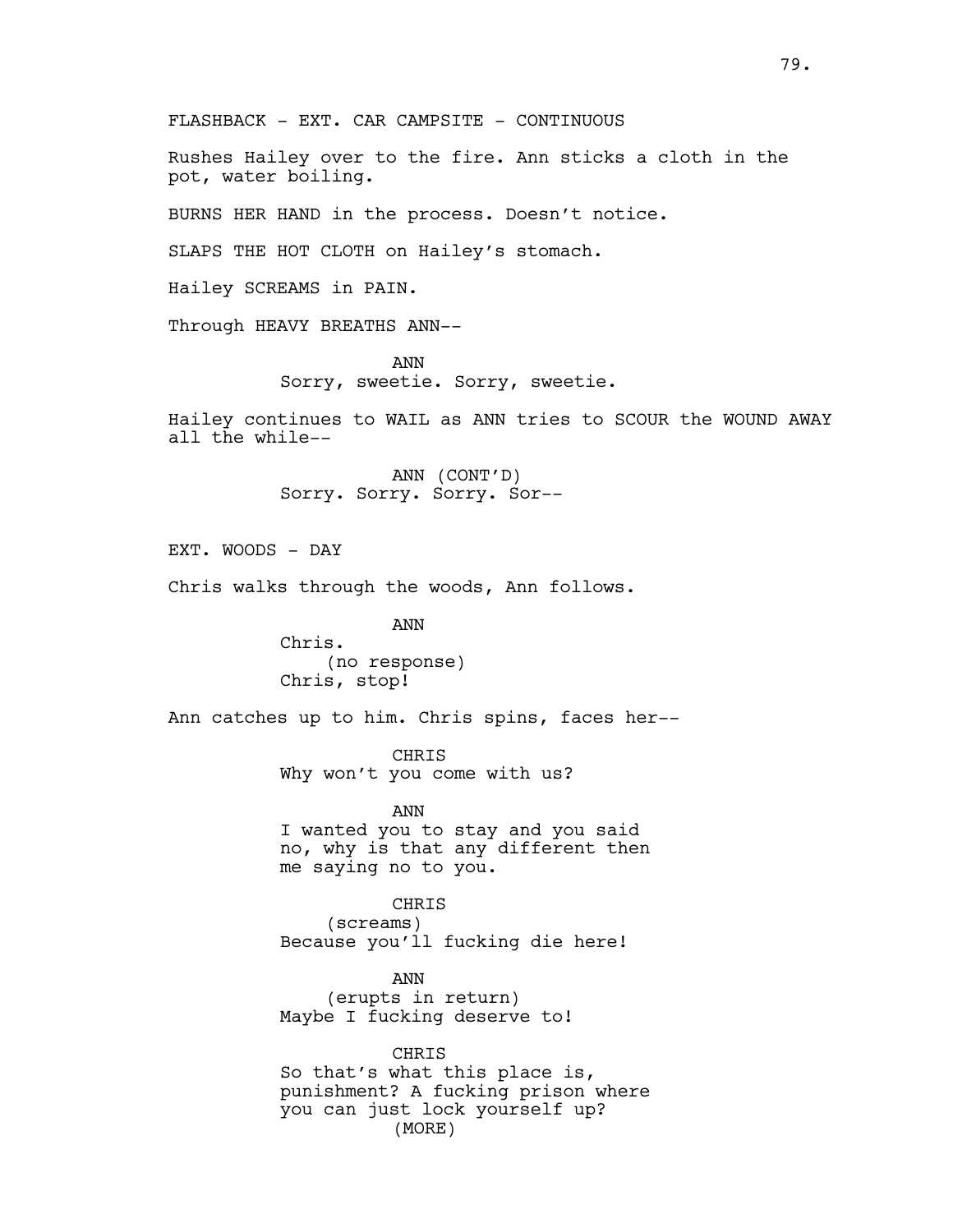### Fucking atone for whatever it is you did? Move on already! CHRIS (CONT'D)

ANN Why should I? This isn't a world where we can just forgive and move on!

CHRIS Why the fuck not!?

ANN

Because this world can't even right itself! We used to be able to fuck up, then say that we're sorry and we'd feel better until we fucked up next time. With my daughter, there is no next time! So who should I apologize to? No one's there!

CHRIS

My wife isn't here either, I killed her. In front of her daughter. It doesn't matter if she was one of them or not. I confronted it. I don't blame me, I don't blame her, I blame them. Your world is the only one that can't right itself. And the reason why is because of you, not here, not what's north, you. You're here, Ann, tell yourself you're sorry, fucking accept it, and move on.

Chris storms off. Ann shaken to her core, watches him go.

EXT. WOODS - GRAVESITE - LATER

Ann looks down at --

Two MAKESHIFT BURIAL MOUNDS.

One adult sized, the other infant. They're above ground, covered in leaves. Shoots of grass are starting to break through the surface.

EXT. CAR CAMPSITE - LATER

Olivia and Chris kneel on the ground, packing their meager belongings, pause, as Ann, steps into camp. She looks directly at Chris and--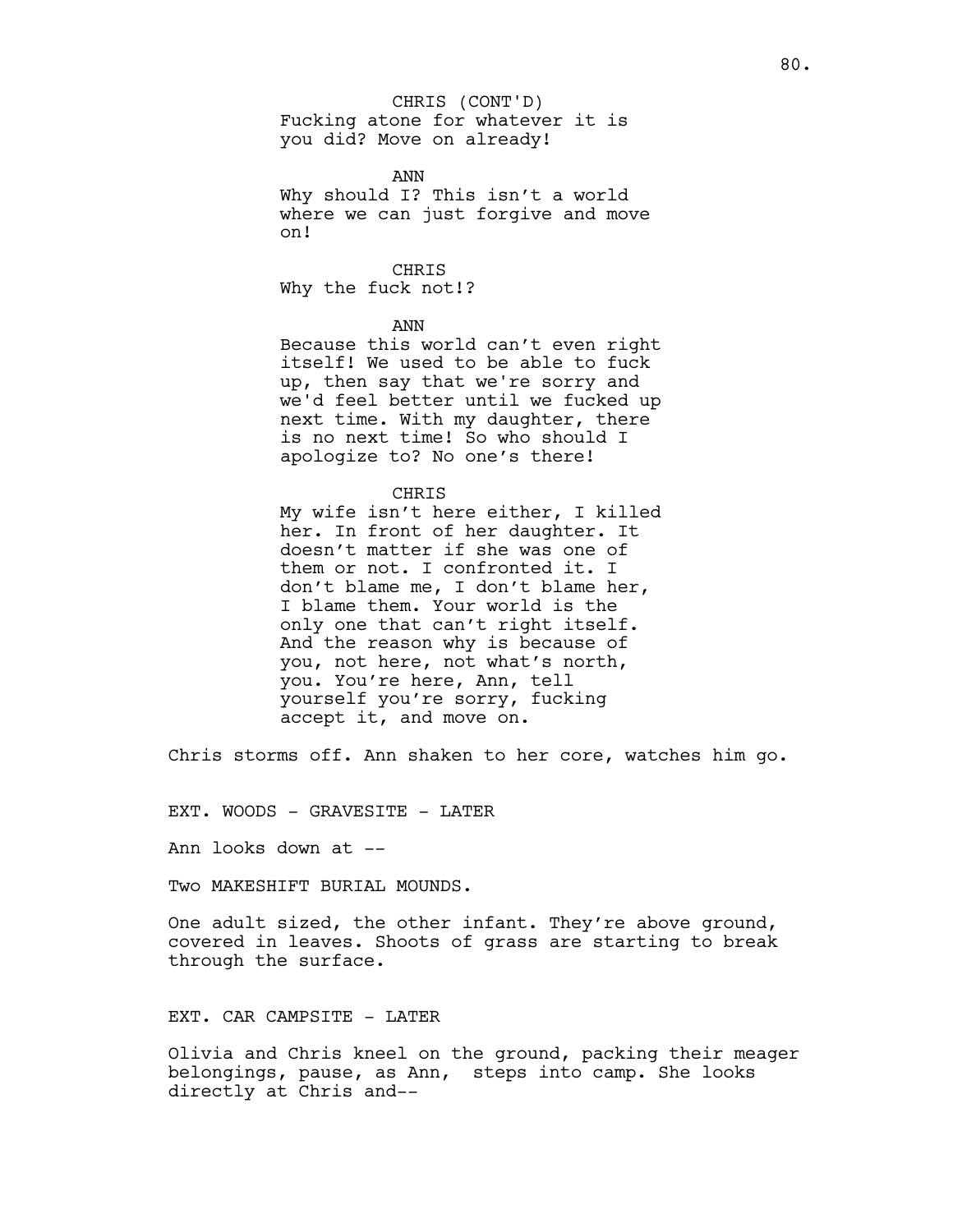ANN

We'll need more food and I won't be able to get it by myself.

Chris stands and cracks weary and relieved smile.

CHRIS Just tell me what to do.

Ann faintly smiles in return.

OLIVIA

Seeing this exchange stands and--

OLIVIA I'm going to.

CHRIS Liv, no. You're--

OLIVIA

(sternly) I'm going. I'm no different then Ann, or anyone. I can help. Three carrying food is better then two.

Chris takes a moment. Looks towards Ann, whose expression is the same as Chris's: *They both know Olivia's right*.

EXT. LAKE - LATER

Olivia, nude, skin prickly from the cold, kneels in the shallow part of the lake. Water laps against her skin.

Ann rubs a mix of mud and shit from a plastic bag on Olivia. Through her hair, etc. It's almost motherly.

> ANN Chris will distract them. All you and I need to do is fill our packs. Just food. Nothing else. Grab as much as you can and get out. At any sign of them, you run. You don't worry about me. Okay?

Olivia stares off into the distance.

ANN (CONT'D) Liv, you okay?

Ann stops rubbing mud. Places a tender hand on Olivia's shoulder.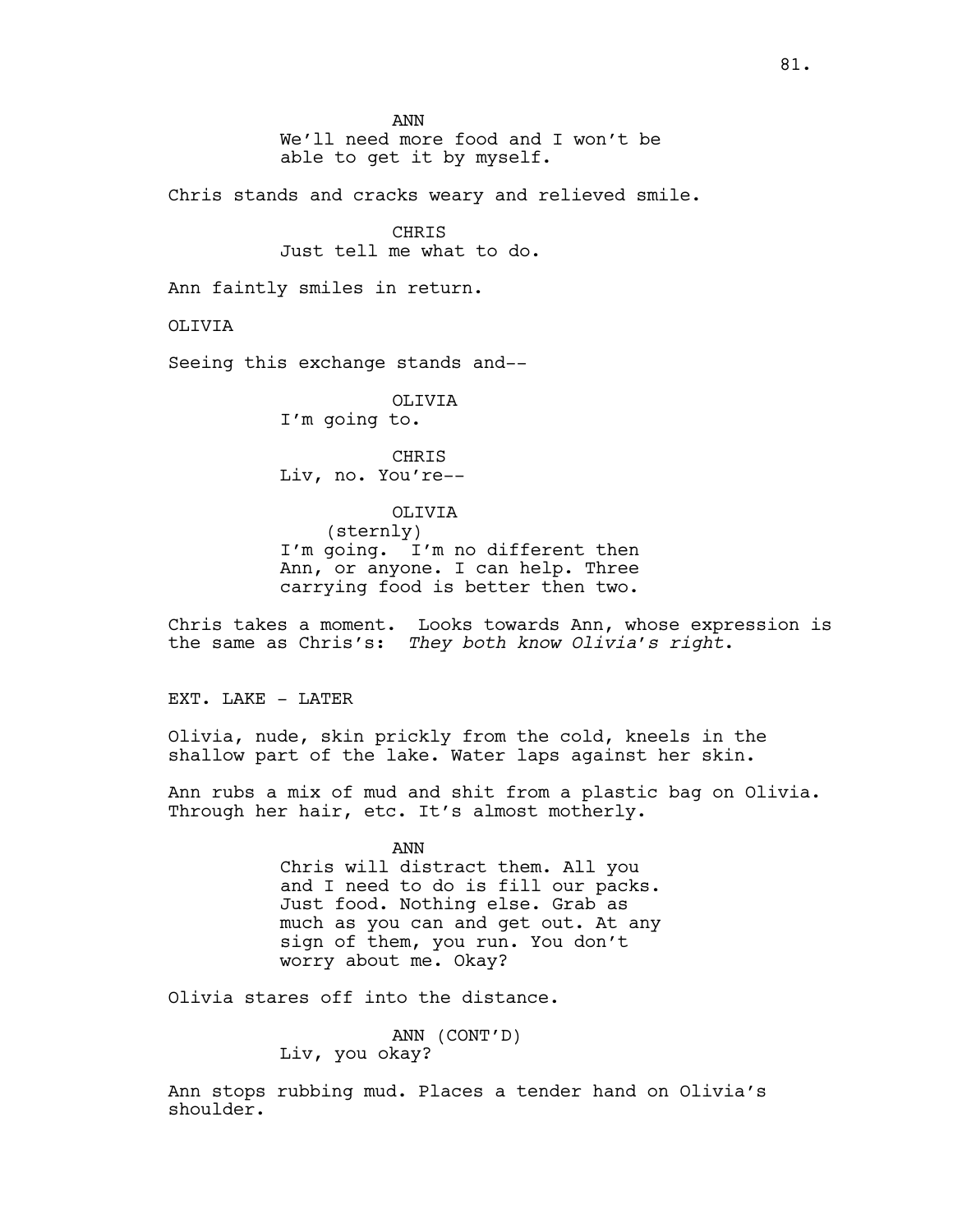Olivia, her eyes averted from Ann's, shrugs off Ann's hand.

OLIVIA Yeah. I'm fine.

EXT. LAKE CAMPSITE - LATER

Ann places a Bullet in the .22. Slings it over her shoulder. Pockets the remaining 3 shells.

EXT. WOODS - LATER

Ann, .22 Over her shoulder, and Olivia, covered in mud, walk through the woods. Chris joins them but he's clean, free of mud, with a kitchen knife stuck in his belt.

They all have masks around their necks and carry buckets full of urine.

EXT. FOREST ROAD - DAY

Ann sets her bucket down.

ANN Chris, you'll circle around and come through the woods there... (points) So put yours closer to the road. Douse yourself and kill your scent as soon as you can.

CHRIS

Right.

ANN Liv, you're with me so your goes next to mine.

Olivia sets hers down.

ANN (CONT'D) If you get cut, soak up as much as you can with your shirt and toss it in the opposite direction. They move fast, but we can move--

CHRIS

Faster.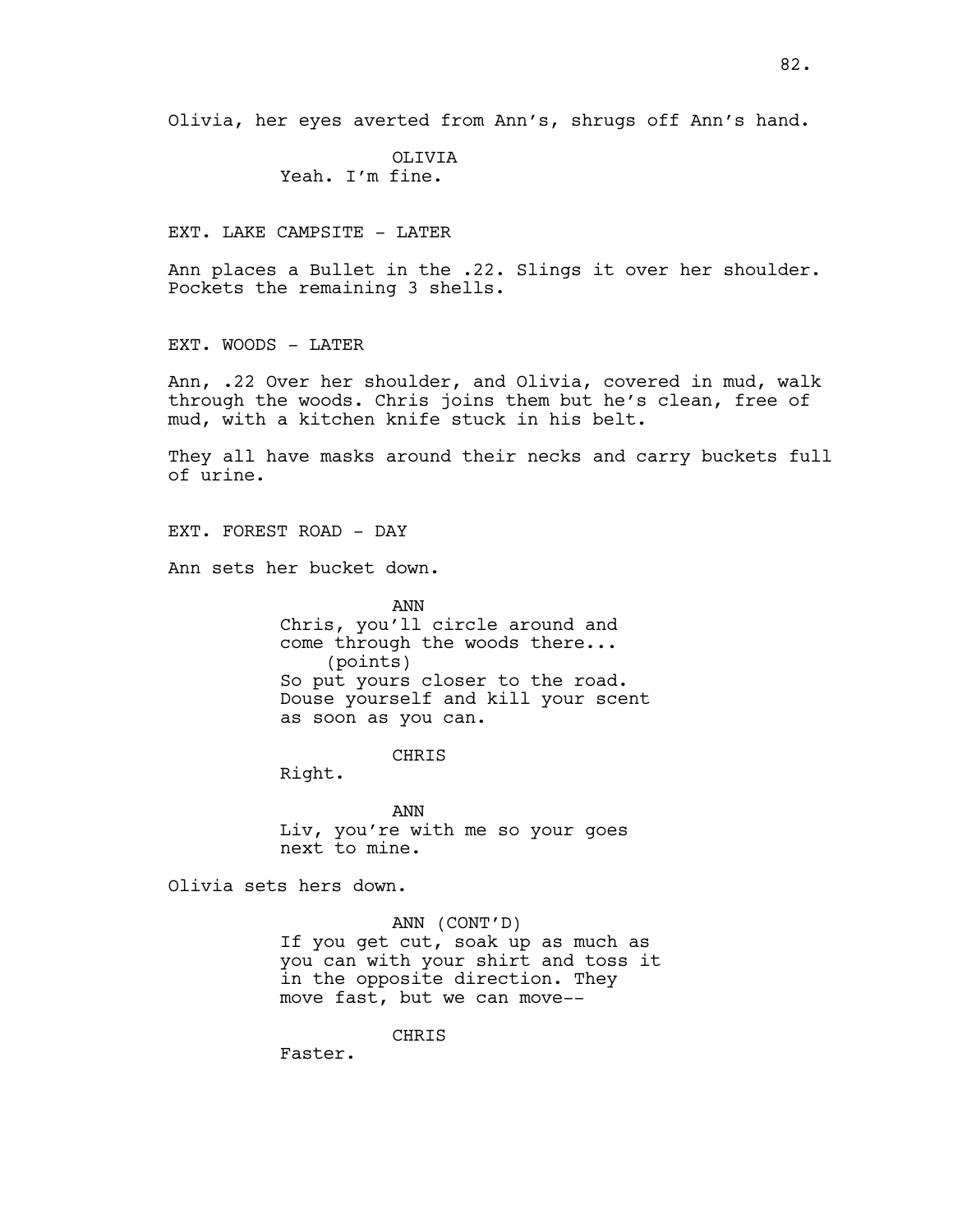EXT. CLEARING - DAY

At the edge of the clearing, Ann and Olivia, masks around their nose and mouth, kneel, surveying the small Trailer Park.

Ann notices--

Olivia's CLENCHED FISTS, knuckles white.

ANN Hey. We'll all be fine.

Olivia's unsettled, looks at Ann but with unfocused eyes, like she's gazing right through her.

> ANN (CONT'D) Chris will be fine. He can--

OLIVIA I know. I know he'll be fine.

EXT. TRAILER PARK - FENCE - MOMENTS LATER

Chris, makeshift mask around his nose and mouth, cautiously approaches the fence. He notices--

The TOY CELL PHONE hanging limply by the string, at the top of the fence, surrounded by the other toys and Iphone.

Chris removes his shirt. Tucks it into his belt. He removes the kitchen knife TAKES A DEEP BREATH and--

DRAGS THE BLADE across his ARM.

BLOOD FLOWS.

Chris grimaces as he finishes cutting. He then begins to SMEAR THE BLOOD ALL OVER HIS CHEST.

He clutches the knife, inhales, and is ABOUT TO LET IT OUT IN A SCREAM WHEN--

One of THEIRS TAKES ITS PLACE.

The UNGODLY and MENACING SCREECH is FOLLOWED BY ANOTHER.

And ANOTHER.

They're onto him.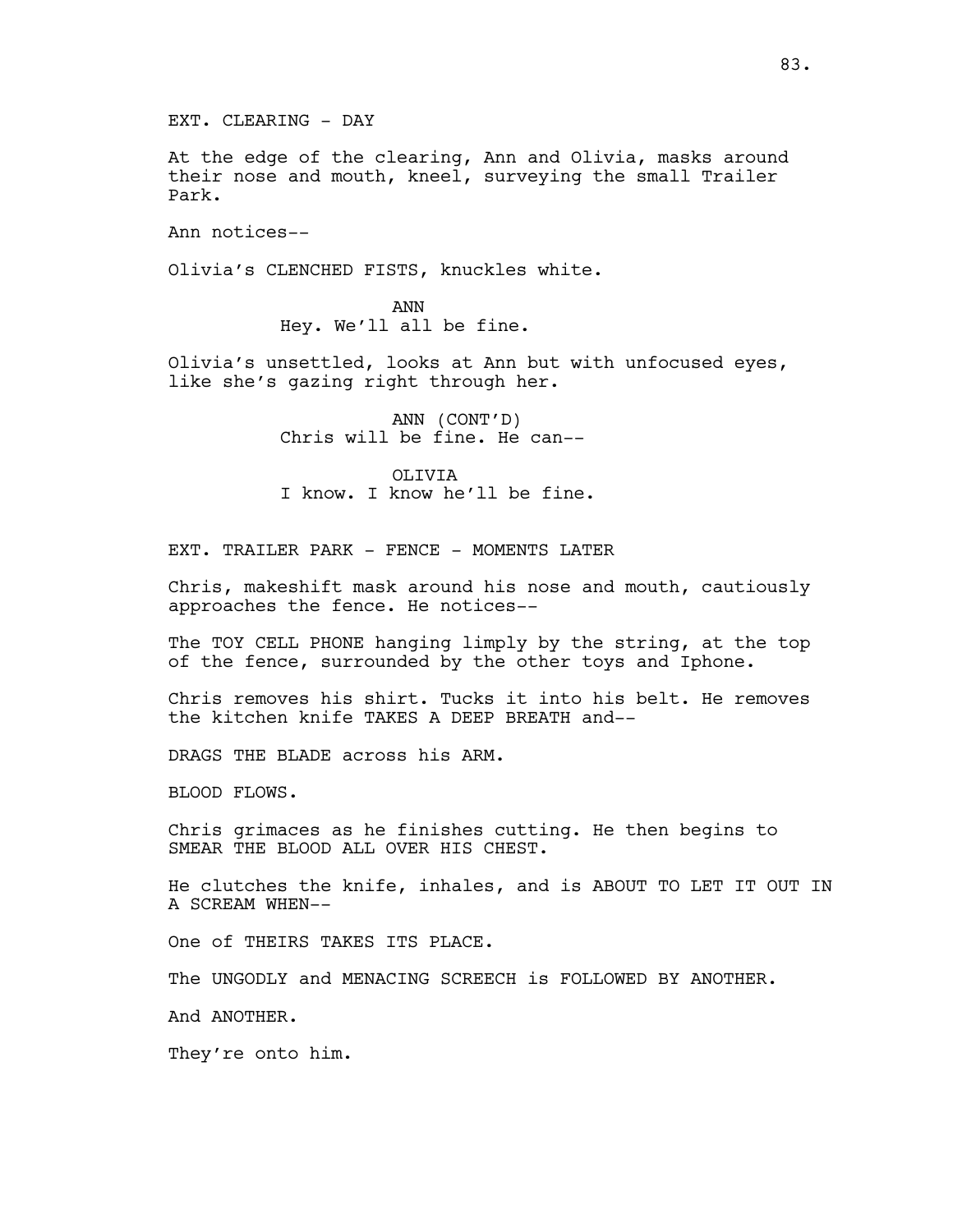EXT. CLEARING - CONTINUOUS

The UNGODLY SCREAMS ECHO in the distance. Despite the range, Ann and Olivia's eyes are filled with fear.

# ANN

### That's it.

Ann scrambles up, runs. Olivia follows to--

EXT. TRAILER PARK - FENCE HOLE - CONTINUOUS

Ann holds the jagged fence bottom up, allowing--

Olivia to deftly scramble underneath. When she's through, Ann quickly follows.

EXT. TRAILER PARK - FENCE - CONTINUOUS

Chris breathes heavily. Stands his ground.

The SCREAMS come closer, increasing in their volume, their rage. Mixing with the ANIMALISTIC SNARLS.

Chris backs up instinctively. But holds his ground, knowing that he'll buy time for Ann and Olivia.

EXT. TRAILER PARK - SERVICE ROAD - CONTINUOUS

Ann and Olivia dash across the street to--

EXT. TRAILER PARK - BLUE TRAILER BACK - CONTINUOUS

The open window. Ann rights the garbage can underneath the window. Helps Olivia up, who climbs inside. Ann follows.

EXT. TRAILER PARK - FENCE - CONTINUOUS

Chris still holds. The DREADFUL SCREAMS growing until--

THEY EMERGE.

BREAK THROUGH THE BRUSH

Half dozen at least. Male and Female. Covered in blood. Sores.

They RUN at CHRIS as--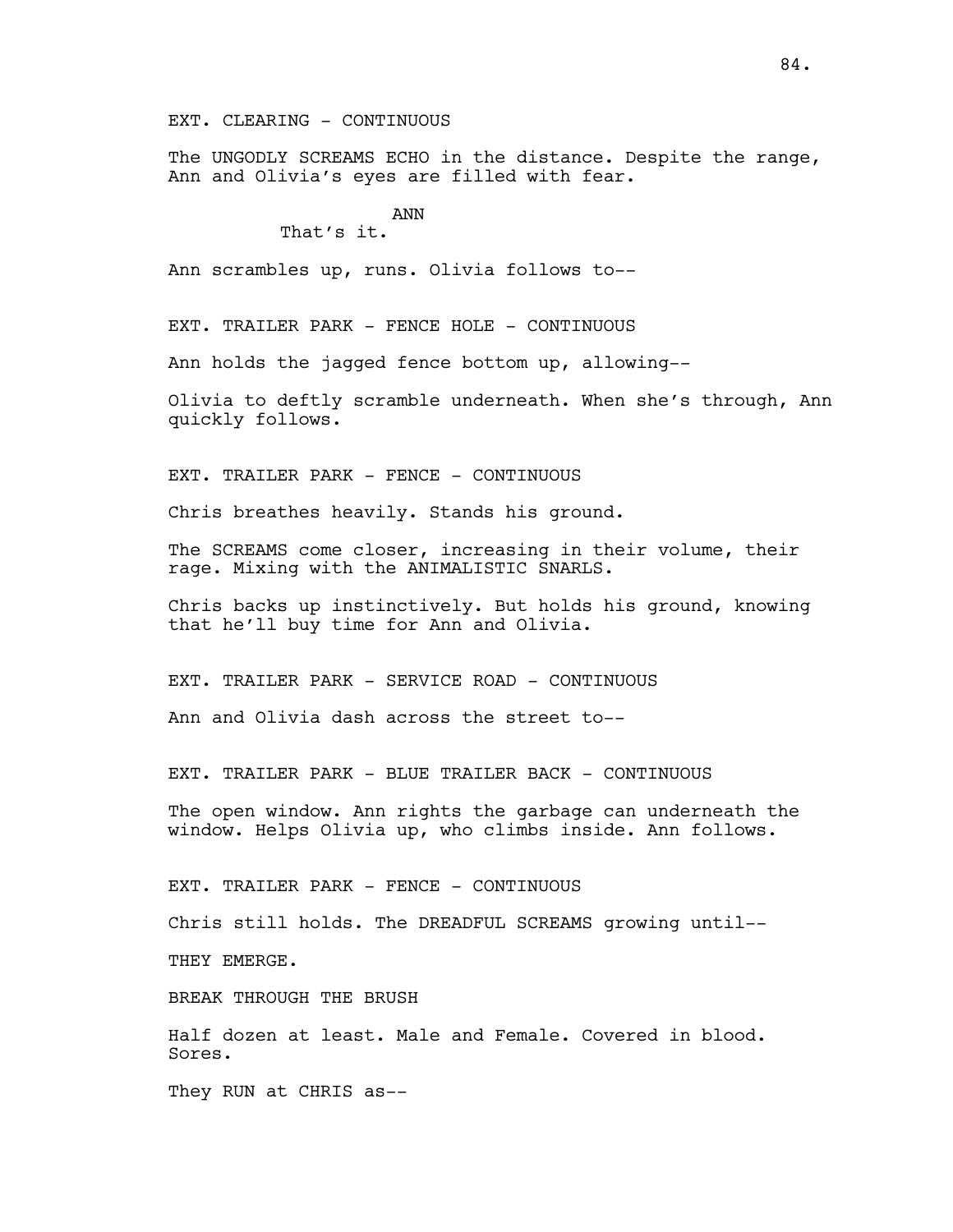His eyes go wide. Fear takes over.

# **CHRTS**

Fuck.

He's waited long enough. He runs.

INT. BLUE TRAILER - KITCHEN - CONTINUOUS

Ann throws open cupboards, begins stuffing anything that remotely looks edible into her pack. She hastily throws open another cupboard while--

> ANN Liv, look through those.

IN THE LIVING ROOM

Olivia's frozen. Stares at--

The GRUESOME and SPARSE REMAINS of the TWO HUMAN CORPSES, the double suicides from before, on the couch. She then notices the shotgun, where Ann last dropped it.

EXT. WOODS - CONTINUOUS

Chris runs. He's athletic. Fast. Hurdling over obstacles while--

**THEY** 

Pursue him. Close to matching his pace.

**CHRTS** 

Keeps his eyes fixed ahead.

INT. BLUE TRAILER - KITCHEN - CONTINUOUS

Ann, pack almost full, continues her frantic search but now notices--

> ANN Liv, c'mon, what are--

She turns towards where Olivia should be when--

THE BUTT OF A SHOTGUN SPEEDS TOWARDS HER FACE.

ANN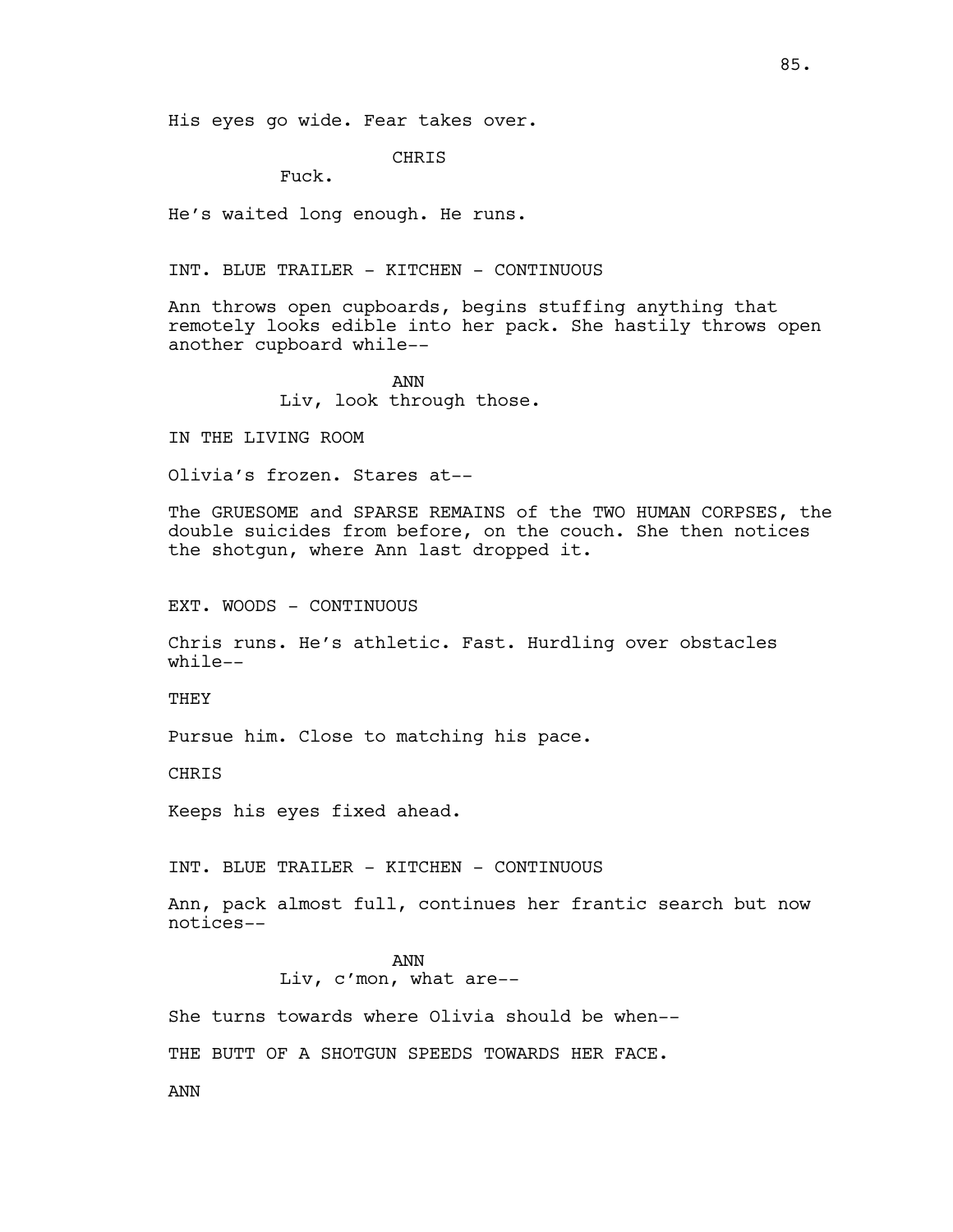Barely catches a glimpse of a RAGE FILLED OLIVIA holding the barrel before--

CRACK!

The WOODEN BUTT CONNECTS and we--

CUT TO:

BLACK.

An eyelid flickers.

Bringing into focus--

INT. BLUE TRAILER - KITCHEN - CONTINUOUS

The dirty floor of the kitchen. The fluttering eyelid shows that we're on the same level as--

ANN

Whose sprawled out, face against the floor, sucking in dirt. She fights to regain consciousness. Blood trickling out of a wound on her head.

Looking over Ann is--

OLTVTA

Holding the shotgun awkwardly by the barrel. She heads to an outlet above the cupboards, yanks out an abandoned cell phone charger cord.

She grabs Ann's feet and begins to DRAG HER over to the bottom kitchen cupboards.

> ANN (groggy) Oliv... livia... what.. what are--

Olivia tightly binds Ann's wrists together with the cord, then ties them to the cupboards handles.

> ANN (CONT'D) (groggy) We have to... have to...

Olivia finishes her tying. Notices the wound, blood slowly seeping.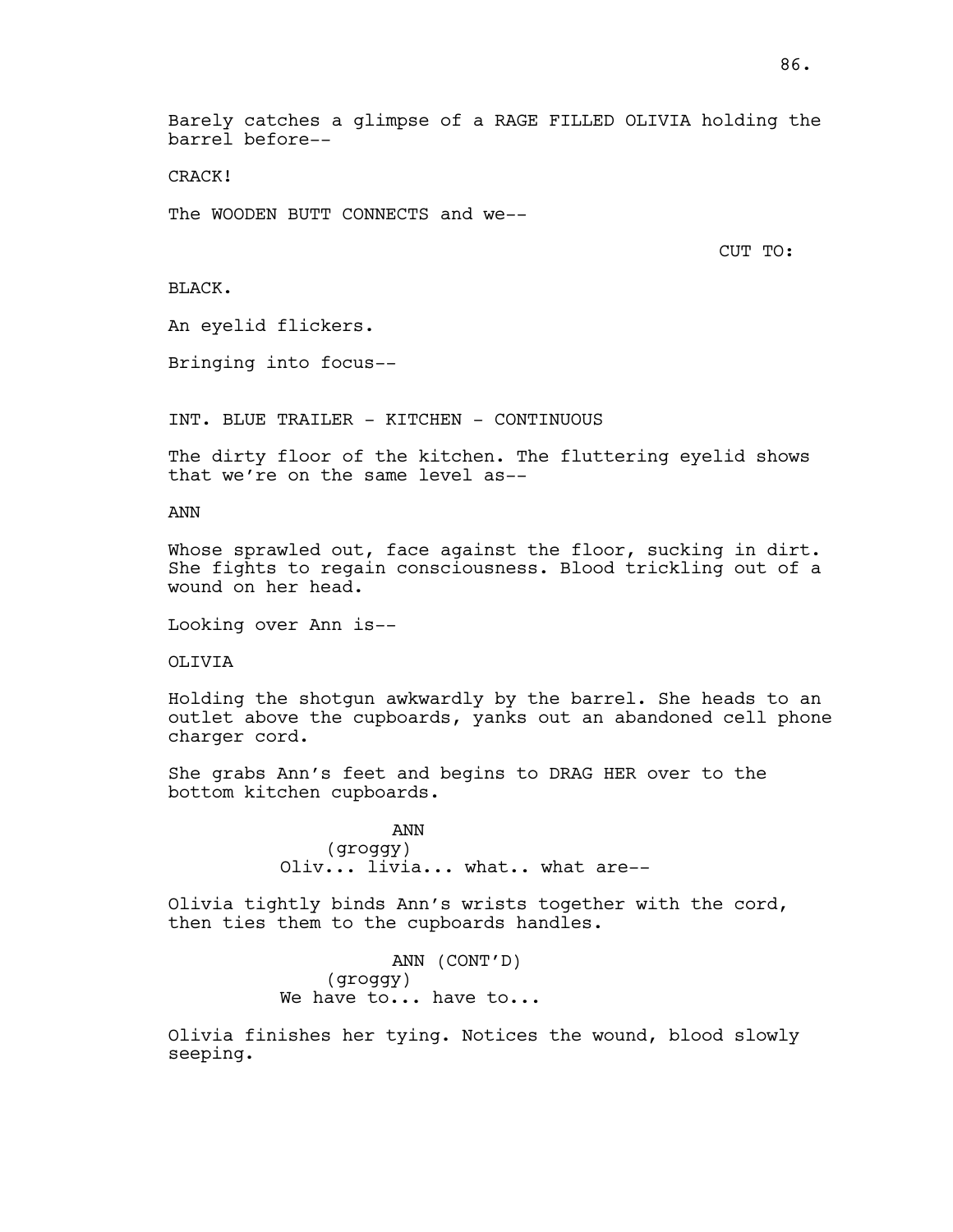**OLIVIA** (simply) I thought it would bleed more.

She throws open a drawer. And another. Then--

GRABS A KNIFE

Kneels to Ann's level and--

CUTS ANN'S LEG

Ann WINCES in PAIN. Bites her lip. Holding in her scream

ANN Don't... don't.....

BLOOD FLOWS from the cut. Olivia takes her hand and begins to SMEAR THE BLOOD OVER ANN'S FACE and ARMS. Removing the scales of earth as she goes.

She RIPS ANN'S MASK OFF, stands and--

SCREAMS at the TOP OF HER LUNGS.

EXT. FOREST ROAD - CONTINUOUS

Chris runs up to his urine bucket.

Frantically mops up as much blood as he can with his shirt and tosses it away. He then grabs the urine bucket and DOUSES himself as best as he can.

The SCREAMS continue to grow, to follow. He turns and sees--

TWO of THEM STOP. Lifting their heads to an UNHEARD SOUND.

Turn back towards the town.

CHRIS

Fuck.

But no time to think. Four still pursue. He keeps going.

EXT. TRAILER PARK - BLUE TRAILER BACK - CONTINUOUS

Olivia's feet hit the ground. She breathes heavily, both backpacks full of food on her back. For a moment, we see that she's unsure of her actions, looks back at the window seeing--

The floral pattern curtains dancing in the breeze.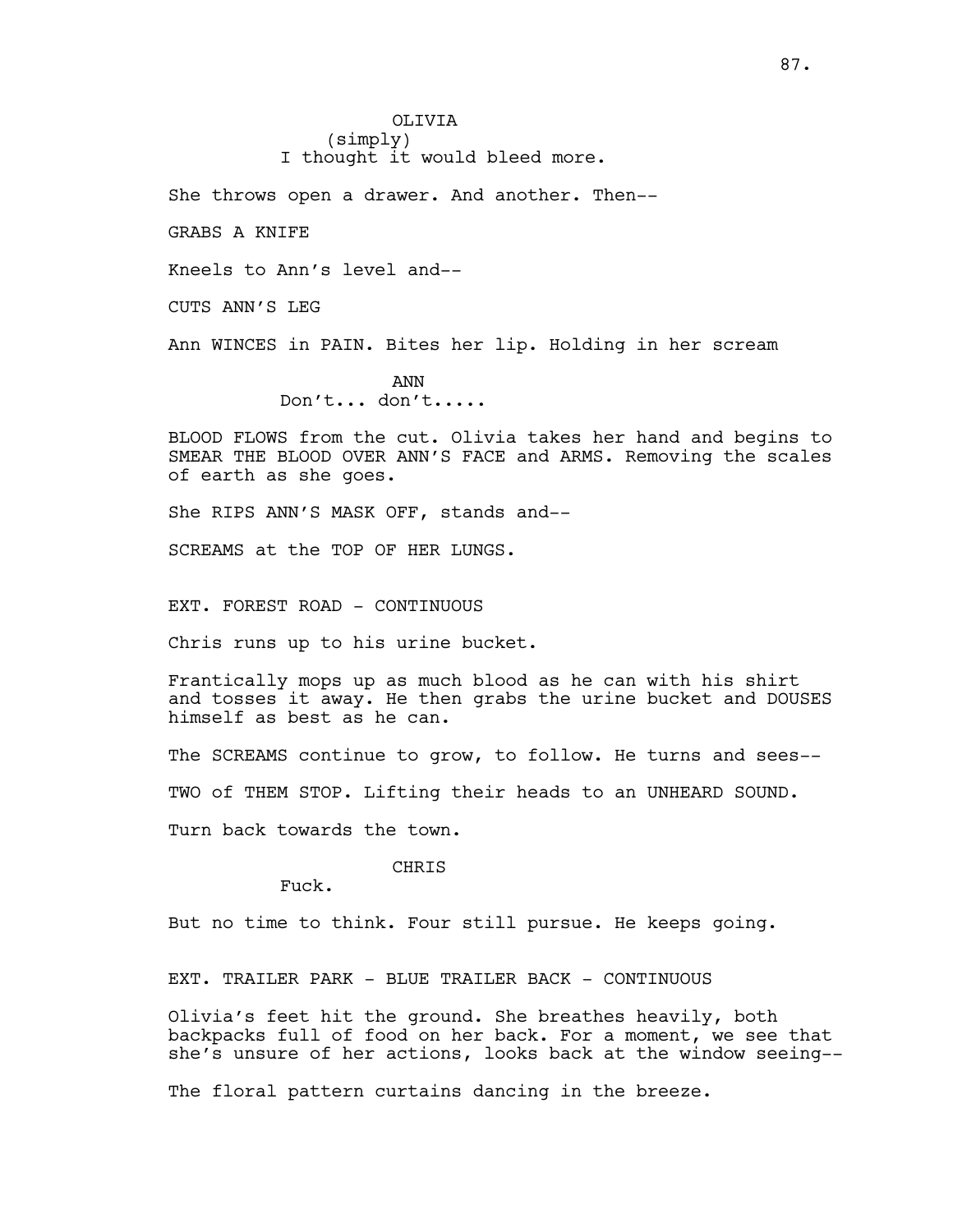EXT. TRAILER PARK - FENCE HOLE - CONTINUOUS

Olivia drops the packs. Squeezes underneath the fence. Yanks the backpacks through. She looks back noticing--

EXT. TRAILER PARK - BLUE TRAILER FRONT - CONTINUOUS

TWO MALES

Approaching the trailer. MALE 1 climbs the steps. Sniffs the door and--

SCREAMS!

He begins to BASH on the door. With his hands. His feet. His head. The other, MALE 2, quickly follows but stops. Sniffs the air and turns right towards--

OLIVIA

Frozen on the other side of the fence.

MALE 2

Hurls himself towards her, SCREAMING and SNARLING.

OLIVIA

Scrambles up, juggling both packs, and runs into the clearing.

INT. BLUE TRAILER - KITCHEN - CONTINUOUS

The POUNDING of Male 1 -- BOOM! -- grows as Ann, covered in blood, frantically tugs at the cord. The doors swing on their hinges, hindering her efforts.

BOOM!

Ann places her feet on the cupboard, and PULLS.

BOOM!

The cord grinds her wrists. Biting into her flesh. Blood begins to seep out from the bindings. She winces in pain.

BOOM!

Ann looks over at the door. Sees it giving way. With one last pull the cupboards handles begin to creak until they rip off.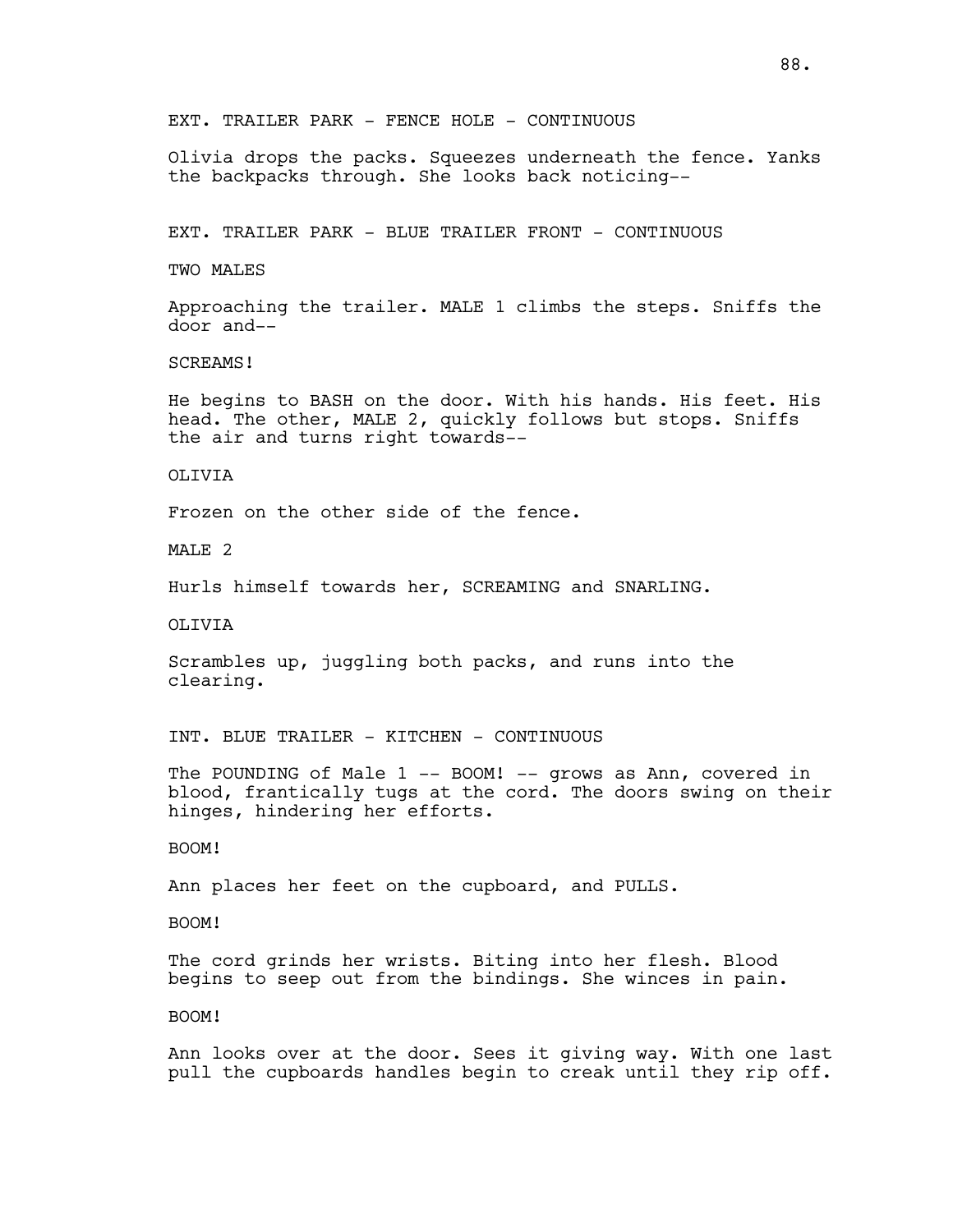EXT. FOREST ROAD - DAY

Olivia scampers across the road. She looks over her shoulder fearfully sees--

MALE 2

Pursuing, breaking through the clearing.

**OLIVIA** 

Fearfully continues. Running right past--

The urine bucket.

INT. BLUE TRAILER - KITCHEN -CONTINUOUS

Another -- BOOM! -- As Ann removes the last bit of cord from her hands and wrists. She reaches underneath the sink, begins DOUSING HERSELF with whatever's underneath. Detergents, bleaches, cleansers, etc.

BOOM!

Dripping with blood, mud, and chemicals she frantically looks around sees--

The .22 a foot or two away from the door which rattles as--

BOOM! Followed by--

A SNARL FILLED SCREAM.

Causing Ann to turn towards the back window, she hastens towards it but stops as she passes--

The CHEST FREEZER

BOOM!

She opens it, GAGS at the smell, but climbs in and shuts the lid RIGHT AS--

THE DOOR BURSTS OPEN.

INT. CHEST FREEZER - CONTINUOUS

Ann lays in the decaying sludge of rotting meat and once frozen vegetables. She fights off the horrific smell as she--

RUBS THE SLUDGE all over her body but stops as--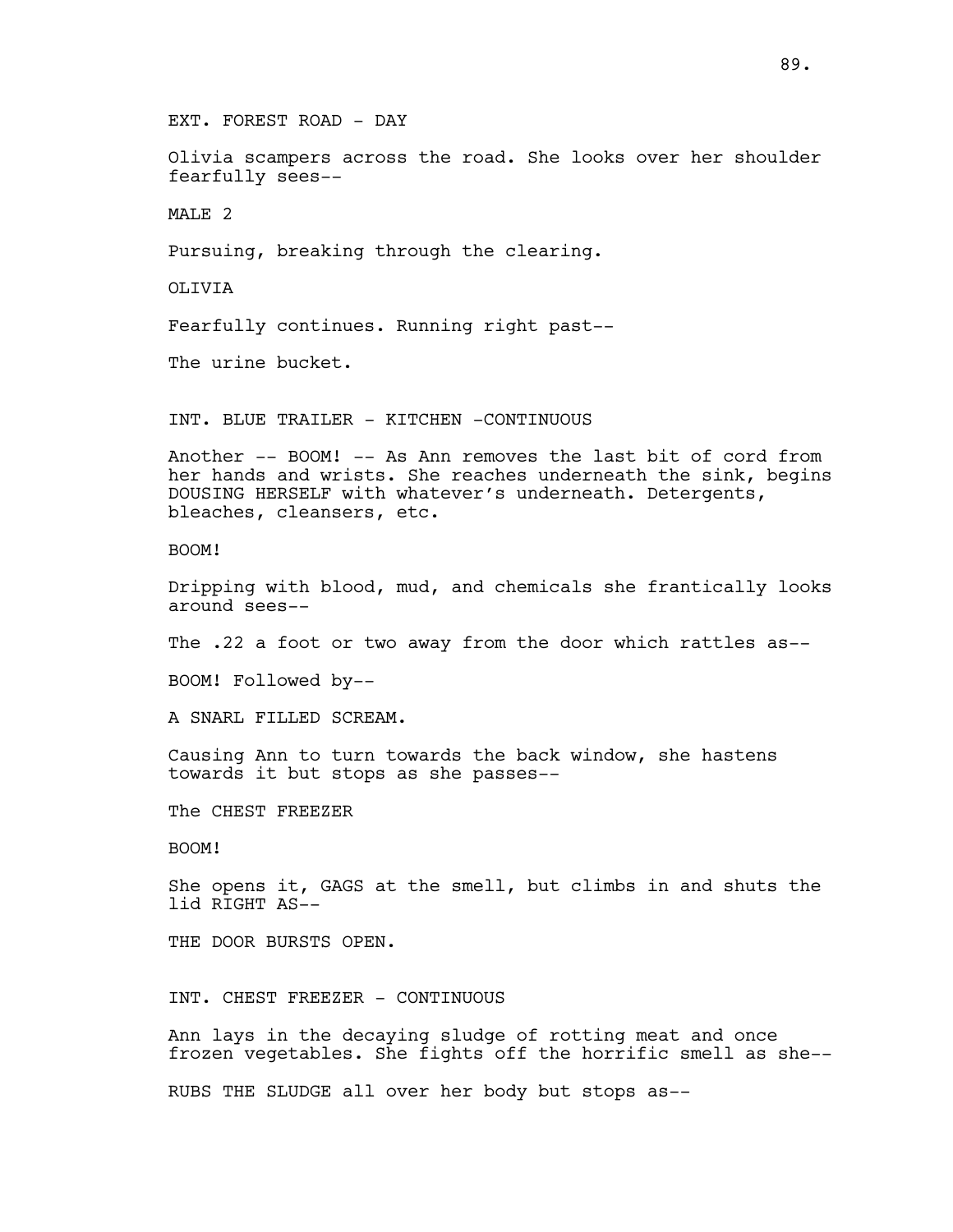FLOORBOARDS CREAK

Followed by a LOW GROWL.

She goes rigid. Her entire existence linked to the noises outside of the freezer.

A CLATTER as a CAN scurries across the room.

And another FLOORBOARD CREAKS as if Male 1 is in retreat and then--

SILENCE.

Ann waits.

As long as she can before--

She LIFTS THE LID.

Looks around. Sees-

Nothing.

She jumps out. Grabs the rifle. Hurries out the front door, ripped from its hinges and into--

EXT. TRAILER PARK - BLUE TRAILER FRONT - CONTINUOUS

The BRIGHT LIGHT OF DAY.

Ann's EYES ADJUST as she bounds down the rickety steps and right into--

MALE<sub>1</sub>

RUSHING AT HER

SCREAMING

Ann REACTS

Shooting from the hip and--

BANG!

HITTING MALE 1. Directly in the chest. SILENCING HIS SCREAM. He FLOPS FORWARD. Top of his head hitting inches away from Ann's feet. Dead.

Ann breathes heavily. Takes a moment to consider what just happened before quickly stepping over Male 1's carcass and rushing towards--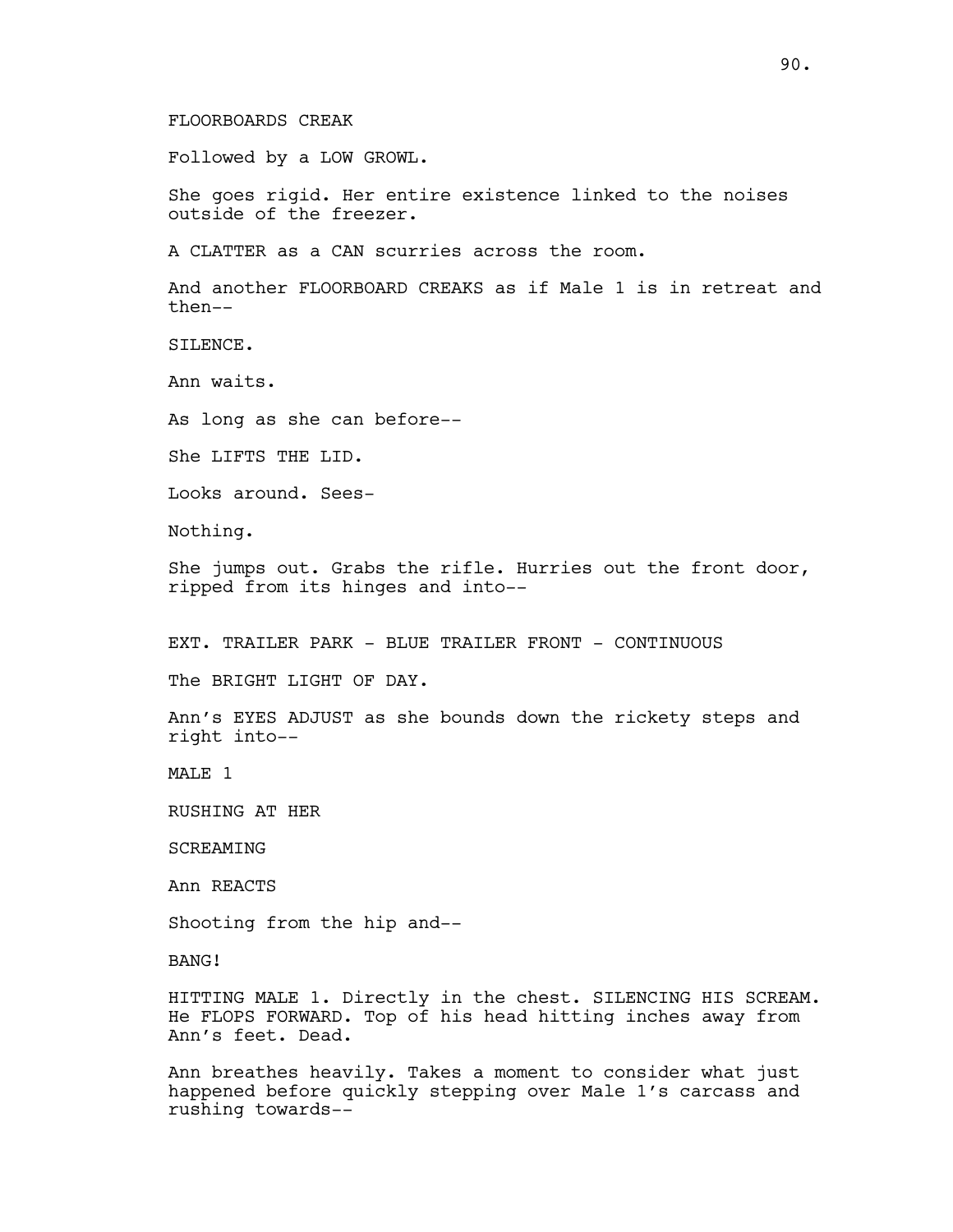EXT. CAR CAMPSITE - SAME TIME

Olivia runs wildly, looks back at her pursuer, not seeing that--

CHRIS

Is in front of her. He grabs her, causing Olivia to--

EXT. WOODS - CONTINUOUS

Ann's running quickens as she hears--

OLIVIA'S SCREAM

EXT. CAR CAMPSITE - SAME TIME

Chris calms the frantic Olivia down and--

CHRIS Liv! It's me. It's me!

Olivia buries her head in Chris' chest for a second but quickly--

> OLIVIA They're after me, they're--

CHRIS No, I lost them. I--

Looks around--

CHRIS (CONT'D) Where's Ann?

Olivia looks up at Chris, eyes pleading and--

OLIVIA

She--

A SCREAM TEARS OFF OLIVIA'S WORDS

And ANOTHER.

And ANOTHER.

Chris looks at Olivia, confused, but sees Olivia's bloody hands.

> CHRIS Fuck, Liv.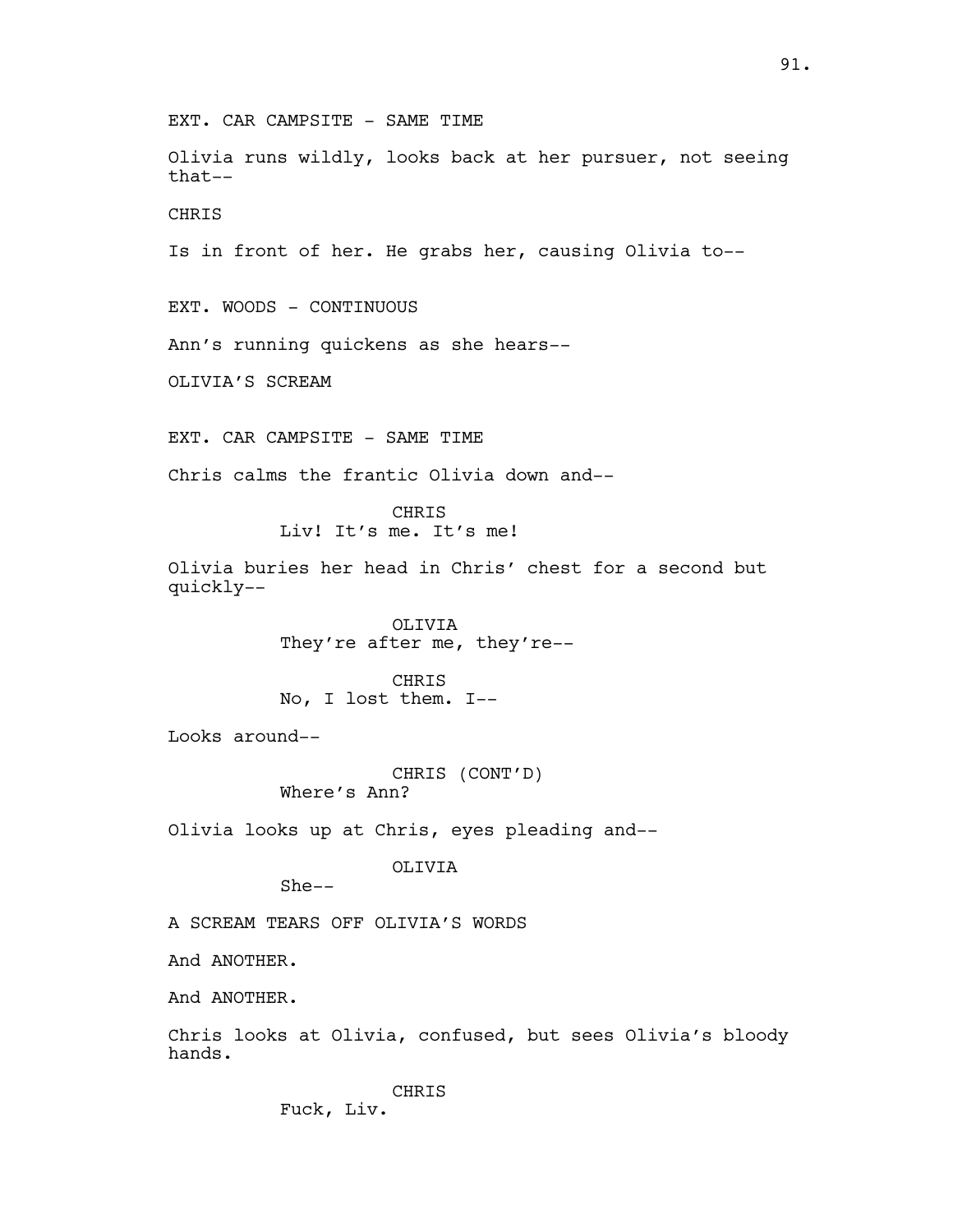FIVE of THEM. Running madly, heading right towards--

EXT. WOODS - CONTINUOUS

Ann runs through the woods.

EXT. CAR CAMPSITE - CONTINUOUS

Chris grabs the tire-iron, which is leaning against the car, right as They close the gap. Chris puts himself between Them and Olivia. Braces himself for what's to come.

> CHRIS Get in the car, Liv!

OLIVIA But, Chris--

**CHRIS** Get in the car!

She scrambles towards it as--

THEY

Yards away. SNARL, GROWLS, and GNASHING TEETH approach as--

**CHRTS** 

Steps up to them, SWINGS THE TIRE IRON at the first to attack and--

EXT. WOODS - CONTINUOUS

Ann's runs through the woods surrounding the Car Campsite and sees--

**CHRTS** 

Battling with Male 2. Kitchen knife in his hand. Trying to sink it into it's skull. A DEAD FEMALE, skull crushed in, and a DEAD MALE lay next to him, tire iron embedded into it's skull.

A third, MALE 3, is hoisting himself off of the ground a few yards away, begins to make his way towards Chris as--

OLIVIA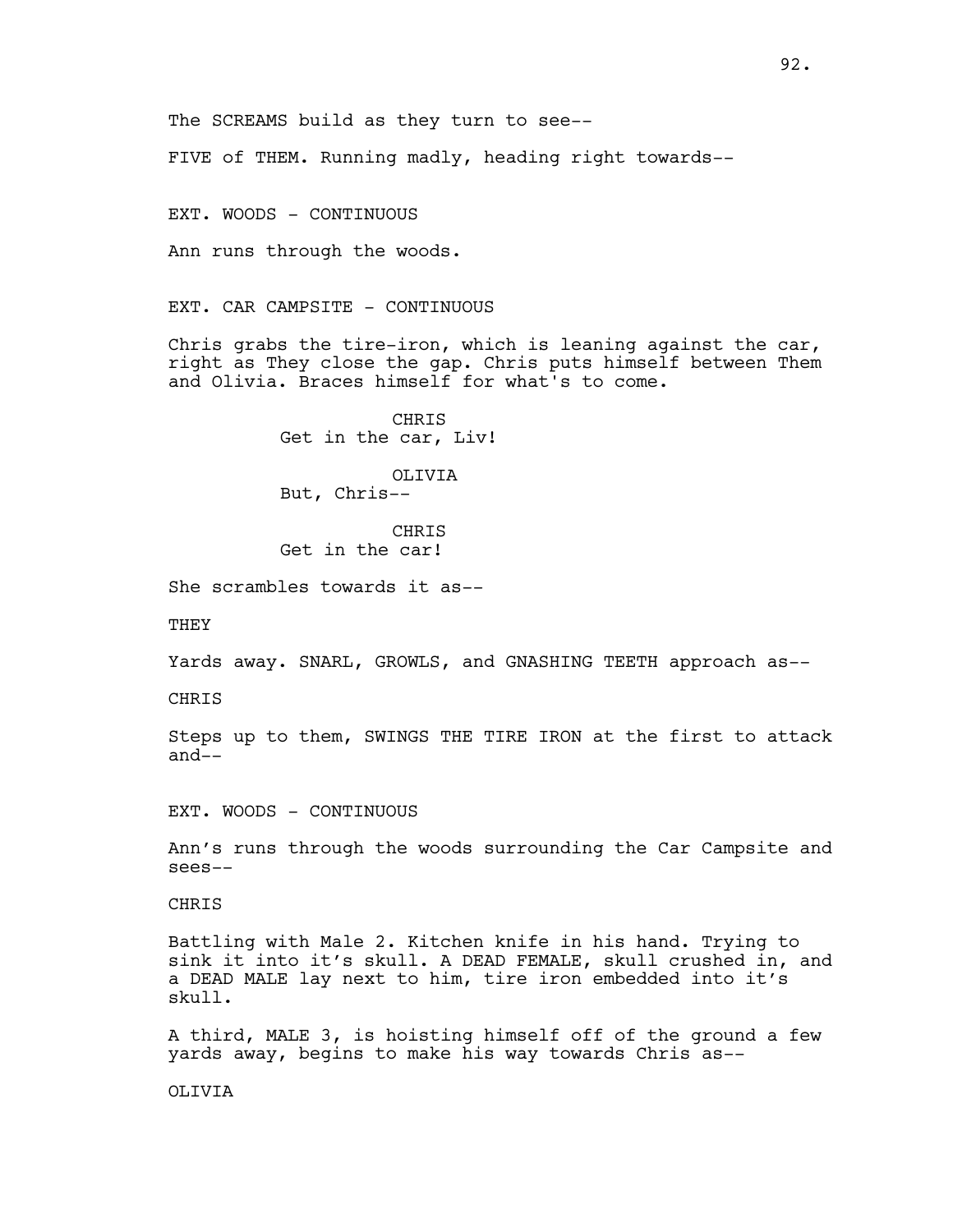Desperately tries to close the front car door while being attacked by FEMALE 2.

ANN

Still a distance away stops.

Kneels.

Brings the gun to her shoulder. Aims and--

BANG!

Fires.

MALE 3

The one approaching Chris, has his HEAD SNAPPED BACK, BLOOD FLYING. Hits the ground. Dead.

ANN

Quickly reloads, trains her gun back on Male 2, the one Chris is still battling and--

BANG!

Fires. But--

Misses.

Wood chips fly from a tree behind Male 2, a foot or so to the left.

ANN

Fuck. Fuck.

Tears begin to build. With shaky hands she reloads, her last bullet. She trains the gun on--

MALE 2

Beginning to get the best of Chris. Mouth inches away from Chris' face ready to bite.

ANN

Breathes, is ready to fire when a SCREAM turns her attention to--

OLIVIA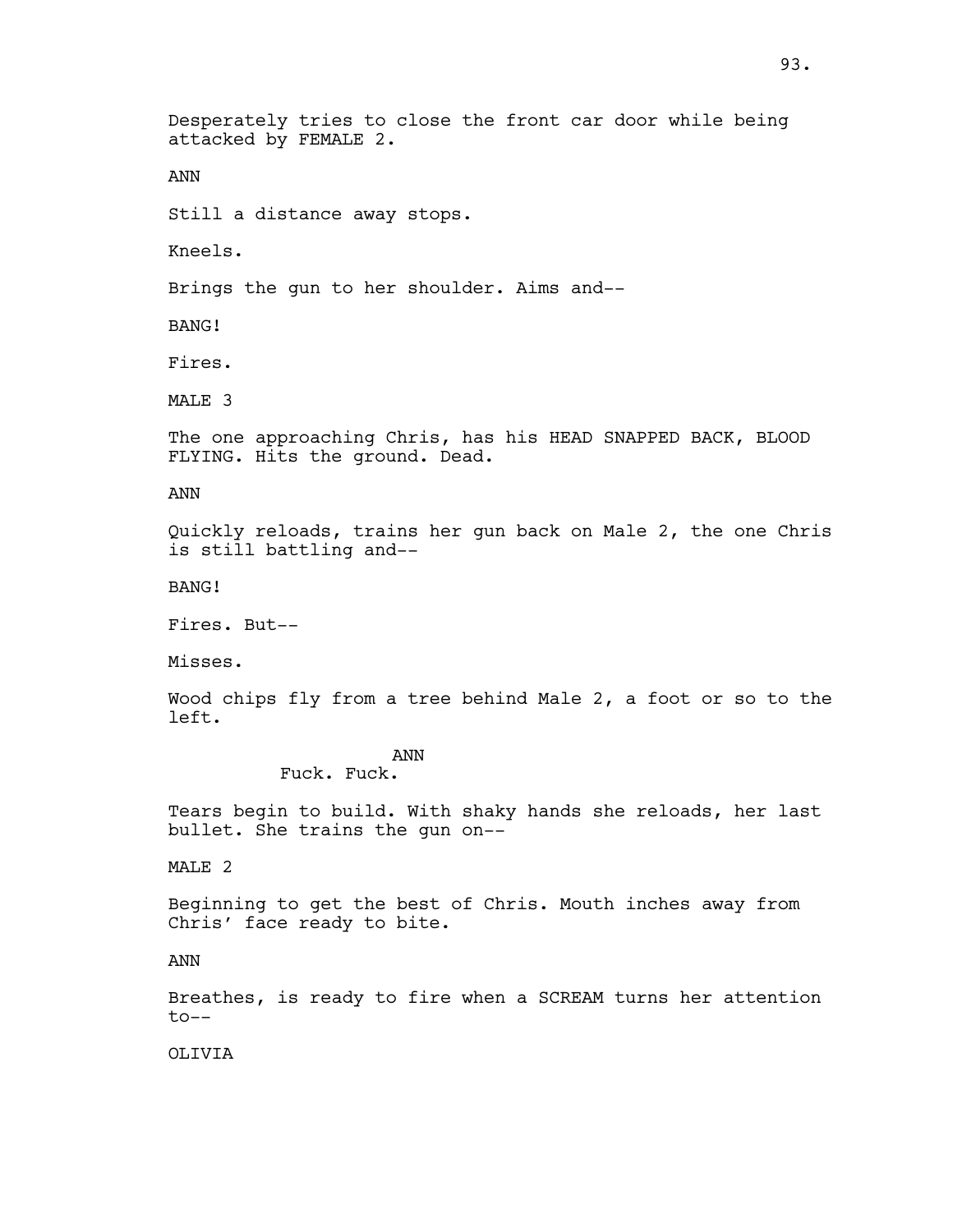Being dragged out of the car by Female 2. Her kicks keeping Female 2 from sinking her teeth into her legs. Olivia SCREAMS as she tries desperately to hang onto the door. ANN Trains her gaze back to Chris. Sights Male 2 up. Aims. And we-- CUT TO: BLACK. BANG! The GUN FIRES. A MOMENT OF SILENCE before we HEAR-- The SOUNDS of a WAILING INFANT, taking us to-- FLASHBACK - EXT. LAKE CAMPSITE - DAY The WAILING continues as we see-- The bloodied bottle of aspirin rest near a can of opened condensed milk. Ann crushes the pills in an empty can with the end of a flashlight. Ann pours the milk into the pot. Stirs it. Dumps the powdered pills into the now heated milk. Cuts herself. The WAILING INTENSIFIES. A few drops of blood mix with the milky white of the milk. Pours it all into a battered baby bottle, dabs the nipple on her wrist, checking the temperature and offers it to-- Hailey. Who accepts it greedily. Silencing her screams. Ann holds Hailey close, swaddled in a tattered blanket. Tears begin to build in Ann's eyes.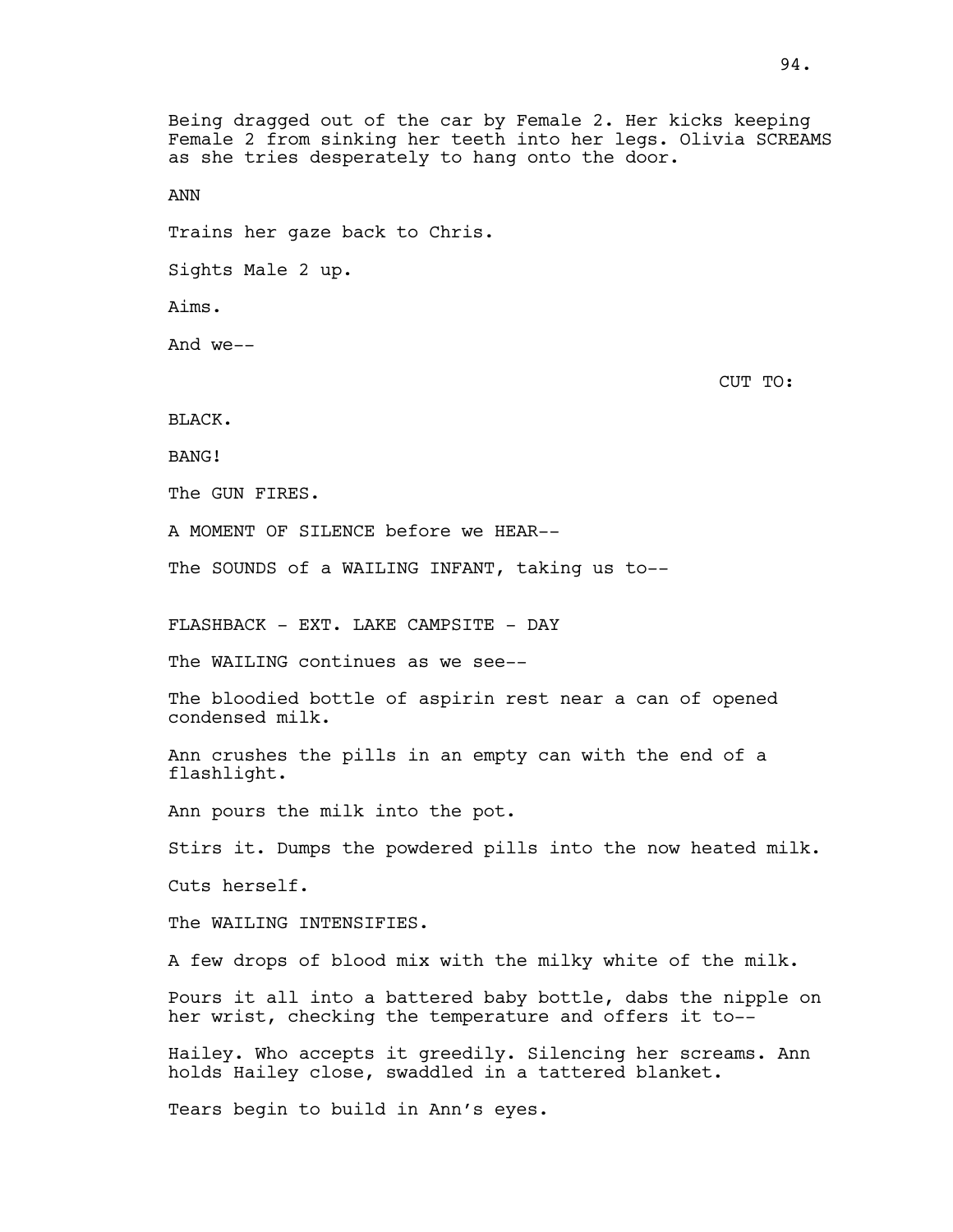Wants her child to see a smile before she dies.

Hailey's bright eyes look up at Ann with infantile thanks. With trust.

Ann gazes into Hailey's eyes and wipes a small blanket strand from Hailey's forehead.

EXT. CAR CAMPSITE - DAY

Ann hastily shoves the packed up tent into A FULL TRUNK OF FOOD. Slams the trunk shut when we--

CUT TO:

The DEAD FEMALE and DEAD MALE on the ground. The tire iron still embedded in one of their skulls.

The SOUND of a RUMBLING ENGINE takes us to--

EXT. LONE ROAD - CONTINUOUS

The sedan winds it's way down an abandoned road.

EXT. CAR CAMPSITE - CONTINUOUS

The dead FEMALE 2, the one that attacked Olivia, with a bullet wound centered perfectly in her skull.

INT. CAR - CONTINUOUS

Olivia, in the passenger seat, is a wreck. She leans her head against the window, tries to focus on the woods flowing by in a blur. TEARS begin to build as she looks over at--

ANN

Driving.

EXT. CAR CAMPSITE - CONTINUOUS

The motionless MALE 2 a kitchen knife embedded in his skull with--

Chris's hand still on the handle.

Chris is dead.